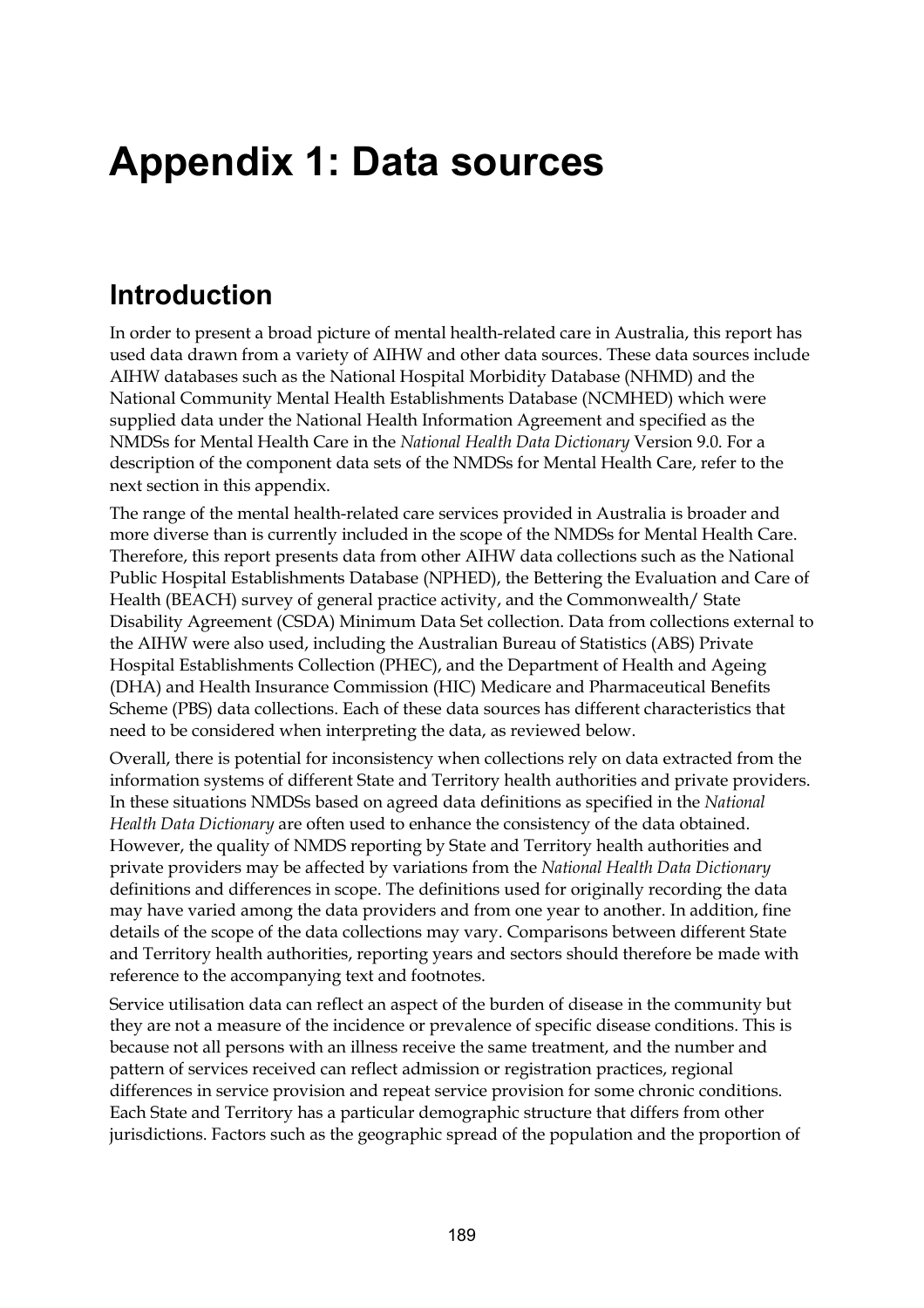Aboriginal and Torres Strait Islander persons can have a substantial effect on the delivery of health care.

## **Data collections**

## **National Hospital Morbidity Database (NHMD)**

The NHMD is a compilation of electronic summary records collected in admitted patient morbidity data collections in Australian hospitals. It includes demographic and diagnosis data related to the patient, data on procedures undertaken and length of stay, and the AR-DRG for each hospital separation (see glossary).

Records for 2000–01 are for hospital separations in the period from 1 July 2000 to 30 June 2001. Data on patients who were admitted on any date before 1 July 2000 are included, provided that they separated between 1 July 2000 and 30 June 2001. A record is included for each separation, not for each patient, thus patients who separated more than once in the year have more than one record in the database.

Data relating to admitted patients in almost all hospitals are included. However, the collection covers only public hospitals within the jurisdiction of the State and Territory health authorities. Hence, public hospitals not administered by the State and Territory health authorities (e.g. some hospitals run by correctional authorities in some jurisdictions and those in off-shore territories) are not included. In addition, there remains a small proportion of private hospitals that do not report to the NHMD. The coverage is described in detail in *Australian Hospital Statistics 2000–01* (AIHW 2002c).

Patients receiving specialised mental health care are identified through recording the fact that they had one or more psychiatric care days, i.e. care received in a specialised psychiatric hospital, unit or ward. In acute care hospitals, a 'specialised' episode of care or separation may comprise some psychiatric care days and some days in general care, or psychiatric care days only. An episode of care from a public psychiatric hospital is deemed to comprise psychiatric care days only and to be 'specialised', unless some care was given in a unit other than a psychiatric unit, such as a drug and alcohol unit.

States and Territories have confirmed that all public hospitals with specialised psychiatric facilities reported psychiatric care days to the NHMD for 2000–01, with estimates that between 95% and 100% of psychiatric care days were reported. Data on psychiatric care days for Western Australia were available for the first time for 1999–00. Previous years' data for Western Australia included only a flag indicating that a separation included some psychiatric care days, without specifying the number of days.

There are several other data elements that are collected only for patients who have received specialised psychiatric care, and these are shown in Table A1.1. Some jurisdictions, or sectors within jurisdictions, were unable to provide data for all of these data elements. Table A1.2 provides a summary of the data provision by jurisdiction for each data element in the NMDS for Admitted Patient Mental Health Care for 2000–01. Data quality was deemed too poor for publication if the total number of separations with missing data exceeded 50%. Using this criterion, data for the *Type of usual accommodation*, *Employment status* and *Referral to further care (psychiatric patient)* data elements were not included in this report.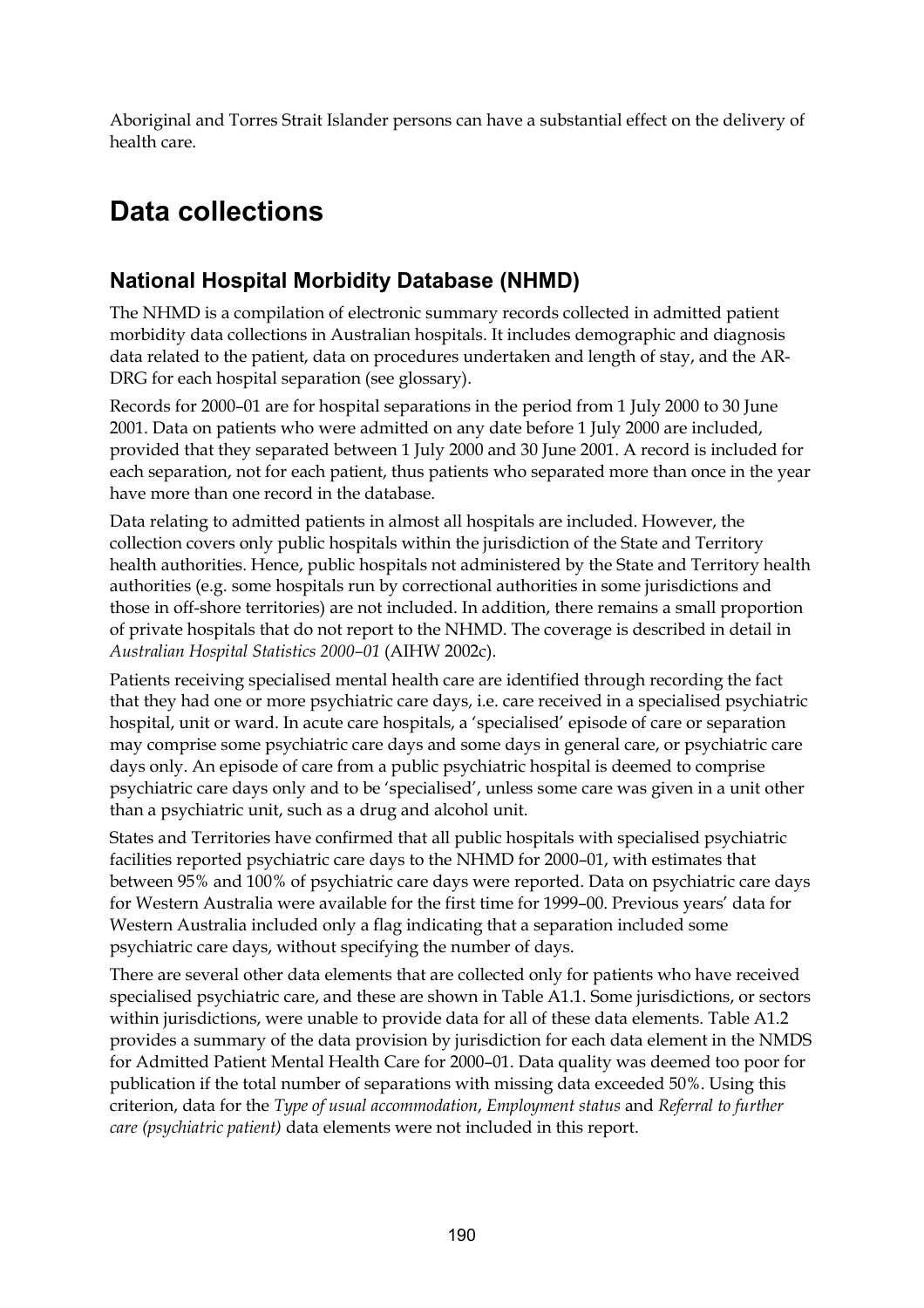Unless otherwise specified, the State and Territory of the hospital is reported, rather than the State and Territory of the patient's usual residence. Additional notes are provided in the descriptive commentary throughout this report highlighting data quality and interpretation issues in specific instances. For greater detail on the scope, definitions and quality of data obtained from the NHMD, refer to *Australian Hospital Statistics 2000–01* (AIHW 2002c). Lists of the public psychiatric hospitals and public acute hospitals with specialised psychiatric units contributing to this report are presented in Appendix 6.

### **National Community Mental Health Establishments Database (NCMHED)**

This database includes data on the number of community mental health establishments, and their expenditure and staffing. For community residential facilities, data on beds and 'separations' are also collected. Within this database, the term separation refers to episodes of non-admitted patient residential care in community-based residential services. The data collated in the NCMHED is specified by the NMDS for Community Mental Health Establishments. Additional information on this NMDS is presented on page 196.

For this NMDS, community mental health care refers to all specialised public mental health services dedicated to the assessment, treatment, rehabilitation or care of non-admitted patients (except for non-24-hour residential care). The scope is both residential and ambulatory public community mental health care establishments, including adult, aged and adolescent and child community mental health services, and non-admitted services in hospitals such as specialised psychiatric outpatient services. The scope excludes admitted patient mental health care services, support services that are not specialised mental health care services (e.g. accommodation support services) and services provided by nongovernment organisations. Only community residential services that were staffed 24 hours per day were included.

A list of the public community mental health establishments contributing to this report is presented in Appendix 6.

### **National Community Mental Health Care Database (NCMHCD)**

The NCMHCD includes data on ambulatory service contacts provided by public community mental health establishments. The data collated in the NCMHCD are specified by the NMDS for Community Mental Health Care. Additional information on this NMDS is presented on page 196. NCMHCD contains data on the date of service contact and on the characteristics of the patient ranging from basic demographic information such as the date of birth and sex to clinically relevant information such as principle diagnosis and mental health legal status.

The scope for this collection is all ambulatory service contacts provided by the public community mental health establishments that are in-scope for the NMDS for Community Mental Health Establishments (see page 196). A list of the public community mental health establishments contributing this patient-level data to NCMHCD is presented in Appendix 6.

A service contact for the purposes of this collection was defined as a contact between a patient or client and an ambulatory mental health care service (including hospital and community-based services) which result in a dated entry being made in the individual's record. An overview of the data quality issues and some summary NCMHCD data are presented in Appendix 2.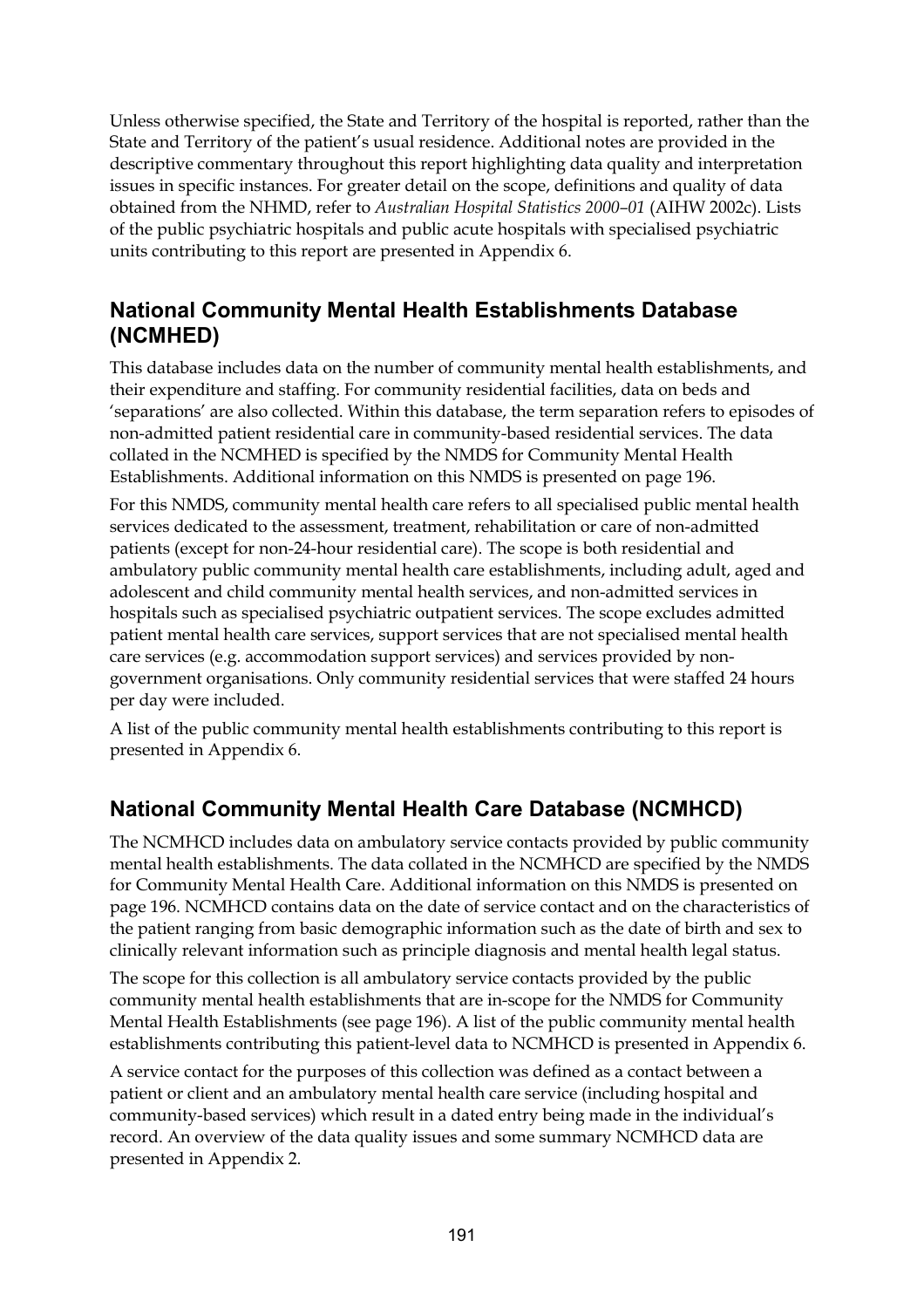## **National Public Hospital Establishments Database (NPHED)**

The AIHW is the data custodian of the NPHED, which holds a record for each public hospital in Australia. The data are collected by State and Territory health authorities from the routine administrative collections of public acute hospitals, psychiatric hospitals, drug and alcohol hospitals and dental hospitals in all States and Territories. The database does not include private hospital data, which are collated by the ABS in the PHEC.

The collection covers only hospitals within the jurisdiction of the State and Territory health authorities. Hence, public hospitals not administered by the State and Territory health authorities (e.g. some hospitals run by correctional authorities in some jurisdictions and those in off-shore territories) are not included.

Information is included on hospital resources (beds, staff and specialised services), recurrent expenditure, non-appropriation revenue and summary information on services to admitted and non-admitted patients. Limitations have been identified in the financial data reported to the NPHED. In particular, some States and Territories have not yet fully implemented accrual accounting procedures and systems, which means the expenditure and revenue data are a mixture of expenditure/payments and revenue/receipts, respectively. A need for further development has been identified in the areas of capital expenditure, expenditure at the area health service administration level and group services expenditure (e.g. central laundry and pathology services). Refer to *Australian Hospital Statistics 2000–01* for further detail on the data quality for the NPHED (AIHW 2002c).

Unlike the NCMHED, the NPHED includes the data for *Full-time-equivalent staff*, *Salaries and wages* and the *Non-salary operating costs* subcategory data elements (types of staff and types of non-salary expenditure). The public acute hospital establishments that contain one or more specialised psychiatric units or wards are flagged in NPHED. However, no financial or staffing data are available for these specialised psychiatric wards, as these data are not provided for separate units or wards.

Additional notes are provided in the descriptive commentary throughout this report highlighting data quality and interpretation issues in specific instances. For greater detail on the scope, definitions and quality of data obtained from the NPHED, refer to *Australian Hospital Statistics 2000–01* (AIHW 2002c).

A list of the public psychiatric hospitals contributing to this report is presented in Appendix 6.

### **Private Health Establishments Collection (PHEC)**

The ABS conducts an annual census of all private acute care hospitals and private psychiatric hospitals licensed by State and Territory health authorities and all free-standing day hospital facilities approved by the DHA. The collection contains data on the staffing, finances and activity of these establishments. Differences in accounting policy and practices and the administration of property and fixed asset accounts by parent organisations may have resulted in some inconsistencies in the financial data (ABS 2002b).

The data definitions used in the PHEC are largely based on definitions in the *National Health Data Dictionary*, Version 9.0 (NHDC 2000), which makes comparison between the NPHED and NCMHED possible. The ABS definition for private psychiatric hospitals is 'those establishments that are licensed/approved by each State or Territory health authority and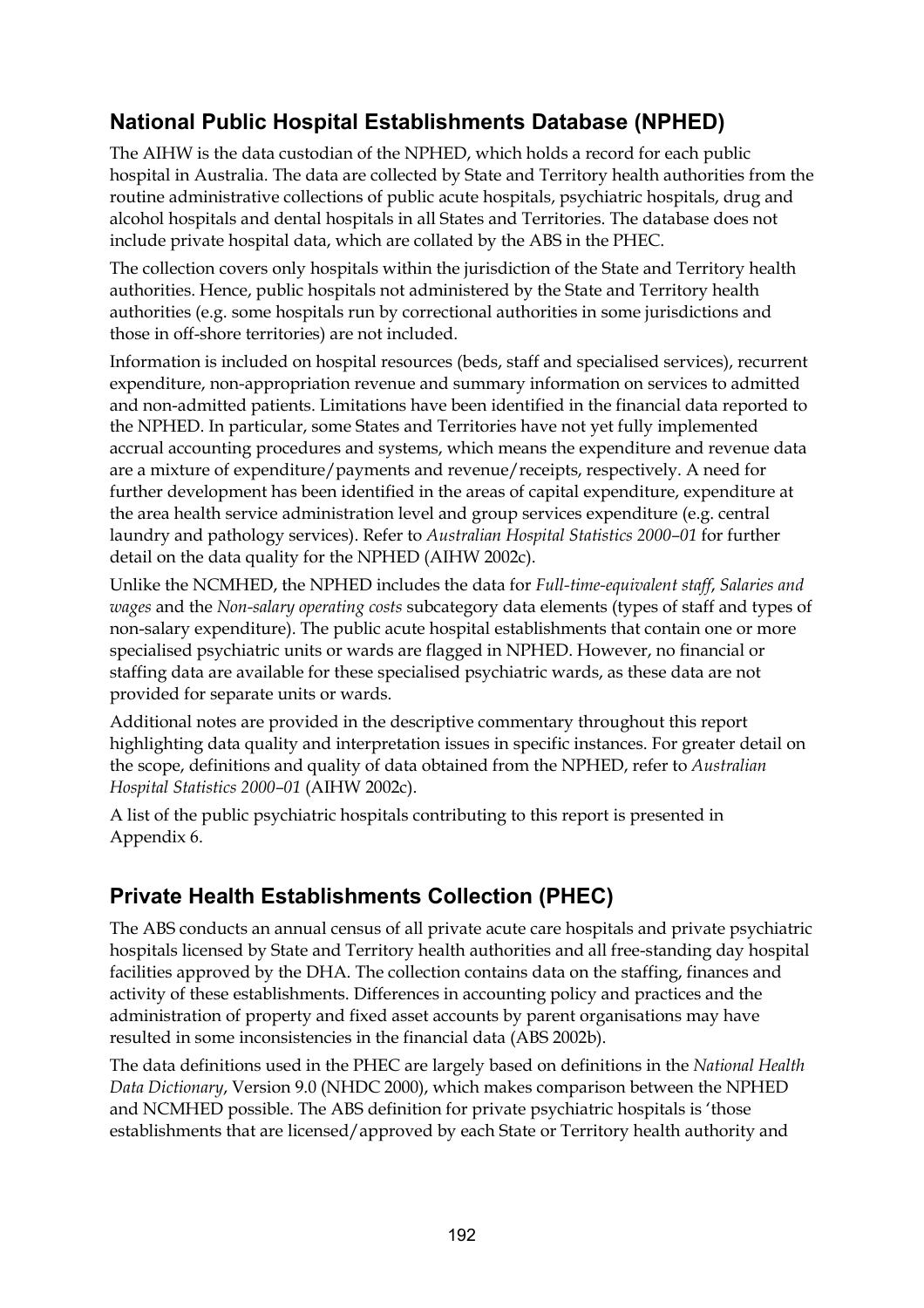cater primarily for admitted patients with psychiatric or behavioural disorders'. The term 'cater primarily' applies when 50% or more of total patient days are for psychiatric patients.

Additional information on the PHEC can be obtained from the annual ABS publication on private hospitals (ABS 2002a).

## **Bettering the Evaluation and Care of Health (BEACH)**

The BEACH survey is a collaborative study between the AIHW and the University of Sydney. It is a continuous survey of general practice with three primary aims:

- to provide a reliable and valid data collection process for general practice that is responsive to the needs of information users
- to establish an ongoing database of information on encounters between general practitioners and patients
- to assess patient risk factors and health states and the relationship between these factors and health service activity (Britt et al. 2002).

For each year's data collection, a random sample of about 1,000 general practitioners each reported details of 100 consecutive general practice encounters of all types on structured paper encounter forms. Each form collects information about the consultation (e.g. date, type of consultation), the patient (e.g. date of birth, sex, reasons for encounter), the patient's presenting problems (e.g. diagnoses, status of each problem), and the management for each problem (e.g. treatment provided, prescriptions, referrals). Patient risk factors and health state data, and general practitioner characteristics data are also collected. Data for 2001–02 are used in this report.

At least one diagnosis or problem is identified for each encounter, although up to four problems can be reported for each. Problems are coded according to ICPC-2 PLUS, an extension of the International Classification of Primary Care, 2nd edition (ICPC-2), and classified using ICPC-2. Additional information on the BEACH survey can be obtained from *General Practice Activity in Australia 2000–01* (Britt et al. 2001).

### **Commonwealth/State Disability Agreement (CSDS) Minimum Data Set collection**

The CSDA allocates the responsibility for specific types of disability support services between Commonwealth and State and Territory governments. The AIHW manages the CSDA MDS to collate nationally consistent data on services funded under the CSDA and their clients. Data are collected on the service providers and clients on a single 'snapshot' day each year. For 2001, the snapshot day varied between jurisdictions but fell within the May to June period.

The collection covers disability support services receiving funding under the CSDA in 2001. Services that do not receive CSDA funding are specifically excluded. Not every specialist psychiatric disability support service is included in the CSDA MDS collection as some are not funded through the CSDA.

• In New South Wales, psychiatric disability services are provided by the New South Wales Department of Health and are not included in the CSDA MDS collection.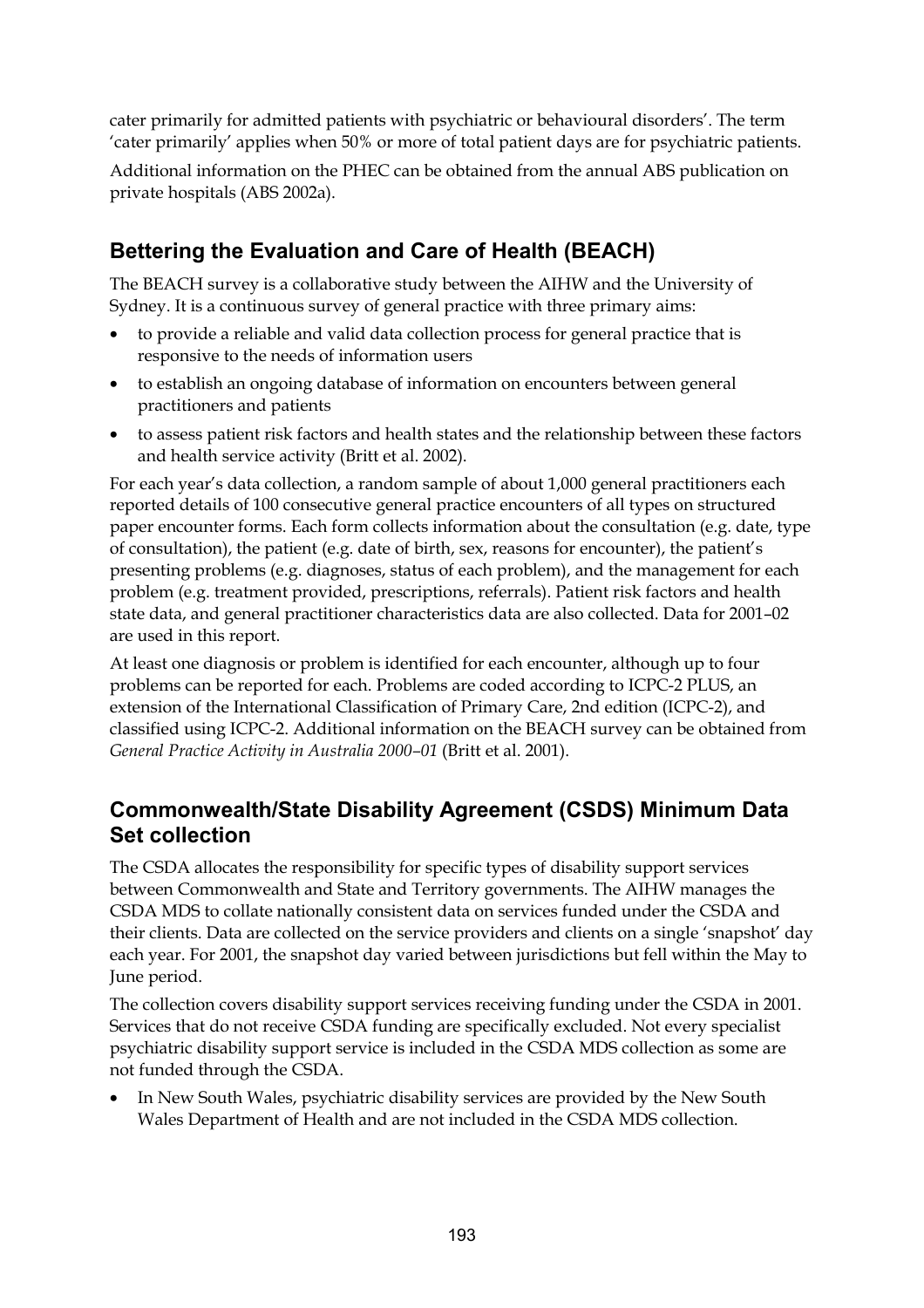- South Australia and Tasmania do not report data for psychiatric disability services to the CSDA MDS collection.
- In Victoria, specialist psychiatric and other disability support services are included in the CSDA MDS collection.
- In Queensland, psychiatric disability services funded by Queensland Health are included in the CSDA MDS collection. Non-recurrent grants funded by Queensland Treasury under the Gaming Machine Community Benefit Fund are not.
- In the Australian Capital Territory and the Northern Territory, only some psychiatric disability services are included in the CSDA MDS collection.
- In Western Australia, only some psychiatric disability services are included in the CSDA MDS collection. The Health Department is the main provider of services for people with a psychiatric disability and these services are not included.

However, even in those States where specific psychiatric services are not CSDA-funded, people with a psychiatric disability do receive various CSDA disability support services.

Given these limitations with respect to the coverage of psychiatric disability support services in the CSDA MDS, these data need to be interpreted with caution. Additional information on the data from the CSDA MDS collection can be obtained from the publication *Disability Support Services 2001: National Data on Services Provided under the Commonwealth/State Disability Agreement* (AIHW 2002a).

### **National Medical and Nursing Labour Force Survey data**

The AIHW conducts the National Medical Labour Force Survey and the National Nursing Labour Force Survey, in conjunction with the annual registration renewal of these practitioners with the relevant registration boards in each State and Territory. The AIHW has conducted the medical practitioner survey annually since 1993 and the nursing survey since 1995.

Coverage in some jurisdictions may exclude some practitioners who registered for the first time during the survey year. Practitioners with conditional registration, usually for a fixed term, are also excluded in many jurisdictions. These conditional registrants include interns and temporary resident doctors, who are not required to renew their registration at the standard renewal date. The latest information on these surveys is provided in *Medical Labour Force 1999 (AIHW 2003)* and the *Nursing Labour Force 1999 (AIHW 2001a)* reports.

### **Medicare data**

The Health Insurance Commission (HIC) collects data on all medical services funded through Medicare and provides these data to DHA. Information collected includes the type of service provided (Medicare item number) and the benefit paid by Medicare for the service. The figures presented in this report on services provided by private psychiatrists include only those services that are performed by a registered provider, for services that qualify for Medicare benefit and for which a claim has been processed by the HIC. They do not include services provided to public patients in public hospitals or services that qualify for a benefit under the Department of Veterans' Affairs National Treatment Account.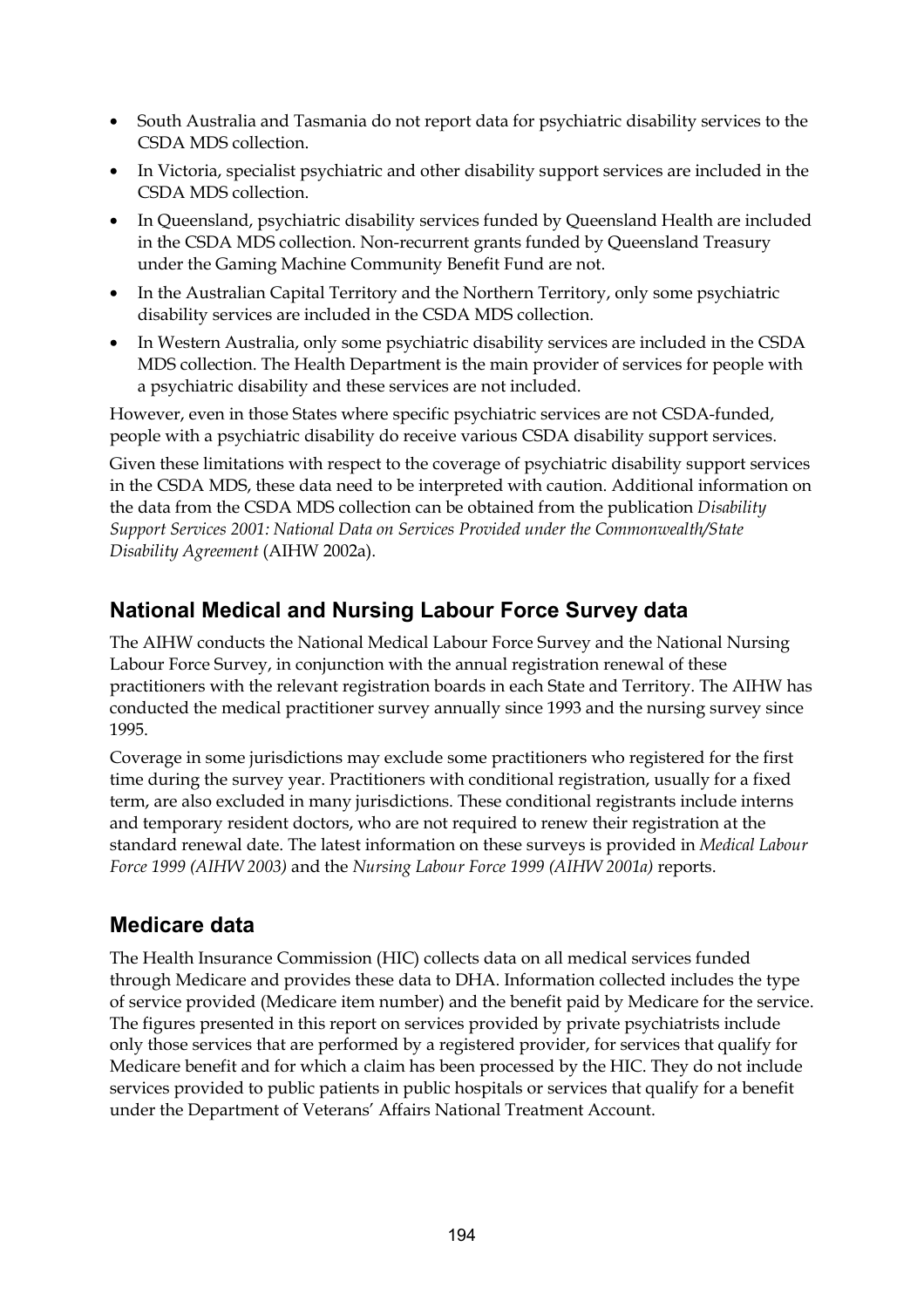The State or Territory is determined according to the address of the patient who received the service at the time the patient made the claim. The year is determined by the date the service was processed by the HIC, not the date the service was provided.

Time series data presented in this report are based on the mapping of old item numbers to current item numbers. For example, item 144 (private psychiatrist home visit of less than 15 minutes) was renumbered to item 330 during 1996.

### **Pharmaceutical Benefits Scheme (PBS) data**

The HIC collects data on most prescriptions funded through the PBS and provides these data to DHA. Details are collected on the medication prescribed (e.g. type and cost of medication), the prescribing practitioner (e.g. speciality) and the supplying pharmacy (e.g. location). The figures reported in this publication relate to the prescription costs funded by the PBS and the number of prescriptions processed by the HIC. They refer only to paid services processed from claims presented by approved pharmacies. They do not include any adjustments made against pharmacists' claims, any manually paid claims or any benefits paid as a result of retrospective entitlement or refund of patient contributions. Items supplied to general patients, costing less than \$21.90, do not receive a PBS benefit and are therefore not included. The PBS data do not contain Section 100 items, i.e. highly specialised drugs available through hospital pharmacies for outpatients.

The State or Territory is determined according to the address of the pharmacy supplying the item. The year is determined as the date the service was processed by the HIC, not the date of prescribing or the date of supply by the pharmacy. The data presented in this report exclude medications provided to war veterans through the Repatriation Pharmaceutical Benefits Scheme (RPBS).

## **The NMDSs for Mental Health Care**

This section provides background information on the three component data sets that constitute the NMDSs for Mental Health Care as defined under the National Health Information Agreement for collection by States and Territories and collation by the AIHW. This report contains data specified under the NMDS for Admitted Patient Mental Health Care, the NMDS for Community Mental Health Establishments and the NMDS for Community Mental Health Care. Data specified by these data sets are collated annually in the NHMD, the NCMHED and the NCMHCD respectively (see above).

### **NMDS for Admitted Patient Mental Health Care**

The NMDS for Admitted Patient Mental Health Care represents an agreement between States and Territories to collect and report information on patients admitted to hospital who receive specialised psychiatric care. This includes patients who receive treatment and/or care in psychiatric hospitals or in specialised psychiatric units (referred to as designated units) of public and private acute care hospitals. The statistical unit for this data set is the hospital separation. The hospital separations covered in the NMDS for Admitted Patient Mental Health Care are, in effect, a subset of those covered by the NMDS for Admitted Patient Health Care, which is compiled by the AIHW as the National Hospital Morbidity Database and covers all admitted patients in almost all hospitals.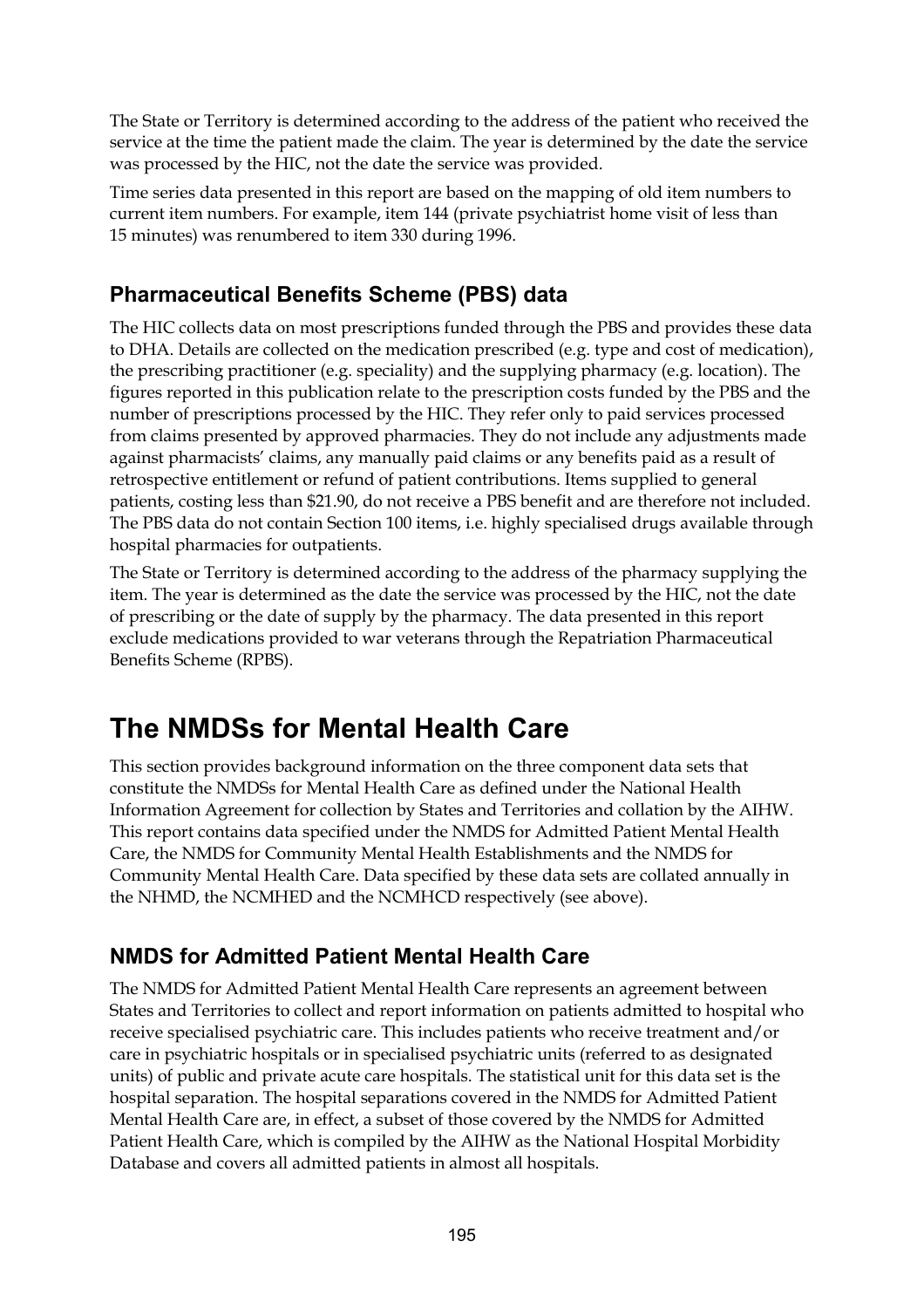The NMDS for admitted patient mental health care effectively began in July 1996, with the collection of data on *Mental health legal status* and *Total psychiatric care days*. Since 1997, a wider range of data elements has been collected. In 2000–01, a total of 31 elements were specified (Table A1.1). Table A1.2 presents information on the extent to which data elements were reported by the different jurisdictions and sectors for 2000–01. *Type of usual accommodation, Employment status* and *Referral to further care (psychiatric patient)* data elements were reported for less than 50% of separations.

### **NMDS for Community Mental Health Establishments**

The data elements for the NMDS for Community Mental Health Establishments were agreed for collection from July 1998 and are presented in Table A1.3. The statistical unit for this data set is the establishment. Data are collected on the number of establishments, expenditure and staffing. For community residential facilities, data on beds and separations are also collected. Within this NMDS, the term 'separation' refers to episodes of non-admitted patient residential care in community-based residential services.

The *Total full-time-equivalent staff* and the *Total salaries and wages* data elements do not include the identification of expenditure in the nine staffing subcategories included in the NMDS for Public Hospital Establishments (e.g. *Registered nurses*, *Diagnostic and health professionals, Administrative and clerical staff*). Similarly, the *Non-salary operating costs* data element does not include the identification of expenditure in the subcategories included in that NMDS (e.g. *Superannuation employer contributions, Medical and surgical supplies*). The one exception is the *Payments to visiting medical officers* data element which has been agreed for inclusion, but not yet fully implemented for the NCMHED. Where available, jurisdictions are encouraged to supply data for the absent subcategories, but it is not an agreed component of the NMDS.

The data specified in the NMDS for Community Mental Health Establishments are collated at the AIHW as the NCMHED.

Included in the scope of the NMDS are all specialised public mental health services dedicated to the assessment, treatment, rehabilitation or care of non-admitted patients (except for non-24-hour residential care services). The scope includes:

- both residential and ambulatory public community mental health care establishments
- adult, aged, and adolescent and child community mental health services
- non-admitted services in hospitals such as specialised psychiatric outpatient services.

The scope excludes admitted patient mental health care services, support services that are not specialised mental health care services (e.g. accommodation support services), residential services that are staffed less than 24 hours per day and services provided by nongovernment organisations.

Note that there is an overlap in the scope of the NMDS for Community Mental Health Establishments and the NMDS for Public Health Establishments. The hospital establishments in the scope of the NMDS for Public Health Establishments encompass outpatient and outreach services based at the hospital, in addition to community-based services under the management of the hospital. The establishments in the scope of the NMDS for Community Mental Health Establishments include all public hospital-based outpatient and outreach services and public hospital-managed community-based services that provide specialised mental health care.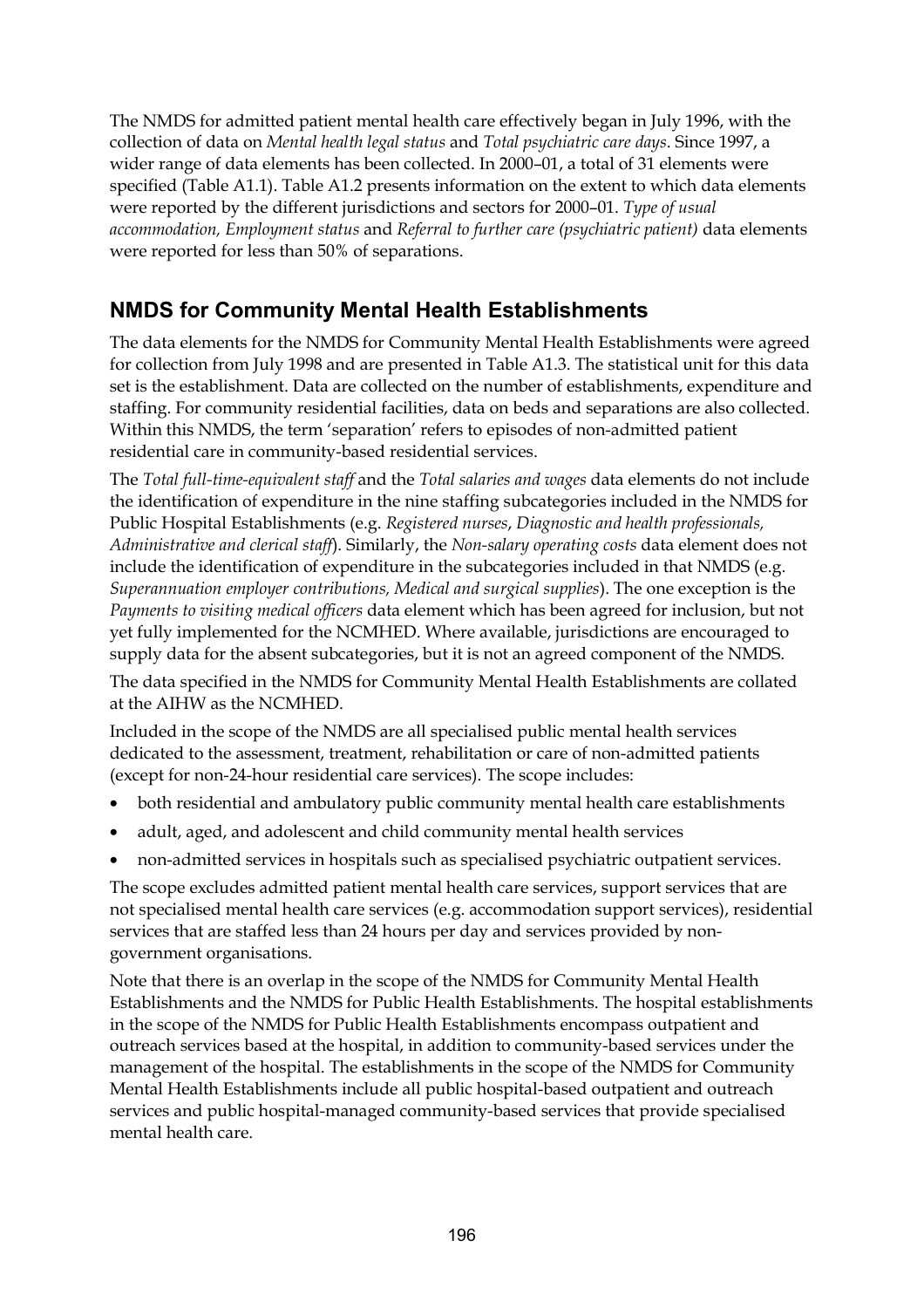### **NMDS for Community Mental Health Care**

The client-level data elements collected for each service contact in ambulatory community mental health care were agreed for collection from 1 July 2000 (see Table A1.4 below). From 1 July 2001, the NMDS has included *Marital status*, *Area of usual residence* and *Country of birth* data elements.

The statistical unit for this data set is the service contact. Included in the scope of the NMDS are all ambulatory service contacts provided by the specialised mental health services described above for the NMDS for Community Mental Health Establishments. A service contact for the purposes of this collection was defined as a contact between a patient or client and an ambulatory mental health care service (including hospital and community-based services) which result in a dated entry being made in the individual's record.

Thus the scope of this NMDS is the service contacts provided in non-residential establishments that are included in the NMDS for Community Mental Health Establishments. Discussion of the provision and consistency of the data for this NMDS is presented in Appendix 2 along with some summary data.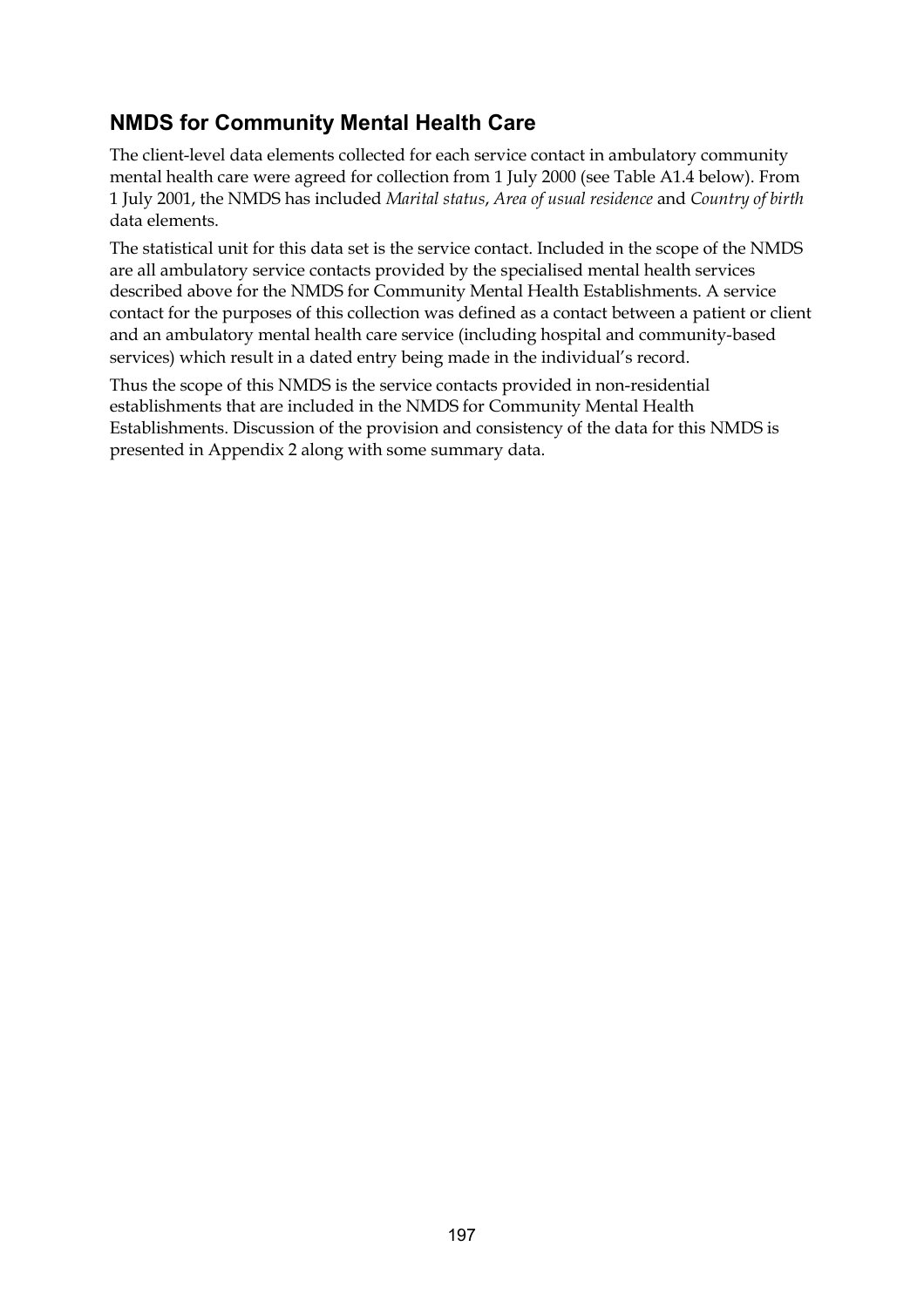| Data element                                                                                           | <b>Specific to specialised</b><br>mental health care | Knowledgebase <sup>(b)</sup><br>identifier |
|--------------------------------------------------------------------------------------------------------|------------------------------------------------------|--------------------------------------------|
| <b>Identifiers</b>                                                                                     |                                                      |                                            |
| Establishment identifier (made up of)                                                                  |                                                      | 000050                                     |
| State identifier                                                                                       |                                                      | 000380                                     |
| Establishment sector                                                                                   |                                                      | 000379                                     |
| Region code                                                                                            |                                                      | 000378                                     |
| Establishment number                                                                                   |                                                      | 000377                                     |
| Person identifier                                                                                      |                                                      | 000127                                     |
| Sociodemographic items                                                                                 |                                                      |                                            |
| Sex                                                                                                    |                                                      | 000149                                     |
| Date of birth                                                                                          |                                                      | 000036                                     |
| Country of birth                                                                                       |                                                      | 000035                                     |
| Aboriginal and Torres Strait Islander status                                                           |                                                      | 000001                                     |
| <b>Marital status</b>                                                                                  | V                                                    | 000089                                     |
| <b>Employment status</b>                                                                               | V                                                    | 000317                                     |
| Area of usual residence                                                                                |                                                      | 000016                                     |
| Pension status-psychiatric patients                                                                    |                                                      | 000121                                     |
| Type of usual accommodation                                                                            | V                                                    | 000173                                     |
| Service and administrative items                                                                       |                                                      |                                            |
| Care type (previously Type of episode of care)                                                         |                                                      | 000168                                     |
| Previous specialised treatment                                                                         |                                                      | 000139                                     |
| Admission date                                                                                         |                                                      | 000008                                     |
| Separation date                                                                                        |                                                      | 000043                                     |
| Total leave days                                                                                       |                                                      | 000163                                     |
| Mode of admission (previously Source of referral to acute<br>hospital or private psychiatric hospital) | V                                                    | 000385                                     |
| Mode of separation                                                                                     |                                                      | 000096                                     |
| Source of referral to public psychiatric hospital                                                      | V                                                    | 000150                                     |
| Referral to further care (psychiatric patients)                                                        | V                                                    | 000143                                     |
| Total psychiatric care days                                                                            | $\boldsymbol{\nu}^{\rm (c)}$                         | 000164                                     |
| Mental health legal status                                                                             | $\boldsymbol{\nu}^{\text{(c)}}$                      | 000092                                     |
| Clinical items                                                                                         |                                                      |                                            |
| Principal diagnosis                                                                                    |                                                      | 000136                                     |
| Additional diagnosis                                                                                   |                                                      | 000005                                     |
| Diagnosis Related Group                                                                                |                                                      | 000042                                     |
| Major Diagnostic Category                                                                              |                                                      | 000088                                     |
| Intended length of stay                                                                                |                                                      | 000076                                     |

#### **Table A1.1: Data elements(a) that constitute the NMDS for Admitted Patient Mental Health Care for 2000–01**

(a) All data elements are defined in the *National Health Data Dictionary*, Version 9.0 (NHDC 2000).

(b) The Knowledgebase: Australia's Health, Community Services and Housing Metadata Registry can be accessed through the AIHW web site at [www.aihw.gov.au.](http://www.aihw.gov.au/)

(c) Collected for all patients but relevant only to specialised psychiatric care.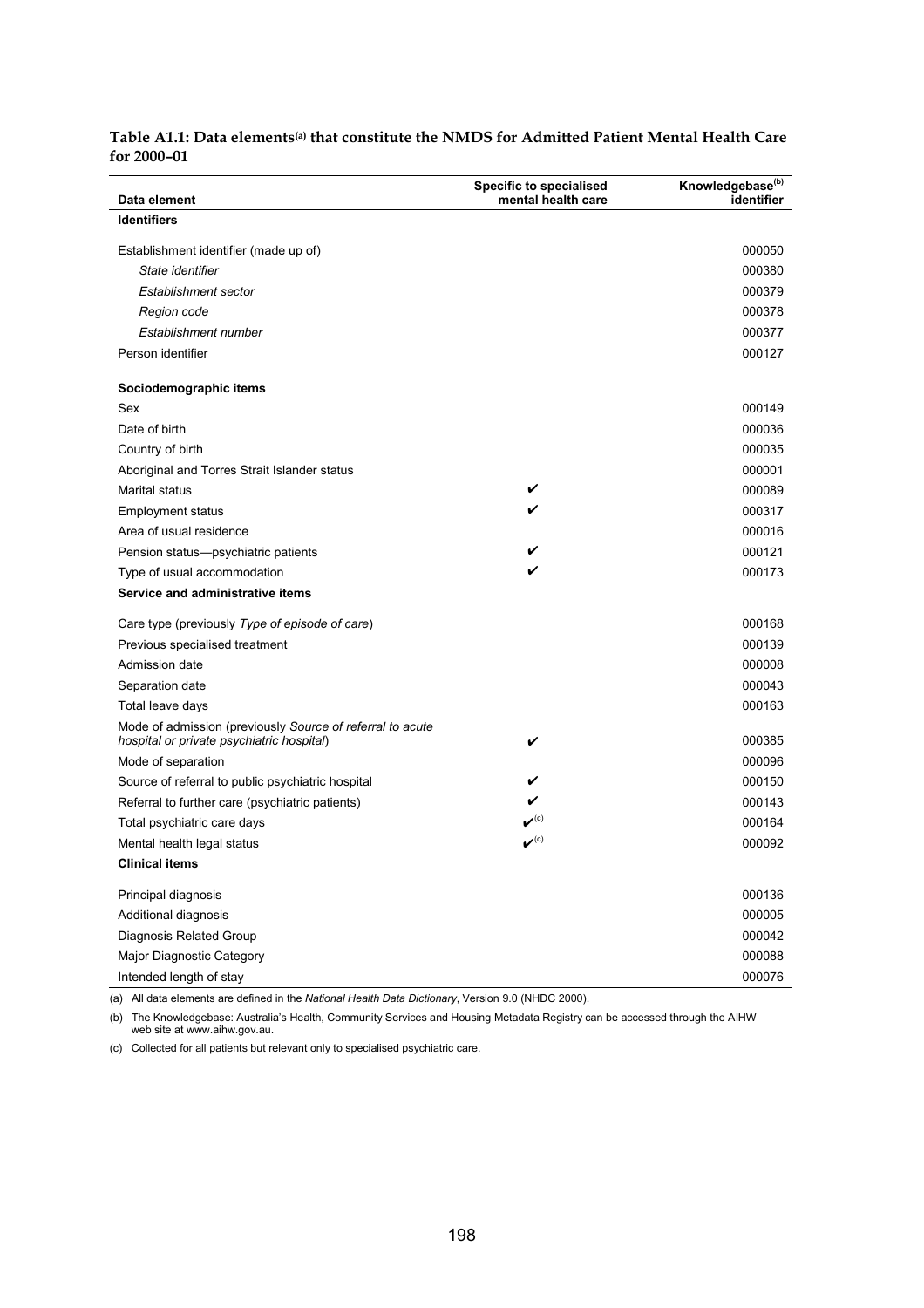| <br> <br> <br>ا<br>ا                                                                                                  |
|-----------------------------------------------------------------------------------------------------------------------|
|                                                                                                                       |
|                                                                                                                       |
|                                                                                                                       |
|                                                                                                                       |
|                                                                                                                       |
|                                                                                                                       |
|                                                                                                                       |
|                                                                                                                       |
|                                                                                                                       |
| $\overline{a}$                                                                                                        |
|                                                                                                                       |
|                                                                                                                       |
|                                                                                                                       |
|                                                                                                                       |
|                                                                                                                       |
| ֧֧֧֚֚֚֚֚֚֚֚֚֚֚֚֚֚֚֚֚֚֚֚֚֚֚֬֡֡֡֡֝֓                                                                                     |
|                                                                                                                       |
|                                                                                                                       |
|                                                                                                                       |
|                                                                                                                       |
|                                                                                                                       |
|                                                                                                                       |
|                                                                                                                       |
|                                                                                                                       |
|                                                                                                                       |
|                                                                                                                       |
|                                                                                                                       |
|                                                                                                                       |
|                                                                                                                       |
|                                                                                                                       |
|                                                                                                                       |
|                                                                                                                       |
|                                                                                                                       |
|                                                                                                                       |
|                                                                                                                       |
| ļ                                                                                                                     |
|                                                                                                                       |
|                                                                                                                       |
|                                                                                                                       |
|                                                                                                                       |
|                                                                                                                       |
|                                                                                                                       |
|                                                                                                                       |
|                                                                                                                       |
|                                                                                                                       |
|                                                                                                                       |
|                                                                                                                       |
|                                                                                                                       |
| ,<br>,<br>,<br>,<br>,<br>,<br>,<br>,                                                                                  |
|                                                                                                                       |
|                                                                                                                       |
|                                                                                                                       |
|                                                                                                                       |
|                                                                                                                       |
|                                                                                                                       |
|                                                                                                                       |
|                                                                                                                       |
|                                                                                                                       |
|                                                                                                                       |
|                                                                                                                       |
|                                                                                                                       |
| $\vdots$                                                                                                              |
|                                                                                                                       |
|                                                                                                                       |
|                                                                                                                       |
|                                                                                                                       |
|                                                                                                                       |
|                                                                                                                       |
|                                                                                                                       |
|                                                                                                                       |
| .<br>t                                                                                                                |
| ١                                                                                                                     |
|                                                                                                                       |
| ֡֡֡֡֡֡֡֡<br>י                                                                                                         |
| i                                                                                                                     |
|                                                                                                                       |
| l                                                                                                                     |
|                                                                                                                       |
| ļ<br>֕                                                                                                                |
|                                                                                                                       |
| ֖֖֪֪ׅ֪֪֪֪֪֪֪֪ׅ֚֚֚֚֚֚֚֚֚֚֚֚֚֚֚֚֚֚֚֚֚֚֚֚֡֝֝֝֝֝֝֝֝֝֝֝֬֝֬֝֬֝֝֬֝֝֝֬                                                        |
| ֖֖ׅ֖ׅ֖֖ׅ֚֚֚֚֚֚֚֚֚֚֚֚֚֚֚֚֚֚֚֚֚֡֡֡֡֡֡֡֡֡֡֬֝                                                                             |
| and the state of the state of the state of the state of the state of the state of the state of the state of th<br>ׇ֘֒ |
|                                                                                                                       |
|                                                                                                                       |
| í                                                                                                                     |
| ł<br>and the state of the state of the state of the state of the state of the state of the state of the state of th   |

| Data element                  | <b>Hospital type</b> | NSW              | $\ddot{\bar{z}}$     | aio | Š                           | SA                   | Tas           | ACT           | ż         | reported<br>$%$ not |
|-------------------------------|----------------------|------------------|----------------------|-----|-----------------------------|----------------------|---------------|---------------|-----------|---------------------|
| Area of usual                 | Public acute         | Yes              | δ9                   | Yes | Yes                         | Yes                  | Yes           | Yes           | Yes       | 1.97                |
| residence                     | Private              | Yes              | es                   | Yes | Yes                         | Yes                  | Yes           | Yes           | n a       | 0.09                |
|                               | Public psychiatric   | Yes              | ĝ,                   | Yes | Yes                         | Yes                  | Yes           | n.a           | n.a.      | 4.87                |
| Aboriginal                    | Public acute         | Yes              | es                   | Yes | Yes                         | Yes                  | Yes           | Yes           | Yes       | 2.2                 |
| Strait Islander<br>and Torres | Private              | Yes              | es)                  | Yes | Yes                         | Yes                  | Yes           | Yes           | n.a       | $0.\overline{6}$    |
| status                        | Public psychiatric   | Yes              | δĝ                   | Yes | Yes                         | Yes                  | $\frac{8}{3}$ | n a           | n a       | 2.6                 |
| Sex                           | Public acute         | Yes              | es)                  | Yes | Yes                         | Yes                  | Yes           | Yes           | 1 Unknown | $\overline{0}$      |
|                               | Private              | Yes              | es)                  | Yes | Yes                         | Yes                  | Yes           | Yes           | n a       | 0.0                 |
|                               | Public psychiatric   | Yes              | es)                  | Yes | Yes                         | Yes                  | $Y$ es        | e u           | n.a       | $\frac{0}{0}$       |
| Age                           | Public acute         | Yes              | ês                   | Yes | Yes                         | Yes                  | Yes           | Yes           | Yes       | $\overline{0}$      |
|                               | Private              | Yes              | es)                  | Yes | Yes                         | Yes                  | Yes           | Yes           | n.a       | $\frac{0}{0}$       |
|                               | Public psychiatric   | Yes              | es)                  | Yes | Yes                         | Yes                  | Yes           | n.a           | n.a.      | $\frac{0}{0}$       |
| Marital status                | Public acute         | Yes              | es)                  | Yes | Yes                         | Yes                  | Yes           | Yes           | Yes       | 2.3                 |
|                               | Private              | Yes              | Yes                  | Yes | Yes                         | Yes                  | $\vee$ es     | Yes           | Yes       | 5.9                 |
|                               | Public psychiatric   | Yes              | Yes                  | Yes | Yes                         | Yes                  | Yes           | Yes           | Yes       | $\overline{7}$ .0   |
| Employment                    | Public acute         | ş                | $\tilde{\mathsf{z}}$ | Yes | Yes                         | Yes                  | Yes           | Yes           | Yes       | 53.1                |
| status                        | Private              | $\frac{1}{2}$    | ş                    | Yes | Yes                         | $\tilde{z}$          | Yes           | $\frac{1}{2}$ | n a.      | 64.5                |
|                               | Public psychiatric   | $\frac{1}{2}$    | Yes                  | Yes | Yes                         | Yes                  | Yes           | n a           | n a.      | 67.6                |
| Type of usual                 | Public acute         | 219 records only | ş                    | Yes | $\stackrel{\circ}{\succeq}$ | Yes                  | $\tilde{z}$   | Yes           | ş         | 66.6                |
| accommod-<br>ation            | Private              | 3 records only   | $\frac{1}{2}$        | Yes | $\epsilon$                  | $\tilde{\mathsf{z}}$ | $\frac{1}{2}$ | ş             | n a       | 78.3                |
|                               | Public psychiatric   | 8 records only   | 89                   | Yes | Yes                         | Yes                  | ş             | n.a           | n.ai      | 80.3                |
|                               |                      |                  |                      |     |                             |                      |               |               |           | $_{(continued)}$    |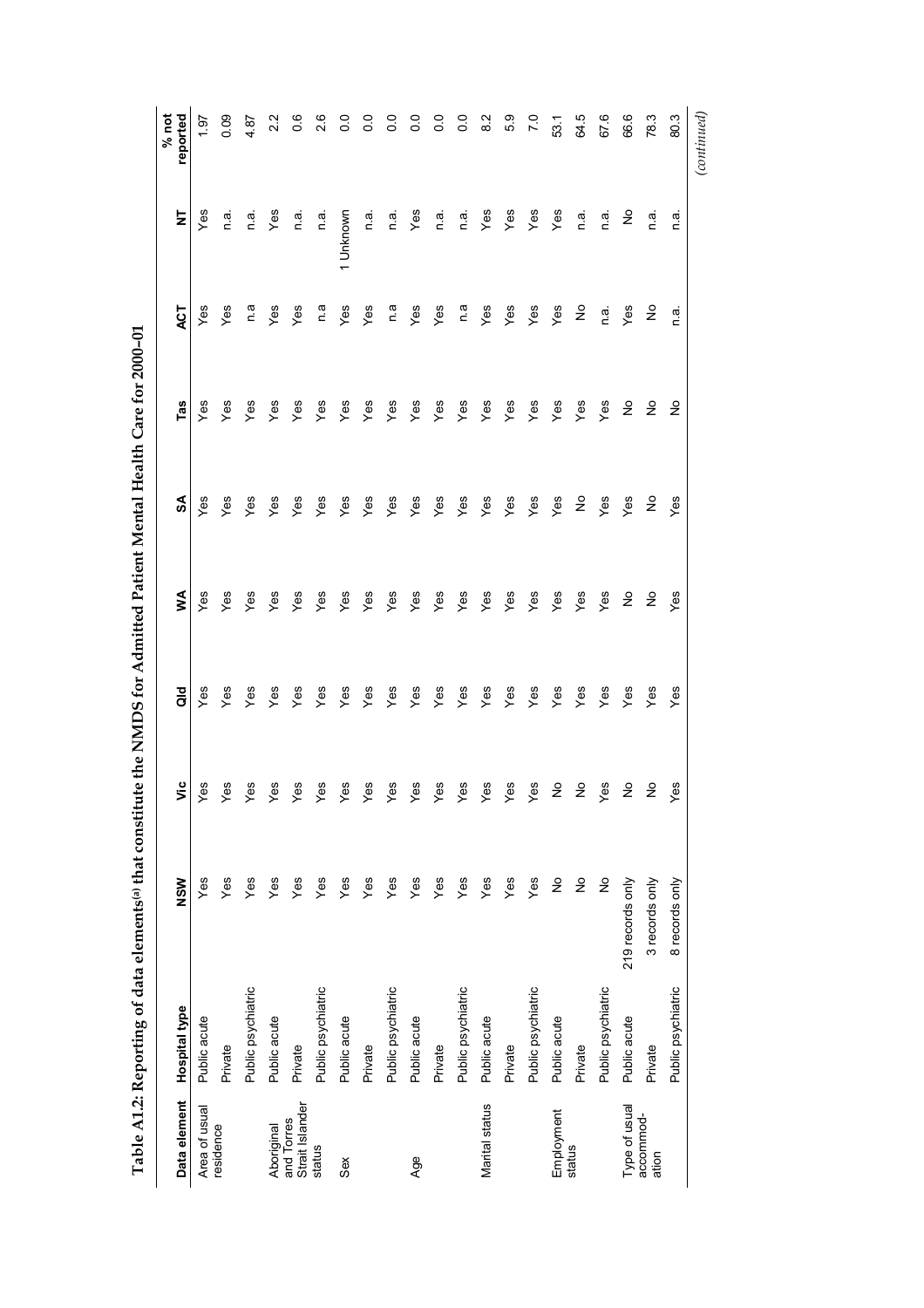| ;                                                                                                                                    |
|--------------------------------------------------------------------------------------------------------------------------------------|
| I<br>$\mathcal{L}^{\text{max}}_{\text{max}}$ and $\mathcal{L}^{\text{max}}_{\text{max}}$ and $\mathcal{L}^{\text{max}}_{\text{max}}$ |
|                                                                                                                                      |
|                                                                                                                                      |
|                                                                                                                                      |
|                                                                                                                                      |
|                                                                                                                                      |
|                                                                                                                                      |
|                                                                                                                                      |
| i                                                                                                                                    |
|                                                                                                                                      |
|                                                                                                                                      |
| ו<br>ו                                                                                                                               |
|                                                                                                                                      |
|                                                                                                                                      |
|                                                                                                                                      |
|                                                                                                                                      |
|                                                                                                                                      |
|                                                                                                                                      |
|                                                                                                                                      |
|                                                                                                                                      |
|                                                                                                                                      |
|                                                                                                                                      |
|                                                                                                                                      |
|                                                                                                                                      |
|                                                                                                                                      |
| ֖֖֧֧֧֧ׅ֧֚֚֚֚֚֚֚֚֚֚֚֚֚֚֚֚֚֚֚֚֚֚֚֚֚֚֚֚֚֚֬֝֓֝֓֝֓֜֓                                                                                      |
|                                                                                                                                      |
|                                                                                                                                      |
|                                                                                                                                      |
| ֚֘֝                                                                                                                                  |
| i<br>I                                                                                                                               |
|                                                                                                                                      |
| i                                                                                                                                    |
|                                                                                                                                      |
|                                                                                                                                      |
|                                                                                                                                      |
|                                                                                                                                      |
| i                                                                                                                                    |
|                                                                                                                                      |
|                                                                                                                                      |
|                                                                                                                                      |
| $\frac{1}{2}$                                                                                                                        |
|                                                                                                                                      |
|                                                                                                                                      |
|                                                                                                                                      |
|                                                                                                                                      |
|                                                                                                                                      |
|                                                                                                                                      |
|                                                                                                                                      |
| į                                                                                                                                    |
| Ĭ<br>ļ                                                                                                                               |
|                                                                                                                                      |
| ١<br>ׇ֘֝֬֕                                                                                                                           |
| i                                                                                                                                    |
| i                                                                                                                                    |
| l                                                                                                                                    |
|                                                                                                                                      |
| ſ<br>֕                                                                                                                               |
|                                                                                                                                      |
|                                                                                                                                      |
|                                                                                                                                      |
|                                                                                                                                      |
|                                                                                                                                      |
|                                                                                                                                      |
| ֦                                                                                                                                    |
| i                                                                                                                                    |
| and the state of the state of the state of the state of the state of the state of the state of the state of th<br>i                  |
| י                                                                                                                                    |
|                                                                                                                                      |
| ֠                                                                                                                                    |
|                                                                                                                                      |

| Data element                                         | Hospital type      | <b>NSW</b>  | νiς           | <b>Jo</b> | ⋚         | SA               | Tas           | <b>ACT</b>    | $\overline{\mathsf{z}}$ | $%$ not<br>reported  |
|------------------------------------------------------|--------------------|-------------|---------------|-----------|-----------|------------------|---------------|---------------|-------------------------|----------------------|
| Care type                                            | Public acute       | Yes         | Yes           | yes       | Yes       | Yes              | yes           | Yes           | Yes                     | 0                    |
|                                                      | Private            | Yes         | Yes           | Yes       | Yes       | Yes              | Yes           | Yes           | $\vdots$                | 0                    |
|                                                      | Public psychiatric | Yes         | Yes           | Yes       | Yes       | Yes              | Yes           | $\vdots$      | Į.                      | 0                    |
| Mode of                                              | Public acute       | Yes         | Yes           | Yes       | Yes       | Yes              | Yes           | Yes           | Yes                     | $\overline{\Omega}$  |
| admission                                            | Private            | Yes         | Yes           | Yes       | Yes       | Yes              | Yes           | Yes           | Yes                     | $\frac{0}{0}$        |
|                                                      | Public psychiatric | Yes         | Yes           | Yes       | Yes       | Yes              | Yes           | Yes           | Yes                     | 14.3                 |
| Source of referral to public<br>psychiatric hospital |                    | Yes         | $\frac{1}{2}$ | Yes       | Yes       | Yes              | Yes           | n.a           | n a                     | 7.61                 |
| Psych                                                | Public acute       | Old codes   | $\frac{1}{2}$ | Yes       | Yes       | ş                | ş             | Yes           | ş                       | 43.6                 |
| admission<br>status                                  | Private            | Old codes   | $\frac{1}{2}$ | Yes       | Yes       | ş                | ş             | Yes           | n.ai                    | 39.4                 |
|                                                      | Public psychiatric | Old codes   | $\frac{1}{2}$ | Yes       | Yes       | ş                | ş             | n.ä           | n.a                     | 48.2                 |
| Referral to                                          | Public acute       | yes         | <b>PO</b>     | yes       | <b>PO</b> | yes              | 9             | yes           | 9ū                      | 41.3                 |
| further care                                         | Private            | <b>S</b>    | 9             | yes       | 0u        | S                | S             | So            | n.a                     | 78.3                 |
|                                                      | Public psychiatric | yes         | yes           | yes       | yes       | yes              | S             | n.ai          | e.⊓                     | 14.0                 |
| Mode of                                              | Public acute       | Yes         | Yes           | Yes       | Yes       | Yes              | Yes           | Yes           | Yes                     | ្ត                   |
| separation                                           | Private            | Yes         | Yes           | Yes       | Yes       | 103 records only | ş             | Yes           | n.a                     | 34                   |
|                                                      | Public psychiatric | Yes         | Yes           | Yes       | Yes       | Yes              | Yes           | n.ai          | n.a                     | 3                    |
| Missing                                              | Public acute       | 104 missing | 1 missing     | Yes       | Yes       | Yes              | Yes           | Yes           | 10 missing              | e<br>U               |
| diagnosis<br>principal                               | Private            | Yes         | 8 missing     | Yes       | Yes       | Yes              | Yes           | Yes           | e.⊓                     | n.a                  |
|                                                      | Public psychiatric | 421 missing | 27 missing    | Yes       | Yes       | Yes              | Yes           | n.ai          | n.ai                    | n a                  |
| Mental health                                        | Public acute       | 112 missing | 49 missing    | Yes       | Yes       | $Y$ es           | Yes           | Yes           | ş                       | $\frac{1}{\sqrt{2}}$ |
| legal status                                         | Private            | 135 missing | $\frac{1}{2}$ | Yes       | Yes       | All voluntary    | All voluntary | All voluntary | n a                     | 33.2                 |
|                                                      | Public psychiatric | 2 missing   | Yes           | Yes       | Yes       | Yes              | Yes           | n.a           | n.a                     | $\frac{0}{0}$        |

(a) All data elements are defined in the *National Health Data Dictionary,* Version 9.0 (NHDC 2000).<br>. . not applicable.<br>n.a. not available. (a) All data elements are defined in the *National Health Data Dictionary*, Version 9.0 (NHDC 2000).

.. not applicable. n.a. not available.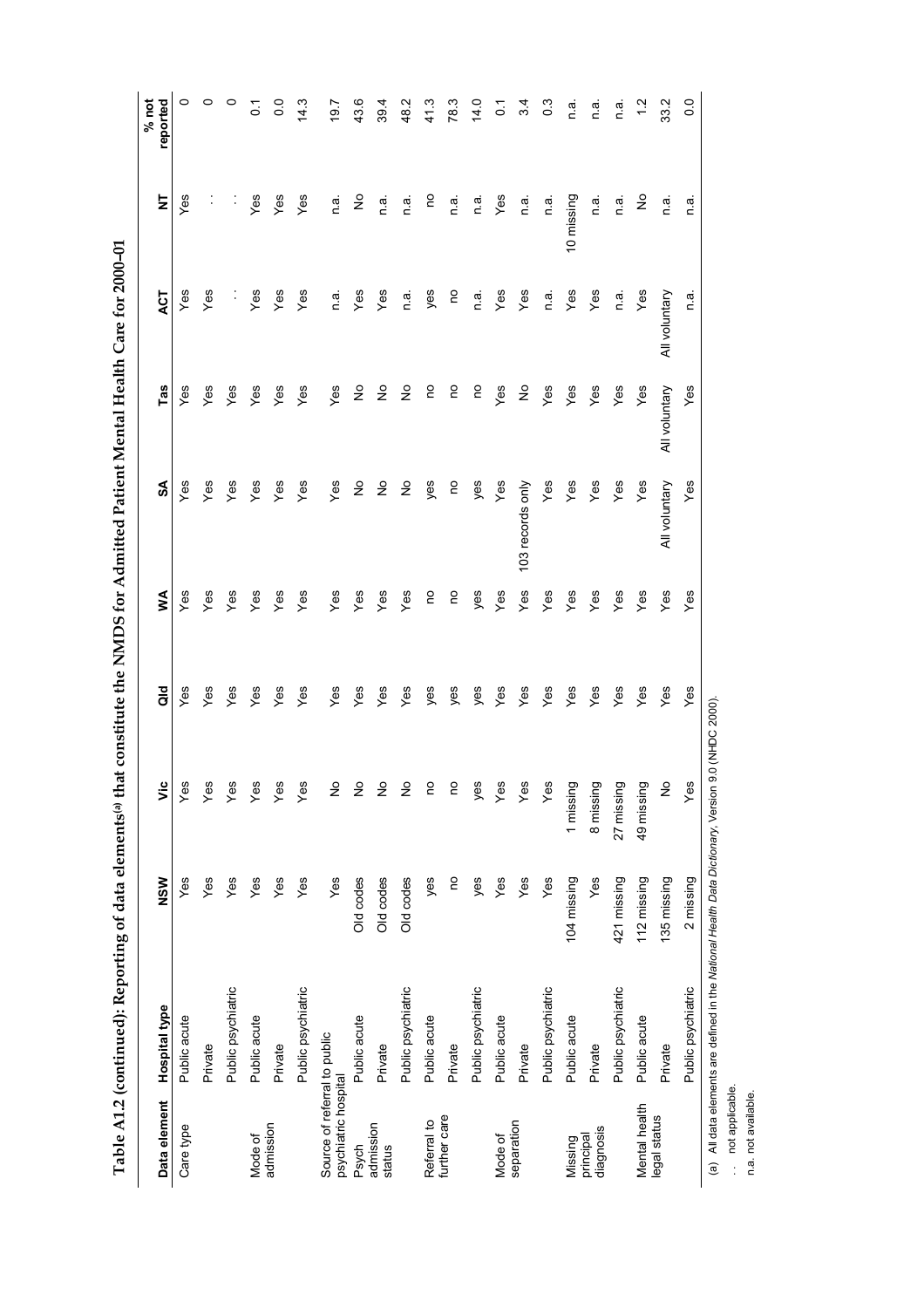#### Table A1.3: Data elements<sup>(a)</sup> that constitute the NMDS for Community Mental Health **Establishments for 2000–01**

| Data element                          | Knowledgebase <sup>(b)</sup><br>identifier |
|---------------------------------------|--------------------------------------------|
|                                       |                                            |
| Establishment identifier (made up of) | 000050                                     |
| State identifier                      | 000380                                     |
| Establishment sector                  | 000379                                     |
| Region code                           | 000378                                     |
| Establishment number                  | 000377                                     |
| Separations <sup>(c)</sup>            | 000205                                     |
| Geographic location of establishment  | 000260                                     |
| Number of available beds              | 000255                                     |
| Total full-time-equivalent staff      | 000252                                     |
| Total salaries and wages              | 000254                                     |
| Total non-salary operating costs      | 000360                                     |
| Payments to visiting medical officers | 000236                                     |

(a) All data elements are defined in the *National Health Data Dictionary*, Version 9.0 (NHDC 2000).

(b) The Knowledgebase: Australia's Health, Community Services and Housing Metadata Registry can be accessed through the AIHW web site at [www.aihw.gov.au](http://www.aihw.gov.au/).

(c) The term 'separations' refers to the number of non-admitted patient separations from community residential mental health care establishments.

#### Table A1.4: Data elements<sup>(a)</sup> that constitute the NMDS for Community Mental Health Care for **2000–01**

| Data element                                 | Knowledgebase <sup>(b)</sup><br>identifier |
|----------------------------------------------|--------------------------------------------|
|                                              |                                            |
| Establishment identifier (made up of)        | 000050                                     |
| State identifier                             | 000380                                     |
| Establishment sector                         | 000379                                     |
| Region code                                  | 000378                                     |
| Establishment number                         | 000377                                     |
| Person identifier                            | 000127                                     |
| Sex                                          | 000149                                     |
| Date of birth                                | 000036                                     |
| Aboriginal and Torres Strait Islander status | 000001                                     |
| Mental health legal status                   | 000092                                     |
| Principal diagnosis                          | 000136                                     |
| Service contact date                         | 000402                                     |

(a) All data elements are defined in the *National Health Data Dictionary*, Version 9.0 (NHDC 2000).

(b) The Knowledgebase: Australia's Health, Community Services and Housing Metadata registry can be accessed through the AIHW web site at [www.aihw.gov.au](http://www.aihw.gov.au/).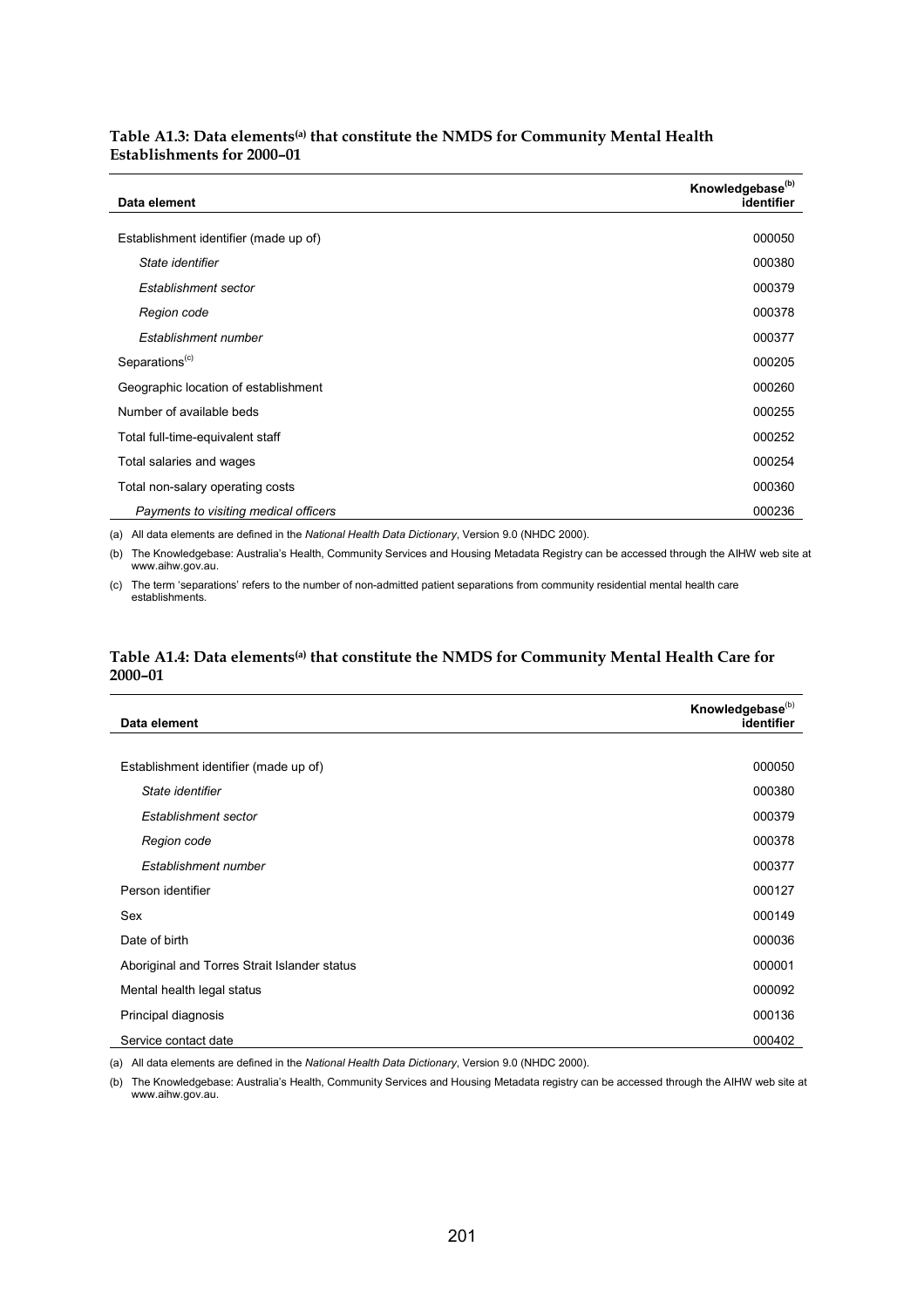## **Appendix 2: Community mental health care service contacts**

## **Background**

This report presents a considerable amount of data on the hospital care provided to admitted patients with mental health-related diagnoses. In comparison, there are much fewer data presented on ambulatory mental health care provided by hospitals and community-based mental health care services.

The imbalance in this report reflects the availability of data, with comprehensive national data available on admitted patients and little data available on patients of ambulatory mental health care services. However, results from the National Survey of Mental Health and Wellbeing 1997 indicated that this imbalance does not reflect the relative use of these types of services; most people with mental illness receive mental health care through ambulatory care services (e.g. 77.4% of those who used services saw general practitioners) rather than through admission to hospital (less than 1%) (ABS 1998a). The National Mental Health Policy also emphasises the promotion of a community-based system of treatment and support.

In an attempt to fill this important gap in mental health services information, the development of the NMDSs for Mental Health Care included the introduction of the NMDS for Community Mental Health Establishments and the NMDS for Community Mental Health Care (for details see Appendix 1). The data specified in these NMDSs are collated at the AIHW as the National Community Mental Health Establishments Database (NCMHED), which has been collected since 1998–99 and has been reported in this publication (see Chapter 5), and the National Community Mental Health Care Database (NCMHCD), which was agreed for collection from 1 July 2000 and collated for the first year during 2002. Both these databases cover specialised public mental health services dedicated to the assessment, treatment, rehabilitation or care of non-admitted patients, including residential and ambulatory public community mental health care establishments and non-admitted services in hospitals such as specialised psychiatric outpatient services.

The statistical unit for which the NCMHCD data is collected is the service contact, defined as a contact between a patient/client and an ambulatory care health unit (including outpatient and community health units) which results in a dated entry being made in the patient/client record (NHDC 2000). The data set is therefore a collection of data about the characteristics of these service contacts. It is not a collection of data about patients.

The NCMHCD data for 2000–01 have been reviewed to assess the extent to which they were reported using the agreed NHDD Version 9 definitions, the extent to which they covered all the service contacts and establishments in scope and comparability between jurisdictions. The review revealed that the data were not of sufficient quality to be included in the body of this report. However, given the relative lack of data on ambulatory care otherwise available, summary data are presented here. They should be interpreted in the light of the notes below on interpretation of these data; however, they do provide an indication of the level of this activity in Australia's mental health services. An AIHW Working Paper released in early 2003 provides information on these data and recommendations on future developments to improve them.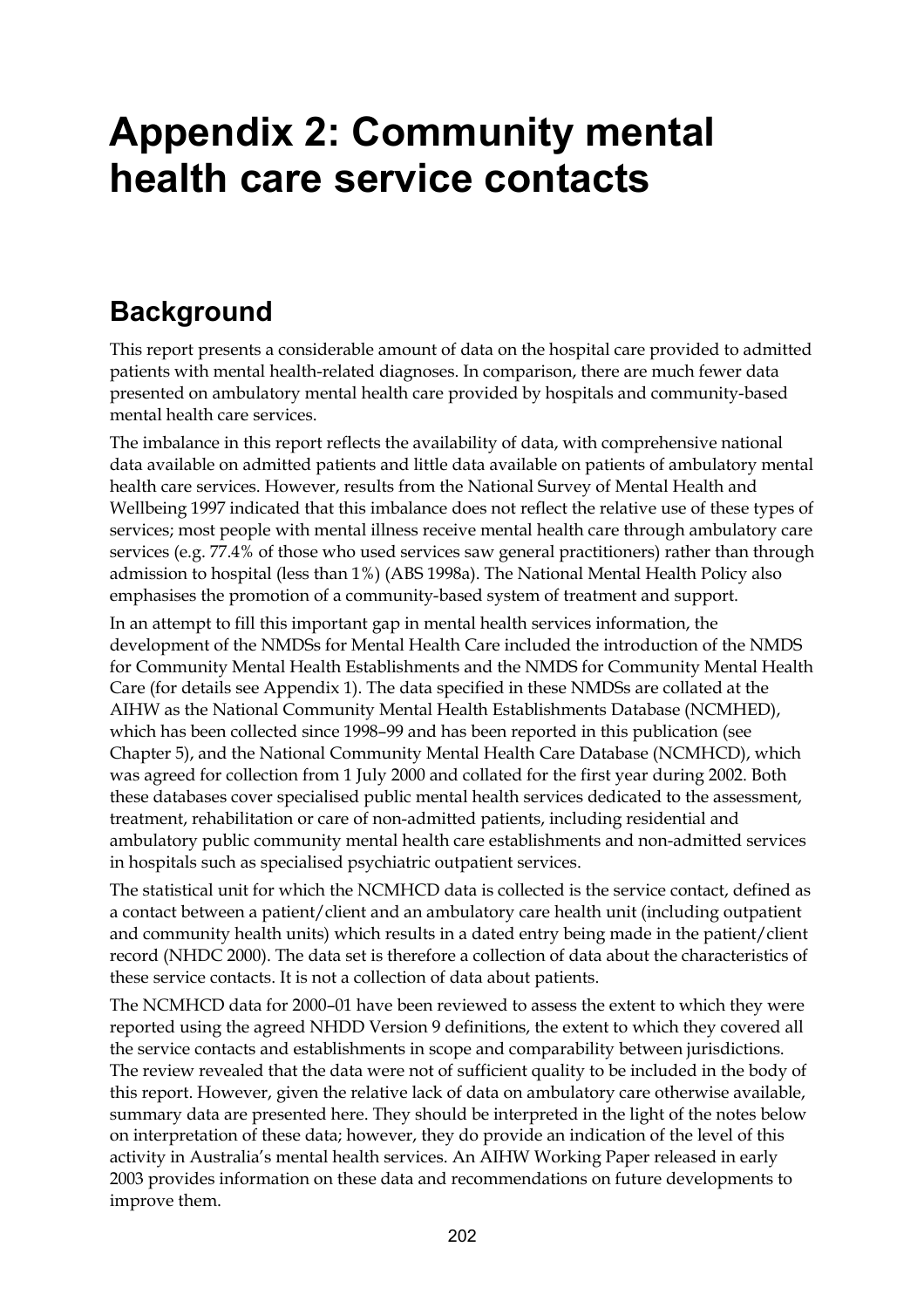## **Service contacts data for 2000–01**

Table A2.1 presents the reported community mental health care service contacts and the community mental health care service contacts per 1,000 population by sex and age group for 2000–01. There were 3,635,873 service contacts reported by ambulatory mental health care services in Australia in 2000–01, representing a rate of 187.8 service contacts per 1,000 population. There were slightly more service contacts reported for male clients (1,839,436 or 191.6 contacts per 1,000 population) than for female clients (1,712,251 or 175.4 contacts per 1,000). The number of service contacts per 1,000 population peaked in the 25–44 age group. This is similar to the pattern found with the general practice and hospital morbidity data (see Chapters 3 and 4). Unlike hospital separations and general practice utilisation, there were more service contacts per population recorded for males than for females. This was the case for all jurisdictions except Western Australia and Tasmania.

### **Notes on interpretation**

### **Coverage**

The NMDS for Community Mental Health Care was designed to include all specialised public mental health services provided to non-admitted patients, incorporating both community-based and hospital-based ambulatory care services such as community mental health services, outpatient clinics and day clinics.

Review of data provided by the States and Territories for the NCMHED data indicated that the actual coverage of the collection was not complete for 2000–01. In the first month of the data collection period, 190 establishments contributed data to the NCMHCD. The number of establishments rose to a maximum of 203 in April and totalled 27 for the entire collection year. There were 29 ambulatory mental health care establishments that contributed data to the NCMHED but did not contribute any data to the NCMHCD. These included one area health service in New South Wales, three services in Queensland, all rural health services in South Australia (21 establishments), three services in Tasmania and one in the Australian Capital Territory. This suggests that the implementation of this collection was incomplete during the first year of collection.

The collection was also affected by under-reporting of service contacts for those establishments that did report. There were 987,569 service contacts reported in the last and most complete quarter of collection. Had coverage been at this level for the whole year, there would have been approximately 3.95 million service contacts reported compared with the 3.64 million actually reported. Although the last quarter had the highest number of service contacts for Australia as a whole, the fourth quarter was not the highest reporting quarter for several jurisdictions. When the highest reporting quarter for individual jurisdictions is multiplied by four, the total estimated number of service contacts increases to 3.99 million. When the highest reporting quarter for each individual establishment is multiplied by four, the total estimated number of service contacts increases to 4.27 million. This estimate does not include an estimate of non-reporting establishments.

### **Definition of service contacts**

Review of the 2000–01 data identified inconsistencies in the definition of a service contact actually used across jurisdictions. Variation between States' and Territories' reporting practices have been identified with respect to: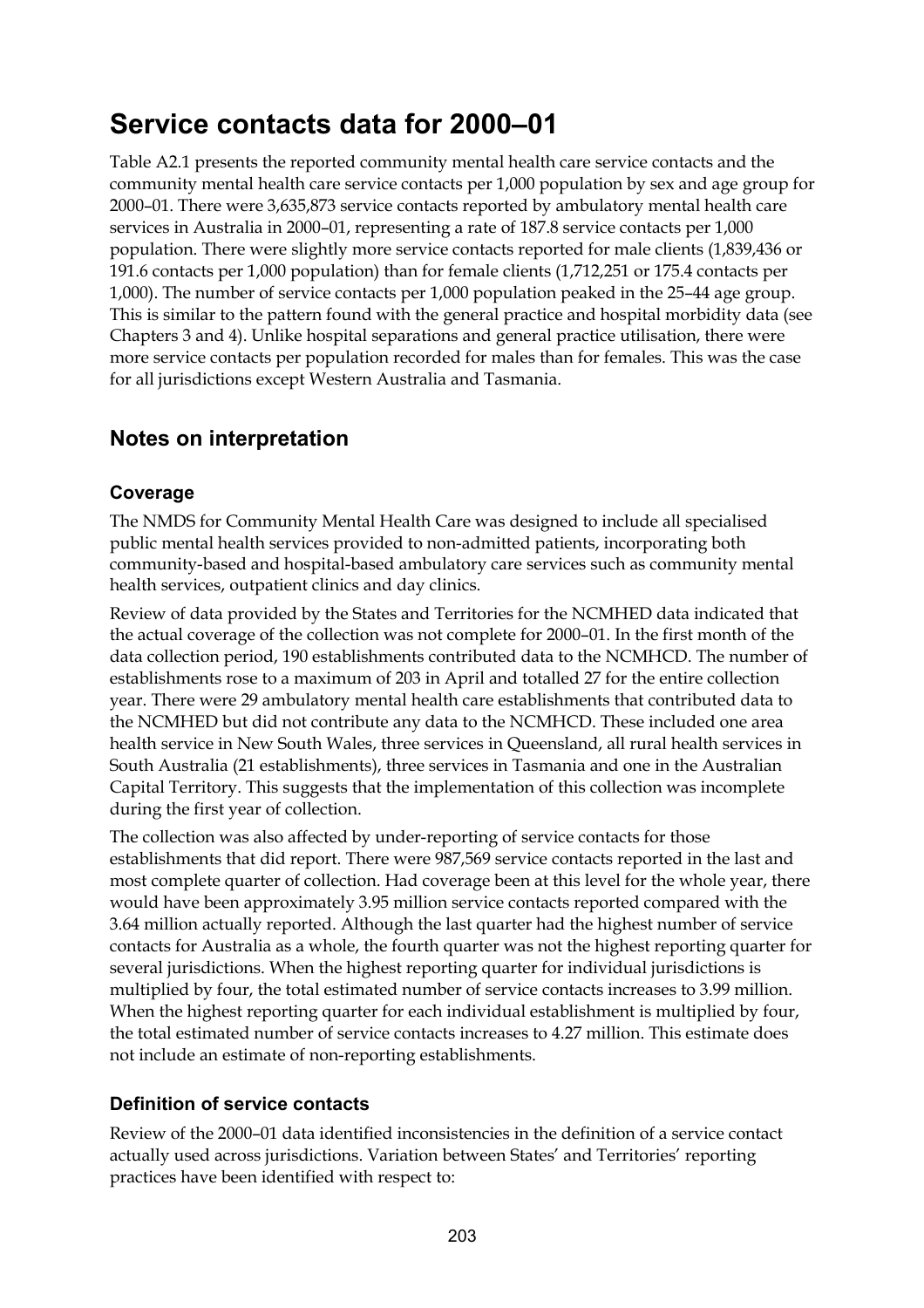- whether a service contact can be reported if the patient has not provided personal details. For example, in Victoria, contacts with no personal details are registered whereas, in Queensland clients who could not be uniquely identified were not registered from October of the collection year.
- how many service contacts are to be reported when there are multiple service providers and/or multiple patients present at the service contact (e.g. group sessions). For example, in Victoria, Queensland, Western Australia, South Australia (Adult Services) and Tasmania a service contact was recorded for each patient in the group, whereas in South Australian Child and Adolescent Mental Health Services (CAMHS) a service contact was reported for each clinician/patient combination.
- whether a patient receiving numerous services during one day should be recorded as one or more service contacts. For example, while Victoria allows any number of service contacts can be assigned to the one client in one day, in South Australia service contacts in one day are reported separately only if not consecutive and if provided by different service providers.
- what extent telephone and written correspondence are included as service contacts. Any telephone contacts are considered service contacts in Victoria, Queensland, South Australia (Adult Services) and the Northern Territory if notes are made in the client's record, but South Australia Child and Adolescent Mental Health Services (CAMHS) further specify that the telephone conversation must exceed 15 minutes duration. New South Wales did not report any of these indirect contacts for the 2000–01 collection.
- whether indirect contacts such as contacts between service providers should be included. For example, indirect contacts were not reported as service contacts in New South Wales, Western Australia and South Australia CAMHS, whereas in Victoria, Queensland and South Australia (Adult Services), these contacts are reported if a note is made on the clinical record of the patient.
- whether consultation–liaison activities (i.e. specialist mental health providers who liaise with general hospital units when they treat patients with mental disorders) are included as service contacts. In New South Wales and Western Australia, consultation and liaison services are reported as service contacts, in Victoria services of these types are reported only for registered clients of mental health services, and in Queensland while most services reported consultation-liaison activities, there was some variability across the State.

These issues are expanded on in the AIHW Working Paper mentioned above.

Although it is anticipated that the data collected will allow records for service contacts within individual establishments to be linked for individual patients so that estimates of number of patients treated can be made, this has not been undertaken for this report. A discussion of the extent to which this may be possible is included in the Working Paper.

### **Principal diagnosis**

The principal diagnosis of patients seen by community mental health care service providers is of obvious interest. However, there is uncertainty about how these data are being collected, in terms of whether the principal diagnosis relates to the service contact, or to a longer period of the patient's care that may encompass a series of service contacts and possibly hospital admissions. In addition, the use of different classifications for coding principal diagnosis, the use of invalid codes and the relatively large number of missing values have meant that the data on principal diagnosis were not suitable for inclusion in this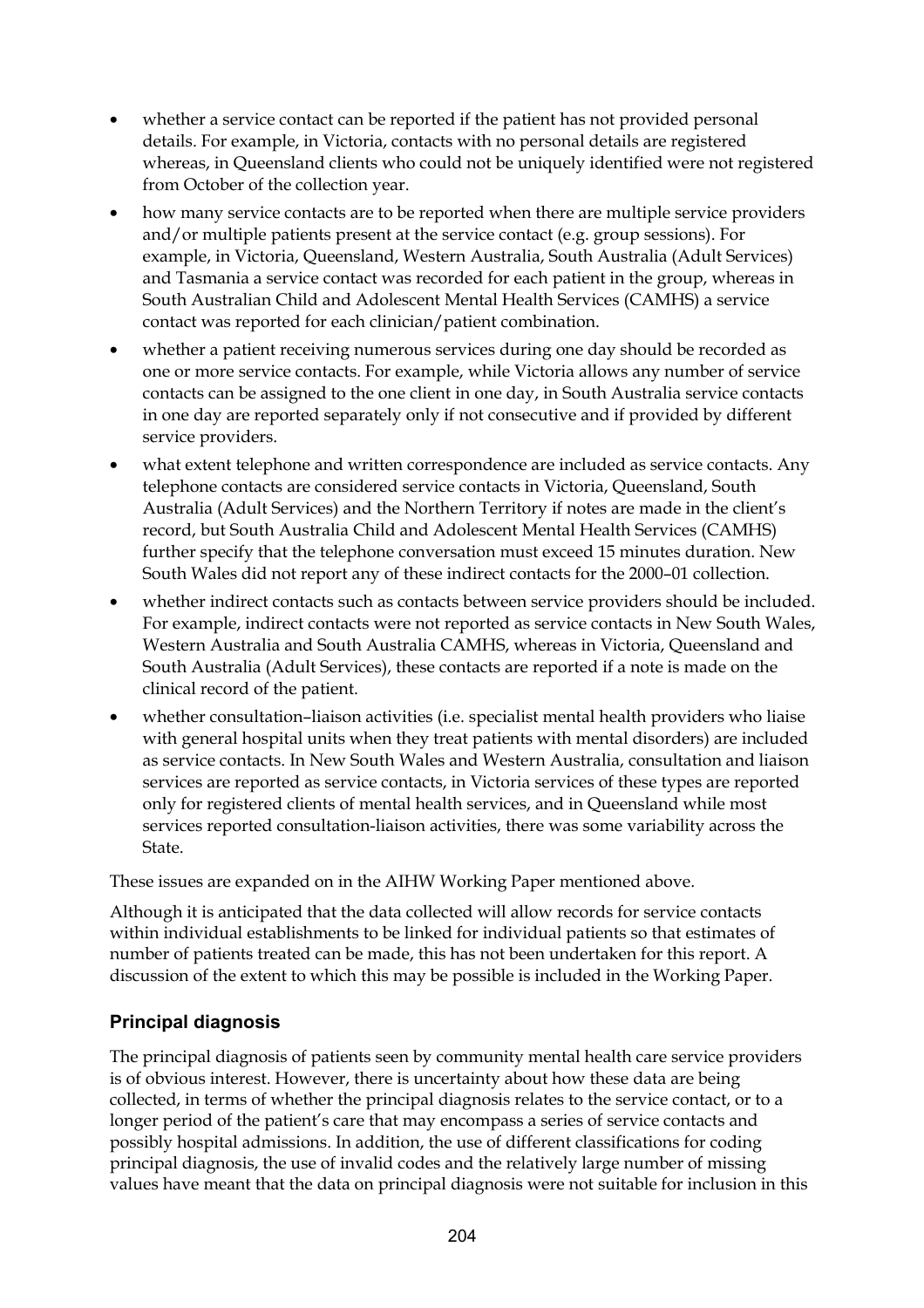report. More information on the principal diagnosis reporting in this collection for 2000–01 is included in the AIHW Working Paper.

### **Comparison with National Survey of Mental Health Services**

The National Survey of Mental Health Services (NSMHS) collects service contact data for community mental health services. The estimate of 4.27 million service contacts from NCMHCD in 2000–01 is lower than the 5.67 million service contacts reported to the National Survey of Mental Health Services in 1999–00. The NSMHS counts of service contacts were greater than NCMHCD for all jurisdictions except Tasmania and the Australian Capital Territory.

Variation between the two collections can be expected because of differences in their scope and coverage, and definitional differences. Information in the *National Mental Health Report 2002* indicated that there were data quality concerns for 1999–00 (DHA 2002). The concept of a service contact in the NCMHCD collection differs from the service contact definition in the NSMHS in that only same day services that are non-admitted are considered part of the scope of NCMHCD. The NSMHS includes same day admitted services as service contacts. It is likely that there were 23,668 same day admissions with specialised psychiatric care included in the NSMHS collection that were not in the NCMHCD (from Table 4.1). There may be other differences reflecting the variation in the definition used in the NCMHCD and between 1999–00 and 2000–01.

NCMHCD coverage for New South Wales, Queensland, South Australia, Tasmania and the Australian Capital Territory is incomplete as evidenced by the 29 establishments listed as contributing to NCMHED but not reporting service contacts to the NCMHCD collection. Under-reporting is also in evidence since monthly service contact numbers for establishments fluctuated, particularly in New South Wales and Queensland. Definitional differences such as those outlined for service contacts may also be reflected in the higher counts in the NCMHCD in 2000–01 than in the NSMHS for 1999–00 for Tasmania and the Australian Capital Territory.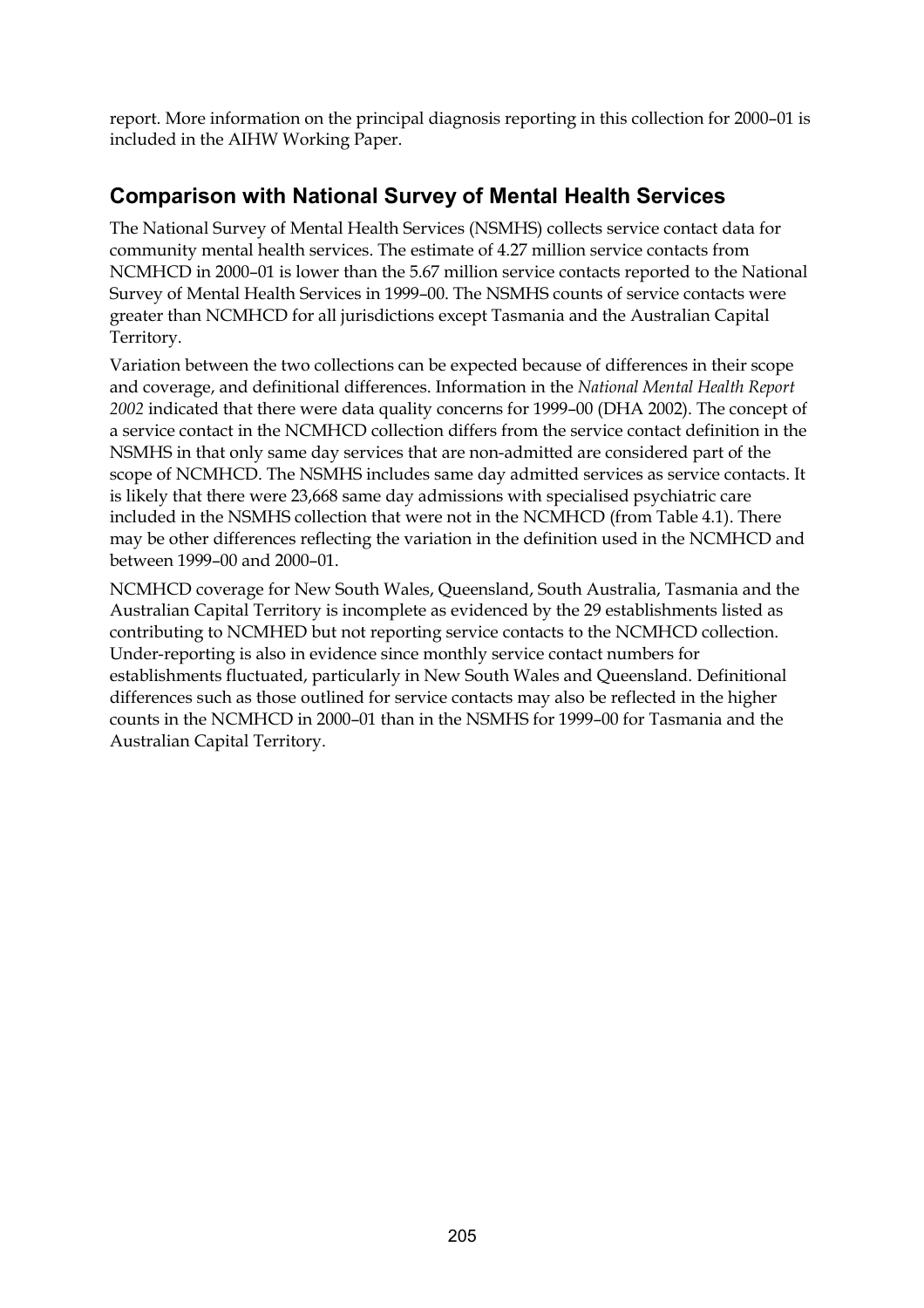|                                                                                                                                                                                                    |               |          |           |           | Age groups |         |         |             |                      |
|----------------------------------------------------------------------------------------------------------------------------------------------------------------------------------------------------|---------------|----------|-----------|-----------|------------|---------|---------|-------------|----------------------|
|                                                                                                                                                                                                    | Less than 1   | $1 - 14$ | $15 - 24$ | $25 - 34$ | $35 - 44$  | 45–54   | 55-64   | 65 and over | Total <sup>(a)</sup> |
| Males                                                                                                                                                                                              |               |          |           |           |            |         |         |             |                      |
| Service contacts                                                                                                                                                                                   | 1,152         | 230,165  | 310,962   | 439,267   | 366,084    | 234,104 | 107,350 | 146,395     | ,839,436             |
| Service contacts per 1,000 population <sup>(b)</sup>                                                                                                                                               | $\approx$     | 120.1    | 231.0     | 305.8     | 248.0      | 177.3   | 118.2   | 137.7       | 194.4                |
| Females                                                                                                                                                                                            |               |          |           |           |            |         |         |             |                      |
| Service contacts                                                                                                                                                                                   | 1,092         | 121,572  | 257,771   | 317,154   | 335,454    | 255,204 | 146,607 | 272,626     | 1,712,251            |
| Service contacts per 1,000 population <sup>(b)</sup>                                                                                                                                               | $\frac{1}{8}$ | 66.8     | 198.6     | 217.7     | 223.7      | 193.3   | 163.7   | 202.5       | 179.2                |
| Total <sup>(a)</sup>                                                                                                                                                                               |               |          |           |           |            |         |         |             |                      |
| Service contacts                                                                                                                                                                                   | 7,250         | 356,505  | 580,793   | 772,325   | 715,522    | 497,158 | 257,592 | 421,748     | 3,635,873            |
| Service contacts per 1,000 population <sup>(b)</sup>                                                                                                                                               | 28.1          | 95.4     | 219.7     | 267.0     | 240.4      | 188.3   | 142.8   | 175.1       | 191.2                |
| a) Includes service contacts for patients for which sex and/or age group was not reported. Rates have been indirectly age-standardised to the estimated resident population as at 30 December 2000 |               |          |           |           |            |         |         |             |                      |
| Rates based on estimated resident population as at 30 December 2000.<br>e)                                                                                                                         |               |          |           |           |            |         |         |             |                      |

Table A2.1: Public community mental health service contacts and service contacts per 1,000 population, by sex and age group, Australia, 2000-01 **Table A2.1: Public community mental health service contacts and service contacts per 1,000 population, by sex and age group, Australia, 2000–01**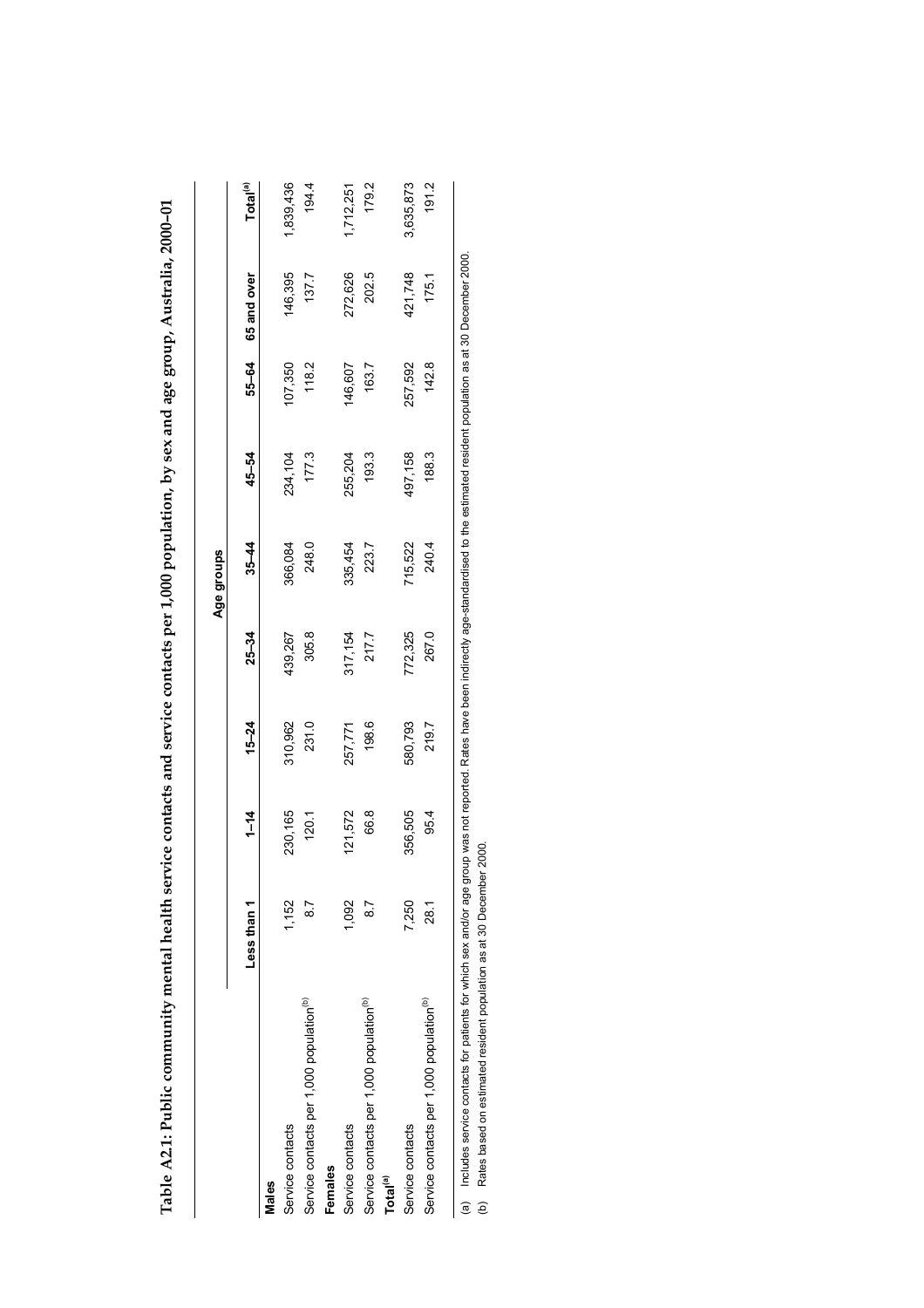# **Appendix 3: Codes used to define mental health-related care and medications**

With the exception of NCHMED, the health care data collections used in this report contain data on more than just mental health care, so a mental health-related subset of the data needed to be defined. For some data collections this was relatively simple. For NPHED and PHEC data, mental health-related care was defined by hospital type (psychiatric hospital) or specialised unit flag (e.g. specialised psychiatric unit in acute care hospital). Medicare and National Medical Labour Force Survey data were defined as mental health-related based on the profession of the medical practitioner (e.g. psychiatrist).

For other data collections, it was necessary to use the classifications in the collections for diagnoses, problems or disabilities to define mental health-related care. The principal and additional diagnosis data in the NHMD are coded using the ICD-10-AM classification, the BEACH data set uses ICPC-2 for coding reasons for encounters (RFEs) and problems, and the CSDA Minimum Data Set collection uses a simple customised classification to code disabilities. Details are provided below for each classification for which codes were used to define a mental health-related principal or additional diagnosis, a mental health-related problem or RFE, or mental health-related disability.

The definition of a mental health-related medication was based on the ATC classification for PBS data. Details are provided in Table A3.3.

### **National Hospital Morbidity Database data**

During the preparation of *Mental Health Services in Australia 1999-00*, attention was given to ensuring that the definition of a mental health-related diagnosis included all codes which were either clinically or statistically relevant to mental health. This definition was revised for this edition of the report, to increase the accuracy of the data, and to accommodate any changes to ICD-10-AM second edition and AR-DRG Version 4.2 codes.

A diagnosis was considered clinically relevant if:

- it is included as a principal diagnosis defining AR-DRG Version 4.2 Major Diagnostic Categories 19 (*Mental diseases and disorders)* and 20 (*Alcohol/drug use and alcohol/drug induced organic mental disorders*)
- it otherwise appears to be specific for a mental health-related condition.

A diagnosis was defined as being statistically relevant if:

- during 2000–01 there were more than 20 separations with specialised psychiatric care for the principal diagnosis at the 3-character level of ICD-10-AM or more than 10 at the 4-character level
- over 50% of separations with the principal diagnosis included specialised psychiatric care.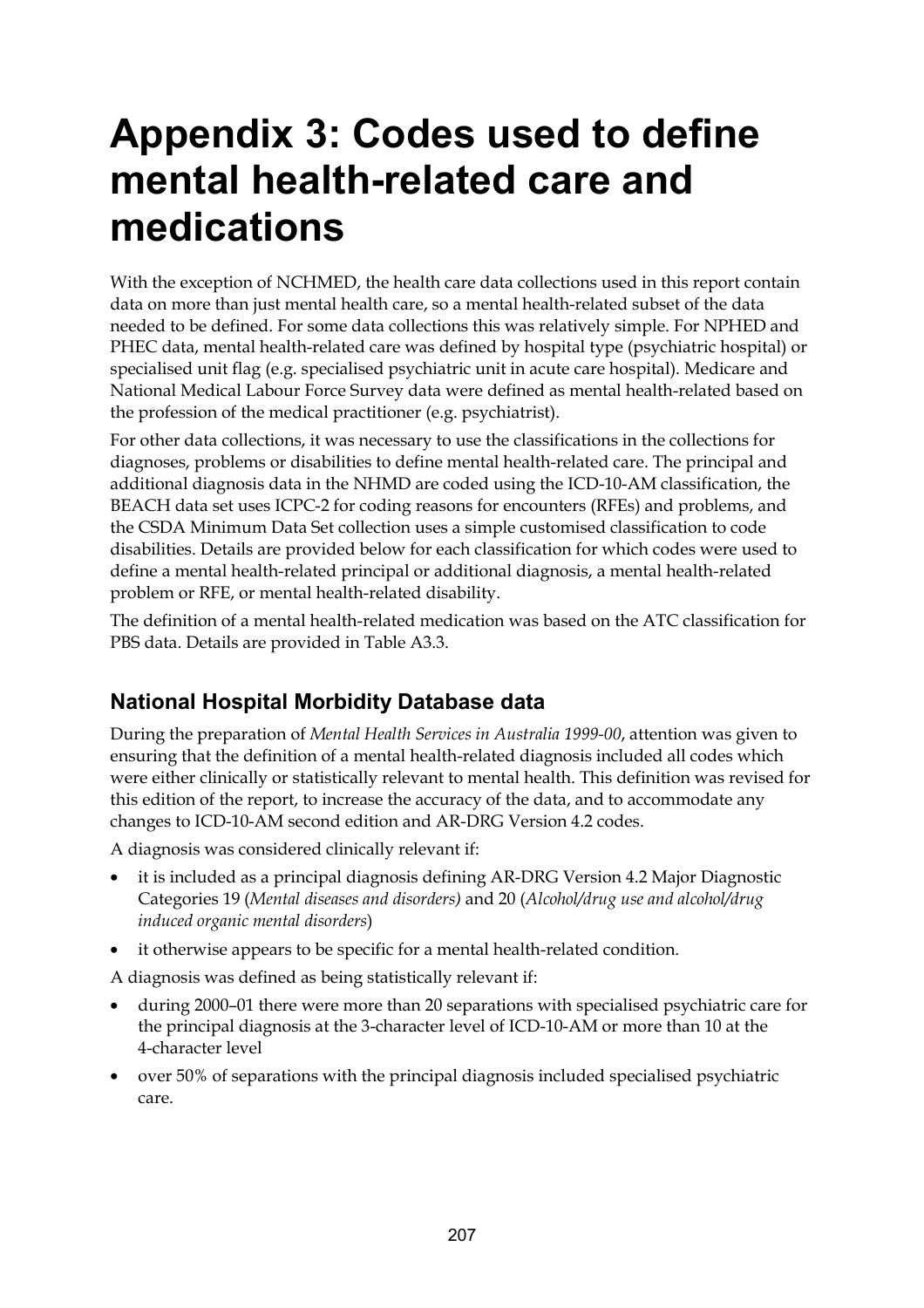Certain codes that were statistically relevant during 1999–00 but not in 2000–01 were examined over both years and included if over 50% of total separations over the 2 years included specialised psychiatric care.

This list was developed in consultation with the National Mental Health Working Group Information Strategy Committee and the Clinical Casemix Committee of Australia. The agreed list of codes is in Table A3.1.

### **Bettering the Evaluation and Care of Health**

For the purposes of this report, mental health-related RFEs and problems managed were defined as those included in the ICPC-2 *Psychological* chapter. Table A3.2 presents a list of the codes included in the ICPC-2 *Psychological* chapter and their description. The same set of codes was used for both RFEs and problems. Additional information on the BEACH survey can be obtained from *General Practice Activity in Australia 2001–02* (Britt et al. 2002).

### **Commonwealth/State Disability Agreement Minimum Data Set**

The CSDA Minimum Data Set questionnaire has an item that asks the user of a service or their carer 'what is your (the consumer's) primary disability group'. The survey form also asks respondents to tick all applicable other significant disability groups. For both questions, the twelve disability categories are listed in tick-a-box format. These disability categories are as follows:

- Deafblind (dual sensory)
- Vision
- Hearing
- Physical
- Speech
- Acquired brain injury
- Neurological
- Psychiatric
- Developmental delay (only for a child under 6 years of age)
- Intellectual
- Autism (including Asperger's syndrome)
- Specific learning disability/Attention Deficit Disorder (other than Intellectual).

Data are presented in this report on those consumers with a psychiatric primary disability or a psychiatric disability as one of their other significant disabilities. Additional information on the data from the CSDA Minimum Data Set collection can be obtained from the publication *Disability Support Services 2001: National Data on Services Provided under the Commonwealth/State Disability Agreement* (AIHW 2002a).

### **Pharmaceutical Benefits Scheme**

Prescription data from the PBS are coded using the ATC classification. The codes used to define mental health-related medications are presented in Table A3.3.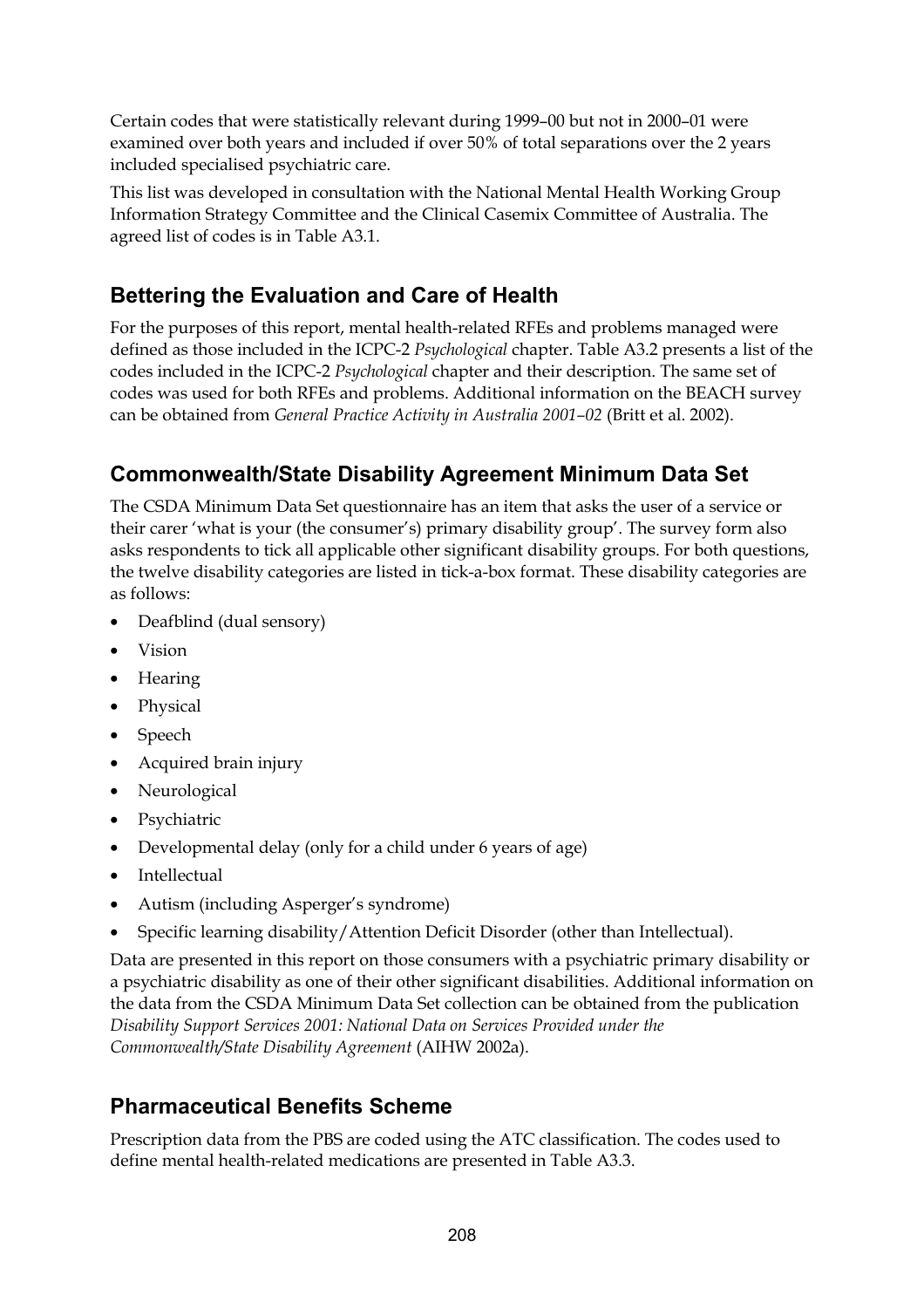| <b>ICD-10-</b><br>АM<br>codes | <b>Diagnosis</b>                                                                                      | <b>MDC 19</b> | <b>MDC 20</b> | <b>Statistically</b><br>relevant | <b>Apparently</b><br>otherwise<br>relevant |
|-------------------------------|-------------------------------------------------------------------------------------------------------|---------------|---------------|----------------------------------|--------------------------------------------|
| F00                           | Dementia in Alzheimer's disease                                                                       |               |               |                                  | ✔                                          |
| F01                           | Vascular dementia                                                                                     |               |               |                                  |                                            |
| F <sub>02</sub>               | Dementia in other diseases classified elsewhere                                                       |               |               |                                  |                                            |
| F <sub>03</sub>               | Unspecified dementia                                                                                  |               |               |                                  |                                            |
| F04                           | Organic amnesic syndrome, not induced by alcohol and other<br>psychoactive substances                 |               |               |                                  |                                            |
| F <sub>05</sub>               | Delirium, not induced by alcohol and other psychoactive<br>substances                                 |               |               |                                  |                                            |
| F06                           | Other mental disorders due to brain damage and dysfunction<br>and to physical disease                 |               |               |                                  |                                            |
| F07                           | Personality and behavioural disorders due to brain disease,<br>damage and dysfunction                 |               |               |                                  |                                            |
| F <sub>09</sub>               | Unspecified organic or symptomatic mental disorder                                                    |               |               |                                  |                                            |
| F <sub>10</sub>               | Mental and behavioural disorders due to use of alcohol                                                |               |               |                                  |                                            |
| F <sub>11</sub>               | Mental and behavioural disorders due to use of opioids                                                |               |               |                                  |                                            |
| F <sub>12</sub>               | Mental and behavioural disorders due to use of cannabinoids                                           |               |               |                                  |                                            |
| F <sub>13</sub>               | Mental and behavioural disorders due to use of sedatives or<br>hypnotics                              |               |               |                                  |                                            |
| F <sub>14</sub>               | Mental and behavioural disorders due to use of cocaine                                                |               |               |                                  |                                            |
| F <sub>15</sub>               | Mental and behavioural disorders due to use of other<br>stimulants, including caffeine                |               |               | ✓                                |                                            |
| F16                           | Mental and behavioural disorders due to use of hallucinogens                                          |               |               |                                  |                                            |
| F <sub>17</sub>               | Mental and behavioural disorders due to use of tobacco                                                |               |               |                                  |                                            |
| F <sub>18</sub>               | Mental and behavioural disorders due to use of volatile<br>solvents                                   |               |               |                                  |                                            |
| F <sub>19</sub>               | Mental and behavioural disorders due to multiple drug use and<br>use of other psychoactive substances |               |               |                                  |                                            |
| F <sub>20</sub>               | Schizophrenia                                                                                         | ✔             |               |                                  |                                            |
| F21                           | Schizotypal disorder                                                                                  |               |               |                                  |                                            |
| F <sub>22</sub>               | Persistent delusional disorders                                                                       |               |               |                                  |                                            |
| F <sub>24</sub>               | Induced delusional disorder                                                                           |               |               |                                  |                                            |
| F <sub>25</sub>               | Schizoaffective disorders                                                                             |               |               |                                  |                                            |
| F <sub>28</sub>               | Other non-organic psychotic disorders                                                                 |               |               |                                  |                                            |
| F <sub>29</sub>               | Unspecified non-organic psychosis                                                                     |               |               |                                  |                                            |
| F30                           | Manic episode                                                                                         |               |               |                                  |                                            |
| F31                           | Bipolar affective disorder                                                                            |               |               |                                  |                                            |
| F32                           | Depressive episode                                                                                    |               |               |                                  |                                            |
| F33                           | Recurrent depressive disorder                                                                         |               |               |                                  |                                            |
| F34                           | Persistent mood [affective] disorders                                                                 |               |               |                                  |                                            |
| F38                           | Other mood [affective] disorders                                                                      |               |               |                                  |                                            |
| F39                           | Unspecified mood [affective] disorder                                                                 |               |               |                                  |                                            |
| F40                           | Phobic anxiety disorders                                                                              |               |               |                                  |                                            |
| F41                           | Other anxiety disorders                                                                               |               |               |                                  |                                            |
| F42                           | Obsessive-Compulsive disorder                                                                         |               |               |                                  |                                            |
| F43                           | Reaction to severe stress, and adjustment disorders                                                   |               |               |                                  |                                            |
| F44                           | Dissociative [conversion] disorders                                                                   |               |               |                                  |                                            |
| F45                           | Somatoform disorders                                                                                  |               |               |                                  |                                            |
| F48                           | Other neurotic disorders                                                                              |               |               |                                  |                                            |
| F <sub>50</sub>               | Eating disorders                                                                                      |               |               |                                  |                                            |
| F <sub>51</sub>               | Non-organic sleep disorders                                                                           |               |               |                                  |                                            |

| Table A3.1: ICD-10-AM diagnosis codes used to define mental health-related hospital separations |  |  |
|-------------------------------------------------------------------------------------------------|--|--|
|                                                                                                 |  |  |

*(continued)*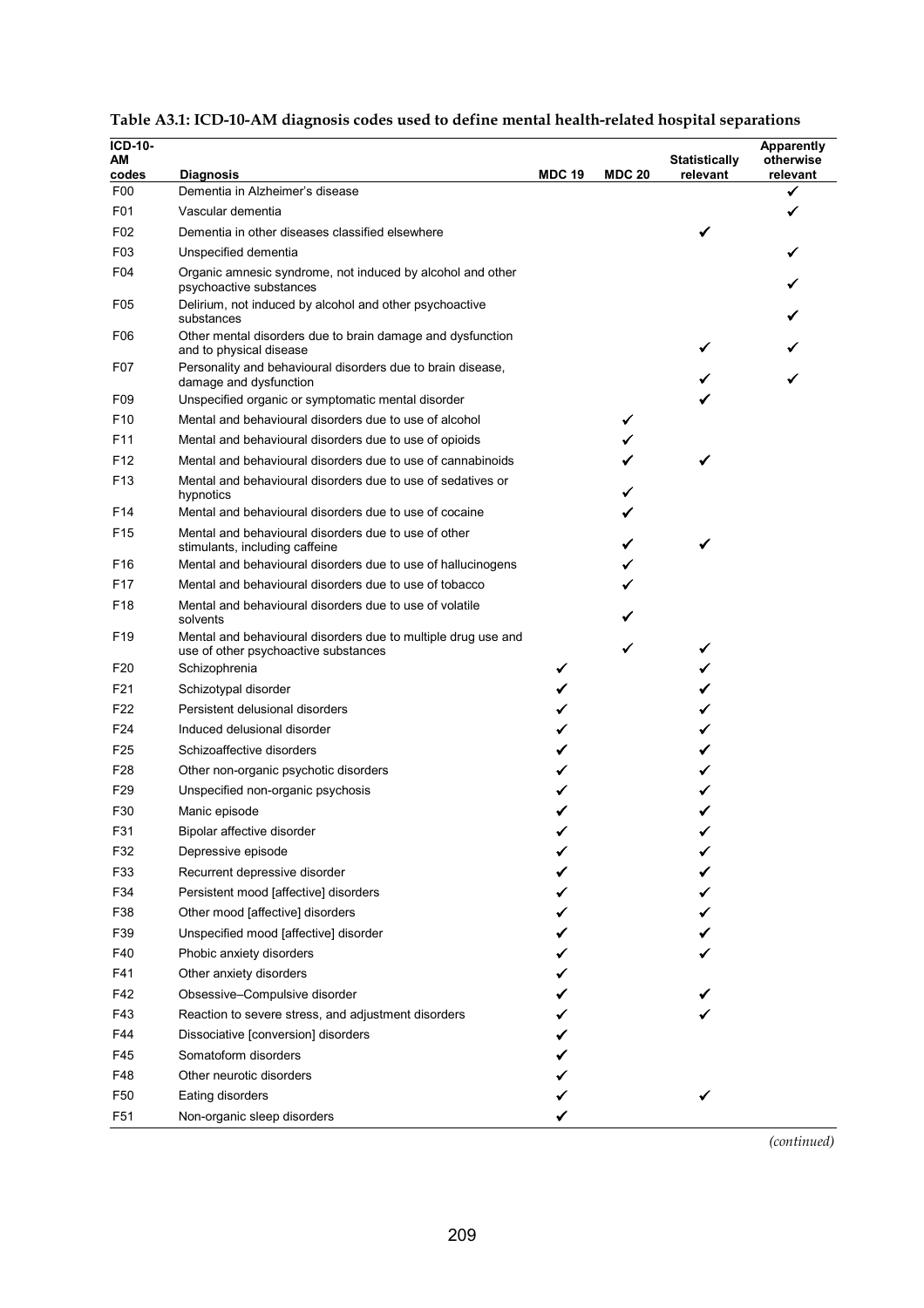| <b>ICD-10-</b><br>AМ<br>codes | <b>Diagnosis</b>                                                                                                                            | <b>MDC 19</b>                             | <b>MDC 20</b> | <b>Statistically</b><br>relevant | <b>Apparently</b><br>otherwise<br>relevant |
|-------------------------------|---------------------------------------------------------------------------------------------------------------------------------------------|-------------------------------------------|---------------|----------------------------------|--------------------------------------------|
| F <sub>52</sub>               | Sexual dysfunction, not caused by organic disorder or disease                                                                               | $\mathcal{I}^{(a)}$                       |               |                                  |                                            |
| F <sub>53</sub>               | Mental and behavioural disorders associated with the                                                                                        |                                           |               |                                  |                                            |
| F54                           | puerperium, not elsewhere classified<br>Psychological and behavioural factors associated with<br>disorders or diseases classified elsewhere | ✔                                         |               |                                  |                                            |
| F55                           | Harmful use of non-dependence-producing substances                                                                                          |                                           | ✓             |                                  |                                            |
| F <sub>59</sub>               | Unspecified behavioural syndromes associated with<br>physiological disturbances and physical factors                                        |                                           |               |                                  |                                            |
| F60                           | Specific personality disorders                                                                                                              |                                           |               |                                  |                                            |
| F61                           | Mixed and other personality disorders                                                                                                       | ✓                                         |               |                                  |                                            |
| F62                           | Enduring personality changes, not attributable to brain damage<br>and disease                                                               | ✓                                         |               |                                  |                                            |
| F63                           | Habit and impulse disorders                                                                                                                 | ✓                                         |               |                                  |                                            |
| F64                           | Gender identity disorders                                                                                                                   | ✓                                         |               |                                  |                                            |
| F65                           | Disorders of sexual preference                                                                                                              |                                           |               |                                  |                                            |
| F66                           | Psychological and behavioural disorders associated with                                                                                     |                                           |               |                                  |                                            |
|                               | sexual development and orientation                                                                                                          |                                           |               |                                  |                                            |
| F68                           | Other disorders of adult personality and behaviour                                                                                          |                                           |               |                                  |                                            |
| F69                           | Unspecified disorder of adult personality and behaviour                                                                                     |                                           |               |                                  |                                            |
| F70                           | Mild mental retardation                                                                                                                     |                                           |               |                                  |                                            |
| F71                           | Moderate mental retardation                                                                                                                 |                                           |               |                                  |                                            |
| F72                           | Severe mental retardation                                                                                                                   |                                           |               |                                  |                                            |
| F73                           | Profound mental retardation                                                                                                                 |                                           |               |                                  |                                            |
| F78                           | Other mental retardation                                                                                                                    |                                           |               |                                  |                                            |
| F79                           | Unspecified mental retardation                                                                                                              |                                           |               |                                  |                                            |
| F80                           | Specific developmental disorders of speech and language                                                                                     |                                           |               |                                  |                                            |
| F81                           | Specific developmental disorders of scholastic skills                                                                                       | ✓                                         |               |                                  |                                            |
| F82                           | Specific developmental disorder of motor function                                                                                           | ✓                                         |               |                                  |                                            |
| F83                           | Mixed specific developmental disorders                                                                                                      | ✓                                         |               |                                  |                                            |
| F84                           | Pervasive developmental disorders                                                                                                           | $\boldsymbol{\mathcal{p}}^{(\mathsf{b})}$ |               |                                  |                                            |
| F88                           | Other disorders of psychological development                                                                                                | ✔                                         |               |                                  |                                            |
| F89                           | Unspecified disorder of psychological development                                                                                           | ✓                                         |               |                                  |                                            |
| F90                           | Hyperkinetic disorders                                                                                                                      |                                           |               |                                  |                                            |
| F91                           | Conduct disorders                                                                                                                           |                                           |               |                                  |                                            |
| F92                           | Mixed disorders of conduct and emotions                                                                                                     |                                           |               |                                  |                                            |
| F93                           | Emotional disorders with onset specific to childhood                                                                                        |                                           |               |                                  |                                            |
| F94                           | Disorders of social functioning with onset specific to childhood<br>and adolescence                                                         |                                           |               |                                  |                                            |
| F95                           | Tic disorders                                                                                                                               |                                           |               |                                  |                                            |
| F98                           | Other behavioural and emotional disorders with onset usually<br>occurring in childhood and adolescence                                      | $\chi^{(c)}$                              |               |                                  |                                            |
| F99                           | Mental disorder, not otherwise specified                                                                                                    |                                           |               |                                  |                                            |
| G30.0                         | Alzheimer's disease with early onset                                                                                                        |                                           |               |                                  |                                            |
| G30.1                         | Alzheimer's disease with late onset                                                                                                         |                                           |               |                                  |                                            |
| G30.8                         | Other Alzheimer's disease                                                                                                                   |                                           |               |                                  |                                            |
| G30.9                         | Alzheimer's disease, unspecified                                                                                                            |                                           |               |                                  |                                            |
| G47.0                         | Disorders initiating and maintaining sleep                                                                                                  |                                           |               |                                  |                                            |
| G47.1<br>G47.2                | Disorders excessive somnolence<br>Disorders of the sleep-wake schedule                                                                      |                                           |               |                                  |                                            |

**Table A3.1 (continued): ICD-10-AM diagnosis codes used to define mental health-related hospital separations**

*(continued)*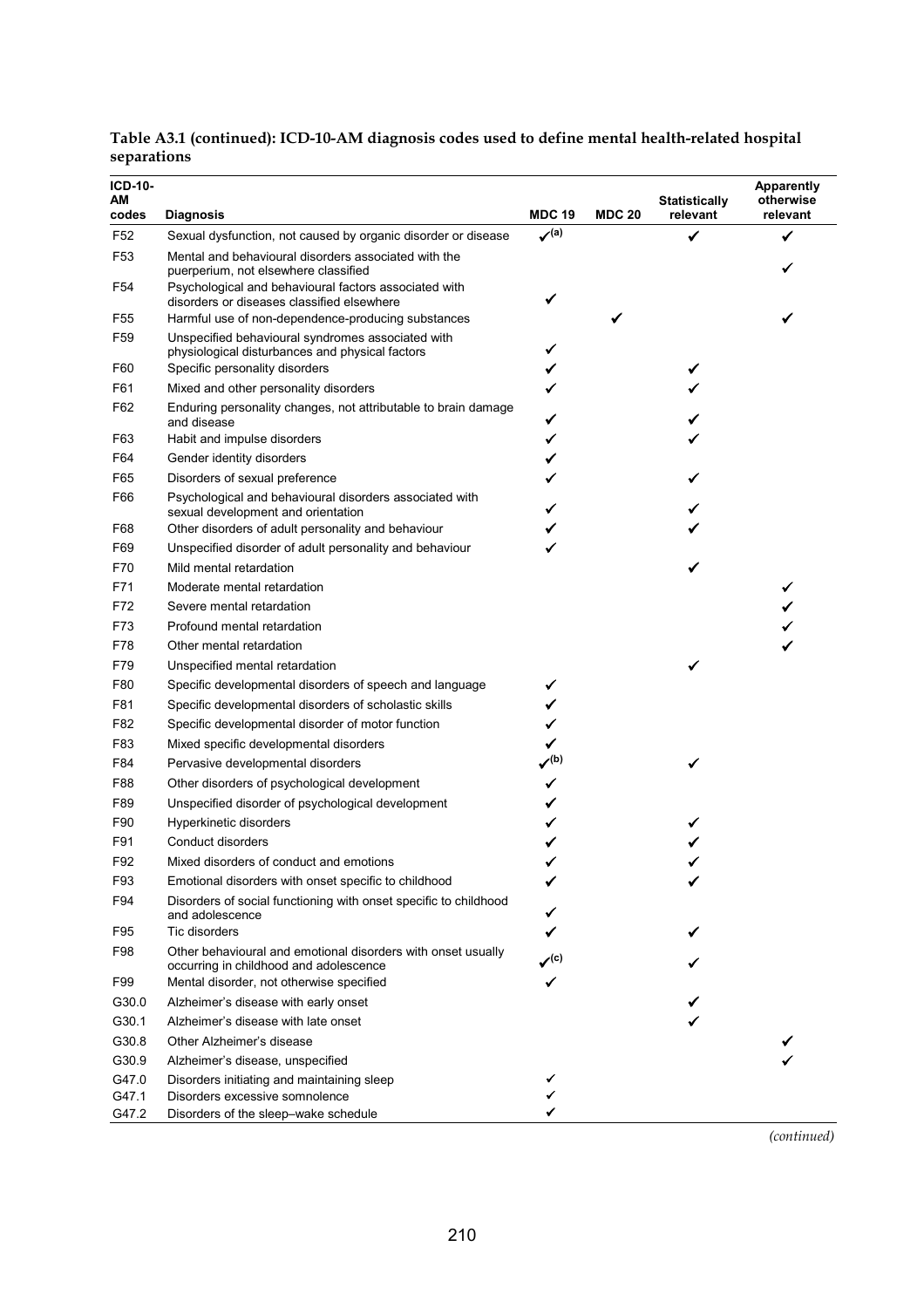| $ICD-10-$<br>АM   |                                                                                 |                    |               | <b>Statistically</b> | <b>Apparently</b><br>otherwise |
|-------------------|---------------------------------------------------------------------------------|--------------------|---------------|----------------------|--------------------------------|
| codes<br>G47.8    | <b>Diagnosis</b>                                                                | <b>MDC 19</b><br>✓ | <b>MDC 20</b> | relevant             | relevant                       |
| G47.9             | Other sleep disorders<br>Sleep disorder, unspecified                            | ✔                  |               |                      |                                |
| O99.3             | Mental disorder nervous system pregnancy and birth                              |                    |               |                      |                                |
| R44.0             | Auditory hallucinations                                                         | ✔                  |               |                      |                                |
| R44.1             | Visual hallucinations                                                           |                    |               |                      |                                |
| R44.2             | Other hallucination                                                             | ✔                  |               |                      |                                |
| R44.3             | Hallucinations, unspecified                                                     |                    |               |                      |                                |
| R44.8             | Other/not otherwise specified symptom involving general<br>sensation perception |                    |               |                      |                                |
| R45.0             | <b>Nervousness</b>                                                              |                    |               |                      |                                |
| R45.1             | Restlessness and agitation                                                      |                    |               |                      |                                |
| R45.4             | Irritability and anger                                                          | ✔                  |               |                      |                                |
| R48.0             | Dyslexia and alexia                                                             |                    |               |                      |                                |
| R48.1             | Agnosia                                                                         |                    |               |                      |                                |
| R48.2             | Apraxia                                                                         |                    |               |                      |                                |
| R48.8             | Other and unspecified symbolic dysfunctions                                     |                    |               |                      |                                |
| Z00.4             | General psychiatric examination, not elsewhere classified                       |                    |               | ✔                    |                                |
| Z03.2             | Observation for suspected mental and behavioural disorder                       |                    |               |                      |                                |
| Z04.6             | General psychiatric examination, requested by authority                         |                    |               | ✓                    |                                |
| Z09.3             | Follow-up examination after psychotherapy                                       |                    |               |                      |                                |
| Z <sub>13.3</sub> | Special screening examination for mental and behavioural<br>disorders           |                    |               |                      |                                |
| Z50.2             | Alcohol rehabilitation                                                          |                    |               |                      |                                |
| Z <sub>50.3</sub> | Drug rehabilitation                                                             |                    |               |                      |                                |
| Z54.3             | Convalescence following psychotherapy                                           |                    |               |                      |                                |
| Z61.9             | Negative life event in childhood, unspecified                                   |                    |               | ✔                    |                                |
| Z63.1             | Problems relationship w parents & in-laws                                       |                    |               |                      |                                |
| Z63.8             | Other spec problems related to prim support group                               |                    |               |                      |                                |
| Z63.9             | Problem related to primary support group, unspecified                           |                    |               |                      |                                |
| Z65.8             | Other specified problems related to psychosocial circumstances                  |                    |               |                      |                                |
| Z65.9             | Problem related to unspecified psychosocial circumstances                       |                    |               |                      |                                |
| Z71.4             | Counselling and surveillance for alcohol use disorder                           |                    |               |                      |                                |
| Z71.5             | Counselling and surveillance for drug use disorder                              |                    |               |                      |                                |
| Z76.0             | Issue of repeat prescription                                                    |                    |               | ✓                    |                                |

**Table A3.1 (continued): ICD-10-AM diagnosis codes used to define mental health-related hospital separations**

(a) Excluding F52.5

(b) Excluding F84.2

(c) Excluding F98.5 and F98.6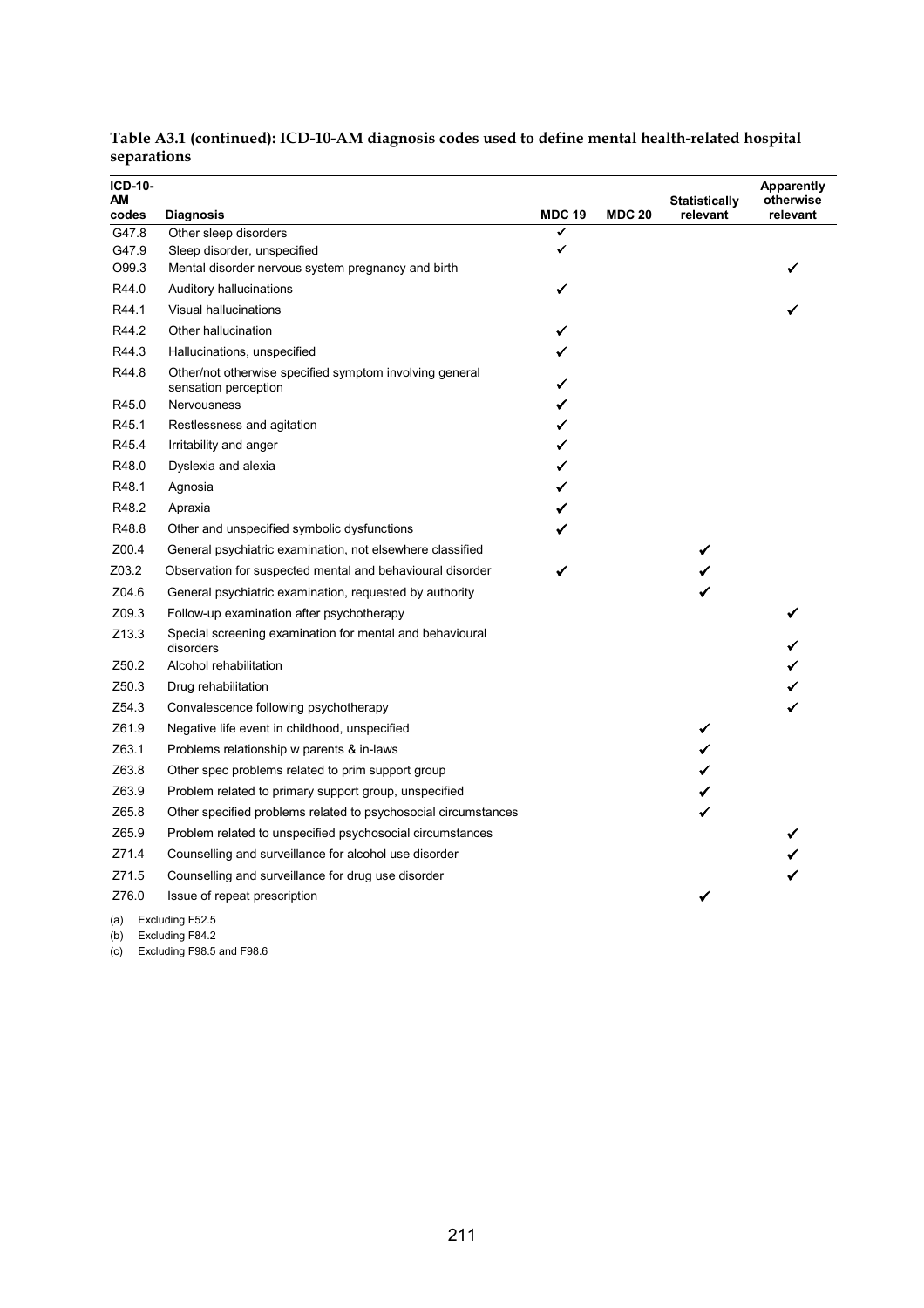| ICPC-2 codes    | <b>Description</b>                        |
|-----------------|-------------------------------------------|
| P01             | Feeling anxious/nervous/tense             |
| P02             | Acute stress reaction                     |
| P03             | Feeling depressed                         |
| P04             | Feeling/behaving irritable/angry          |
| P05             | Senility, feeling/behaving old            |
| P06             | Sleep disturbance                         |
| P07             | Sexual desire reduced                     |
| P08             | Sexual fulfilment reduced                 |
| P09             | Concern about sexual preference           |
| P <sub>10</sub> | Stammering, stuttering, tics              |
| P <sub>11</sub> | Eating problems in children               |
| P <sub>12</sub> | Bed-wetting, enuresis                     |
| P <sub>13</sub> | Encopresis/bowel training problem         |
| P <sub>15</sub> | Chronic alcohol abuse                     |
| P <sub>16</sub> | Acute alcohol abuse                       |
| P17             | Tobacco abuse                             |
| P18             | Medication abuse                          |
| P <sub>19</sub> | Drug abuse                                |
| P <sub>20</sub> | Memory disturbance                        |
| P22             | Child behaviour symptom/complaint         |
| P <sub>23</sub> | Adolescent symptom/complaint              |
| P24             | Specific learning problem                 |
| P <sub>25</sub> | Phase of life problem in adult            |
| P27             | Fear of mental disorder                   |
| P28             | Limited function/disability psychological |
| P <sub>29</sub> | Psychological symptom/complaint, other    |
| P70             | Dementia (including senile, Alzheimer's)  |
| P71             | Organic psychoses, other                  |
| P72             | Schizophrenia                             |
| P73             | Affective psychoses                       |
| P74             | Anxiety disorder/anxiety state            |
| P75             | Somatisation disorder                     |
| P76             | Depressive disorder                       |
| P77             | Suicide/suicide attempt                   |
| P78             | Neurasthenia                              |
| P79             | Phobia, compulsive disorder               |
| P80             | Personality disorder                      |
| P81             | Hyperkinetic disorder                     |
| P82             | Post-traumatic stress disorder            |
| P85             | Mental retardation                        |
| P86             | Anorexia nervosa, bulimia                 |
| P98             | Psychoses not otherwise specified, other  |
| P99             | Psychological disorders, other            |

**Table A3.2: ICPC-2 codes used to define mental health-related reasons for encounter and problems managed by general practitioners for BEACH data**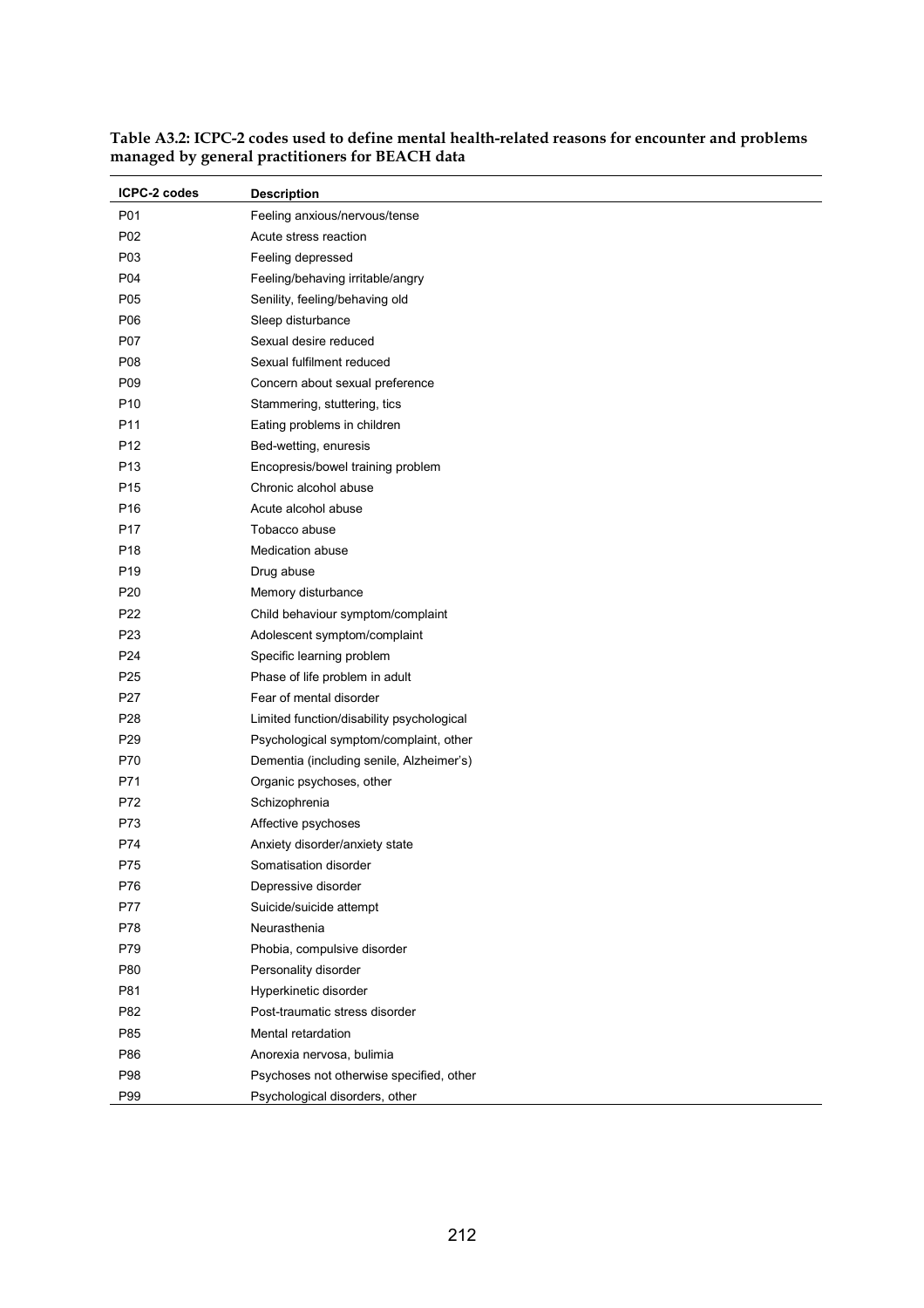| ATC code          | <b>Description</b>    |  |
|-------------------|-----------------------|--|
| N <sub>05</sub>   | Psycholeptics         |  |
| <b>N05A</b>       | Antipsychotics        |  |
| N <sub>05</sub> B | Anxiolytics           |  |
| <b>N05C</b>       | Hypnotics & sedatives |  |
| N06               | Psychoanaleptics      |  |
| N <sub>06</sub> A | Antidepressants       |  |

**Table A3.3: Anatomical Therapeutic Chemical codes used to define mental health-related medication prescribed by general practitioners in PBS data**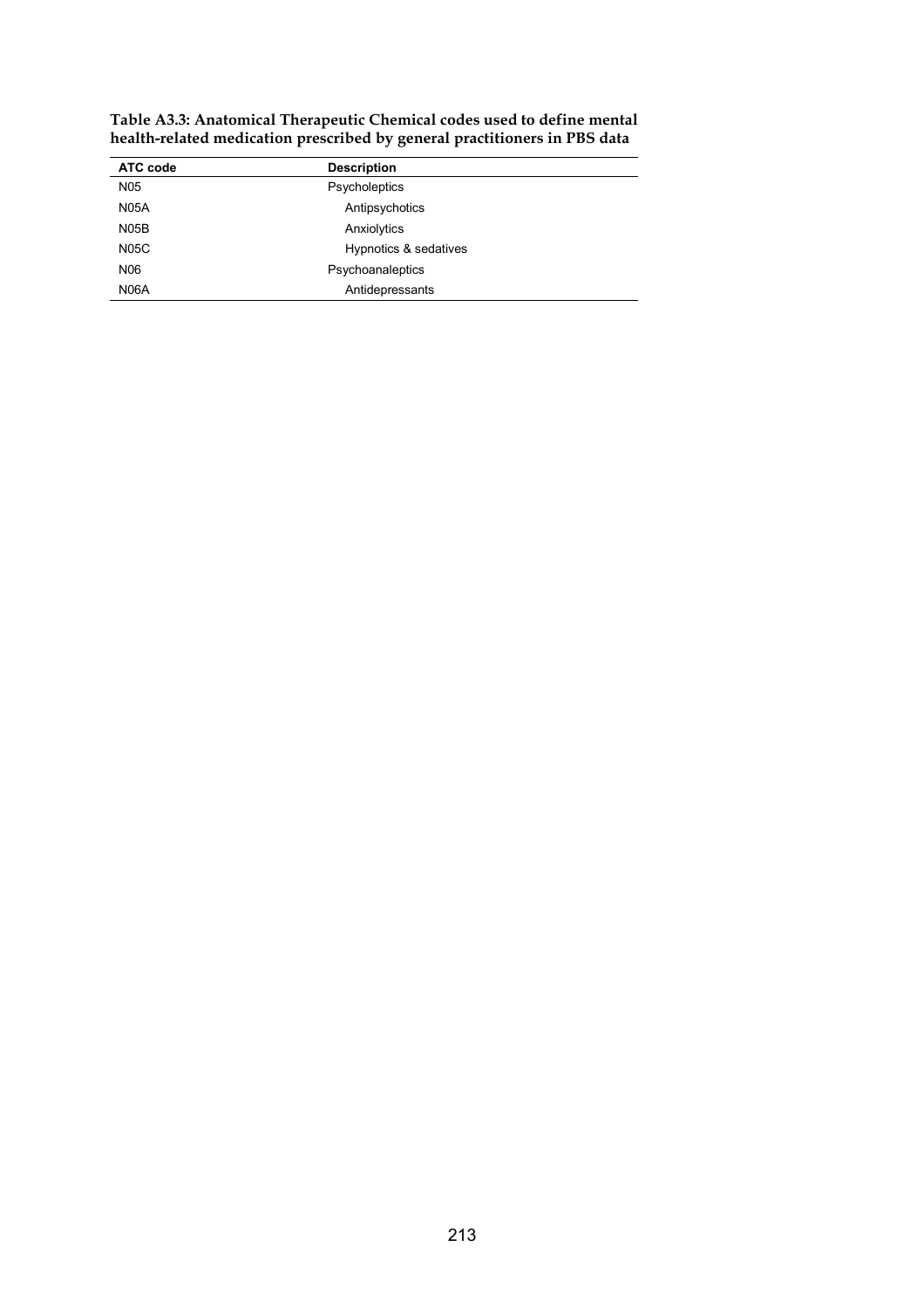# **Appendix 4: State and Territory admitted patient data**

This appendix provides State and Territory information on admitted patient mental health care. As noted in Chapter 4, there was some variation between jurisdictions in the distribution of separations and patient days between different service provider types, and between same day and overnight separations. Overall, there was also variation in the number of mental health-related admitted patient and community residential care separations per 1,000 population, and patient days per 1,000 population for hospitals. Tables 4.2 and 4.3 (pages 64 and 68) show, for example, the relatively high rates of separations for public community mental health care establishments for Victoria and Tasmania compared with other jurisdictions. In Victoria, the relatively low rates for patient days for public psychiatric hospitals cannot be directly compared with rates in other jurisdictions since the one Victorian public psychiatric hospital is a forensic hospital.

These patterns can be influenced by a number of factors such as:

- the availability of admitted patient mental health care services in each State and Territory
- the availability of community-based residential mental health care facilities
- differing admission practices
- differences in the types of establishments that are categorised as hospitals
- the spread of the population in rural, remote and metropolitan areas, and other demographic characteristics of the population.

Some of these differences mean that there can be variation in the proportions of separations reported for the different provider types, in the proportions of separations that are for same day stays, and the proportion of separations for which specialised psychiatric care was reported. Comparison between jurisdictions therefore needs to be undertaken with care. Information on the differences between States and Territories in the scope of services provided for admitted patients is presented in Box 4.3 (page 58).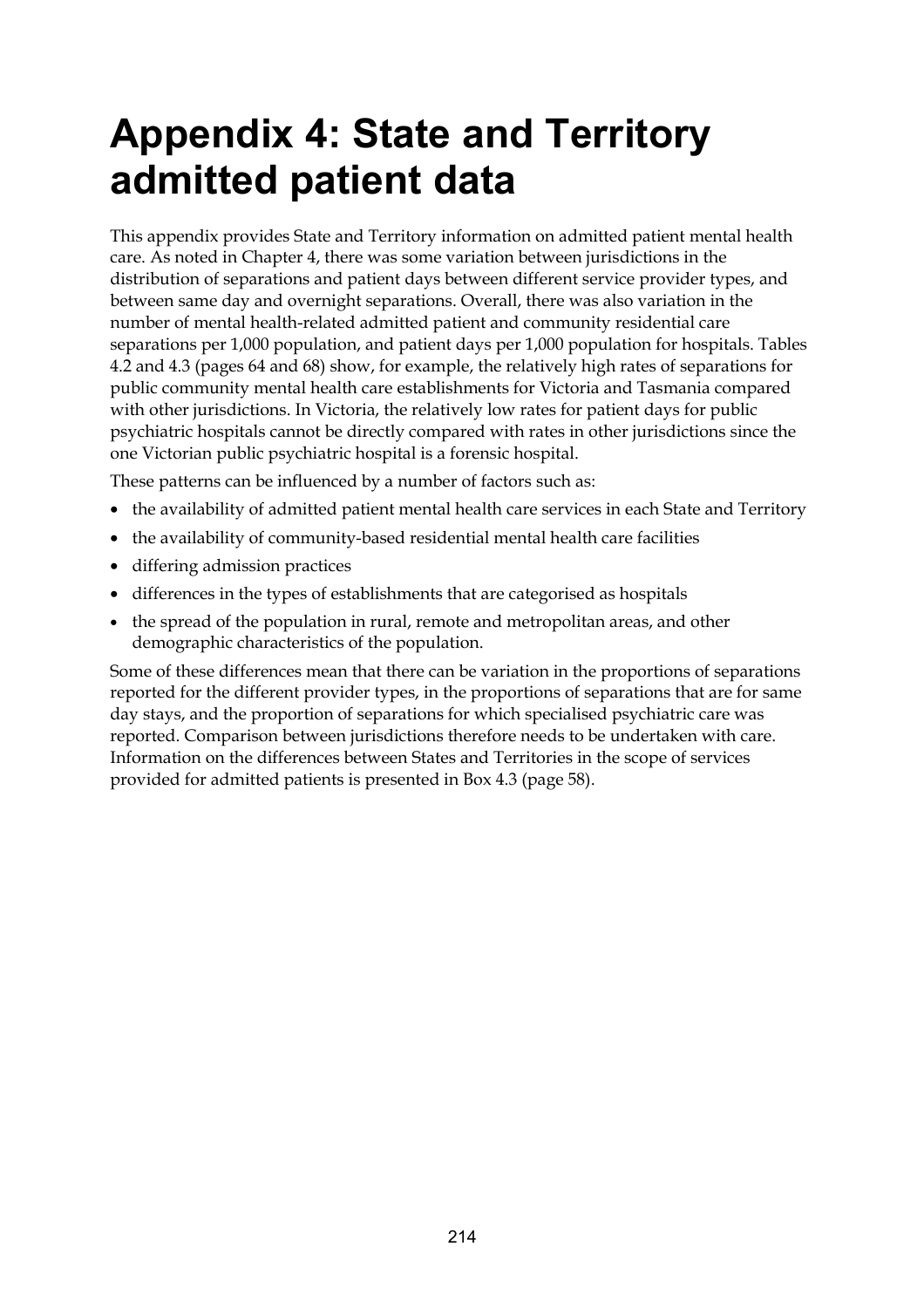|                   | Principal diagnosis                                                                                                                                                                                                            | NSW              | ≝                  | ខី                     | ≸                         | న్                                                      | Tas                    | ACT               | ₹                | Australia                 |
|-------------------|--------------------------------------------------------------------------------------------------------------------------------------------------------------------------------------------------------------------------------|------------------|--------------------|------------------------|---------------------------|---------------------------------------------------------|------------------------|-------------------|------------------|---------------------------|
|                   |                                                                                                                                                                                                                                |                  |                    |                        |                           |                                                         |                        |                   |                  |                           |
| F00-F03           | Dementia                                                                                                                                                                                                                       | 123              | సి ది              |                        |                           | ာ ခ                                                     |                        |                   |                  | 167                       |
| F04-F09           | Other organic mental disorders                                                                                                                                                                                                 |                  |                    | 86                     | 143                       |                                                         |                        |                   |                  | 332                       |
| $\overline{F}$ 10 | Mental and behavioural disorders due to use of alcohol                                                                                                                                                                         | .998             | 905                | 083                    | $\widetilde{\mathcal{S}}$ |                                                         | 150                    |                   |                  | 4,523                     |
| F11-F19           | tances use<br>Mental and behav disorders due to other psychoactive subst                                                                                                                                                       | 636              | 293                | 372                    | 217                       |                                                         |                        |                   |                  | 1,554                     |
| F <sub>20</sub>   | Schizophrenia                                                                                                                                                                                                                  | 1,077            | 1,173              | .348                   | 260                       | 303                                                     | 76                     | 00 00 00          |                  | 4,207                     |
| F21, F24,         | Schizotypal and other delusional disorders                                                                                                                                                                                     | 188              | 69                 |                        | Ŗ                         |                                                         |                        |                   |                  | 387                       |
| F28-F29           |                                                                                                                                                                                                                                |                  |                    |                        |                           |                                                         |                        |                   |                  |                           |
| F22               | Persistent delusional disorders                                                                                                                                                                                                | 80               |                    |                        |                           |                                                         |                        |                   |                  | 200<br>210                |
| F23               | Acute and transient psychotic disorders                                                                                                                                                                                        | 26               | 8                  | $\boldsymbol{\dot{A}}$ |                           |                                                         |                        |                   |                  |                           |
| F25               | Schizoaffective disorders                                                                                                                                                                                                      | 650              | 762                | 563                    |                           | 105                                                     |                        |                   |                  | 2,180                     |
| F30               | Manic episode                                                                                                                                                                                                                  | 32               | 38                 | Ξ                      |                           |                                                         |                        |                   |                  | ģ                         |
| F31               | Bipolar affective disorders                                                                                                                                                                                                    | 695              | 1,432              | $\frac{8}{2}$          | 500                       |                                                         | 150                    |                   | $\circ$          |                           |
| F32               | Depressive episode                                                                                                                                                                                                             | 4,755            | 4,320              | 4,018                  | 3,792                     | $159$<br>$278$                                          | 435                    |                   |                  |                           |
| F33               | Recurrent depressive disorders                                                                                                                                                                                                 | 2,253            | 5,877              | 1,174                  | 1,256                     | 8                                                       | 229                    |                   | っ                | 3,647<br>17,639<br>10,892 |
| F34               | Persistent mood (affective) disorders                                                                                                                                                                                          | 275              | 256                | $\frac{4}{3}$          | 454                       | 22                                                      | 6                      |                   |                  | 1,535                     |
| F39<br>F38,       | Other and unspecified mood (affective) disorders                                                                                                                                                                               | 38               | Ξ                  | 297                    | $^{26}$                   |                                                         |                        |                   |                  | 373                       |
| F40               | Phobic anxiety disorders                                                                                                                                                                                                       | 404              | 469                | 8                      | 186                       |                                                         | 2                      |                   |                  | 1,142                     |
| F4                | Other anxiety disorders                                                                                                                                                                                                        | 1,442            | 1,596              | 1,018                  |                           |                                                         |                        | $\sim$            |                  | 5,008                     |
| F42               | Obsessive-compulsive disorders                                                                                                                                                                                                 | 195              | 148                | æ                      |                           | 94                                                      | $107$<br>43            |                   |                  | 763                       |
| F43               | Reaction to severe stress and adjustment disorders                                                                                                                                                                             | 3,331            | 1,956              | 3,769                  | 817<br>847<br>847<br>88   |                                                         | 356                    |                   |                  | 11,045                    |
| E4                | Dissociative (conversion) disorders                                                                                                                                                                                            |                  |                    | 470                    |                           | $\frac{20}{20}$                                         |                        |                   |                  | 590                       |
| F48<br>F45,       | Somatoform and other neurotic disorders                                                                                                                                                                                        | 125              | 53                 | g                      |                           |                                                         |                        |                   |                  | 210                       |
| F50               |                                                                                                                                                                                                                                | 1,987            | 1,754              | 311                    | 241                       | 22                                                      |                        | $\circ$           |                  | 4,328                     |
|                   | Eating disorders                                                                                                                                                                                                               |                  | 132                |                        |                           |                                                         |                        | $\sim$            |                  |                           |
| F51-F59           | Other behav syndromes associated w phys dist & phys factors                                                                                                                                                                    | 42               |                    | $rac{1}{321}$          | 38                        |                                                         |                        |                   |                  | ġ                         |
| F60               | Specific personality disorders                                                                                                                                                                                                 | 157<br>727       | 554                |                        |                           |                                                         | 8                      | $\overline{2}$    |                  | 2,342                     |
| F61-F69           | Disorders of adult personality and behaviour                                                                                                                                                                                   | $\tilde{t}$      | $\frac{8}{2}$      | $\frac{8}{1}$          | ္ကာ                       |                                                         |                        | $\circ$           |                  | 238                       |
| F70-F79           | Mental retardation                                                                                                                                                                                                             |                  |                    |                        |                           |                                                         |                        |                   |                  | 23                        |
| F80-F89           | Disorders of psychological development                                                                                                                                                                                         | 200<br>774       |                    |                        |                           |                                                         |                        |                   |                  | 233                       |
| $E_{00}$          | Hyperkinetic disorders                                                                                                                                                                                                         |                  |                    |                        | 22                        |                                                         |                        |                   |                  | 811                       |
| $\overline{5}$    | Conduct disorders                                                                                                                                                                                                              | 513<br>336       | 167                | ్ల                     | é                         |                                                         |                        |                   |                  | 1,876                     |
| F92-F98           | Other & unspec disorders w onset childhood adolescence                                                                                                                                                                         |                  | 89                 | 21                     | 58                        |                                                         |                        |                   |                  | 505                       |
| F99               | Mental disorder not otherwise specified                                                                                                                                                                                        |                  |                    |                        |                           |                                                         |                        |                   |                  | စ္                        |
| G30               | Alzheimers disease                                                                                                                                                                                                             |                  |                    |                        |                           |                                                         |                        |                   |                  |                           |
| G47               | Sleep disorders                                                                                                                                                                                                                |                  |                    |                        |                           |                                                         |                        |                   |                  | 4                         |
| O99.3             | puerp<br>Mental disorders & dis of the nerv sys complic preg, child &                                                                                                                                                          |                  |                    |                        |                           |                                                         |                        |                   |                  | $\tilde{c}$               |
| R44               | erceptions<br>Other symptoms & signs involving general sensations and p                                                                                                                                                        |                  |                    |                        |                           |                                                         |                        |                   |                  | $\tilde{c}$               |
|                   | Symptoms & signs involving emotional state                                                                                                                                                                                     |                  |                    |                        |                           | $ \land \land \circ \circ \circ \circ \circ \land \neg$ |                        |                   | 00000000 N       | $\overset{\circ}{\cdot}$  |
|                   | Other factors related to mental and behavioural disorders <sup>(b)</sup>                                                                                                                                                       | 469              |                    |                        |                           |                                                         |                        |                   |                  | 577                       |
|                   | Other factors related to substance use <sup>(c)</sup>                                                                                                                                                                          |                  |                    | $\circ$                |                           | 0                                                       | 0                      | $\circ$           |                  |                           |
|                   | Other <sup>(d)</sup>                                                                                                                                                                                                           | 470              | 30                 | 262                    |                           | 171                                                     | 54                     |                   |                  | 1,034                     |
|                   | Not reported                                                                                                                                                                                                                   |                  |                    |                        |                           |                                                         |                        |                   |                  |                           |
|                   | Total                                                                                                                                                                                                                          | 25,043           | 22,512             | 17,275                 | 11,061                    | 1,512                                                   | 1,896                  | 122               | ន                | 79,471                    |
|                   | Age-standardised same day separation rate <sup>(e)</sup>                                                                                                                                                                       | 3.88             | 4.71               | 4.86                   | 5.88                      | 1.00                                                    | 4.04                   | 0.39              | 0.27             | 4.15                      |
|                   | 95% confidence interval                                                                                                                                                                                                        | $93 - 3.83$<br>ო | $-4.65$<br>77<br>4 | 4.78<br>တ္တဲ<br>4      | $99 - 5.77$<br>ιó         | $1.05 - 0.95$                                           | $-3.86$<br>$23 -$<br>4 | $-46 - 0.32$<br>ö | $34 - 0.19$<br>ö | $.18 - 4.12$<br>4         |
| $\widehat{a}$     | Interpretation of differences between jurisdictions needs to be undertaken with care, as data may reflect different service delivery and admission practices, and/or differences in the types of establishments categorised as |                  |                    |                        |                           |                                                         |                        |                   |                  |                           |

(b) Includes Z00.4, Z03.2, Z04.6, Z09.3, Z13.3, Z54.3, Z61.9, Z63.1, Z63.8, Z63.9, Z65.8, Z65.9, Z76.0.

(c) Includes Z50.2, Z50.3, Z71.4, Z71.5.

(d) All other codes not included in the mental health principal diagnosis as listed in Appendix 3.

(e) Indirect age-standardisation using the estimated resident population as at 30 June 2000.

hospitals.<br>(b) Indudes 2004, 203, 2704, 6, 209, 3, 213, 3, 254, 3, 261,9, 263,1, 263,8, 265,8, 265,9, 276.0.<br>(c) Indudes 250,2, 250,3, 271,4, 271,5.<br>(e) All other codes not included in the mental health principal diagnosis *Abbreviations:* behav—behavioural, unspec—unspecified, w—with, phys—physical, dist—disturbances, dis—diseases, nerv sys—nervous system complic— complicating, preg—pregnancy, child—childbirth,puerp—puerperium.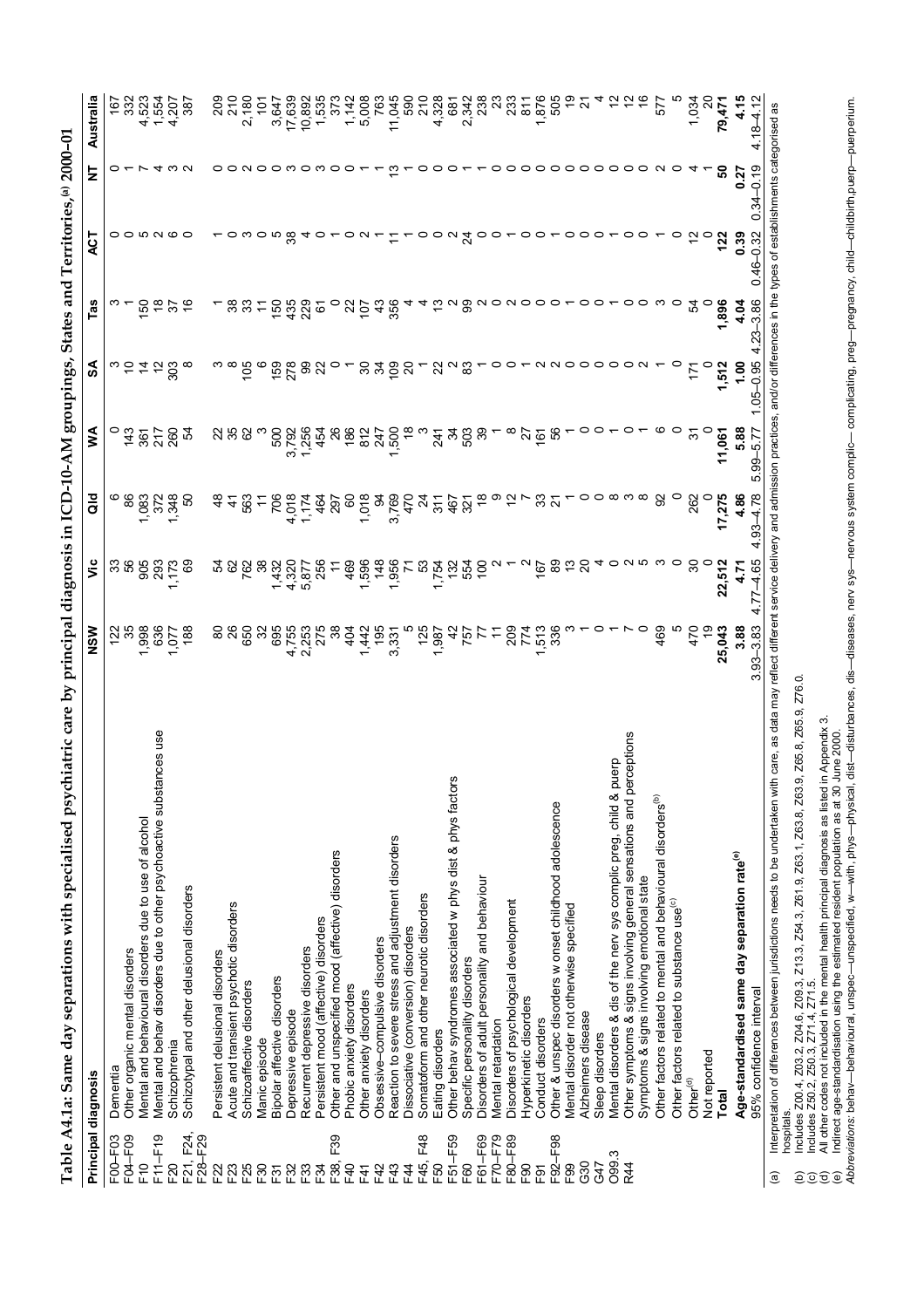Table A4.1b: Same day mental health-related separations without specialised psychiatric care by principal diagnosis in ICD-10-AM groupings, **Table A4.1b: Same day mental health-related separations without specialised psychiatric care by principal diagnosis in ICD-10-AM groupings,** States and Territories,<sup>(a)</sup> 2000-01 **States and Territories,(a) 2000–01**

|                     | Digits ally required to the signal distribution of the signal distribution of the signal distribution of the signal distribution of the signal distribution of the signal distribution of the signal distribution of the signa<br>Principal diagnosis | NSW                                       | ≝                     | ă               | ⋚              | న్            | Tas            | ACT        | ₹                          | Australia            |
|---------------------|-------------------------------------------------------------------------------------------------------------------------------------------------------------------------------------------------------------------------------------------------------|-------------------------------------------|-----------------------|-----------------|----------------|---------------|----------------|------------|----------------------------|----------------------|
|                     |                                                                                                                                                                                                                                                       |                                           |                       |                 |                |               |                |            |                            |                      |
| F00-F03             | Dementia                                                                                                                                                                                                                                              | 89                                        |                       |                 | ာ ၃            |               |                |            |                            |                      |
| F04-F09             | Other organic mental disorders                                                                                                                                                                                                                        |                                           | 99                    | $\mathcal{L}$   |                |               |                |            |                            | 247                  |
| $E$ <sup>0</sup>    | Mental and behavioural disorders due to use of alcohol                                                                                                                                                                                                | 518                                       | 554                   |                 | $\frac{4}{9}$  | $\frac{6}{3}$ |                |            |                            | 5,795                |
| F11-F19             | nces use<br>Mental and behav disorders due to other psychoactive substar                                                                                                                                                                              | 858                                       | 342                   |                 | $\frac{2}{3}$  | æ             |                |            |                            | 1,901                |
| F20                 | Schizophrenia                                                                                                                                                                                                                                         | 488                                       | 620                   | ុខ              |                | 8             |                |            |                            | ,386                 |
| F21, F24,           | Schizotypal and other delusional disorders                                                                                                                                                                                                            | $\frac{42}{5}$                            | 164                   |                 | 8 ಜ            | $\frac{4}{3}$ |                |            |                            | 428                  |
| F28-F29             |                                                                                                                                                                                                                                                       |                                           |                       |                 |                |               |                |            |                            |                      |
| F22                 | Persistent delusional disorders                                                                                                                                                                                                                       |                                           |                       |                 |                |               |                |            |                            |                      |
|                     |                                                                                                                                                                                                                                                       |                                           |                       |                 |                |               |                |            |                            | $\frac{25}{6}$       |
| F23                 | Acute and transient psychotic disorders                                                                                                                                                                                                               |                                           |                       |                 |                |               |                |            |                            |                      |
| F25                 | Schizoaffective disorders                                                                                                                                                                                                                             |                                           | 165                   |                 |                |               |                |            |                            | 305                  |
| F30                 | Manic episode                                                                                                                                                                                                                                         |                                           |                       |                 |                |               |                |            |                            | $\frac{5}{2}$        |
| F31                 | Bipolar affective disorders                                                                                                                                                                                                                           |                                           | 343                   | ಙ               | ଧ୍ୟ            | 3             |                |            |                            | 815                  |
| F32                 | Depressive episode                                                                                                                                                                                                                                    |                                           |                       |                 | 137            |               | 두 유            |            |                            | 3,795                |
| F33                 | Recurrent depressive disorders                                                                                                                                                                                                                        | <u>g 8 s 4 g 5 g g</u>                    | <b>Sig</b><br>915     | $rac{181}{167}$ | $\frac{8}{2}$  | 58            | Ŗ              |            |                            | 2,616                |
| F34                 | Persistent mood (affective) disorders                                                                                                                                                                                                                 |                                           |                       |                 |                |               |                |            |                            |                      |
| F39<br>F38,         | Other and unspecified mood (affective) disorders                                                                                                                                                                                                      |                                           |                       |                 |                |               |                |            |                            |                      |
| E40                 | Phobic anxiety disorders                                                                                                                                                                                                                              | $\hat{e}$                                 |                       |                 |                |               |                |            |                            |                      |
| F41                 |                                                                                                                                                                                                                                                       | <b>644</b>                                | 773                   |                 | 8              | $\frac{6}{2}$ |                |            |                            |                      |
|                     | Other anxiety disorders                                                                                                                                                                                                                               |                                           |                       |                 |                |               |                |            |                            | 1,978                |
| F42                 | Obsessive-Compulsive disorders                                                                                                                                                                                                                        | ž                                         |                       |                 |                |               |                |            |                            |                      |
| F43                 | Reaction to severe stress and adjustment disorders                                                                                                                                                                                                    | $\frac{4}{5}$ $\frac{5}{5}$ $\frac{8}{5}$ | 518                   | <b>22</b> 08 08 | 168            | $\frac{3}{1}$ | 6              |            |                            | 2.52<br>2.52<br>2.63 |
| F44                 | Dissociative (conversion) disorders                                                                                                                                                                                                                   |                                           | $\frac{5}{4}$         |                 |                | ಔ             |                |            |                            |                      |
| F48<br>F45,         | Somatoform and other neurotic disorders                                                                                                                                                                                                               |                                           | $\frac{2}{3}$         |                 |                |               |                |            |                            |                      |
| F50                 | Eating disorders                                                                                                                                                                                                                                      |                                           | $\frac{3}{4}$         | $\frac{8}{3}$   |                |               |                |            |                            | $\alpha$             |
| F51-F59             | Other behav syndromes associated w phys dist & phys factors                                                                                                                                                                                           |                                           |                       | 250             |                |               | o              |            |                            |                      |
| F60                 | Specific personality disorders                                                                                                                                                                                                                        | 88<br>125                                 | <u>៍ ក្នុង</u>        |                 | ೫ ಜ            |               | $\overline{4}$ |            |                            | 575<br>369           |
| F61-F69             | Disorders of adult personality and behaviour                                                                                                                                                                                                          |                                           |                       |                 |                |               | 0              |            |                            |                      |
| F70 <sub>-F79</sub> | Mental retardation                                                                                                                                                                                                                                    | $\frac{58}{28}$                           |                       |                 |                |               | $\circ$        |            |                            |                      |
| F80-F89             | Disorders of psychological development                                                                                                                                                                                                                |                                           |                       |                 |                |               | $\infty$       |            |                            | $\frac{26}{5}$       |
| E90                 | Hyperkinetic disorders                                                                                                                                                                                                                                |                                           |                       |                 |                |               |                |            |                            |                      |
| F <sub>91</sub>     | Conduct disorders                                                                                                                                                                                                                                     |                                           | ទ                     |                 |                |               | ယ              |            |                            | $\frac{5}{2}$        |
| F92-F98             | Other & unspec disorders w onset childhood adolescence                                                                                                                                                                                                |                                           | 57                    |                 |                |               |                |            |                            |                      |
|                     |                                                                                                                                                                                                                                                       |                                           |                       |                 |                |               |                | ⊂          |                            |                      |
| F99                 | Mental disorder not otherwise specified                                                                                                                                                                                                               |                                           |                       |                 |                |               |                | っ          |                            | 45                   |
| G30                 | Alzheimers disease                                                                                                                                                                                                                                    | $\frac{8}{2}$                             |                       |                 |                |               |                | っ          |                            | 54                   |
| G47                 | Sleep disorders                                                                                                                                                                                                                                       |                                           | 956                   |                 | $\overline{8}$ |               |                | っ          |                            | 2,896                |
| O99.3               | Mental disorders & dis of the nerv sys complic preg, child & puerp                                                                                                                                                                                    | 185                                       | ౚ                     |                 |                | $^{28}$       |                | $\circ$    |                            | 363                  |
| R44                 | ceptions<br>Other symptoms & signs involving general sensations and per                                                                                                                                                                               |                                           |                       |                 |                |               |                |            |                            | $\mathfrak{A}$       |
| R45                 | Symptoms & signs involving emotional state                                                                                                                                                                                                            | 32                                        |                       |                 |                |               |                |            |                            | Ξ                    |
|                     | Dyslexia and other symbolic dysfunctions, not elsewhere classified                                                                                                                                                                                    |                                           |                       |                 |                |               |                |            |                            |                      |
|                     | Other factors related to mental and behavioural disorders <sup>(b)</sup>                                                                                                                                                                              | 8                                         |                       | ္               | 8              |               |                |            |                            | $\frac{5}{9}$        |
|                     | Other factors related to substance use <sup>(c)</sup>                                                                                                                                                                                                 |                                           |                       |                 |                |               |                |            |                            |                      |
|                     | Total                                                                                                                                                                                                                                                 | 8,419                                     | 10,871                | 4,899           | 2,438          | 1,548         | 838            |            |                            | 29,123               |
|                     | Age-standardised same day separation rate <sup>(d)</sup>                                                                                                                                                                                              | 1.30                                      | 2.28                  | 1.38            |                | <u>द</u>      | $rac{2}{2}$    | 0.10       | 0.39                       |                      |
|                     | 95% confidence interval                                                                                                                                                                                                                               | 27<br>$1.33 - 1$                          | $32 - 2.23$<br>$\sim$ | $42 - 1.34$     | $34 - 1.24$    | $0.9 - 0.99$  | ලි<br>$-53$    | o<br>-0.07 | $-48 - 3$                  | rq                   |
| $\widehat{a}$       | Interpretation of differences between jurisdictions needs to be undertaken with care, as data may reflect different service delivery and admission practices, and/or differences in the types of                                                      |                                           |                       |                 |                |               |                |            | establishments categorised | æ                    |
| hospitals.          |                                                                                                                                                                                                                                                       |                                           |                       |                 |                |               |                |            |                            |                      |

<sup>(</sup>b) Includes Z00.4, Z03.2, Z04.6, Z09.3, Z13.3, Z54.3, Z61.9, Z63.1, Z63.8, Z63.9, Z65.8, Z65.9, Z76.0.

<sup>(</sup>c) Includes Z50.2, Z50.3, Z71.4, Z71.5. (d) Indirect age-standardisation using the estimated resident population as at 30 June 2000.

<sup>(</sup>b) Includes Z00.4, Z03.2, Z04.6, Z09.3, Z13.3, Z54.3, Z61.9, Z63.1, Z63.8, Z65.8, Z76.0.<br>(c) Includes Z50.2, Z50.3, Z71.4, Z71.5.<br>(d) Indirect age-standardisation using the estimated resident population as at 30 June 2000 *Abbreviations:* behav—behavioural, unspec—unspecified, w—with, phys—physical, dist—disturbances, dis—diseases, nerv sys—nervous system, complic— complicating, preg—pregnancy, child—childbirth, puerp—puerperium.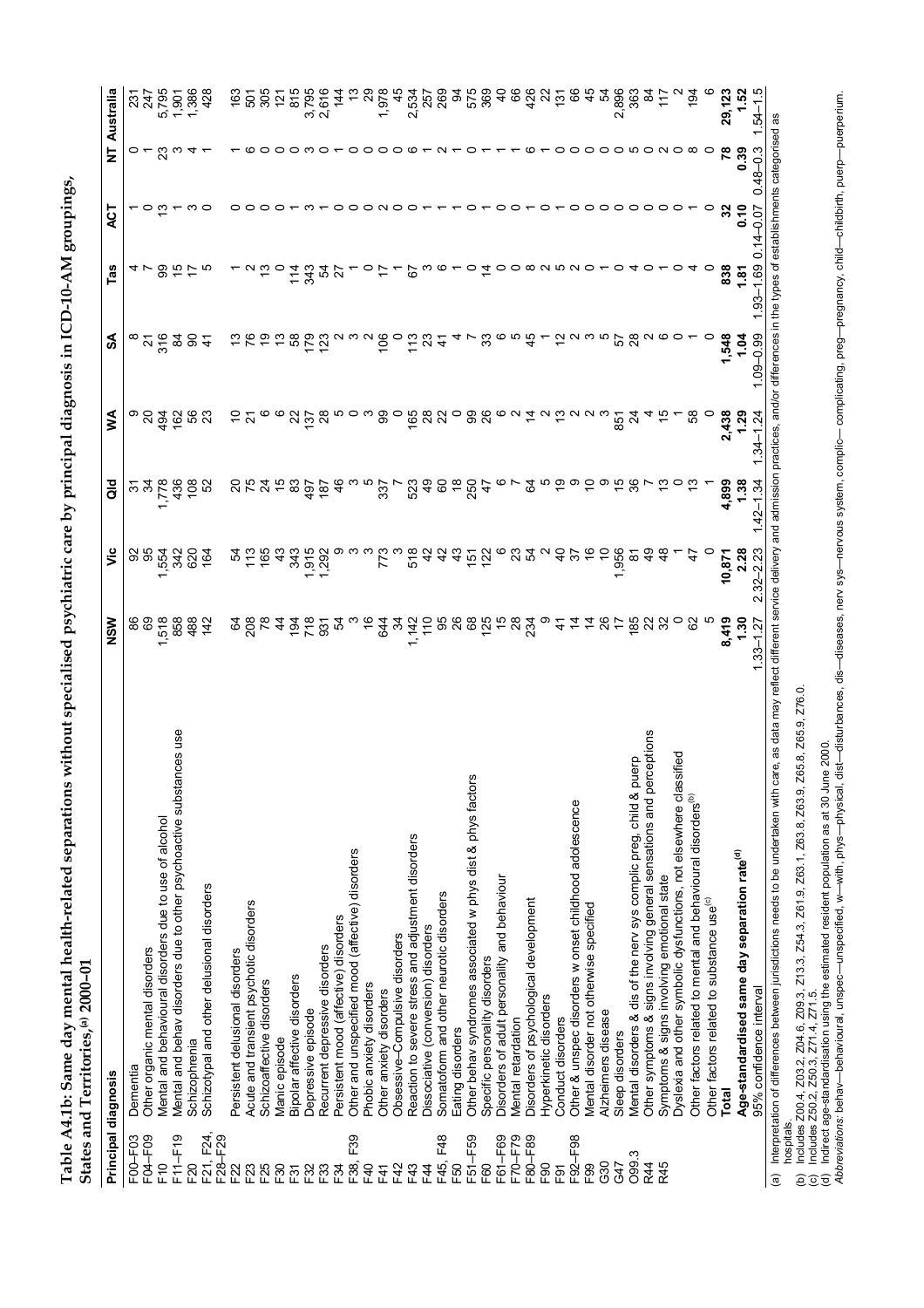| $\frac{2}{3}$<br>ις κα            |
|-----------------------------------|
|                                   |
|                                   |
|                                   |
|                                   |
| j                                 |
| ì                                 |
|                                   |
|                                   |
|                                   |
|                                   |
| ו<br>ו                            |
|                                   |
|                                   |
|                                   |
| ĺ                                 |
|                                   |
|                                   |
|                                   |
|                                   |
| ידים<br>הידים                     |
|                                   |
|                                   |
|                                   |
|                                   |
|                                   |
|                                   |
| -----------                       |
|                                   |
|                                   |
|                                   |
|                                   |
| <br> <br> <br> <br>$\blacksquare$ |
|                                   |
|                                   |
|                                   |
|                                   |
|                                   |
|                                   |
| <br> <br> <br>                    |
|                                   |
|                                   |
|                                   |
|                                   |
|                                   |
| ת<br>:<br>:                       |
|                                   |
|                                   |
|                                   |
|                                   |
|                                   |
| l                                 |
|                                   |
|                                   |
|                                   |
|                                   |
|                                   |
|                                   |
|                                   |
|                                   |
|                                   |
|                                   |
|                                   |
|                                   |
| $\overline{c}$<br>ׇ֚֘֝֬           |
|                                   |
|                                   |
|                                   |
|                                   |
|                                   |
|                                   |
| י                                 |
|                                   |
|                                   |
|                                   |
|                                   |
|                                   |
|                                   |
|                                   |
|                                   |
|                                   |
|                                   |
| י                                 |
|                                   |
|                                   |
|                                   |
|                                   |
|                                   |
|                                   |
|                                   |
|                                   |
|                                   |
|                                   |
|                                   |
|                                   |
|                                   |
|                                   |
|                                   |
|                                   |
|                                   |
|                                   |

| F21, F24,<br>F04-F09<br>$F11-F19$<br>F00-F03<br>F20<br>$\overline{F}$ 10 | Dementia                                                                 | 246<br>253     | 437             |                     |                | $\frac{6}{2}$   |                |                |                     |                    |
|--------------------------------------------------------------------------|--------------------------------------------------------------------------|----------------|-----------------|---------------------|----------------|-----------------|----------------|----------------|---------------------|--------------------|
|                                                                          |                                                                          |                |                 |                     |                |                 |                |                |                     | ನ                  |
|                                                                          | Other organic mental disorders                                           |                |                 |                     |                | ဒ္ဌ             |                |                |                     | 063                |
|                                                                          | Mental and behavioural disorders due to use of alcohol                   | 1,660          | 235<br>704      | 617                 | 435            | 461             | $\bar{z}$      | 35             | ္က                  | 4,069              |
|                                                                          | Mental and behav disorders due to other psychoactive substances use      | 2,005          | 1,069           | $\overline{2}$      | 796            | 405             | $\overline{5}$ | ္မ             | $\overline{\infty}$ | 5,531              |
|                                                                          | Schizophrenia                                                            | 5,212          | 5,238           | 604                 | 690            | 483             | $\overline{5}$ | 215            | င္ပ                 | 19,192             |
|                                                                          | Schizotypal and other delusional disorders                               | 544            | 475             | 229                 |                | $\frac{6}{2}$   |                | న్             | ္က                  | 1,76               |
| F28-F29                                                                  |                                                                          |                |                 |                     |                |                 |                |                |                     |                    |
|                                                                          | Persistent delusional disorders                                          | 295            | $\frac{310}{2}$ | 23<br>34            | $\frac{4}{5}$  | $\tilde{z}$     |                |                |                     |                    |
| 523                                                                      | Acute and transient psychotic disorders                                  | 654            | 297             |                     |                | 163             |                |                |                     | 1,669              |
| $-25$                                                                    | Schizoaffective disorders                                                | 44             | 1,163           | 864                 | 278            | 540             | $\overline{5}$ |                |                     | 4,508              |
| $-30$                                                                    | Manic episode                                                            |                | 204             | 126                 | ଚ              | 2               | $\approx$      |                |                     |                    |
| ှို                                                                      | Bipolar affective disorders                                              | $\frac{8}{3}$  | 2,138           | 1,785               | 1,043          | 174             | 25             | 208            |                     | 9,469              |
| 32                                                                       | Depressive episode                                                       | 3,565          | 3,709           | 3,352               | $-454$         | $\frac{213}{2}$ | 286            | $\frac{3}{2}$  | ္တ                  | 13,915             |
| 33                                                                       | Recurrent depressive disorders                                           | 1,402          | 1,613           | 857                 | 850            | ,139            | 8              | 5              |                     | 6,05               |
| 34                                                                       | Persistent mood (affective) disorders                                    | 420            | $\frac{1}{2}$   | 428                 | $\tilde{e}$    | $\frac{8}{3}$   |                |                |                     |                    |
| F39<br>38,                                                               | Other and unspecified mood (affective) disorders                         |                |                 | 25                  |                |                 |                |                |                     |                    |
| $-40$                                                                    | Phobic anxiety disorders                                                 | ခု             | ဒု              | <u>ল</u>            |                |                 |                |                |                     | 168                |
| $-41$                                                                    | Other anxiety disorders                                                  | 402            | 383             | 442                 | 208            | $\frac{15}{2}$  | 8              | 9              |                     | 1,689              |
| $-42$                                                                    | Obsessive-compulsive disorders                                           | င္တ            | 8               | 75                  | వె             | 8               |                |                |                     | 35                 |
| $-43$                                                                    | Reaction to severe stress and adjustment disorders                       | 2,441          | 1,748           | 2,493               | 1,936          | 1,450           | 363            | $\frac{18}{2}$ |                     | 10,707             |
| $\frac{4}{4}$                                                            | Dissociative (conversion) disorders                                      | జ              | 89              | 263                 |                |                 |                |                |                     | $\frac{5}{15}$     |
| F48<br>$-45,$                                                            | Somatoform and other neurotic disorders                                  | $\frac{4}{3}$  | 24              | 67                  |                |                 |                |                |                     | $\frac{1}{\infty}$ |
| -50                                                                      | Eating disorders                                                         | 293            | 228             | 233                 | 8              | $\frac{8}{10}$  |                |                |                     | 959                |
|                                                                          |                                                                          |                |                 |                     |                |                 |                |                |                     |                    |
| $-51 - F59$                                                              | <b>SJO</b><br>Other behav syndromes associated w phys dist & phys fact   | 128            | 131             | 8                   | 36             | $\overline{a}$  |                |                |                     | 44                 |
| <b>GO</b>                                                                | Specific personality disorders                                           | ,262           | 1,121           | 987                 | 681            | 374             | 216            | 172            |                     | 4,822              |
| F61-F69                                                                  | Disorders of adult personality and behaviour                             | ć              | 86              |                     | 85             |                 |                |                |                     | $\tilde{3}$        |
| F70-F79                                                                  | Mental retardation                                                       | 65             | ຊ               |                     |                |                 |                |                |                     |                    |
| $-80 - F89$                                                              | Disorders of psychological development                                   |                |                 | <u>်</u>            |                |                 |                |                |                     |                    |
| $E_{00}$                                                                 | Hyperkinetic disorders                                                   | 4              | ᠷ               |                     |                |                 |                |                |                     | <u>នីតូដូដ</u>     |
| F91                                                                      | Conduct disorders                                                        | $\frac{60}{2}$ | 5               | $\frac{46}{5}$      |                |                 |                |                |                     |                    |
| F92-F98                                                                  | Other & unspec disorders w onset childhood adolescence                   | 55             | $\tilde{t}$     |                     | 5              |                 |                |                |                     | $\tilde{g}$        |
| F99                                                                      | Mental disorder not otherwise specified                                  |                | 25              |                     |                |                 |                |                |                     | ż                  |
| 630                                                                      | Alzheimers disease                                                       |                | 194             |                     | $\frac{60}{2}$ |                 |                |                |                     | 57                 |
| 547                                                                      | Sleep disorders                                                          |                |                 |                     |                |                 |                |                |                     |                    |
| O99.3                                                                    | puerp<br>Mental disorders & dis of the nerv sys complic preg, child &    |                |                 |                     |                |                 |                |                |                     | ခြ                 |
| R44                                                                      | perceptions<br>Other symptoms & signs involving general sensations and   |                |                 |                     |                |                 |                |                |                     |                    |
| R45                                                                      | Symptoms & signs involving emotional state                               | Ξ              |                 |                     |                |                 |                |                |                     |                    |
|                                                                          | Other factors related to mental and behavioural disorders <sup>(b)</sup> | 551            |                 | $\frac{2}{3}$       |                |                 |                |                |                     | 683                |
|                                                                          | Other factors related to substance use <sup>(c)</sup>                    |                |                 |                     |                |                 |                |                |                     |                    |
|                                                                          | Other <sup>(d)</sup>                                                     | 991            | 276             | 1,359               | 279            | 414             | န္တ            | $\frac{9}{1}$  | ន                   | 3,584              |
|                                                                          | Not reported                                                             | 505            |                 |                     |                |                 |                |                |                     | 550                |
|                                                                          | Total                                                                    | 28,226         | 22,536          | 21,433              | 11,540         | 10,234          | 2,592          | 1,676          |                     | 99,016             |
|                                                                          | Age-standardised overnight separation rate <sup>(e)</sup>                | 4.4            | 47              | $\overline{6}$ .0   | -<br>ق         | <u>့်</u>       | ္ဟ             | 5.2            | 3.9                 |                    |
|                                                                          | 95% confidence interval                                                  | $4.43 - 4.32$  | $4.75 - 4.63$   | $-5.96$<br>$6.12 -$ | $6.22 - 6$     | $7.01 - 6.74$   | $5.89 - 5.45$  | $5.5 - 5.0$    | $21 - 3.66$<br>4    | $5.2 - 5.14$       |

 $\widehat{\mathfrak{G}}$ 

(b) Includes Z00.4, Z03.2, Z04.6, Z09.3, Z13.3, Z54.3, Z61.9, Z63.1, Z63.8, Z63.9, Z65.8, Z65.9, Z76.0.

(c) Includes Z50.2, Z50.3, Z71.4, Z71.5.

(d) All other codes not included in the mental health principal diagnosis as listed in Appendix 3.

(e) Indirect age-standardisation using the estimated resident population as at 30 June 2000.

(b) Includes 200.4, 203.2, 204.6, 209.3, 213.3, 254.3, 261.9, 263.1, 263.8, 263.9, 276.30.<br>(c) Includes 250.2, 250.3, 271.4, 271.5.<br>(d) All other codes not included in the mental health principal diagnosis as listed in Ap *Abbreviations:* behav—behavioural, unspec—unspecified, w—with, phys—physical, dist—disturbances, dis—diseases, nerv sys—nervous system, complic— complicating, preg—pregnancy, child—childbirth, puerp—puerperium.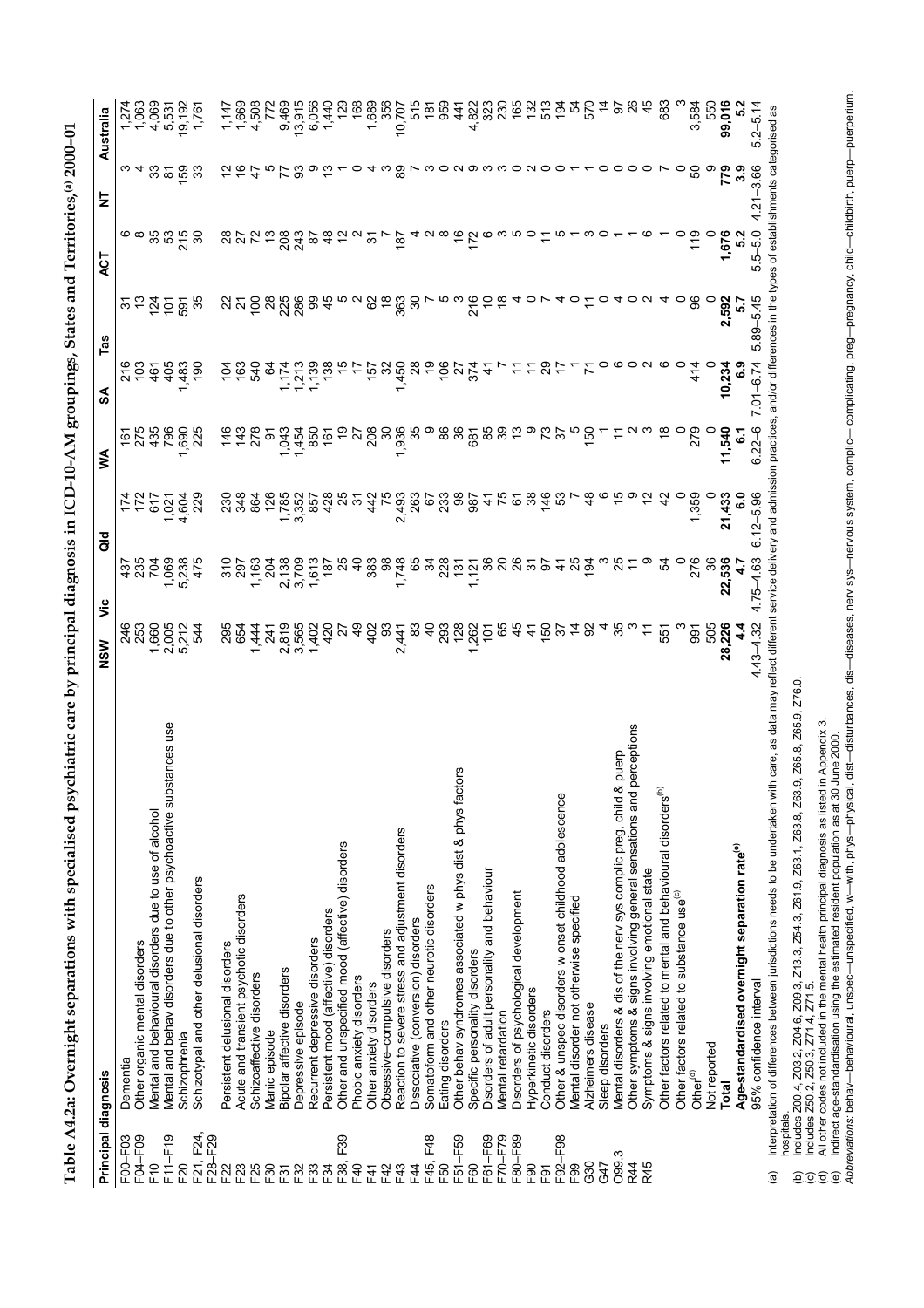Table A4.2b: Overnight mental health-related separations without specialised psychiatric care by principal diagnosis in ICD-10-AM groupings, **Table A4.2b: Overnight mental health-related separations without specialised psychiatric care by principal diagnosis in ICD-10-AM groupings,** States and Territories,<sup>(a)</sup> 2000-01 **States and Territories,(a) 2000–01**

| Dementia<br>F21, F24,<br>F04-F09<br>F28-F29<br>F11-F19<br>F00-F03<br>$E$ <sup>0</sup><br>F20<br>F22<br>F23<br>F25 |                                                                          |                  |                       |                      |                                         |                 |                |              |                 |                           |
|-------------------------------------------------------------------------------------------------------------------|--------------------------------------------------------------------------|------------------|-----------------------|----------------------|-----------------------------------------|-----------------|----------------|--------------|-----------------|---------------------------|
|                                                                                                                   |                                                                          | 904              | 45                    | $\frac{5}{2}$        | 485                                     | 608             |                |              |                 |                           |
|                                                                                                                   | Other organic mental disorders                                           | 167              |                       | $\ddot{\mathcal{S}}$ | $\frac{2}{3}$                           |                 |                |              |                 | 5,763<br>3,209            |
|                                                                                                                   | Mental and behavioural disorders due to use of alcohol                   | 4,612            | $\frac{1,105}{2,156}$ | 2,604                |                                         |                 | $\overline{3}$ |              |                 | 11,610                    |
|                                                                                                                   | Mental and behav disorders due to other psychoactive substances use      | 3,709            | 853                   | 1, 111               | $242$<br>700                            | 285<br>285      | 55             |              |                 | 6,697                     |
|                                                                                                                   | Schizophrenia                                                            | 685              | 279                   | 238                  | 263                                     |                 | $\overline{5}$ |              |                 | 1,865                     |
|                                                                                                                   | Schizotypal and other delusional disorders                               | 136              | $\frac{3}{1}$         | င္ပ                  | $\boldsymbol{\hat{\tau}}$               |                 |                |              |                 | 43                        |
|                                                                                                                   |                                                                          |                  |                       |                      |                                         |                 |                |              |                 |                           |
|                                                                                                                   | Persistent delusional disorders                                          |                  |                       | ន                    | 8                                       |                 |                |              |                 | 355                       |
|                                                                                                                   | Acute and transient psychotic disorders                                  |                  | ၜ                     |                      |                                         | $\frac{4}{1}$   |                |              |                 | 615                       |
|                                                                                                                   | Schizoaffective disorders                                                | 137              | 3                     | $\frac{1}{4}$        |                                         |                 | ၷ              |              |                 |                           |
| F30                                                                                                               | Manic episode                                                            | 6                | S <sub>2</sub>        | 23                   | ଅ                                       |                 |                |              |                 | $\frac{161}{x}$           |
| F31                                                                                                               | Bipolar affective disorders                                              | 358              | 199                   | 155                  | ្ម<br>វិប្ដុង<br>វិប្ដុ                 | 173             |                |              |                 | 1,138<br>7,927            |
| F32                                                                                                               | Depressive episode                                                       | 2,233            | 1,592                 | 1,271                |                                         | 1,185           |                |              |                 |                           |
| F33                                                                                                               | Recurrent depressive disorders                                           | 645              |                       | 248                  |                                         |                 | ទីឌីក្ខុង      |              |                 | $\frac{1}{7}$             |
| F34                                                                                                               | Persistent mood (affective) disorders                                    |                  |                       | 3                    | $\sim$                                  |                 |                |              |                 | ່ຊົ                       |
| F39<br>F38,                                                                                                       | Other and unspecified mood (affective) disorders                         |                  |                       |                      |                                         |                 |                |              |                 | 55                        |
| F40                                                                                                               | Phobic anxiety disorders                                                 | $\frac{6}{5}$    |                       |                      |                                         |                 |                |              |                 | 8                         |
| F41                                                                                                               | Other anxiety disorders                                                  | 1,393            | 1,398                 | 949                  | 628                                     | 745             | 141            |              |                 | 5,268                     |
| F42                                                                                                               | Obsessive-compulsive disorders                                           |                  | $\frac{8}{1}$         |                      | $\tilde{a}$                             |                 |                |              |                 | යි                        |
| F43                                                                                                               | Reaction to severe stress and adjustment disorders                       |                  |                       |                      | 429                                     |                 | 209            |              |                 | 3,755                     |
| E44                                                                                                               | Dissociative (conversion) disorders                                      | 833<br>243       | 1238<br>1921<br>1922  | 676<br>212           | 86                                      | $358$<br>112    | ္က             |              |                 | 884                       |
| F48<br>F45,                                                                                                       |                                                                          | 139              |                       | $\frac{5}{2}$        | 54                                      | 8               |                |              |                 | $\dot{4}$                 |
|                                                                                                                   | Somatoform and other neurotic disorders                                  |                  |                       |                      |                                         |                 |                |              |                 |                           |
| F50                                                                                                               | Eating disorders                                                         | 257              |                       | $\frac{5}{1}$        | $rac{1}{2}$ $\frac{6}{4}$ $\frac{6}{8}$ |                 | 47             |              |                 | 767                       |
| F51-F59                                                                                                           | Other behav syndromes associated w phys dist & phys factors              | 562<br>236       | $rac{485}{101}$       | 143                  |                                         | 119             | ని             |              |                 | 2,503<br>687              |
| F60                                                                                                               | Specific personality disorders                                           |                  |                       | $\frac{2}{1}$        |                                         | 8               | $\mathfrak{A}$ |              | $N N - 0 - 000$ |                           |
| F61-F69                                                                                                           | Disorders of adult personality and behaviour                             | 57               | 75                    | Ń                    | $\tilde{c}$                             |                 |                |              |                 | 180                       |
| F70-F79                                                                                                           | Mental retardation                                                       | $\frac{5}{4}$    | 38                    |                      |                                         |                 |                |              |                 | 88                        |
| F80-F89                                                                                                           | Disorders of psychological development                                   |                  | $\mathcal{S}^{\circ}$ |                      |                                         |                 |                |              |                 | 185                       |
| E90                                                                                                               | Hyperkinetic disorders                                                   |                  |                       |                      |                                         |                 |                |              |                 | 45                        |
| F91                                                                                                               | Conduct disorders                                                        | ξŢ               | 107                   | <b>583</b>           | 2                                       |                 |                |              |                 | સ્ર                       |
| F92-F98                                                                                                           | Other & unspec disorders w onset childhood adolescence                   | 8                | 138                   |                      |                                         |                 |                |              |                 | 332                       |
| F <sub>99</sub>                                                                                                   | Mental disorder not otherwise specified                                  | 27               |                       |                      |                                         |                 |                |              |                 | $\frac{8}{4}$             |
| G30                                                                                                               | Alzheimers disease                                                       | 601              | 348                   | 315                  | 198                                     | $\overline{20}$ | ನಿ             |              |                 | 1,694                     |
| G47                                                                                                               | Sleep disorders                                                          | 218              | 3,431                 | 770                  | 249                                     | 299             | $\frac{5}{2}$  |              |                 | 5,067                     |
| O99.3                                                                                                             | erp<br>Mental disorders & dis of the nerv sys complic preg, child & pu   | 643              | 428                   | 293                  | 218                                     | $rac{48}{1}$    |                |              |                 |                           |
| R44                                                                                                               | ceptions<br>Other symptoms & signs involving general sensations and per  |                  | ගී                    | ৯ ৯                  | ᢛ                                       |                 |                |              |                 |                           |
| R45                                                                                                               | Symptoms & signs involving emotional state                               |                  | 55                    |                      |                                         |                 |                |              |                 | $1,823$<br>$724$<br>$179$ |
| R48                                                                                                               | ified<br>Dyslexia and other symbolic dysfunctions, not elsewhere class   |                  |                       |                      |                                         |                 |                |              |                 |                           |
|                                                                                                                   | Other factors related to mental and behavioural disorders <sup>(b)</sup> |                  | $\frac{63}{5}$        |                      | ၷ                                       |                 |                |              |                 | 323                       |
|                                                                                                                   | Other factors related to substance use <sup>(c)</sup>                    | $\frac{10}{10}$  |                       |                      |                                         |                 |                |              |                 | 130                       |
| Total                                                                                                             |                                                                          | 22,987           | 16,957                | 11,481               | 7,027                                   | 6,378           | 1,999          | 207          | 227             | 67,263                    |
|                                                                                                                   | Age-standardised overnight separation rate $^{\text{\tiny{(d)}}}$        | 3.53             | 3.52                  | 3.2                  | 3.83                                    | 4.13            | 4.24           | ი<br>ა       | <u>بو</u>       | 3.51                      |
|                                                                                                                   | 95% confidence interval                                                  | $58 - 3.48$<br>က | $-3.47$<br>$58-$<br>3 | $33 - 3.2$           | $91 - 3.74$                             | 4.03            | 4.05<br>43     | $0.8 - 0.61$ | 48              | 3.49<br>24<br>6           |

<sup>(</sup>b) Includes Z00.4, Z03.2, Z04.6, Z09.3, Z13.3, Z54.3, Z61.9, Z63.1, Z63.8, Z63.9, Z65.8, Z65.9, Z76.0.

<sup>(</sup>c) Includes Z50.2, Z50.3, Z71.4, Z71.5.

<sup>(</sup>d) Indirect age-standardisation using the estimated resident population as at 30 June 2000.

<sup>(</sup>b) Includes Z00.4, Z03.2, Z04.6, Z09.3, Z13.3, Z54.3, Z63.1, Z63.8, Z63.9, Z65.8, Z76.0.<br>(c) Includes Z50.2, Z50.3, Z71.4, Z71.5.<br>(d) Indirect age-standardisation using the estimated resident population as at 30 June 200 *Abbreviations:* behav—behavioural, unspec—unspecified, w—with, phys—physical, dist—disturbances, dis—diseases, nerv sys—nervous system, complic— complicating, preg—pregnancy, child—childbirth, puerp—puerperium.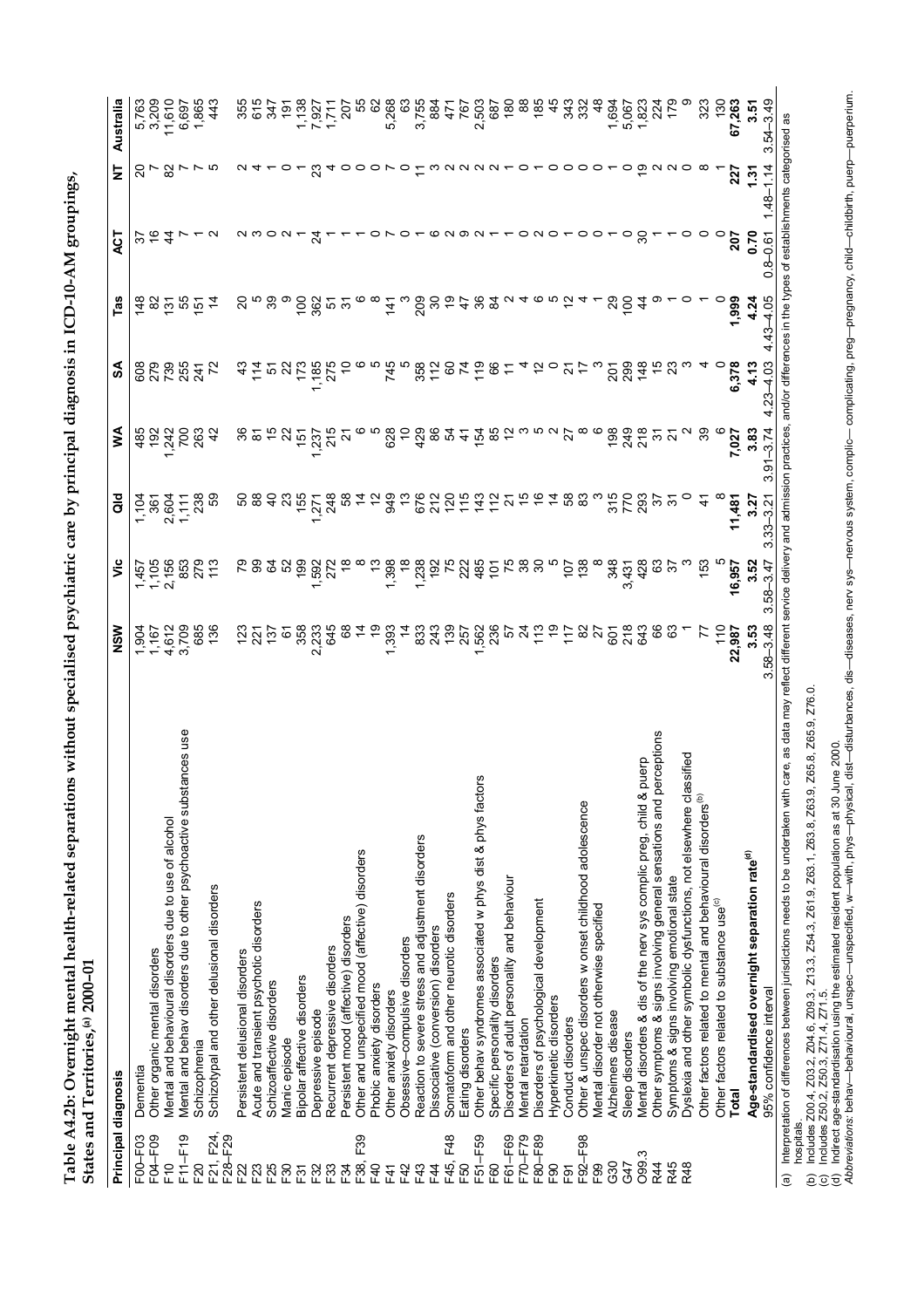|                                                    | Principal diagnosis                                                                                                                                                                                                                                                                                                                                                                                                                                                               | NSM              | $\breve{\tilde{\mathbf{z}}}$ | る                | ⋚                        | న                       | Tas           | ঢ়ৄ             | Ξ                 | Australia                          |
|----------------------------------------------------|-----------------------------------------------------------------------------------------------------------------------------------------------------------------------------------------------------------------------------------------------------------------------------------------------------------------------------------------------------------------------------------------------------------------------------------------------------------------------------------|------------------|------------------------------|------------------|--------------------------|-------------------------|---------------|-----------------|-------------------|------------------------------------|
| F00-F03                                            | Dementia                                                                                                                                                                                                                                                                                                                                                                                                                                                                          | 20,408           | 14,804                       | 15,718           | 15,943                   |                         |               | 136             | ສ                 | 79,185                             |
| F04-F09                                            | Other organic mental disorders                                                                                                                                                                                                                                                                                                                                                                                                                                                    | 8,815            | 4,427                        | 7,546            | 11,390                   |                         | 2,824<br>501  | 3               | $\frac{8}{2}$     |                                    |
| F10                                                | Mental and behavioural disorders due to use of alcohol                                                                                                                                                                                                                                                                                                                                                                                                                            |                  | 8,823                        | 13,328           | 6,315                    | 9,330<br>2,148<br>6,095 | 3,170         | 390             | 119               | 34,946<br>75,599                   |
| $F11-F19$                                          | Mental and behav disorders due to other psychoactive substances use                                                                                                                                                                                                                                                                                                                                                                                                               | 37,359<br>18,866 | 7,796                        | 8,960            | 7,549                    | 3,432                   | 683           | 331             | 524               | 48, 141                            |
| F20                                                | Schizophrenia                                                                                                                                                                                                                                                                                                                                                                                                                                                                     | 286,246          | 113,361                      | 129,062          | 51,020                   | 31,036                  | 14,284        | 3,393           | 1,792             | 630,194                            |
| F22                                                | Persistent delusional disorders                                                                                                                                                                                                                                                                                                                                                                                                                                                   | 6,179            | 5,361                        | 3,855            | 2,909                    | 1,189                   | $\approx$     | 292             | S9                | 20,165                             |
| F <sub>23</sub>                                    | Acute and transient psychotic disorders                                                                                                                                                                                                                                                                                                                                                                                                                                           | 9,119            | 3,421                        | 4,035            |                          | 2,120                   | 261           | 275             | 89                | 21,762                             |
| F25                                                | Schizoaffective disorders                                                                                                                                                                                                                                                                                                                                                                                                                                                         | 49,491           |                              | 16,200           | 2,442<br>7,3991<br>2,991 |                         | 1,694         | 1,338           | 559               | 112,095                            |
| F21, F24,                                          | Schizotypal and other delusional disorders                                                                                                                                                                                                                                                                                                                                                                                                                                        | 6,593            | 25,051<br>7,427              | 6,245            |                          | 10,454<br>2,220         | 315           | 345             | 500               | 27,636                             |
| F28-F29                                            |                                                                                                                                                                                                                                                                                                                                                                                                                                                                                   |                  |                              |                  |                          |                         |               |                 |                   |                                    |
| F30                                                | Manic episode                                                                                                                                                                                                                                                                                                                                                                                                                                                                     | 4,065            | 3,225                        | 1,820            | 1,649                    | 1,328                   | 947           | 101             | 4                 | 13,275                             |
| F31                                                |                                                                                                                                                                                                                                                                                                                                                                                                                                                                                   | 59,868           |                              |                  |                          |                         |               |                 | 976               |                                    |
|                                                    | Bipolar affective disorders                                                                                                                                                                                                                                                                                                                                                                                                                                                       |                  | 39,677                       | 40,138           | 21,651<br>24,215         | 21,284<br>21,060        | 2,802         | 2,975           |                   | 189,371                            |
| F32                                                | Depressive episode                                                                                                                                                                                                                                                                                                                                                                                                                                                                | 67,525           | 60,825                       | 52,131           |                          |                         | 2,782         | 3,902           | 708               | 233,148                            |
| F33                                                | Recurrent depressive disorders                                                                                                                                                                                                                                                                                                                                                                                                                                                    | 28,581           | 27,769                       | 13,340           | 13,972                   | 22,179                  | 1,457         | 2,003           | $\frac{4}{4}$     | 109,345                            |
| F34                                                | Persistent mood (affective) disorders                                                                                                                                                                                                                                                                                                                                                                                                                                             | 4,256            | 2,037                        | 4,361            | 2,049                    | 1,698                   | 364           | 462             | 67                | 15,294                             |
| F39<br>F38,                                        | Other and unspecified mood (affective) disorders                                                                                                                                                                                                                                                                                                                                                                                                                                  | 346              | 372                          | 296              | 242                      | 217                     |               | 76              | $\tilde{c}$       | 1,619                              |
| E40                                                | Phobic anxiety disorders                                                                                                                                                                                                                                                                                                                                                                                                                                                          | 608              | 529                          | $\frac{6}{3}$    | 380                      | 388                     | N             |                 |                   | 2,346                              |
| F41                                                | Other anxiety disorders                                                                                                                                                                                                                                                                                                                                                                                                                                                           | 6,441            | 5,449                        | 6,084            | 2,899                    | 2,245                   | 755           | $\overline{60}$ | Ξ                 | 24,044                             |
| F42                                                | Obsessive-compulsive disorders                                                                                                                                                                                                                                                                                                                                                                                                                                                    | 1,634            | 1,636                        | 1,416            | 491                      | 632                     | 283           | 281             | Ļ                 | 6,390                              |
| F43                                                | Reaction to severe stress and adjustment disorders                                                                                                                                                                                                                                                                                                                                                                                                                                | 20,421           | 14,314                       | 21,443           | 14,982                   | 11,234                  |               | 1,861           | 302               |                                    |
| F44                                                | Dissociative (conversion) disorders                                                                                                                                                                                                                                                                                                                                                                                                                                               | 1,235            | 715                          | 3,775            | 643                      | 297                     | 2,229         | 4               | $\frac{6}{16}$    | 86,786<br>7,237<br>2,494<br>29,593 |
| F48<br>F45,                                        | Somatoform and other neurotic disorders                                                                                                                                                                                                                                                                                                                                                                                                                                           | 462              | 381                          | 1,042            | 155                      | 264                     | 8             | 113             | Ξ                 |                                    |
| F50                                                |                                                                                                                                                                                                                                                                                                                                                                                                                                                                                   | 9,824            |                              | 7,279            | 2,538                    | 2,067                   | 122           | 118             |                   |                                    |
|                                                    | Eating disorders                                                                                                                                                                                                                                                                                                                                                                                                                                                                  |                  | 7,645                        |                  |                          |                         |               |                 |                   |                                    |
| F51-F59                                            | Other behav syndromes associated w phys dist & phys factors                                                                                                                                                                                                                                                                                                                                                                                                                       | 2,234            | 1,894                        | 1,514            | 379                      | 224                     | $\ddot{4}$    | 263<br>874      | $\frac{8}{2}$     | 6,577                              |
| F60                                                | Specific personality disorders                                                                                                                                                                                                                                                                                                                                                                                                                                                    | 10,766           | 8,969                        | 6,426            | 7,494                    | 2,995                   | 1,890         |                 | S2                | 39,466                             |
| F61-F69                                            | Disorders of adult personality and behaviour                                                                                                                                                                                                                                                                                                                                                                                                                                      | 987              | 525                          | 252              | 702                      | 784                     | g             |                 | $\frac{5}{4}$     | 3,335                              |
| F70 <sup>-F79</sup>                                | Mental retardation                                                                                                                                                                                                                                                                                                                                                                                                                                                                | 1,135            | 211                          | 7,651            | 823                      | 245                     | 1,033         |                 | $\frac{8}{1}$     | 11,128                             |
| F80-F89                                            | Disorders of psychological development                                                                                                                                                                                                                                                                                                                                                                                                                                            | 834              | 437                          | 940              | 263                      | 129                     | $\frac{2}{3}$ | 371             | 0                 | 3,077                              |
| $E_{00}$                                           | Hyperkinetic disorders                                                                                                                                                                                                                                                                                                                                                                                                                                                            | 465              | 589                          | 530              | 132                      | $\frac{130}{2}$         |               |                 | $\sim$            | 1,848                              |
| F <sub>91</sub>                                    | Conduct disorders                                                                                                                                                                                                                                                                                                                                                                                                                                                                 | 1,131            | 1,127                        | 1,173            | 1,217                    | 153                     | 3             |                 | 0                 | 4,895                              |
| F92-F98                                            | Other & unspec disorders w onset childhood adolescence                                                                                                                                                                                                                                                                                                                                                                                                                            | 446              | 643                          | 507              | $rac{9}{4}$              |                         | 57            |                 |                   | 2,173                              |
| F99                                                | Mental disorder not otherwise specified                                                                                                                                                                                                                                                                                                                                                                                                                                           | 5                | 576                          | 2                | $\frac{6}{10}$           |                         |               |                 |                   | 867                                |
| G30                                                | Alzheimers disease                                                                                                                                                                                                                                                                                                                                                                                                                                                                | 10,263           | 5.870                        | 3,432            | 9,017                    | 3,102                   | 1,149         | $\frac{50}{5}$  |                   | 32,943                             |
| G47                                                | Sleep disorders                                                                                                                                                                                                                                                                                                                                                                                                                                                                   | S                | $\frac{1}{11}$               | న్ల              |                          |                         | 0             | 0               | $\circ$           | $\frac{2}{3}$                      |
| O99.3                                              | Mental disorders & dis of the nerv sys complic preg, child & puerp                                                                                                                                                                                                                                                                                                                                                                                                                | 604              | 352                          | 204              |                          | မိ                      |               |                 | $\circ$           | 1,320                              |
| R44                                                | rceptions<br>Other symptoms & signs involving general sensations and per                                                                                                                                                                                                                                                                                                                                                                                                          |                  |                              | న్               |                          | 0                       | 0             |                 | $\circ$           | 170                                |
| R45                                                | Symptoms & signs involving emotional state                                                                                                                                                                                                                                                                                                                                                                                                                                        | 22               |                              | 77               |                          |                         |               |                 | $\circ$           | 170                                |
|                                                    | Other factors related to mental and behavioural disorders <sup>(b)</sup>                                                                                                                                                                                                                                                                                                                                                                                                          | 2,541            | 515                          | $\frac{1}{8}$    | 123                      |                         | $\frac{2}{3}$ |                 | 26                | 3,449                              |
|                                                    | Other factors related to substance use <sup>(c)</sup>                                                                                                                                                                                                                                                                                                                                                                                                                             |                  |                              |                  |                          |                         | $\circ$       |                 | $\circ$           |                                    |
|                                                    | Other <sup>(d)</sup>                                                                                                                                                                                                                                                                                                                                                                                                                                                              | 26,583           | 5,492                        | 25,710           | 14,426                   | 59,799                  | 3,107         | 1,189           | 393               | 136,699                            |
|                                                    | Not reported                                                                                                                                                                                                                                                                                                                                                                                                                                                                      | 51,646           | 1,272                        |                  | 0                        |                         | o             |                 | ౚ                 | 53,005                             |
|                                                    | Total                                                                                                                                                                                                                                                                                                                                                                                                                                                                             | 758, 158         | 383,741                      | 407,209          | 229,926                  | 220,685                 | 43,826        | 21,742          | 6,683             | 2,071,970                          |
|                                                    | Age-standardised overnight patient day rate <sup>(e)</sup>                                                                                                                                                                                                                                                                                                                                                                                                                        | 116.86           | 79.69                        | 115.69           | 123.95                   | 144.67                  | 94.11         | 71.19           | 37.34             | 108.18                             |
|                                                    | 117<br>Upper 95% confidence limit                                                                                                                                                                                                                                                                                                                                                                                                                                                 | $-116.6$         | 79.9–79.4                    | $116.04 - 115.3$ | $124.5 - 123.4$          | $145.3 - 144.1$         | 94.99-93.2    | 72.1–70.2       | $2 - 36.4$<br>စ္တ | $108.3 - 108$                      |
| σΘ<br>$\widehat{\omega}$<br>$\widehat{\mathbf{c}}$ | Interpretation of differences between jurisdictions needs to be undertaken with care, as data may reflect different service delivery and admission practices, and/or differences in the types of establishments categorised as<br>265.9, 276.0<br>All other codes not included in the mental health principal diagnosis as listed in Appendix 3.<br>Includes Z00.4, Z03.2, Z04.6, Z09.3, Z13.3, Z54.3, Z61.9, Z63.1, Z63.8, Z63.9, Z65.8,<br>Includes Z50.2, Z50.3, Z71.4, Z71.5. |                  |                              |                  |                          |                         |               |                 |                   |                                    |
|                                                    | (e) Indirect age-standardisation using the estimated resident population as at 30 June 2000.<br>Abbreviations: behav—behavioural, unspec—unspecified, w—with, phys—physical, dist—disturbances, dis—diseases, nerv sys—nervous s                                                                                                                                                                                                                                                  |                  |                              |                  |                          |                         |               |                 |                   |                                    |
|                                                    |                                                                                                                                                                                                                                                                                                                                                                                                                                                                                   |                  |                              |                  |                          |                         |               |                 |                   |                                    |
|                                                    |                                                                                                                                                                                                                                                                                                                                                                                                                                                                                   |                  |                              |                  |                          |                         |               |                 |                   |                                    |

Table A4.3a: Patient days for overnight separations with specialised psychiatric care, by principal diagnosis in ICD-10-AM groupings, States and **Table A4.3a: Patient days for overnight separations with specialised psychiatric care, by principal diagnosis in ICD-10-AM groupings, States and** Territories,<sup>(a)</sup> 2000-01 **Territories,(a) 2000–01**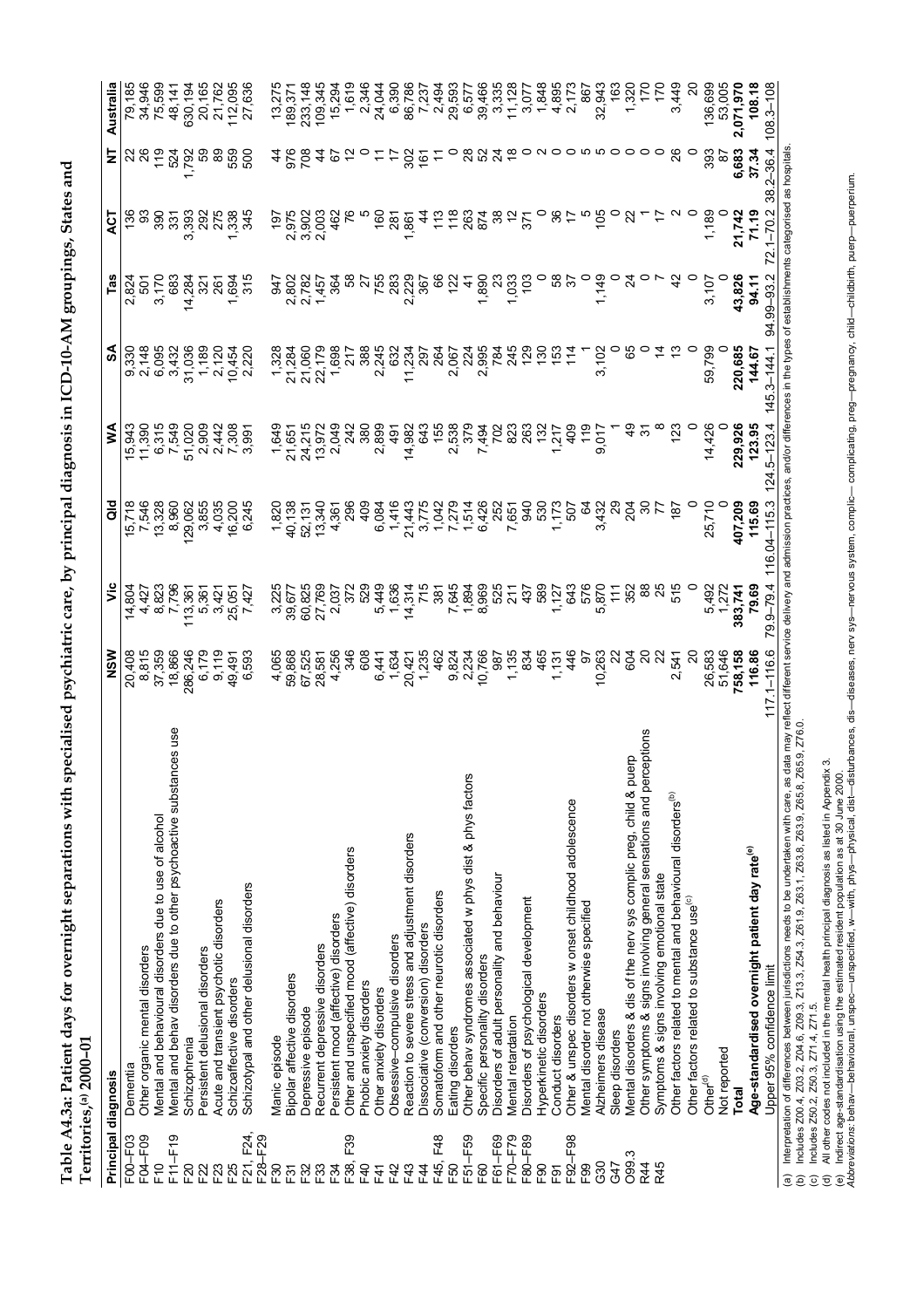| ֧֧ׅ֧֧֧֧֧֪ׅ֧֧֧֪ׅ֧֚֚֚֚֚֚֚֚֚֚֚֚֚֚֚֚֚֚֚֚֚֚֚֡֬֕֓֕֓֝֬֝֝֬֝֬֝֬֝֓֝֬֓֝֬֝֬                      |                         |
|--------------------------------------------------------------------------------------|-------------------------|
| $\sqrt{2}$<br>;<br>) ) !<br>!                                                        |                         |
|                                                                                      |                         |
|                                                                                      |                         |
|                                                                                      |                         |
|                                                                                      |                         |
|                                                                                      |                         |
|                                                                                      |                         |
|                                                                                      |                         |
|                                                                                      |                         |
|                                                                                      |                         |
| )<br>)<br>(                                                                          |                         |
|                                                                                      |                         |
|                                                                                      |                         |
| F C FOC こうていて 一つ クテク なさらく こうこう しょうりつ フェイクアクセータ てつじゅーり アククテータ サイクス サイクリン こうかく こうかくりょう |                         |
|                                                                                      |                         |
| くら せんしゅぎ                                                                             |                         |
|                                                                                      |                         |
|                                                                                      |                         |
|                                                                                      | <b>TN-NN7</b><br>$\sim$ |
| vs for mental h                                                                      |                         |
|                                                                                      |                         |
|                                                                                      | Ĩ                       |
| י<br>ו                                                                               | 5                       |
| ſ                                                                                    |                         |
| $1 - \Lambda \Lambda$                                                                | j<br>J                  |
| ۳<br>ا                                                                               |                         |

| Principal diagnosis |                                                                                                                                                                                                                                    | NSW                       | έ             | ă              | ⋚              | న్                    | Tas                    | ACT            | ₹     | Australia     |
|---------------------|------------------------------------------------------------------------------------------------------------------------------------------------------------------------------------------------------------------------------------|---------------------------|---------------|----------------|----------------|-----------------------|------------------------|----------------|-------|---------------|
| F00-F03             | Dementia                                                                                                                                                                                                                           | 61,876                    | 43,248        | 24,607         | 1,428          | 10,635                | 3,954                  | 653            | 346   | 156,747       |
| F04-F09             | Other organic mental disorders                                                                                                                                                                                                     | 13,791                    | 15,996        | 4,057          | 4,971          | 3,949                 | 883                    | 163            | 8     | 43,890        |
| $E_0$               | Mental and behavioural disorders due to use of alcohol                                                                                                                                                                             |                           | 13,007        | 14,261         | 5,153          | 3,213                 | 666                    | $\frac{44}{3}$ | 320   | 59,680        |
| F11-F19             | substances use<br>Mental and behav disorders due to other psychoactive                                                                                                                                                             |                           | 4,876         | 6,421          | 3,048          | 1,023                 | 300                    | क्             | ন     | 33,315        |
| F <sub>20</sub>     | Schizophrenia                                                                                                                                                                                                                      | 22,916<br>17,584<br>7,204 | 1,596         | 1,499          | 1,215          | 1,015                 | 1,825                  |                |       | 14,371        |
| F21, F24,           | Schizotypal and other delusional disorders                                                                                                                                                                                         | 750                       | $\frac{4}{9}$ | 252            | 137            |                       | $\frac{1}{1}$          |                |       | 2,086         |
| F28-F29             |                                                                                                                                                                                                                                    |                           |               |                |                |                       |                        |                |       |               |
| F22                 | Persistent delusional disorders                                                                                                                                                                                                    | 184                       |               |                | $\frac{8}{2}$  |                       | 267                    |                |       | 3,110         |
|                     |                                                                                                                                                                                                                                    |                           | $\frac{1}{4}$ |                | 546            |                       |                        |                |       |               |
| F23                 | Acute and transient psychotic disorders                                                                                                                                                                                            | <b>099</b>                |               | 377            |                | 399                   | řŏ                     |                |       | 2,910         |
| F25                 | Schizoaffective disorders                                                                                                                                                                                                          | 2,136                     | 674           | 395            |                | 259                   | 593                    |                |       | 4,128         |
| F30                 | Manic episode                                                                                                                                                                                                                      | 347                       | 257           | $\frac{8}{1}$  | 155            | $\frac{5}{2}$         | $\ddot{ }$             | 5              |       | 1,151         |
| F31                 | Bipolar affective disorders                                                                                                                                                                                                        | 4,731                     | 2,093         | 1,579          | 969            | 937                   | $4,594$<br>$4,594$     |                |       | 11,571        |
| F32                 | Depressive episode                                                                                                                                                                                                                 | 17,262                    | 11,036        | 11,693         | 7,785          |                       |                        | 249            |       | 60,851        |
| F33                 | Recurrent depressive disorders                                                                                                                                                                                                     | 11,163                    | 1,994         | 3,435          | 1,353          | 8,161<br>1,958        | $\frac{65}{298}$       |                |       | 20,719        |
| F34                 | Persistent mood (affective) disorders                                                                                                                                                                                              | 941                       |               | 694            | $\frac{4}{4}$  |                       |                        |                |       | 2,227         |
| F39<br>F38,         | Other and unspecified mood (affective) disorders                                                                                                                                                                                   | 128                       |               | $\frac{5}{1}$  | 25             |                       |                        |                |       | ₫<br>4        |
| E40                 | Phobic anxiety disorders                                                                                                                                                                                                           | 210                       |               | $\frac{6}{5}$  | ನಿ             | $\tilde{\bm{\alpha}}$ | 4                      |                |       | 44<br>4       |
| F41                 | Other anxiety disorders                                                                                                                                                                                                            | 6,206                     | 7,062         | 5,366          | 3,033          | 3,702                 | 1,087                  | 8              |       | 26,561        |
| F42                 | Obsessive-compulsive disorders                                                                                                                                                                                                     | æ                         | $\frac{6}{2}$ | 175            | io             |                       |                        |                |       |               |
| F43                 |                                                                                                                                                                                                                                    |                           |               |                |                |                       |                        |                |       |               |
|                     | Reaction to severe stress and adjustment disorders                                                                                                                                                                                 | 9,737                     | 3,793         | 6,366          | 1,504          | 1,593                 | 1,011                  |                |       | 24,039        |
| F44                 | Dissociative (conversion) disorders                                                                                                                                                                                                | 1,573                     | 1,049         | 1,244          | 44             | 640                   |                        | 54             |       | 5,147         |
| F48<br>F45,         | Somatoform and other neurotic disorders                                                                                                                                                                                            | $\frac{2}{8}$             | 500           | 712            | 486            | 241                   |                        |                |       | 2,939         |
| F50                 | Eating disorders                                                                                                                                                                                                                   | 5,842                     | 3,702         | 1,878          | 731            | 1,607                 |                        | 361            |       | 15,367        |
| F51-F59             | factors<br>Other behav syndromes associated w phys dist & phys                                                                                                                                                                     | 7,363                     | 2,043         | 750            | 748            | 430                   | 28082<br>28082<br>2812 |                |       | 11,558        |
| F60                 | Specific personality disorders                                                                                                                                                                                                     | 2,428                     | 388           | 499            | 405            | 236                   | 482                    |                |       | 4,457         |
| F60-F69             | Disorders of adult personality and behaviour                                                                                                                                                                                       | 253                       | 1,190         | ଚ୍ଚ            | $rac{1}{4}$    |                       |                        |                |       | 1,754         |
| F70 <sub>-F79</sub> | Mental retardation                                                                                                                                                                                                                 | 488                       |               |                |                |                       | <u>z</u> 2             |                |       | 1,109         |
| F80-F89             | Disorders of psychological development                                                                                                                                                                                             | 678                       | 155           |                |                |                       |                        |                |       | 989           |
| E90                 | Hyperkinetic disorders                                                                                                                                                                                                             | 8                         |               | စ္မ            |                |                       |                        |                |       | 178           |
| F <sub>91</sub>     | Conduct disorders                                                                                                                                                                                                                  | 530                       | 382           | $\frac{21}{2}$ | $\frac{48}{3}$ | 14<br>14              | 5                      |                |       | 1,455         |
| F92-F98             | Other & unspec disorders w onset childhood adolescence                                                                                                                                                                             | 307                       | 505           | 356            | $\frac{8}{2}$  | $\frac{130}{2}$       |                        |                |       | 1,336         |
| E99                 | Mental disorder not otherwise specified                                                                                                                                                                                            | ္တ                        |               | م.<br>ب        | వ్ల            | 35                    | ÷                      |                |       | $\frac{5}{2}$ |
| G30                 | Alzheimers disease                                                                                                                                                                                                                 | 779<br>26,                | 11,221        | 7,569          | 6,097          | 3,545                 | 683                    |                | 45    | 55,946        |
| G47                 | Sleep disorders                                                                                                                                                                                                                    | 387                       | 11,330        | 2,438          | 1,091          | 650                   | 218                    |                |       | 16, 114       |
| O99.3               | Mental disorders & dis of the nerv sys complic preg, child & puerp                                                                                                                                                                 | 702<br>$\mathcal{L}$      | 1.963         | 947            | 938            | 529                   | $\frac{1}{9}$          | <u>is</u>      |       | 7,463         |
| R44                 | Other symptoms & signs involving general sensations and perceptions                                                                                                                                                                | 480                       | ვ<br>ი        | $\frac{4}{3}$  | 222            | 5                     |                        |                |       | 1,396         |
| R45                 | Symptoms & signs involving emotional state                                                                                                                                                                                         | 223                       | <u>je</u>     | 164            | ္ကာ            | $\frac{8}{2}$         |                        |                |       | 715           |
| R48                 | Dyslexia and other symbolic dysfunctions, not elsewhere classified                                                                                                                                                                 | S                         |               |                | š              | ù٥                    |                        |                | 0     | 185           |
|                     | Other factors related to mental and behavioural disorders <sup>(b)</sup>                                                                                                                                                           | 284                       | 1,177         | 112            | $\frac{8}{2}$  | ಸ                     |                        |                | 24    | 1,724         |
|                     | Other factors related to substance use <sup>(c)</sup>                                                                                                                                                                              | 563                       |               | 1,312          | 7              |                       |                        |                |       | 1,926         |
|                     | <b>Total</b>                                                                                                                                                                                                                       | 231,195                   | 144,116       | 100,752        | 53,692         | 46,220                | 21,531                 | 2,059          | 1,133 | 600,698       |
|                     | Age-standardised overnight patient day rate <sup>(d)</sup>                                                                                                                                                                         | 35.05                     | 29.61         | 29.41          | 30.81          | 27.91                 | 43.59                  | 8.10           | 9.59  | 31.36         |
|                     | Upper 95% confidence limit                                                                                                                                                                                                         | 35.19                     | 29.76         | 29.60          | 31.07          | 28.16                 | 44.17                  | 8.45           | 10.15 | 31.44         |
|                     | Lower 95% confidence limit                                                                                                                                                                                                         | 34.91                     | 29.46         | 29.23          | 30.55          | 27.65                 | 43.00                  | 775            | 9.03  | 31.28         |
|                     | with care, as data may reflect different service delivery and admission practices, and/or differences in the types of establishments categorised<br>(a) Interpretation of differences between jurisdictions needs to be undertaken |                           |               |                |                |                       |                        |                |       |               |

as hospitals.

(b) Includes Z00.4, Z03.2, Z04.6, Z09.3, Z13.3, Z54.3, Z61.9, Z63.1, Z63.8, Z63.9, Z65.8, Z65.9, Z76.0.

(c) Includes Z50.2, Z50.3, Z71.4, Z71.5.

(d) Indirect age-standardisation using the estimated resident population as at 30 June 2000.

`` as hospitals.<br>(b) Includes Z00.4, Z03.2, Z04.6, Z09.3, Z13.3, Z54.3, Z61.9, Z63.1, Z63.8, Z65.9, Z76.0.<br>(c) Includes Z50.2, Z50.3, Z71.4, Z71.5.<br>(d) Indirect age-standardisation using the estimated resident population a Abbreviations: behav—behavioural,unspecified,w—with,phys–disten,theny-physical,dist—disturbances,dise—disturbances,dise-disturbances,dise-disturbances,disen,complic— complicating,preg—pregnancy,childbirth,puerp—puerperium.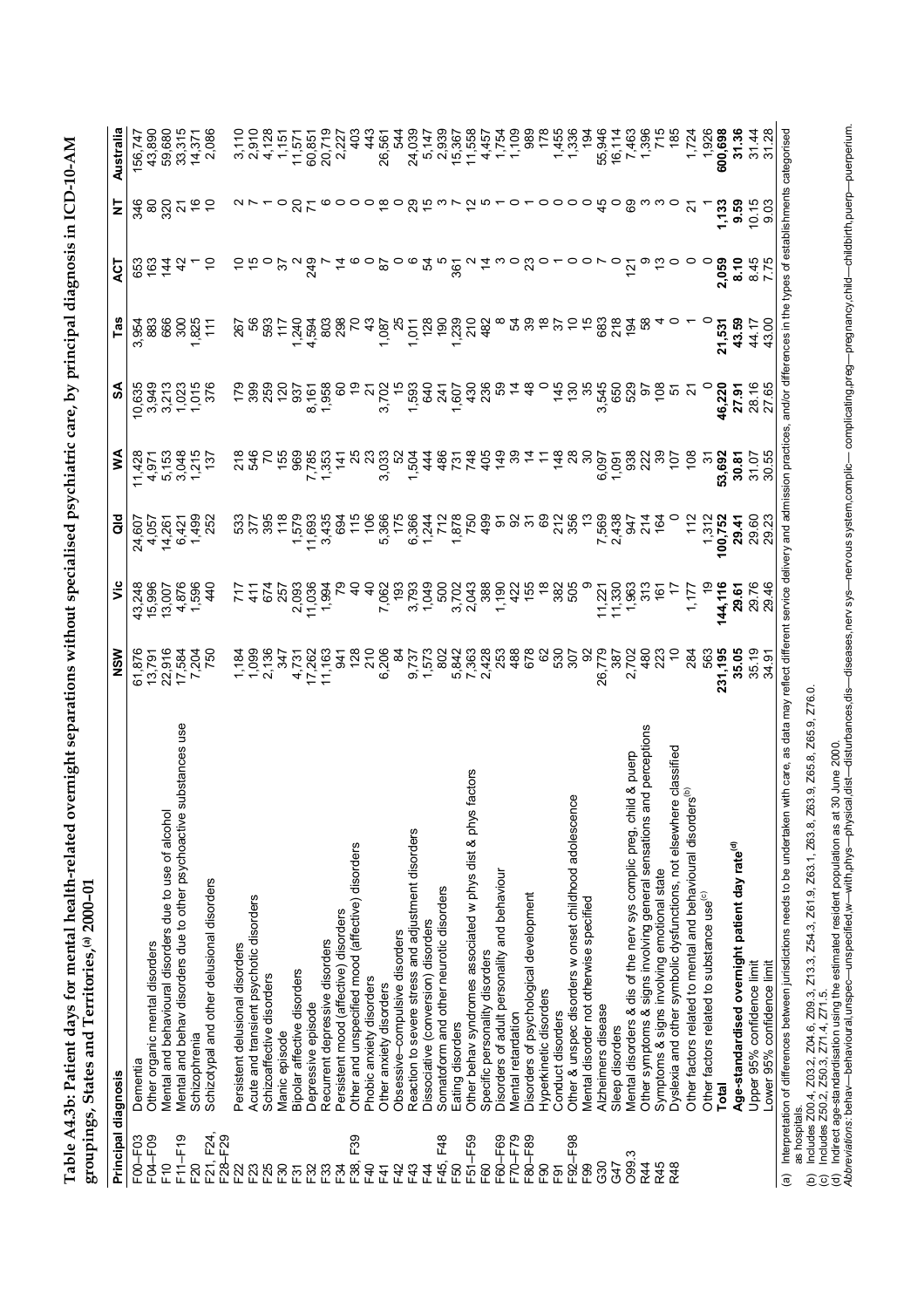| ֧֚֝<br>֧֧֧֦֧֦֧֦֧֦֧֦֧֦֧֦֧֦֧֦֧֦֧֦֧֦֧֦֧֦֧    |   |
|-------------------------------------------|---|
|                                           |   |
|                                           |   |
|                                           |   |
| ֖֖֪ׅׅ֖֖֚֚֚֚֚֚֚֚֚֚֚֚֚֚֚֚֚֬֝֝֝֓֡֡֡֡֝֬֝֬֝֬֝֬ |   |
| $\sim 100$ do and $\sim$                  |   |
| <b>コロン・コロー コン・コン・コン・コン・コロー</b>            |   |
|                                           |   |
|                                           |   |
| ;                                         |   |
|                                           |   |
|                                           |   |
|                                           |   |
|                                           |   |
|                                           |   |
| こうそう こうちょう なきなら こうそうり フラミークティー            |   |
|                                           |   |
|                                           |   |
| ;<br>;<br>;<br>l                          |   |
| י לאירוי בתחרות היא בית המונייה ב         |   |
|                                           |   |
| l                                         |   |
|                                           |   |
|                                           |   |
|                                           |   |
|                                           |   |
| - יחוד כמומים לחמי<br>l                   |   |
|                                           |   |
| ة<br>ما                                   |   |
|                                           |   |
|                                           |   |
|                                           |   |
|                                           |   |
|                                           | í |
| こく くそくく                                   |   |
|                                           |   |
|                                           |   |
| i                                         |   |
|                                           |   |
|                                           |   |
|                                           |   |
|                                           |   |

|                        | 10-NN77<br>bidites allu Territus, "                                                                                                                                                                                                  |                |                |                 |                |                 |                |                 |                           |           |
|------------------------|--------------------------------------------------------------------------------------------------------------------------------------------------------------------------------------------------------------------------------------|----------------|----------------|-----------------|----------------|-----------------|----------------|-----------------|---------------------------|-----------|
| Principal diagnosis    |                                                                                                                                                                                                                                      | NSW            | รั             | <b>aid</b>      | ≸              | SA              | <b>Fas</b>     | 13              | Ξ                         | Australia |
| F00-F03                | Dementia                                                                                                                                                                                                                             | 20,182         | 14,804         | 15,552          | 15,838         | 9,330           | 2,824          | 136             |                           | 78,683    |
| F04-F09                | Other organic mental disorders                                                                                                                                                                                                       | 8,449          | 4,427          | 7,456           | 11,235         | 2,148           | 501            | ွ               | 22                        | 34,331    |
| °⊾                     | Mental and behavioural disorders due to use of alcohol                                                                                                                                                                               | 37,069         | 8,823          |                 | 6,260          | 6,095           | 3,170          |                 | $\frac{2}{3}$             | 75,159    |
| $F11-F19$              | tive substances use<br>Mental and behav disorders due to other psychoact                                                                                                                                                             | 18,678         | 7,796          | 13,265<br>8,891 | 7,469          | 3,432           | 683            | 375<br>327      | 478                       | 47,754    |
| F <sub>20</sub>        | Schizophrenia                                                                                                                                                                                                                        | 283,738        | 113,361        | 128,810         | 50,321         | 31,036          | 14,284         | ,269<br>ຕ໌      | 1,654                     | 626,473   |
| F21, F24,              | Schizotypal and other delusional disorders                                                                                                                                                                                           | 6,535          | 7,427          | 6,230           | 3,945          | 2,220           | 315            | 308             | 476                       | 27,456    |
| F28-F29                |                                                                                                                                                                                                                                      |                |                |                 |                |                 |                |                 |                           |           |
| F <sub>22</sub>        | Persistent delusional disorders                                                                                                                                                                                                      | 6,092          | 5,361          | 3,835           |                | 1,189           |                | $\overline{5}$  |                           | 20,032    |
| F23                    | Acute and transient psychotic disorders                                                                                                                                                                                              | 9,050          | 3,421          | 4,016           | 2,884<br>2,367 | 2,120           | ន្ល ន្ល        | 272             |                           | 21,595    |
|                        |                                                                                                                                                                                                                                      |                |                |                 |                |                 |                |                 |                           |           |
| F25                    | Schizoaffective disorders                                                                                                                                                                                                            | 48,185         | 25,051         | 16,168          | 7,185          | 10,454          | 1,694          | 1,295           | 545                       | 110,577   |
| F30                    | Manic episode                                                                                                                                                                                                                        | 3.973          | 3,225          | 1,819           | 1,639          | 1,328<br>21,284 | 947            | $\frac{1}{9}$   | $\frac{4}{3}$             | 13, 172   |
| F31                    | Bipolar affective disorders                                                                                                                                                                                                          | 59,204         | 39,677         | 39,918          | 21,188         |                 | 2,802          | 2,908           | 247                       | 187,928   |
| F32                    | Depressive episode                                                                                                                                                                                                                   | 65,602         | 60,825         | 51,634          | 23,516         | 21,060          | 2,782          | 3,826           | $\approx$                 | 229,948   |
| F33                    | Recurrent depressive disorders                                                                                                                                                                                                       | 27,886         | 27,769         | 13,192          | 13,672         | 22,179          | 1,457          | 1,920           | $\ddot{4}$                | 108,119   |
| F34                    | Persistent mood (affective) disorders                                                                                                                                                                                                | 4,169          | 2,037          | 4,339           | 2,026          | 1,698           | 364            | 457             | 89                        | 15,156    |
| F39<br>F38,            | Other and unspecified mood (affective) disorders                                                                                                                                                                                     | 344            | 372            | 278             | 208            | 217             | အိ             | 75              |                           | 1,557     |
| F40                    |                                                                                                                                                                                                                                      | 587            | 529            | 409             |                | 388             | 27             |                 |                           |           |
|                        | Phobic anxiety disorders                                                                                                                                                                                                             |                |                |                 | 351            |                 |                |                 |                           | 2,296     |
| F41                    | Other anxiety disorders                                                                                                                                                                                                              | 6,378          | 5,449          | 6,017           | 2,823          | 2,245           | 755<br>283     | 159             |                           | 23,835    |
| F42                    | Obsessive-compulsive disorders                                                                                                                                                                                                       | 1,550          | 1,636          | 1,415           | 490            | 632             |                | 276             | $\overline{z}$            | 6,299     |
| F43                    | Reaction to severe stress and adjustment disorders                                                                                                                                                                                   | 20,160         | 14,314         | 21,286          | 14,688         | 11,234          | 2,229          | 1,805           | 299                       | 86,015    |
| F4                     | Dissociative (conversion) disorders                                                                                                                                                                                                  | 1,210          | 715            | 3,753           | 625            | 297             | 367            | 4               | $\frac{16}{16}$           | 7,172     |
| F48<br>F45,            | Somatoform and other neurotic disorders                                                                                                                                                                                              | 426            | 381            | 848             | 106            | 264             | 8              | $\frac{2}{13}$  | Ξ                         | 2,215     |
| F50                    | Eating disorders                                                                                                                                                                                                                     | 9,635          | 7,645          | 7,126           | 2,482          | 2.067           | 122            | $\frac{8}{18}$  |                           | 29,195    |
| F51-F59                | hys factors<br>Other behav syndromes associated w phys dist & p                                                                                                                                                                      | 2,210          |                | 1,496           | 377            | 224             | $\frac{4}{3}$  |                 | $^{28}$                   | 6,531     |
| F60                    | Specific personality disorders                                                                                                                                                                                                       | 10,536         | 1,894<br>8,969 | 6,378           |                | 2,995           | 1,890          | 851             | 52                        | 39,026    |
| F60-F69                | Disorders of adult personality and behaviour                                                                                                                                                                                         | 960            | 525            | 247             | 7,355<br>685   | 784             | $\mathbb{S}^2$ | 38              | 23                        | 3,285     |
| F70-F79                | Mental retardation                                                                                                                                                                                                                   | 1,118          | 211            | 7,651           | 816            | 245             |                | $\tilde{c}$     | $\overset{\infty}{\cdot}$ | 11,104    |
| F80-F89                | Disorders of psychological development                                                                                                                                                                                               | 807            | 437            | 940             | 263            | 129             | 1,033<br>103   | $\overline{37}$ |                           | 3,050     |
| F <sub>90</sub>        | Hyperkinetic disorders                                                                                                                                                                                                               | 464            | 589            | 530             | 129            | 130             |                |                 |                           | 1,844     |
| F91                    | Conduct disorders                                                                                                                                                                                                                    | 1,117          | 1,127          | 1,170           | 1,181          | 153             | 58             | ౢ               |                           | 4,839     |
| F92-F98                |                                                                                                                                                                                                                                      |                | 643            | 507             | 409            |                 | $\mathcal{E}$  |                 |                           |           |
|                        | cence<br>Other & unspec disorders w onset childhood adoles                                                                                                                                                                           | $\frac{4}{9}$  |                |                 |                | $\frac{4}{1}$   |                |                 |                           | 2,167     |
| F <sub>99</sub>        | Mental disorder not otherwise specified                                                                                                                                                                                              | 5              | 576            | 2               | $\frac{6}{1}$  |                 | $\circ$        |                 |                           | 867       |
| 630                    | Alzheimers disease                                                                                                                                                                                                                   | 9,841          | 5,870          | 3,381           | 8,594          | 3,102           | 1,149          | $\frac{5}{2}$   | ဖာ ဝ                      | 32,047    |
| G47                    | Sleep disorders                                                                                                                                                                                                                      | ಜ              | $\frac{1}{11}$ | ನಿ              |                |                 |                | 0               |                           | 163       |
| O99.3                  | child & puerp<br>Mental disorders & dis of the nerv sys complic preg                                                                                                                                                                 | 580            | 352            | 67              | Ļ              | 89              | $\overline{2}$ |                 | $\circ$                   | 1,281     |
| R44                    | ns and perceptions<br>Other symptoms & signs involving general sensatio                                                                                                                                                              | ဒု             | 88             | వ్ల             | က်             | 0               |                |                 | $\circ$                   | 169       |
| R45                    | Symptoms & signs involving emotional state                                                                                                                                                                                           | ಜ              |                | F               |                |                 |                | చ               | $\circ$                   | 166       |
|                        | Other factors related to mental and behavioural disorders <sup>(b)</sup>                                                                                                                                                             | 2,539          | 515            | $\frac{18}{2}$  | 123            | చ               | $\frac{2}{3}$  |                 | 88                        | 3,447     |
|                        | Other factors related to substance use <sup>(c)</sup>                                                                                                                                                                                | $\overline{c}$ |                |                 |                | o               | $\circ$        |                 |                           | ର         |
|                        | Other <sup>(d)</sup>                                                                                                                                                                                                                 | 23,243         | 5,492          | 23,725          | 13,907         | 59,799          | 3,107          | 1,090           | 259                       | 130,622   |
|                        | Not reported                                                                                                                                                                                                                         | 51,617         | 1,272          |                 | 0              |                 |                |                 | 5                         | 52,976    |
|                        | Total                                                                                                                                                                                                                                | 744,754        | 383,741        | 402,866         | 225,357        | 220,685         | 43,826         | 21,090          | 6,252                     | 2,048,571 |
|                        | ly rate <sup>(e)</sup><br>Age-standardised overnight psychiatric care da                                                                                                                                                             | 114.80         | 79.69          | 114.44          | 121.45         | 144.73          | 94.14          | 69.00           | 34.87                     | 106.95    |
|                        | Upper 95% confidence limit                                                                                                                                                                                                           | 115.06         | 79.94          | 114.79          | 121.95         | 145.33          | 95.02          | 69.93           | 35.73                     | 107.10    |
|                        | Lower 95% confidence limit                                                                                                                                                                                                           | 114.54         | 79.44          | 114.08          | 120.94         | 144.13          | 93.25          | 68.07           | 34.01                     | 106.8     |
| $\widehat{\mathbf{e}}$ | with care, as data may reflect different service delivery and admission practices, and/or differences in the types of establishments categorised<br>Interpretation of differences between jurisdictions needs to be undertaken       |                |                |                 |                |                 |                |                 |                           | as        |
| hospitals              | Q<br>Z76.                                                                                                                                                                                                                            |                |                |                 |                |                 |                |                 |                           |           |
|                        | (b) Includes 2004, 2032, 2046, 2093, 2133, 2543, 2619, 263.1, 2638, 263.9, 265.9, 2619, 2010, 2010, 2010, 2010<br>(c) Includes 2502, 2503, 2714, 2715, 2715, 2715, 2010, 2010, 2010, 2010, 2010, 2010, 2010, 2010, 2010, 2010, 2<br> |                |                |                 |                |                 |                |                 |                           |           |
|                        | ted in Appendix 3.<br>30 June 2000.<br>ical, dist—disturbances, dis—diseases, nerv sys—nervous system, complic— complicating, preg—pregnancy, child—childbirth, puerp—puerperium.                                                    |                |                |                 |                |                 |                |                 |                           |           |
|                        |                                                                                                                                                                                                                                      |                |                |                 |                |                 |                |                 |                           |           |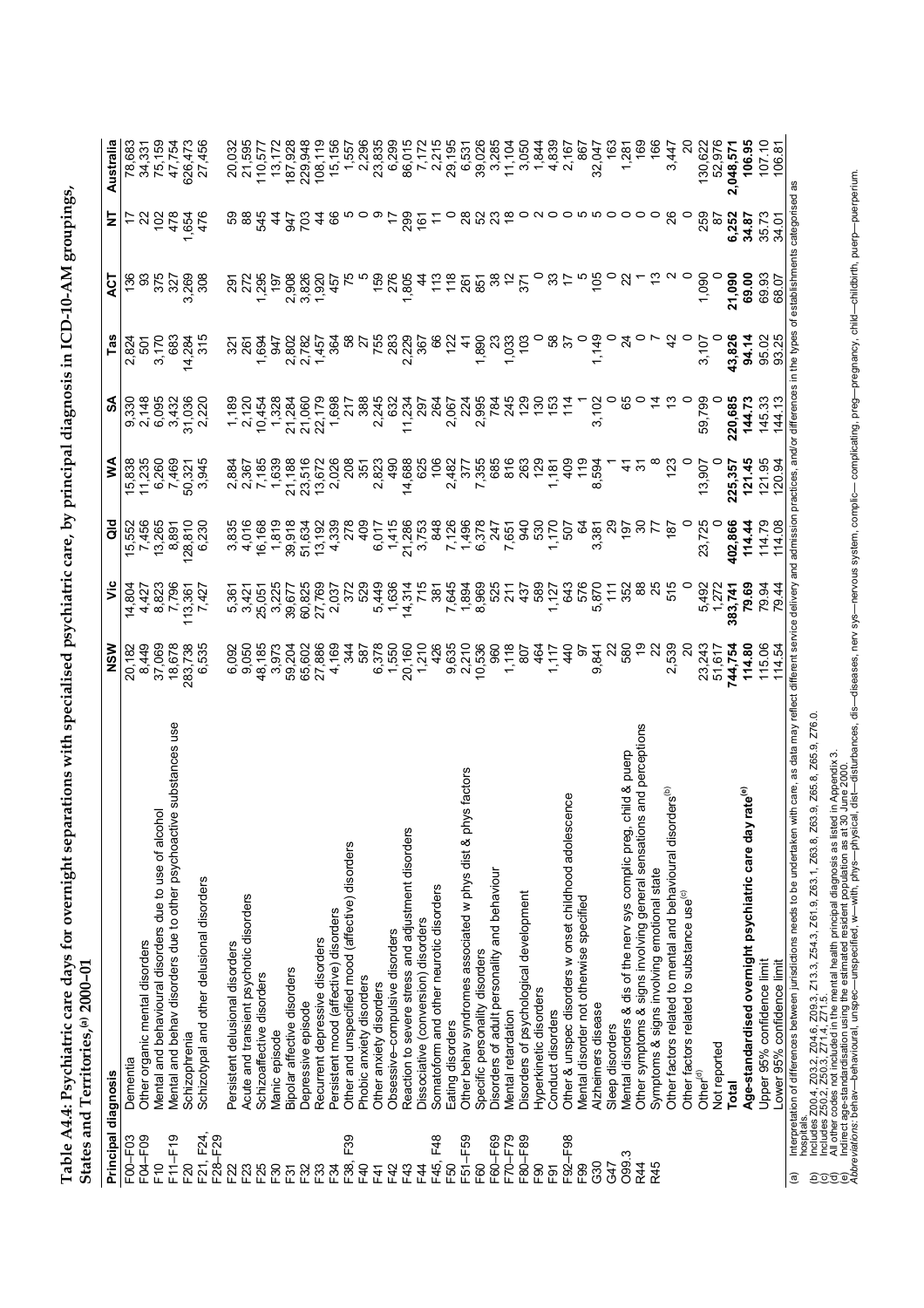| こうちょう ちょうこう                     | 0011<br>$1 \wedge R$ . DR $Ce$ by b<br>י הייט הייט או ב<br>֖֖֧֧֧֧֧֧֧֧֚֚֚֚֚֚֚֚֚֚֚֚֚֚֚֚֚֚֚֚֚֚֚֚֡֬֝֓֡֬֓֡֬֓֓֓֓֝֓֓֓֓֝֬֓֓֝֬֓֓֝֬<br> <br> <br> }<br>֖֧֧֪֧֧֧֧֧֧֪֪֪֪֪֪֪֪֧֚֚֚֚֚֚֚֚֚֚֚֚֚֚֚֚֚֚֚֚֚֚֚֚֡֝֝֓֝֟֓֡֬֝֓֝֓֝֓֝֓֝֬֝֓<br>ı |  |
|---------------------------------|--------------------------------------------------------------------------------------------------------------------------------------------------------------------------------------------------------------------|--|
| .<br>.<br>.<br>٦<br>L<br>ı<br>1 |                                                                                                                                                                                                                    |  |

|                                                                                    | NSW             | $\ddot{\bar{z}}$         | <b>a</b>           | ≸                      | SA                     | Tas            | ACT              | Ż                    | Australia                                 |
|------------------------------------------------------------------------------------|-----------------|--------------------------|--------------------|------------------------|------------------------|----------------|------------------|----------------------|-------------------------------------------|
| AR-DRG description                                                                 |                 |                          |                    |                        | Public acute hospitals |                |                  |                      |                                           |
| U63B Major Affective Disorders Age < 70 W/O Catastrophic or Severe CC              | 958             | 3,380                    | 2,835              | 1,165                  | 1,124                  | 269            | $\dot{\Omega}$   | $\frac{68}{2}$       | 12,210                                    |
| U67Z Personality Disorders and Acute Reactions                                     | 1,918           | 2,439                    | 2,881              | 1,714                  | 1,012                  | 439            | 507              | $\bar{5}$            | 10,814                                    |
| U61A Schizophrenia Disorders W Mental Health Legal Status                          | 2,389           | 3,590                    | 2,999              | 405                    | 530                    | 29             | 5                |                      | 10,039                                    |
| U61B Schizophrenia Disorders W/O Mental Health Legal Status                        | 1,883           | 2,223                    | 1,740              | 599                    | 433                    | 467            |                  | 203                  | 7,729                                     |
| U64Z Other Affective and Somatoform Disorders                                      | 736             | 1,076                    | 971                | 378                    | 258                    | $\overline{2}$ |                  | 36                   | 3,617                                     |
| Cat or Sev CC)<br>U63A Major Affective Disorders W Cat or Sev CC or (Age > 69 W/O  | 506             | 724                      | 468                | $\frac{50}{5}$         |                        | $\frac{1}{2}$  |                  | 4                    |                                           |
| V61B Drug Intoxication and Withdrawal W/O CC                                       | 470             | 388                      | 510                | $196$<br>$79$<br>$150$ |                        | 24             | <b>FR2556598</b> |                      | 2,207<br>1,795<br>1,790<br>1,160<br>1,160 |
| U62A Paranoia & Acute Psych Disorder W Cat/Sev CC or W Mental Health Legal Status  | 529             | 563                      |                    |                        |                        | 4              |                  | $6 - 4$              |                                           |
| U62B Paranoia & Acute Psych Disorder W/O Cat/Sev CC W/O Mental Health Legal Status | 332             |                          | 380 233<br>382 393 |                        | <b>95 &amp;</b>        | 50             |                  |                      |                                           |
| B63Z Dmentia and Other Chronic Disturbances of Cerebral Function                   | 126             | 365<br>615               |                    | $\mathfrak{g}$         |                        | 46             |                  | 4                    |                                           |
| V60Z Alcohol Intoxication and Withdrawal                                           | 281             | 187                      |                    | 66                     | 46                     | $\mathfrak{S}$ |                  | 29                   | 873                                       |
| U65Z Anxiety Disorders                                                             | 139             | 176                      | $\frac{217}{311}$  | 76                     | 62                     | $\frac{4}{5}$  |                  |                      | <b>867</b><br>7708                        |
| 60 W/O CC<br>V<br>X62B Poisoning/Toxic Effects of Drugs & Other Substances Age     | 229             | $\overline{\epsilon}$    |                    | 23                     | 21                     | 38             | $\frac{4}{4}$    | $\frac{10}{2}$ $\mu$ |                                           |
| 59 or W CC<br>X62A Poisoning/Toxic Effects of Drugs & Other Substances Age >       | 223             | 39                       | 333                | 25                     | 29                     | 40             | $^{28}$          | 立 ω                  |                                           |
| U66Z Eating and Obsessive-Compulsive Disorders                                     | 130             | $\overline{92}$          | 173                | $\frac{4}{5}$          | 7o                     | မ္             | Ξ                |                      | 676                                       |
|                                                                                    |                 |                          |                    |                        | Private hospitals      |                |                  |                      |                                           |
| U63B Major Affective Disorders Age < 70 W/O Catastrophic or Severe CC              | 566             | 1,890                    | 1,450              | 1,060                  | 1,140                  | 85             | 96               |                      | 6,718                                     |
| U67Z Personality Disorders and Acute Reactions                                     | 430             | 546                      | 742                | 489                    | 293                    | $\frac{1}{11}$ | 75               | n a                  | 2,686                                     |
| U64Z Other Affective and Somatoform Disorders                                      | 187             | 454                      | 516                | 207                    | 155                    | 5              | $\frac{1}{2}$    | n.a                  | 1,612                                     |
| U61B Schizophrenia Disorders W/O Mental Health Legal Status                        | 355             | 428                      | 374                | $\frac{2}{2}$          |                        |                |                  | n a                  | 1,535                                     |
| Cat or Sev CC)<br>U63A Major Affective Disorders W Cat or Sev CC or (Age > 69 W/O  | 214             | $\frac{49}{1}$           | 330                | $\frac{3}{1}$          | <u>ន</u> ្ល ក្ដី ន ន ន |                | 277              | n.a                  | 1,390                                     |
| V62A Alcohol Use Disorder and Dependence                                           | 395             | 33<br>33 7 39<br>30 7 30 |                    | 156<br>1 2             |                        | はぬれてるわけ        |                  | n.a                  | 1,285                                     |
| U65Z Anxiety Disorders                                                             | 165             |                          |                    |                        |                        |                | ဖ                | n.a                  | 942                                       |
| U66Z Eating and Obsessive-Compulsive Disorders                                     | 148             |                          | 588                | 69                     |                        |                | $R \sim 0.00$    | n.a                  | 526                                       |
| V63Z Opioid Use Disorder and Dependence                                            | $\overline{2}$  |                          |                    |                        |                        |                |                  | n.a                  | 516                                       |
| V64Z Other Drug Use Disorder and Dependence                                        | $\overline{57}$ | 58                       | 26                 | 378                    | 68                     |                |                  | n a                  | 401                                       |
| V60Z Alcohol Intoxication and Withdrawal                                           | 127             | $\frac{1}{4}$            | $\frac{9}{4}$      |                        | 89                     |                |                  | n a.                 | 357                                       |
| B63Z Dementia and Other Chronic Disturbances of Cerebral Function                  | $\overline{24}$ | 103                      | 39                 | e,                     | 106                    | က              |                  | n.a                  | 297                                       |
| U62B Paranoia & Acute Psych Disorder W/O Cat/Sev CC W/O Mental Health Legal Status | $\ddot{t}$      | 78                       | 54                 | 25                     | 52                     | ဖ              | ဖ                | $\frac{a}{2}$        | 262                                       |
| O61Z Postpartum and Post Abortion W/O OR Procedure                                 | 55              | $\frac{8}{3}$            | <b>52</b><br>32    | చ                      | တ                      | 0              | പ ധ              | n.a                  | 179                                       |
| V61B Drug Intoxication and Withdrawal W/O CC                                       |                 | 22                       |                    | $\ddot{t}$             | $\tilde{5}$            |                |                  | n.a                  | $\frac{8}{2}$                             |
|                                                                                    |                 |                          |                    |                        |                        |                |                  |                      | (continued)                               |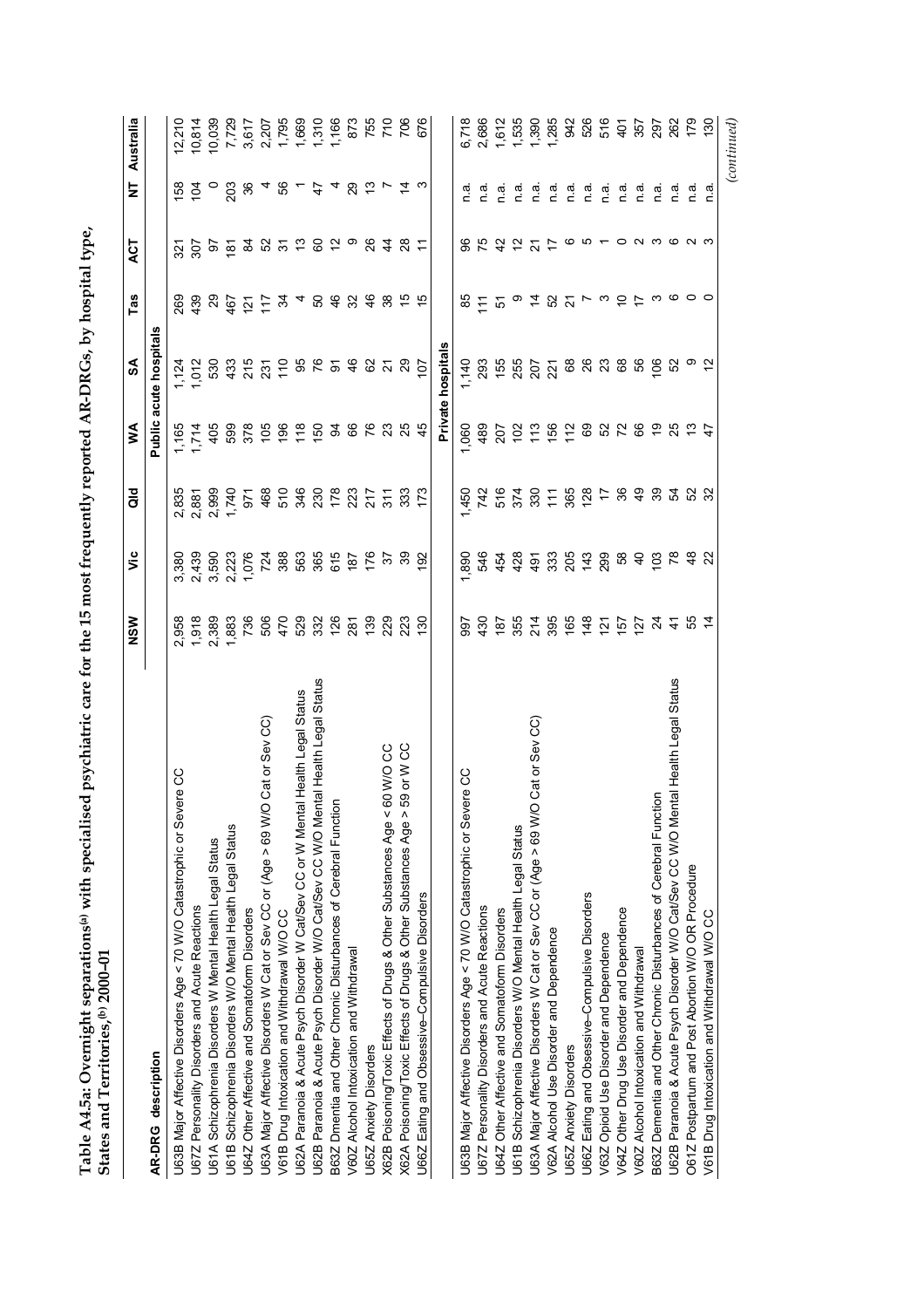|                                                                                                                                                                                                                                                                                                                        | NSW            | ۊ       | <b>aio</b>     | $\leq$                       | SA                    | TaS                                   | ACT            | Ż              | Australia     |
|------------------------------------------------------------------------------------------------------------------------------------------------------------------------------------------------------------------------------------------------------------------------------------------------------------------------|----------------|---------|----------------|------------------------------|-----------------------|---------------------------------------|----------------|----------------|---------------|
| AR-DRG description                                                                                                                                                                                                                                                                                                     |                |         |                | Public psychiatric hospitals |                       |                                       |                |                |               |
| U61A Schizophrenia Disorders W Mental Health Legal Status                                                                                                                                                                                                                                                              | ,250           | 116     |                | 561                          | 674                   |                                       |                |                | 2,634         |
| U67Z Personality Disorders and Acute Reactions                                                                                                                                                                                                                                                                         | 1,270          | 36      | ၜ              | 562                          | 571                   | SO                                    |                |                | 2,498         |
| U63B Major Affective Disorders Age < 70 W/O Catastrophic or Severe CC                                                                                                                                                                                                                                                  | 1,192          | 33      |                | 388                          | 563                   | 27                                    |                |                | 2,237         |
| U61B Schizophrenia Disorders W/O Mental Health Legal Status                                                                                                                                                                                                                                                            | 512            |         |                | 253                          | 162                   | $\overline{93}$                       |                |                | 1,202         |
| U62A Paranoia & Acute Psych Disorder W Cat/Sev CC or W Mental Health Legal Status                                                                                                                                                                                                                                      | 288            | $7 - 7$ |                | $77$<br>76                   | 169                   | $\circ$                               |                |                | 585           |
| V61B Drug Intoxication and Withdrawal W/O CC                                                                                                                                                                                                                                                                           | 269            |         | 25400          |                              | 57                    | $\circ$ $\circ$ $\frac{\circ}{\circ}$ |                |                | 520           |
| 960Z Ungroupable                                                                                                                                                                                                                                                                                                       | 407            | 27      |                | $\circ$                      | $\circ$               |                                       |                |                | 434           |
| U64Z Other Affective and Somatoform Disorders                                                                                                                                                                                                                                                                          | 290            | တ       | $\overline{r}$ | $\frac{6}{3}$                | 5                     |                                       |                |                | 428           |
| B63Z Dementia and Other Chronic Disturbances of Cerebral Function                                                                                                                                                                                                                                                      | 164            | $\circ$ | 4              | $\frac{3}{4}$                | 143                   | $\sim$                                |                |                | 369           |
| Z64B Other Factors Influencing Health Status Age < 80                                                                                                                                                                                                                                                                  | 338            | 000 0   |                | $\overline{a}$               | $\circ$               | $\circ$                               |                |                | 352           |
| V60Z Alcohol Intoxication and Withdrawal                                                                                                                                                                                                                                                                               | 226            |         | $\sim$         | 2                            | 47                    | 4                                     |                |                | 349           |
| U63A Major Affective Disorders W Cat or Sev CC or (Age > 69 W/O Cat or Sev CC)                                                                                                                                                                                                                                         | 135            |         | 2              | 17                           | 112                   | ю                                     |                |                | 281           |
| V64Z Other Drug Use Disorder and Dependence                                                                                                                                                                                                                                                                            | 110            |         | 0              | 103                          | $\tilde{\mathcal{E}}$ | $\infty$                              |                |                | 255           |
| U62B Paranoia & Acute Psych Disorder W/O Cat/Sev CC W/O Mental Health Legal Status                                                                                                                                                                                                                                     | $\overline{5}$ |         |                | 23                           | 26                    | ∞                                     |                |                | 150           |
| V62A Alcohol Use Disorder and Dependence                                                                                                                                                                                                                                                                               | 88             |         |                |                              | ଅ                     |                                       |                |                | $\frac{5}{1}$ |
|                                                                                                                                                                                                                                                                                                                        |                |         |                |                              | All hospitals         |                                       |                |                |               |
| U63B Major Affective Disorders Age < 70 W/O Catastrophic or Severe CC                                                                                                                                                                                                                                                  | 5,147          | 5,303   | 4,319          | 2,613                        | 2,827                 | 381                                   | $\frac{1}{4}$  | 158            | 21,165        |
| U67Z Personality Disorders and Acute Reactions                                                                                                                                                                                                                                                                         | 3,618          | 3,021   | 3,632          | 2,765                        | 1,876                 | 600                                   | 382            | $\overline{5}$ | 15,998        |
| U61A Schizophrenia Disorders W Mental Health Legal Status                                                                                                                                                                                                                                                              | 3,639          | 3,706   | 3,102          | 1,002                        | 1,204                 | 80                                    | 5              |                | 12,780        |
| U61B Schizophrenia Disorders W/O Mental Health Legal Status                                                                                                                                                                                                                                                            | 2,750          | 2,722   | 2,125          | 954                          | 850                   | 669                                   | 193            | 203            | 10,466        |
| U64Z Other Affective and Somatoform Disorders                                                                                                                                                                                                                                                                          | 1,213          | 1,539   | 1,498          | 634                          | 427                   | 184                                   | 126            | 36             | 5,657         |
| U63A Major Affective Disorders W Cat or Sev CC or (Age > 69 W/O Cat or Sev CC)                                                                                                                                                                                                                                         | 855            | 1,215   | 810            | 235                          | 550                   | 136                                   | 73             | 4              | 3,878         |
| V61B Drug Intoxication and Withdrawal W/O CC                                                                                                                                                                                                                                                                           | 753            | 417     | 544            | 419                          | 179                   | $\frac{3}{4}$                         | 34             | 89             | 2,445         |
| U62A Paranoia & Acute Psych Disorder W Cat/Sev CC or W Mental Health Legal Status                                                                                                                                                                                                                                      | 817            | 57      | 359            | 250                          | 264                   | 4                                     | $\frac{4}{4}$  |                | 2,280         |
| V62A Alcohol Use Disorder and Dependence                                                                                                                                                                                                                                                                               | 599            | 468     | 246            | 216                          | 306                   | Σ                                     | $\overline{2}$ | ო              | $-931$        |
| B63Z Dementia and Other Chronic Disturbances of Cerebral Function                                                                                                                                                                                                                                                      | 314            | 718     | 234            | 156                          | 340                   | 5                                     | 40             | 4              | 832           |
| <b>U65Z Anxiety Disorders</b>                                                                                                                                                                                                                                                                                          | 371            | 383     | 583            | $\overline{201}$             | 152                   | 8                                     | 32             | $\frac{3}{2}$  | ,825          |
| U62B Paranoia & Acute Psych Disorder W/O Cat/Sev CC W/O Mental Health Legal Status                                                                                                                                                                                                                                     | 464            | 443     | 286            | 198                          | 154                   | 34                                    | 66             | $\ddot{4}$     | 1,722         |
| V60Z Alcohol Intoxication and Withdrawal                                                                                                                                                                                                                                                                               | 634            | 227     | 274            | 202                          | 49                    | 33                                    | $\tilde{t}$    | 29             | 579           |
| V64Z Other Drug Use Disorder and Dependence                                                                                                                                                                                                                                                                            | 476            | 217     | $\frac{5}{2}$  | 236                          | $\overline{5}$        | 35                                    | ာ ဇ            |                | ,300          |
| U66Z Eating and Obsessive-Compulsive Disorders                                                                                                                                                                                                                                                                         | $\tilde{5}$    | 335     | $\tilde{5}$    | $\frac{1}{2}$                | 147                   | 25                                    |                | က              | ,245          |
| Interpretation of differences between jurisdictions needs to be undertaken with care, as data may reflect different service delivery and admission practices, and/or differences in the types of establishments<br>Separations with acute and non-specified care type only.<br>$\widehat{e}$<br>$\widehat{\mathbf{e}}$ |                |         |                |                              |                       |                                       |                |                |               |

Table A4.5a (continued): Overnight separations<sup>(a)</sup> with specialised psychiatric care for the 15 most frequently reported AR-DRGs, by hospital type, **Table A4.5a (continued): Overnight separations(a) with specialised psychiatric care for the 15 most frequently reported AR-DRGs, by hospital type,**

categorised as hospitals.

categorised as hospitals.<br>Ab*breviations:* W—with, W/O—without, CC—complications and comorbidities, ECT—Electroconvulsive therapy, Cat/Sev—catastrophic or severe, OR—operating room, Psych—Psychotic. *Abbreviations:* W—with, W/O—without, CC—complications and comorbidities, ECT—Electroconvulsive therapy, Cat/Sev—catastrophic or severe, OR—operating room, Psych—Psychotic.

.. not applicable.<br>n.a. not available. . . not applicable.

n.a. not available.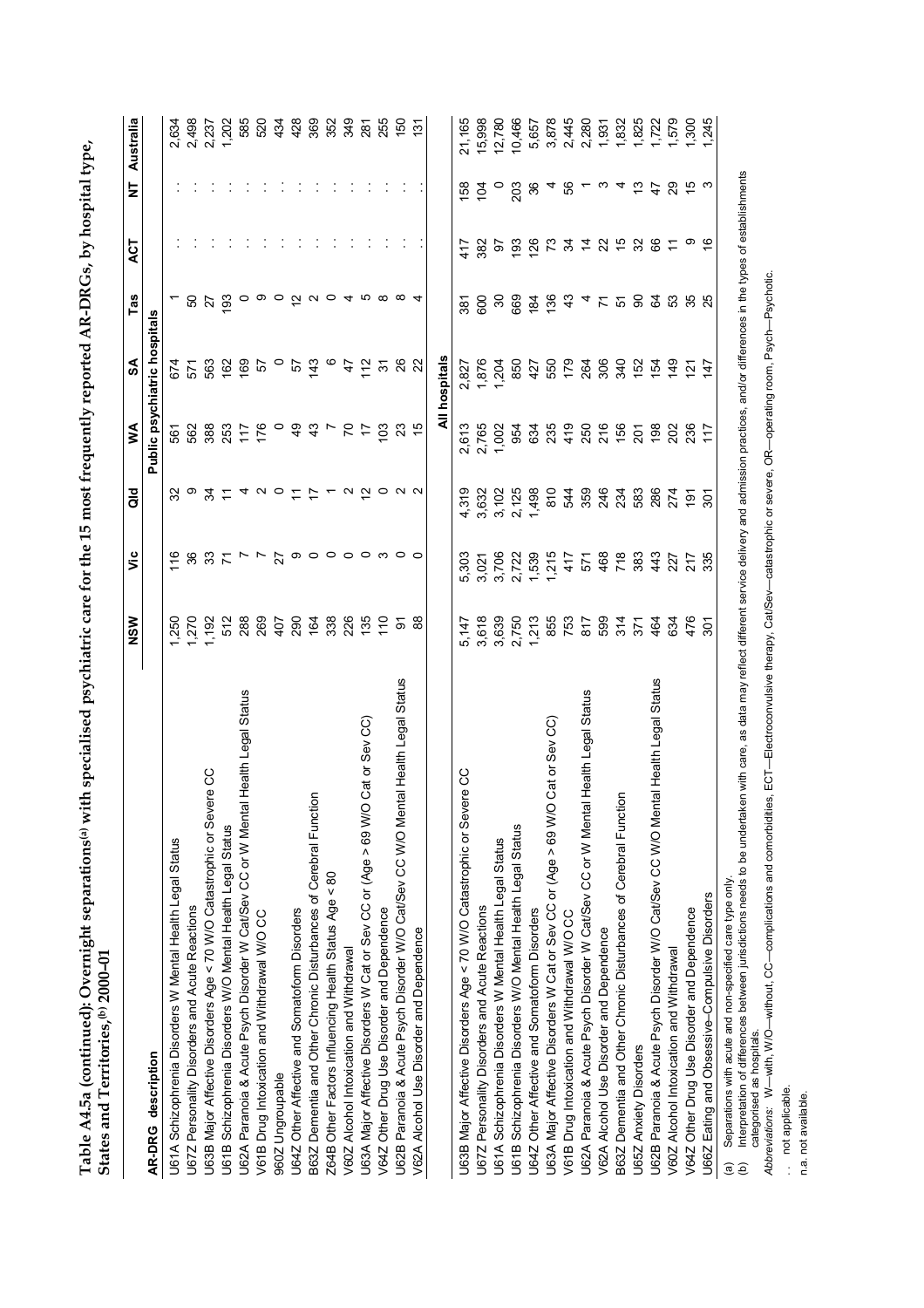|                                                                                    | NSM          | š                                                                                                                                                                                                                  | as<br>G                                                                                                                                                                                                                                                                                                                     | ≸                   | SA               | Tas                                                  | ACT                                                                                                                                                                                                                                                     | Ż              | Australia      |
|------------------------------------------------------------------------------------|--------------|--------------------------------------------------------------------------------------------------------------------------------------------------------------------------------------------------------------------|-----------------------------------------------------------------------------------------------------------------------------------------------------------------------------------------------------------------------------------------------------------------------------------------------------------------------------|---------------------|------------------|------------------------------------------------------|---------------------------------------------------------------------------------------------------------------------------------------------------------------------------------------------------------------------------------------------------------|----------------|----------------|
| AR-DRG description                                                                 |              |                                                                                                                                                                                                                    |                                                                                                                                                                                                                                                                                                                             | Public              | acute hospital   |                                                      |                                                                                                                                                                                                                                                         |                |                |
| U65Z Anxiety Disorders                                                             | 2,691        | 3,492                                                                                                                                                                                                              | ,252                                                                                                                                                                                                                                                                                                                        | 475                 | 736              | ౚ                                                    |                                                                                                                                                                                                                                                         |                | 8,750          |
| V60Z Alcohol Intoxication and Withdrawal                                           | 2,245        | 1,057                                                                                                                                                                                                              | 920                                                                                                                                                                                                                                                                                                                         | 784                 | PS               |                                                      |                                                                                                                                                                                                                                                         |                | 5,693          |
| U64Z Other Affective and Somatoform Disorders                                      | 1,754        | 1,157                                                                                                                                                                                                              | 688                                                                                                                                                                                                                                                                                                                         | 846                 | 896              | 8488826                                              | $\circ$ $\stackrel{\sim}{\sim}$ $\stackrel{\sim}{\sim}$ $\stackrel{\sim}{\sim}$ $\stackrel{\sim}{\sim}$ $\stackrel{\sim}{\sim}$ $\stackrel{\sim}{\sim}$ $\stackrel{\sim}{\sim}$ $\stackrel{\sim}{\sim}$ $\stackrel{\sim}{\sim}$ $\stackrel{\sim}{\sim}$ |                | 5,502          |
| B63Z Dementia and Other Chronic Disturbances of Cerebral Function                  | 1,803        |                                                                                                                                                                                                                    | 675                                                                                                                                                                                                                                                                                                                         | 481                 |                  |                                                      |                                                                                                                                                                                                                                                         |                | 4,729          |
| V62A Alcohol Use Disorder and Dependence                                           | 1,839        | 952<br>570                                                                                                                                                                                                         | 087                                                                                                                                                                                                                                                                                                                         |                     |                  |                                                      |                                                                                                                                                                                                                                                         |                | 4,079          |
| U67Z Personality Disorders and Acute Reactions                                     | 857          |                                                                                                                                                                                                                    |                                                                                                                                                                                                                                                                                                                             |                     | 82<br>178<br>453 |                                                      |                                                                                                                                                                                                                                                         |                |                |
| U63B Major Affective Disorders Age < 70 W/O Catastrophic or Severe CC              | 963          | $\begin{array}{ccccccccc} \vec{r} & \vec{S} & \vec{S} & \vec{S} & \vec{S} & \vec{S} & \vec{S} & \vec{S} \\ \vec{r} & \vec{S} & \vec{S} & \vec{S} & \vec{S} & \vec{S} & \vec{S} & \vec{S} & \vec{S} \\ \end{array}$ | $\begin{array}{cccccc} 7 & 0 & 0 & 4 & 0 & 0 & 0 \\ 4 & 0 & 0 & 4 & 0 & 0 & 0 \\ 0 & 0 & 0 & 0 & 0 & 0 & 0 \\ 0 & 0 & 0 & 0 & 0 & 0 & 0 \\ 0 & 0 & 0 & 0 & 0 & 0 & 0 \\ 0 & 0 & 0 & 0 & 0 & 0 & 0 \\ 0 & 0 & 0 & 0 & 0 & 0 & 0 \\ 0 & 0 & 0 & 0 & 0 & 0 & 0 \\ 0 & 0 & 0 & 0 & 0 & 0 & 0 \\ 0 & 0 & 0 & 0 & 0 & 0 & 0 \\ 0$ |                     |                  |                                                      |                                                                                                                                                                                                                                                         |                | 4,019<br>3,429 |
| V63Z Opioid Use Disorder and Dependence                                            | 1,715        |                                                                                                                                                                                                                    |                                                                                                                                                                                                                                                                                                                             |                     |                  |                                                      |                                                                                                                                                                                                                                                         |                | 2,681          |
| U61B Schizophrenia Disorders W/O Mental Health Legal Status                        | 741          |                                                                                                                                                                                                                    |                                                                                                                                                                                                                                                                                                                             |                     |                  |                                                      |                                                                                                                                                                                                                                                         |                | 2,009          |
| B64Z Delirium                                                                      | 830          |                                                                                                                                                                                                                    |                                                                                                                                                                                                                                                                                                                             |                     |                  |                                                      |                                                                                                                                                                                                                                                         |                | 1,997          |
| V64Z Other Drug Use Disorder and Dependence                                        | 618          |                                                                                                                                                                                                                    |                                                                                                                                                                                                                                                                                                                             |                     |                  | 5 2 2 2 5                                            |                                                                                                                                                                                                                                                         |                | 1,380          |
| U62B Paranoia & Acute Psych Disorder W/O Cat/Sev CC W/O Mental Health Legal Status | $371$<br>450 |                                                                                                                                                                                                                    | 137                                                                                                                                                                                                                                                                                                                         |                     | 156              |                                                      |                                                                                                                                                                                                                                                         |                | 1,053          |
| V61B Drug Intoxication and Withdrawal W/O CC                                       |              |                                                                                                                                                                                                                    | 130                                                                                                                                                                                                                                                                                                                         | 154                 | 77               |                                                      |                                                                                                                                                                                                                                                         |                | 1,006          |
| U66Z Eating and Obsessive-Compulsive Disorders                                     | 271          | 298                                                                                                                                                                                                                | 88                                                                                                                                                                                                                                                                                                                          | 42                  | 8                | $rac{40}{9}$                                         |                                                                                                                                                                                                                                                         |                | 825            |
| U63A Major Affective Disorders W Cat or Sev CC or (Age > 69 W/O Cat or Sev CC)     | 276          | $\frac{86}{5}$                                                                                                                                                                                                     | ္ထ                                                                                                                                                                                                                                                                                                                          |                     | $\frac{1}{4}$    |                                                      |                                                                                                                                                                                                                                                         |                | 801            |
|                                                                                    |              |                                                                                                                                                                                                                    |                                                                                                                                                                                                                                                                                                                             |                     | Private hospital |                                                      |                                                                                                                                                                                                                                                         |                |                |
| U65Z Anxiety Disorders                                                             | 260          | 1,312                                                                                                                                                                                                              | 449                                                                                                                                                                                                                                                                                                                         | 324                 | $\frac{65}{20}$  | 176                                                  |                                                                                                                                                                                                                                                         | n.a            | 2,717          |
| B63Z Dementia and Other Chronic Disturbances of Cerebral Function                  | 249          | 340                                                                                                                                                                                                                | 489                                                                                                                                                                                                                                                                                                                         | 153                 | 217              | 59                                                   |                                                                                                                                                                                                                                                         | n.a            | 1,517          |
| U64Z Other Affective and Somatoform Disorders                                      | 243          | 298                                                                                                                                                                                                                | 394                                                                                                                                                                                                                                                                                                                         | $\frac{207}{72}$    | $\frac{42}{5}$   | $\mathfrak{F}$                                       |                                                                                                                                                                                                                                                         | n a            | 423            |
| U67Z Personality Disorders and Acute Reactions                                     | 470          | 147                                                                                                                                                                                                                | 386                                                                                                                                                                                                                                                                                                                         |                     | ଅ                | $\mathfrak{g}$                                       | $9000 - 00$                                                                                                                                                                                                                                             | $\overline{a}$ | 190            |
| U63B Major Affective Disorders Age < 70 W/O Catastrophic or Severe CC              |              | $\frac{1}{2}$                                                                                                                                                                                                      | $372888$<br>$5288$                                                                                                                                                                                                                                                                                                          | 78                  | 85577774482      | 148                                                  |                                                                                                                                                                                                                                                         | n.a            | 1,118          |
| V62A Alcohol Use Disorder and Dependence                                           |              |                                                                                                                                                                                                                    |                                                                                                                                                                                                                                                                                                                             |                     |                  |                                                      |                                                                                                                                                                                                                                                         | n.a            | 1,092          |
| U63A Major Affective Disorders W Cat or Sev CC or (Age > 69 W/O Cat or Sev CC)     |              | $\frac{4}{5}$ $\frac{6}{5}$ $\frac{8}{5}$ $\frac{5}{4}$ $\frac{4}{5}$ $\frac{4}{5}$ $\frac{4}{5}$                                                                                                                  |                                                                                                                                                                                                                                                                                                                             | <b>222256555655</b> |                  | $68$ $a$ $b$ $\tilde{a}$ $a$ $\tilde{b}$ $a$ $a$ $a$ |                                                                                                                                                                                                                                                         | ີ້.<br>ຕ       | 438            |
| V63Z Opioid Use Disorder and Dependence                                            |              |                                                                                                                                                                                                                    |                                                                                                                                                                                                                                                                                                                             |                     |                  |                                                      |                                                                                                                                                                                                                                                         | n.a            | 422            |
| B64Z Delirium                                                                      |              |                                                                                                                                                                                                                    |                                                                                                                                                                                                                                                                                                                             |                     |                  |                                                      |                                                                                                                                                                                                                                                         | n a            | 405            |
| V60Z Alcohol Intoxication and Withdrawal                                           |              |                                                                                                                                                                                                                    |                                                                                                                                                                                                                                                                                                                             |                     |                  |                                                      |                                                                                                                                                                                                                                                         | n.a            | 276            |
| V64Z Other Drug Use Disorder and Dependence                                        |              |                                                                                                                                                                                                                    | $\frac{1}{2}$                                                                                                                                                                                                                                                                                                               |                     |                  |                                                      |                                                                                                                                                                                                                                                         | n a            | 237            |
| U61B Schizophrenia Disorders W/O Mental Health Legal Status                        | 556282       |                                                                                                                                                                                                                    | <u>ន ខ</u> ខ                                                                                                                                                                                                                                                                                                                |                     |                  |                                                      | $4 - 00 - 4$                                                                                                                                                                                                                                            | $\overline{a}$ | 212            |
| O61Z Postpartum and Post Abortion W/O OR Procedure                                 |              |                                                                                                                                                                                                                    |                                                                                                                                                                                                                                                                                                                             |                     |                  |                                                      |                                                                                                                                                                                                                                                         | n a            | 182            |
| U66Z Eating and Obsessive-Compulsive Disorders                                     |              |                                                                                                                                                                                                                    |                                                                                                                                                                                                                                                                                                                             |                     |                  |                                                      |                                                                                                                                                                                                                                                         | n.a            | 149            |
| Other Antenatal Admission W Severe Complicating Diagnosis<br><b>O65A</b>           |              |                                                                                                                                                                                                                    | ಬಿ                                                                                                                                                                                                                                                                                                                          |                     |                  |                                                      |                                                                                                                                                                                                                                                         | n.a            | 100            |
|                                                                                    |              |                                                                                                                                                                                                                    |                                                                                                                                                                                                                                                                                                                             |                     |                  |                                                      |                                                                                                                                                                                                                                                         |                | (continued)    |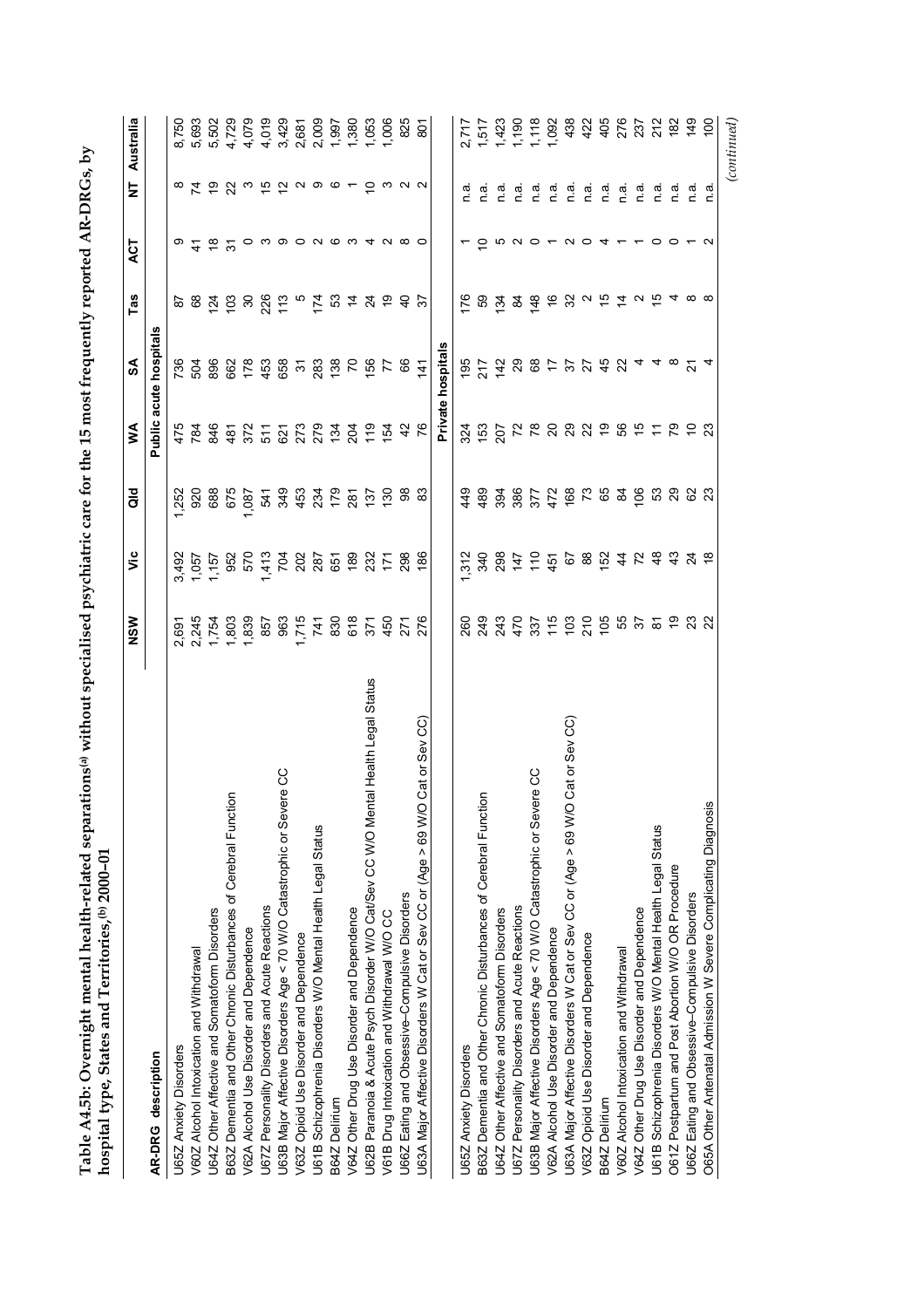|                                                                                    | NSW                                                                                                                                                                                                                                                             | ۊ     | ă               | ≸         | S                     | Tas           | ACT         | Ż                       | Australia       |
|------------------------------------------------------------------------------------|-----------------------------------------------------------------------------------------------------------------------------------------------------------------------------------------------------------------------------------------------------------------|-------|-----------------|-----------|-----------------------|---------------|-------------|-------------------------|-----------------|
| AR-DRG description                                                                 |                                                                                                                                                                                                                                                                 |       |                 |           | All hospitals         |               |             |                         |                 |
| J65Z Anxiety Disorders                                                             | 2,951                                                                                                                                                                                                                                                           | 4,804 | 1,701           | P99       | 931                   | 263           | ö           | $\infty$                | 1.467           |
| J64Z Other Affective and Somatoform Disorders                                      |                                                                                                                                                                                                                                                                 |       |                 | 053       | 038                   |               |             |                         | 6,925           |
| B63Z Dementia and Other Chronic Disturbances of Cerebral Function                  |                                                                                                                                                                                                                                                                 |       |                 |           | 879<br>526            |               | $23 + 3$    | 987                     | 6,246           |
| V60Z Alcohol Intoxication and Withdrawal                                           |                                                                                                                                                                                                                                                                 |       |                 |           |                       |               |             |                         | 5,971           |
| V62A Alcohol Use Disorder and Dependence                                           |                                                                                                                                                                                                                                                                 |       |                 |           | 195                   |               |             | $\boldsymbol{\omega}$   | 5,355           |
| J67Z Personality Disorders and Acute Reactions                                     |                                                                                                                                                                                                                                                                 |       |                 |           |                       |               | ယ           | $\frac{1}{2}$           |                 |
| ere CC<br>J63B Major Affective Disorders Age < 70 W/O Catastrophic or Sev          |                                                                                                                                                                                                                                                                 |       |                 |           | 482<br>726            |               | တ           | $\overline{\mathbf{C}}$ |                 |
| V63Z Opioid Use Disorder and Dependence                                            | $\begin{array}{l} 5.018880948408869 \\ 9.503783634088637869 \\ 1.5037836363637869 \\ 1.5037836366378869 \\ 1.50378366660 \\ 1.50378366660 \\ 1.50378366660 \\ 1.50378366660 \\ 1.50378366660 \\ 1.50378366660 \\ 1.50378366660 \\ 1.50378366660 \\ 1.503783666$ |       |                 |           |                       | 828925788     | $\circ$     |                         |                 |
| B64Z Delirium                                                                      |                                                                                                                                                                                                                                                                 |       |                 |           |                       |               | $\subseteq$ | N O                     |                 |
| U61B Schizophrenia Disorders W/O Mental Health Legal Status                        |                                                                                                                                                                                                                                                                 |       |                 |           | 82<br>282<br>88<br>88 |               | N           | တ                       |                 |
| V64Z Other Drug Use Disorder and Dependence                                        |                                                                                                                                                                                                                                                                 |       |                 |           |                       | $\frac{6}{6}$ | 4           |                         |                 |
| J63A Major Affective Disorders W Cat or Sev CC or (Age > 69 W/O Cat or Sev CC)     |                                                                                                                                                                                                                                                                 |       |                 |           |                       |               | $\sim$      | $\sim$                  |                 |
| J62B Paranoia & Acute Psych Disorder W/O Cat/Sev CC W/O Mental Health Legal Status |                                                                                                                                                                                                                                                                 |       |                 | 132       | 89                    | ္လ            | Ю           | $\subseteq$             |                 |
| V61B Drug Intoxication and Withdrawal W/O CC                                       |                                                                                                                                                                                                                                                                 |       |                 | <u>51</u> | ᇮ                     | $\frac{5}{9}$ | $\sim$      | $\frac{1}{2}$           | $135$<br>$0.71$ |
| J66Z Eating and Obsessive-Compulsive Disorders                                     | 594                                                                                                                                                                                                                                                             |       | $\overline{60}$ | S2        | င္တ                   |               | တ           |                         | 974             |
| (a) Separations with acute and non-specified care type only.                       |                                                                                                                                                                                                                                                                 |       |                 |           |                       |               |             |                         |                 |

Table A4.5b (continued): Overnight mental health-related separations<sup>(a)</sup> without specialised psychiatric care for the 15 most frequently reported AR-**Table A4.5b (continued): Overnight mental health-related separations(a) without specialised psychiatric care for the 15 most frequently reported AR-**DRGs, by hospital type, States and Territories,<sup>(b)</sup> 2000-01 **DRGs, by hospital type, States and Territories,(b) 2000–01**

(b) Interpretation of differences between jurisdictions needs to be undertaken with care, as data may reflect different service delivery and admission practices, and/or differences in the types of establishments<br>categorise (b) Interpretation of differences between jurisdictions needs to be undertaken with care, as data may reflect different service delivery and admission practices, and/or differences in the types of establishments categorised as hospitals. Please refer to Box 4.3 for information.

Abbreviations: W-with, WO-without, CC-complications and comorbidities, ECT-Electroconvulsive therapy, Cat/Sev-catastrophic or severe, OR-operating room, Psych-Psychotic. *Abbreviations:* W—with, W/O—without, CC—complications and comorbidities, ECT—Electroconvulsive therapy, Cat/Sev—catastrophic or severe, OR—operating room, Psych—Psychotic.

.. not applicable. . . not applicable.

n.a. not available. n.a. not available.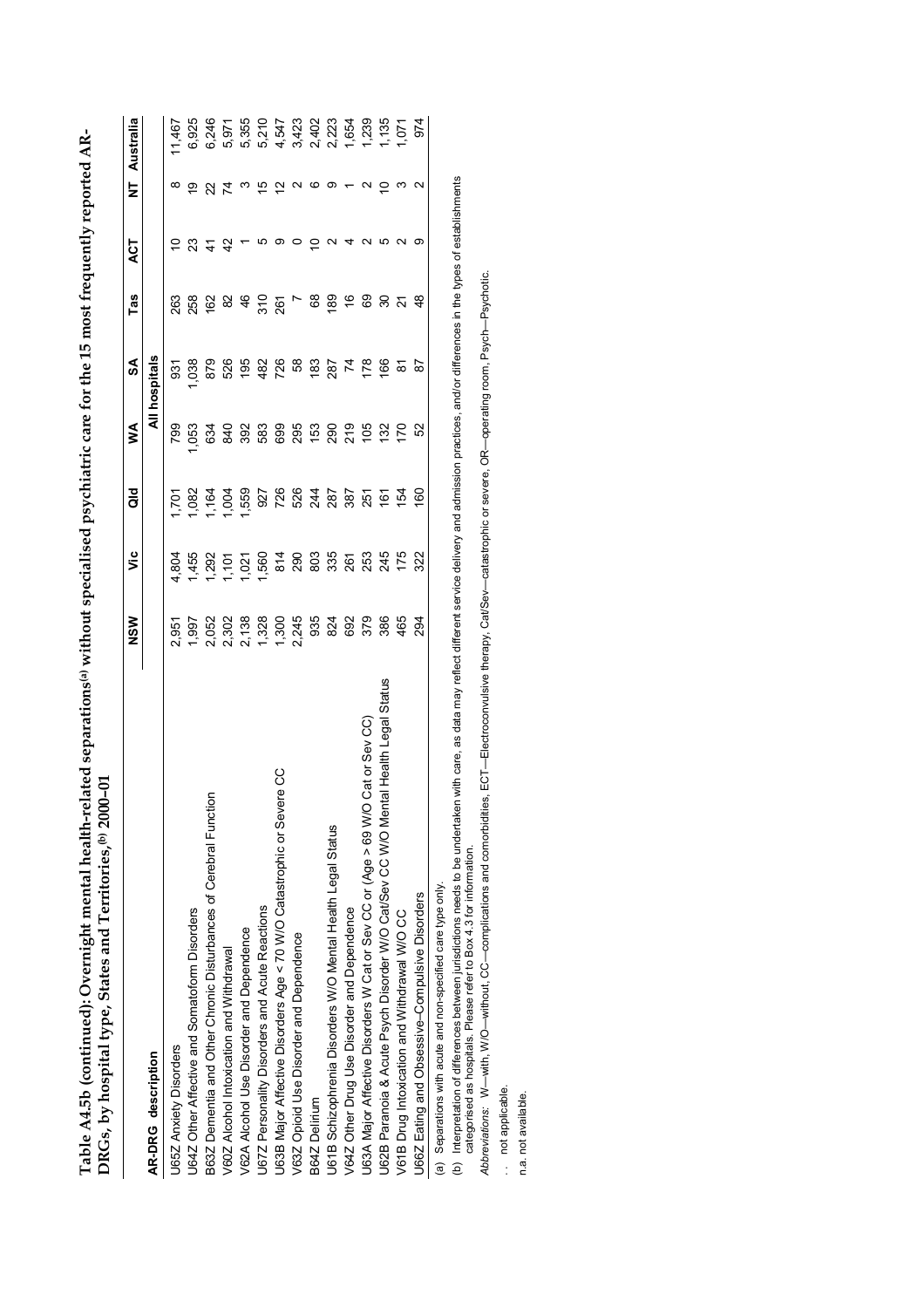| S<br>F                                                   |                                      |
|----------------------------------------------------------|--------------------------------------|
|                                                          |                                      |
|                                                          |                                      |
|                                                          |                                      |
| $\sim$ $\sim$ $\sim$ $\sim$ $\sim$ $\sim$ $\sim$ $\sim$  |                                      |
|                                                          |                                      |
| יינו ביטל לייל לאחר ביטלי לייל היינו ביטל                |                                      |
|                                                          |                                      |
| ֖֧֧ׅ֧֧֧֧֧֧֧֦֧֧֧֛֚֚֚֚֚֚֚֚֚֚֚֚֚֚֚֚֚֚֚֚֚֚֚֚֚֬֝֓֜֓֓֝֓֓֓֓֓֓֓֜ |                                      |
|                                                          |                                      |
|                                                          |                                      |
| ternomype hearlenom dirvies would<br>)<br> <br> <br>     |                                      |
|                                                          |                                      |
|                                                          |                                      |
|                                                          | 2<br>                                |
| $-2$<br>tor overnig.                                     |                                      |
|                                                          |                                      |
|                                                          |                                      |
|                                                          |                                      |
|                                                          |                                      |
|                                                          |                                      |
|                                                          |                                      |
| able A4.6a: Average length of stay (day                  | R-DRGs, by hospital type, States and |
|                                                          |                                      |
|                                                          |                                      |

|                                                                                     | <b>NSW</b>                         | υã                                        | aio                                                                                                                                                                                                                                                                                                                                                                                                                              | ⋚                                                                    | న్                                                                             | Tas                                                                                                                                                                                                                                                                                                                                                                                                                              | ACT                | Ż                                                                                           | Australia        |
|-------------------------------------------------------------------------------------|------------------------------------|-------------------------------------------|----------------------------------------------------------------------------------------------------------------------------------------------------------------------------------------------------------------------------------------------------------------------------------------------------------------------------------------------------------------------------------------------------------------------------------|----------------------------------------------------------------------|--------------------------------------------------------------------------------|----------------------------------------------------------------------------------------------------------------------------------------------------------------------------------------------------------------------------------------------------------------------------------------------------------------------------------------------------------------------------------------------------------------------------------|--------------------|---------------------------------------------------------------------------------------------|------------------|
| description<br>AR-DRG                                                               |                                    |                                           |                                                                                                                                                                                                                                                                                                                                                                                                                                  | Public                                                               | acute                                                                          |                                                                                                                                                                                                                                                                                                                                                                                                                                  |                    |                                                                                             |                  |
| ere CC<br>U63B Major Affective Disorders Age < 70 W/O Catastrophic or Sev           |                                    |                                           |                                                                                                                                                                                                                                                                                                                                                                                                                                  |                                                                      |                                                                                |                                                                                                                                                                                                                                                                                                                                                                                                                                  |                    |                                                                                             |                  |
| U67Z Personality Disorders and Acute Reactions                                      |                                    |                                           |                                                                                                                                                                                                                                                                                                                                                                                                                                  |                                                                      |                                                                                |                                                                                                                                                                                                                                                                                                                                                                                                                                  |                    |                                                                                             |                  |
| U61A Schizophrenia Disorders W Mental Health Legal Status                           |                                    |                                           |                                                                                                                                                                                                                                                                                                                                                                                                                                  |                                                                      |                                                                                |                                                                                                                                                                                                                                                                                                                                                                                                                                  |                    |                                                                                             |                  |
| U61B Schizophrenia Disorders W/O Mental Health Legal Status                         |                                    |                                           |                                                                                                                                                                                                                                                                                                                                                                                                                                  |                                                                      |                                                                                |                                                                                                                                                                                                                                                                                                                                                                                                                                  |                    |                                                                                             |                  |
| U64Z Other Affective and Somatoform Disorders                                       |                                    |                                           |                                                                                                                                                                                                                                                                                                                                                                                                                                  |                                                                      |                                                                                |                                                                                                                                                                                                                                                                                                                                                                                                                                  |                    |                                                                                             |                  |
| at/Sev CC)<br>U63A Major Affective Disorders W Cat/Sev CC or (Age > 69 W/O C        |                                    | ちゅのけれぬてちは 3 れる49 Z 15 のこののほう 4 0 Z 15 0 3 | $\begin{array}{l} \mathbf{5} \ \mathbf{1} \ \mathbf{2} \ \mathbf{3} \ \mathbf{4} \ \mathbf{5} \ \mathbf{6} \ \mathbf{7} \ \mathbf{8} \ \mathbf{9} \ \mathbf{1} \ \mathbf{1} \ \mathbf{2} \ \mathbf{3} \ \mathbf{4} \ \mathbf{5} \ \mathbf{6} \ \mathbf{6} \ \mathbf{7} \ \mathbf{8} \ \mathbf{9} \ \mathbf{1} \ \mathbf{1} \ \mathbf{2} \ \mathbf{3} \ \mathbf{4} \ \mathbf{5} \ \mathbf{6} \ \mathbf{6} \ \mathbf{7} \ \mathbf$ | 5 5 6 7 6 9 7 7 7 8 7 7 9 9 7 7 7<br>0 7 9 9 7 9 7 7 8 9 7 9 9 9 7 7 | ちてはちりの。これないは。そうはありのから。 おおりの。 とうないはない。                                          | $\begin{array}{l} \tau \approx 0 \times 0.5 \times 0.5 \\ \tau \approx 0.7 \times 0.5 \times 0.5 \times 0.5 \times 0.5 \times 0.5 \times 0.5 \times 0.5 \times 0.5 \times 0.5 \times 0.5 \times 0.5 \times 0.5 \times 0.5 \times 0.5 \times 0.5 \times 0.5 \times 0.5 \times 0.5 \times 0.5 \times 0.5 \times 0.5 \times 0.5 \times 0.5 \times 0.5 \times 0.5 \times 0.5 \times 0.5 \times 0.5 \times 0.5 \times 0.5 \times 0.5$ |                    | 0 0 0 0 0 0 0 0 0 0 0 0 0 0 0 0 0<br>0 0 0 0 0 0 0 0 0 0 0 0 0 0 0<br>0 0 0 0 0 0 0 0 0 0 0 |                  |
| V61B Drug Intoxication and Withdrawal W/O CC                                        |                                    |                                           |                                                                                                                                                                                                                                                                                                                                                                                                                                  |                                                                      |                                                                                |                                                                                                                                                                                                                                                                                                                                                                                                                                  |                    |                                                                                             |                  |
| U62A Paranoia & Acute Psych Disorder W Cat/Sev CC or W Mental Health Legal Status   |                                    |                                           |                                                                                                                                                                                                                                                                                                                                                                                                                                  |                                                                      |                                                                                |                                                                                                                                                                                                                                                                                                                                                                                                                                  |                    |                                                                                             |                  |
| U62B Paranoia & Acute Psych Disorder W/O Cat/Sev CC W/O Mental Health Legal Status  |                                    |                                           |                                                                                                                                                                                                                                                                                                                                                                                                                                  |                                                                      |                                                                                |                                                                                                                                                                                                                                                                                                                                                                                                                                  |                    |                                                                                             |                  |
| δ<br>B63Z Dementia and Other Chronic Disturbances of Cerebral Functi                |                                    |                                           |                                                                                                                                                                                                                                                                                                                                                                                                                                  |                                                                      |                                                                                |                                                                                                                                                                                                                                                                                                                                                                                                                                  |                    |                                                                                             |                  |
| V60Z Alcohol Intoxication and Withdrawal                                            |                                    |                                           |                                                                                                                                                                                                                                                                                                                                                                                                                                  |                                                                      |                                                                                |                                                                                                                                                                                                                                                                                                                                                                                                                                  |                    |                                                                                             |                  |
| U65Z Anxiety Disorders                                                              |                                    |                                           |                                                                                                                                                                                                                                                                                                                                                                                                                                  |                                                                      |                                                                                |                                                                                                                                                                                                                                                                                                                                                                                                                                  |                    |                                                                                             |                  |
| ပ္ပ ပ္ပ<br>60 W/O<br>X62B Poisoning/Toxic Effects of Drugs & Other Substances Age < |                                    |                                           |                                                                                                                                                                                                                                                                                                                                                                                                                                  |                                                                      |                                                                                |                                                                                                                                                                                                                                                                                                                                                                                                                                  |                    |                                                                                             |                  |
| 59 or W<br>X62A Poisoning/Toxic Effects of Drugs & Other Substances Age >           |                                    |                                           |                                                                                                                                                                                                                                                                                                                                                                                                                                  |                                                                      |                                                                                |                                                                                                                                                                                                                                                                                                                                                                                                                                  |                    |                                                                                             |                  |
| U66Z Eating and Obsessive-Compulsive Disorders                                      |                                    |                                           |                                                                                                                                                                                                                                                                                                                                                                                                                                  |                                                                      | $\overline{9}$                                                                 |                                                                                                                                                                                                                                                                                                                                                                                                                                  |                    | 8<br>8<br>8<br>8<br>8                                                                       |                  |
| All AR-DRGs                                                                         |                                    |                                           |                                                                                                                                                                                                                                                                                                                                                                                                                                  |                                                                      | 혹                                                                              |                                                                                                                                                                                                                                                                                                                                                                                                                                  |                    |                                                                                             |                  |
|                                                                                     |                                    |                                           |                                                                                                                                                                                                                                                                                                                                                                                                                                  |                                                                      | Private                                                                        |                                                                                                                                                                                                                                                                                                                                                                                                                                  |                    |                                                                                             |                  |
|                                                                                     |                                    |                                           |                                                                                                                                                                                                                                                                                                                                                                                                                                  |                                                                      |                                                                                |                                                                                                                                                                                                                                                                                                                                                                                                                                  |                    |                                                                                             |                  |
| J63B Major Affective Disorders Age < 70 W/O Catastrophic or Severe CC               |                                    |                                           |                                                                                                                                                                                                                                                                                                                                                                                                                                  |                                                                      |                                                                                |                                                                                                                                                                                                                                                                                                                                                                                                                                  |                    | e<br>C                                                                                      |                  |
| U67Z Personality Disorders and Acute Reactions                                      |                                    |                                           |                                                                                                                                                                                                                                                                                                                                                                                                                                  |                                                                      |                                                                                |                                                                                                                                                                                                                                                                                                                                                                                                                                  |                    |                                                                                             |                  |
| U64Z Other Affective and Somatoform Disorders                                       | 0<br>0 1 0 0<br>0 1 0 0<br>0 1 0 0 |                                           |                                                                                                                                                                                                                                                                                                                                                                                                                                  |                                                                      | r co co e 4 4 4 6 9 0 4 6 7 9 9 9 4 7<br>- co co e 4 4 4 6 9 9 4 7 9 9 4 7 9 9 |                                                                                                                                                                                                                                                                                                                                                                                                                                  | 847747855555555555 |                                                                                             |                  |
| U61B Schizophrenia Disorders W/O Mental Health Legal Status                         |                                    |                                           |                                                                                                                                                                                                                                                                                                                                                                                                                                  |                                                                      |                                                                                |                                                                                                                                                                                                                                                                                                                                                                                                                                  |                    |                                                                                             |                  |
| at/Sev CC)<br>U63A Major Affective Disorders W Cat/Sev CC or (Age > 69 W/O C        |                                    |                                           |                                                                                                                                                                                                                                                                                                                                                                                                                                  |                                                                      |                                                                                |                                                                                                                                                                                                                                                                                                                                                                                                                                  |                    |                                                                                             |                  |
| V62A Alcohol Use Disorder and Dependence                                            |                                    |                                           |                                                                                                                                                                                                                                                                                                                                                                                                                                  |                                                                      |                                                                                |                                                                                                                                                                                                                                                                                                                                                                                                                                  |                    |                                                                                             |                  |
| U65Z Anxiety Disorders                                                              |                                    |                                           |                                                                                                                                                                                                                                                                                                                                                                                                                                  |                                                                      |                                                                                |                                                                                                                                                                                                                                                                                                                                                                                                                                  |                    |                                                                                             |                  |
| U66Z Eating and Obsessive-Compulsive Disorders                                      |                                    |                                           |                                                                                                                                                                                                                                                                                                                                                                                                                                  |                                                                      |                                                                                |                                                                                                                                                                                                                                                                                                                                                                                                                                  |                    |                                                                                             |                  |
| V63Z Opioid Use Disorder and Dependence                                             |                                    |                                           |                                                                                                                                                                                                                                                                                                                                                                                                                                  |                                                                      |                                                                                |                                                                                                                                                                                                                                                                                                                                                                                                                                  |                    |                                                                                             |                  |
| V64Z Other Drug Use Disorder and Dependence                                         |                                    |                                           |                                                                                                                                                                                                                                                                                                                                                                                                                                  |                                                                      |                                                                                |                                                                                                                                                                                                                                                                                                                                                                                                                                  |                    |                                                                                             |                  |
| V60Z Alcohol Intoxication and Withdrawal                                            |                                    |                                           |                                                                                                                                                                                                                                                                                                                                                                                                                                  |                                                                      |                                                                                |                                                                                                                                                                                                                                                                                                                                                                                                                                  |                    |                                                                                             |                  |
| B63Z Dementia and Other Chronic Disturbances of Cerebral Function                   |                                    |                                           |                                                                                                                                                                                                                                                                                                                                                                                                                                  |                                                                      |                                                                                |                                                                                                                                                                                                                                                                                                                                                                                                                                  |                    |                                                                                             |                  |
| U62B Paranoia & Acute Psych Disorder W/O Cat/Sev CC W/O Mental Health Legal Status  |                                    |                                           |                                                                                                                                                                                                                                                                                                                                                                                                                                  |                                                                      |                                                                                |                                                                                                                                                                                                                                                                                                                                                                                                                                  |                    |                                                                                             |                  |
| O61Z Postpartum and Post Abortion W/O OR Procedure                                  |                                    |                                           |                                                                                                                                                                                                                                                                                                                                                                                                                                  |                                                                      |                                                                                |                                                                                                                                                                                                                                                                                                                                                                                                                                  |                    |                                                                                             |                  |
| V61B Drug Intoxication and Withdrawal W/O CC                                        |                                    |                                           |                                                                                                                                                                                                                                                                                                                                                                                                                                  |                                                                      |                                                                                |                                                                                                                                                                                                                                                                                                                                                                                                                                  |                    |                                                                                             |                  |
| All AR-DRGs                                                                         |                                    |                                           |                                                                                                                                                                                                                                                                                                                                                                                                                                  |                                                                      |                                                                                |                                                                                                                                                                                                                                                                                                                                                                                                                                  |                    |                                                                                             |                  |
|                                                                                     |                                    |                                           |                                                                                                                                                                                                                                                                                                                                                                                                                                  |                                                                      |                                                                                |                                                                                                                                                                                                                                                                                                                                                                                                                                  |                    |                                                                                             | $_{(continued)}$ |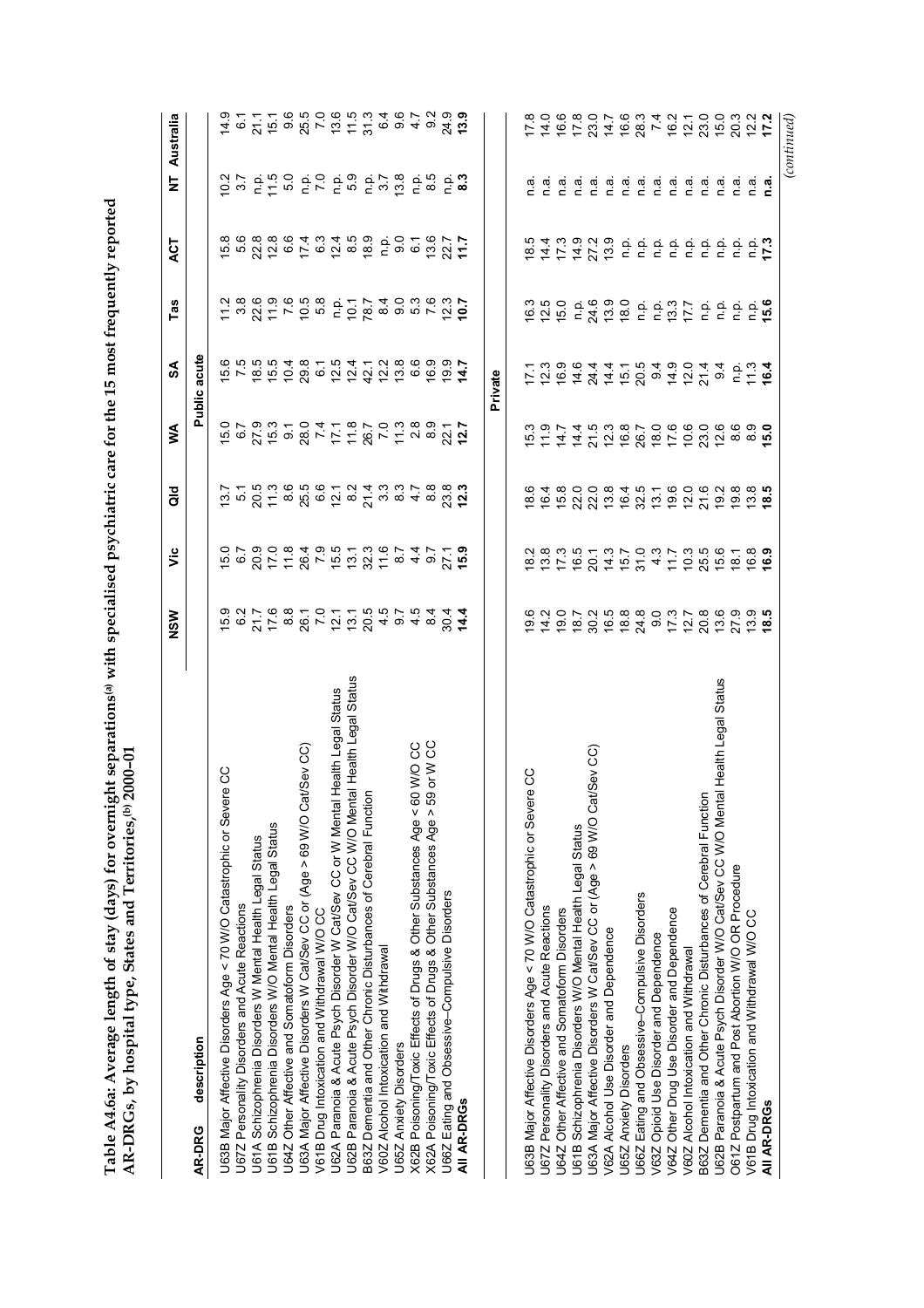Table A4.6a (continued): Average length of stay (days) for overnight separations(a) with specialised psychiatric care for the 15 most frequently<br>reported AR-DRGs, by hospital type, States and Territories,(b) 2000-01 **Table A4.6a (continued): Average length of stay (days) for overnight separations(a) with specialised psychiatric care for the 15 most frequently reported AR-DRGs, by hospital type, States and Territories,(b) 2000–01**

|                                                                                                                                                                                                                                                                                                                                                             | NSM                                                         | $\breve{\mathbf{v}}$                                                                                                                                                                                                                                                                                                                                                                                                                                           | ਰ<br>ਹ                                                                                                                                                                                                                                                                                                                                                                                    | ⋚                                                                                                                                                                                                                                                                                                                                                                                                       | న్                 | Tas                           | ACT                                      | Ż                                                                                                                   | Australia                                              |
|-------------------------------------------------------------------------------------------------------------------------------------------------------------------------------------------------------------------------------------------------------------------------------------------------------------------------------------------------------------|-------------------------------------------------------------|----------------------------------------------------------------------------------------------------------------------------------------------------------------------------------------------------------------------------------------------------------------------------------------------------------------------------------------------------------------------------------------------------------------------------------------------------------------|-------------------------------------------------------------------------------------------------------------------------------------------------------------------------------------------------------------------------------------------------------------------------------------------------------------------------------------------------------------------------------------------|---------------------------------------------------------------------------------------------------------------------------------------------------------------------------------------------------------------------------------------------------------------------------------------------------------------------------------------------------------------------------------------------------------|--------------------|-------------------------------|------------------------------------------|---------------------------------------------------------------------------------------------------------------------|--------------------------------------------------------|
| AR-DRG description                                                                                                                                                                                                                                                                                                                                          |                                                             |                                                                                                                                                                                                                                                                                                                                                                                                                                                                |                                                                                                                                                                                                                                                                                                                                                                                           |                                                                                                                                                                                                                                                                                                                                                                                                         | Public psychiatric |                               |                                          |                                                                                                                     |                                                        |
| U61A Schizophrenia Disorders W Mental Health Legal Status                                                                                                                                                                                                                                                                                                   |                                                             |                                                                                                                                                                                                                                                                                                                                                                                                                                                                |                                                                                                                                                                                                                                                                                                                                                                                           |                                                                                                                                                                                                                                                                                                                                                                                                         |                    |                               |                                          |                                                                                                                     |                                                        |
| U67Z Personality Disorders and Acute Reactions                                                                                                                                                                                                                                                                                                              |                                                             |                                                                                                                                                                                                                                                                                                                                                                                                                                                                |                                                                                                                                                                                                                                                                                                                                                                                           |                                                                                                                                                                                                                                                                                                                                                                                                         |                    |                               |                                          |                                                                                                                     |                                                        |
| ire CC<br>U63B Major Affective Disorders Age < 70 W/O Catastrophic or Seve                                                                                                                                                                                                                                                                                  | ά<br>Θαδρών άρασανώρου σίνους<br>Θαδρών άρασανώρου σί       | 73.5<br>25.98<br>23.99                                                                                                                                                                                                                                                                                                                                                                                                                                         | 요.<br>다음 전                                                                                                                                                                                                                                                                                                                                                                                |                                                                                                                                                                                                                                                                                                                                                                                                         |                    |                               |                                          |                                                                                                                     |                                                        |
| U61B Schizophrenia Disorders W/O Mental Health Legal Status                                                                                                                                                                                                                                                                                                 |                                                             |                                                                                                                                                                                                                                                                                                                                                                                                                                                                |                                                                                                                                                                                                                                                                                                                                                                                           |                                                                                                                                                                                                                                                                                                                                                                                                         |                    |                               |                                          |                                                                                                                     |                                                        |
| Health Legal Status<br>U62A Paranoia & Acute Psych Disorder W Cat/Sev CC or W Mental                                                                                                                                                                                                                                                                        |                                                             |                                                                                                                                                                                                                                                                                                                                                                                                                                                                |                                                                                                                                                                                                                                                                                                                                                                                           |                                                                                                                                                                                                                                                                                                                                                                                                         |                    |                               |                                          |                                                                                                                     |                                                        |
| V61B Drug Intoxication and Withdrawal W/O CC                                                                                                                                                                                                                                                                                                                |                                                             | $\begin{array}{c}\n 2.6 \\  - 5.8\n \end{array}$                                                                                                                                                                                                                                                                                                                                                                                                               |                                                                                                                                                                                                                                                                                                                                                                                           |                                                                                                                                                                                                                                                                                                                                                                                                         |                    |                               |                                          |                                                                                                                     |                                                        |
| 960Z Ungroupable                                                                                                                                                                                                                                                                                                                                            |                                                             |                                                                                                                                                                                                                                                                                                                                                                                                                                                                | $\begin{array}{ccccccccc}\n\dot{a} & \dot{a} & \dot{a} & \dot{a} & \dot{c} & \dot{c} & \dot{c} & \dot{c} & \dot{c} & \dot{c} & \dot{c} & \dot{c} & \dot{c} & \dot{c} & \dot{c} & \dot{c} & \dot{c} & \dot{c} & \dot{c} & \dot{c} & \dot{c} & \dot{c} & \dot{c} & \dot{c} & \dot{c} & \dot{c} & \dot{c} & \dot{c} & \dot{c} & \dot{c} & \dot{c} & \dot{c} & \dot{c} & \dot{c} & \dot{c} &$ |                                                                                                                                                                                                                                                                                                                                                                                                         |                    |                               |                                          |                                                                                                                     |                                                        |
| U64Z Other Affective and Somatoform Disorders                                                                                                                                                                                                                                                                                                               |                                                             |                                                                                                                                                                                                                                                                                                                                                                                                                                                                |                                                                                                                                                                                                                                                                                                                                                                                           |                                                                                                                                                                                                                                                                                                                                                                                                         |                    |                               |                                          |                                                                                                                     |                                                        |
| B63Z Dementia and Other Chronic Disturbances of Cerebral Function                                                                                                                                                                                                                                                                                           |                                                             |                                                                                                                                                                                                                                                                                                                                                                                                                                                                |                                                                                                                                                                                                                                                                                                                                                                                           |                                                                                                                                                                                                                                                                                                                                                                                                         |                    |                               |                                          |                                                                                                                     |                                                        |
| Z64B Other Factors Influencing Health Status Age < 80                                                                                                                                                                                                                                                                                                       |                                                             |                                                                                                                                                                                                                                                                                                                                                                                                                                                                |                                                                                                                                                                                                                                                                                                                                                                                           |                                                                                                                                                                                                                                                                                                                                                                                                         |                    |                               |                                          |                                                                                                                     |                                                        |
| V60Z Alcohol Intoxication and Withdrawal                                                                                                                                                                                                                                                                                                                    |                                                             |                                                                                                                                                                                                                                                                                                                                                                                                                                                                |                                                                                                                                                                                                                                                                                                                                                                                           |                                                                                                                                                                                                                                                                                                                                                                                                         |                    |                               |                                          |                                                                                                                     |                                                        |
| U63A Major Affective Disorders W Cat/Sev CC or (Age > 69 W/O Cat/Sev CC)                                                                                                                                                                                                                                                                                    |                                                             |                                                                                                                                                                                                                                                                                                                                                                                                                                                                |                                                                                                                                                                                                                                                                                                                                                                                           |                                                                                                                                                                                                                                                                                                                                                                                                         |                    |                               |                                          |                                                                                                                     |                                                        |
| V64Z Other Drug Use Disorder and Dependence                                                                                                                                                                                                                                                                                                                 |                                                             |                                                                                                                                                                                                                                                                                                                                                                                                                                                                |                                                                                                                                                                                                                                                                                                                                                                                           |                                                                                                                                                                                                                                                                                                                                                                                                         |                    |                               |                                          |                                                                                                                     |                                                        |
| al Health Legal Status<br>U62B Paranoia & Acute Psych Disorder W/O Cat/Sev CC W/O Ment                                                                                                                                                                                                                                                                      |                                                             |                                                                                                                                                                                                                                                                                                                                                                                                                                                                |                                                                                                                                                                                                                                                                                                                                                                                           |                                                                                                                                                                                                                                                                                                                                                                                                         |                    |                               |                                          |                                                                                                                     |                                                        |
| V62A Alcohol Use Disorder and Dependence                                                                                                                                                                                                                                                                                                                    |                                                             |                                                                                                                                                                                                                                                                                                                                                                                                                                                                |                                                                                                                                                                                                                                                                                                                                                                                           |                                                                                                                                                                                                                                                                                                                                                                                                         |                    | $C = 50$                      |                                          |                                                                                                                     |                                                        |
| All AR-DRGs                                                                                                                                                                                                                                                                                                                                                 |                                                             |                                                                                                                                                                                                                                                                                                                                                                                                                                                                |                                                                                                                                                                                                                                                                                                                                                                                           |                                                                                                                                                                                                                                                                                                                                                                                                         |                    |                               |                                          |                                                                                                                     |                                                        |
|                                                                                                                                                                                                                                                                                                                                                             |                                                             |                                                                                                                                                                                                                                                                                                                                                                                                                                                                |                                                                                                                                                                                                                                                                                                                                                                                           |                                                                                                                                                                                                                                                                                                                                                                                                         | All hospitals      |                               |                                          |                                                                                                                     |                                                        |
| ပ္ပ<br>U63B Major Affective Disorders Age < 70 W/O Catastrophic or Severe                                                                                                                                                                                                                                                                                   |                                                             |                                                                                                                                                                                                                                                                                                                                                                                                                                                                |                                                                                                                                                                                                                                                                                                                                                                                           |                                                                                                                                                                                                                                                                                                                                                                                                         |                    |                               |                                          |                                                                                                                     |                                                        |
| U67Z Personality Disorders and Acute Reactions                                                                                                                                                                                                                                                                                                              |                                                             | ဖ ထ                                                                                                                                                                                                                                                                                                                                                                                                                                                            |                                                                                                                                                                                                                                                                                                                                                                                           |                                                                                                                                                                                                                                                                                                                                                                                                         |                    | $\circ$<br>ن ن                |                                          | $rac{2}{3}$ .7                                                                                                      | ب ت<br>$\overline{\mathsf{e}}$ $\overline{\mathsf{e}}$ |
| U61A Schizophrenia Disorders W Mental Health Legal Status                                                                                                                                                                                                                                                                                                   |                                                             |                                                                                                                                                                                                                                                                                                                                                                                                                                                                |                                                                                                                                                                                                                                                                                                                                                                                           |                                                                                                                                                                                                                                                                                                                                                                                                         |                    |                               |                                          |                                                                                                                     |                                                        |
| U61B Schizophrenia Disorders W/O Mental Health Legal Status                                                                                                                                                                                                                                                                                                 | $6 - 2 + 5 = 8$ $6 - 3 + 5 = 8$ $6 - 4 = 6$ $6 - 2 + 5 = 8$ | $\begin{array}{l} \mathfrak{a}\ \mathfrak{b}\ \mathfrak{c}\ \mathfrak{c}\ \mathfrak{c}\ \mathfrak{c}\ \mathfrak{c}\ \mathfrak{c}\ \mathfrak{c}\ \mathfrak{c}\ \mathfrak{c}\ \mathfrak{c}\ \mathfrak{c}\ \mathfrak{c}\ \mathfrak{c}\ \mathfrak{c}\ \mathfrak{c}\ \mathfrak{c}\ \mathfrak{c}\ \mathfrak{c}\ \mathfrak{c}\ \mathfrak{c}\ \mathfrak{c}\ \mathfrak{c}\ \mathfrak{c}\ \mathfrak{c}\ \mathfrak{c}\ \mathfrak{c}\ \mathfrak{c}\ \mathfrak{c}\ \mathfr$ |                                                                                                                                                                                                                                                                                                                                                                                           | $\tilde{\sigma}$ a $\omega$ $\tilde{\sigma}$ $\tilde{\sigma}$ a $\tilde{\sigma}$ $\tilde{\sigma}$ a $\tilde{\sigma}$ $\tilde{\sigma}$ a $\tilde{\sigma}$ $\tilde{\sigma}$ a $\tilde{\sigma}$ $\tilde{\sigma}$ a $\tilde{\sigma}$ $\tilde{\sigma}$ a $\tilde{\sigma}$ $\tilde{\sigma}$ a $\tilde{\sigma}$ $\tilde{\sigma}$ a $\tilde{\sigma}$ a $\tilde{\sigma}$ a $\tilde{\sigma}$ a $\tilde{\sigma}$ a |                    | 25 25 26<br>26 26 26 26 26 27 | ά<br>Αινάρο φία μαδο<br>Αιαονία φία φαιά | 0.500000                                                                                                            |                                                        |
| U64Z Other Affective and Somatoform Disorders                                                                                                                                                                                                                                                                                                               |                                                             |                                                                                                                                                                                                                                                                                                                                                                                                                                                                |                                                                                                                                                                                                                                                                                                                                                                                           |                                                                                                                                                                                                                                                                                                                                                                                                         |                    |                               |                                          |                                                                                                                     |                                                        |
| U63A Major Affective Disorders W Cat/Sev CC or (Age > 69 W/O Cat/Sev CC)                                                                                                                                                                                                                                                                                    |                                                             |                                                                                                                                                                                                                                                                                                                                                                                                                                                                |                                                                                                                                                                                                                                                                                                                                                                                           |                                                                                                                                                                                                                                                                                                                                                                                                         |                    |                               |                                          |                                                                                                                     |                                                        |
| V61B Drug Intoxication and Withdrawal W/O CC                                                                                                                                                                                                                                                                                                                |                                                             |                                                                                                                                                                                                                                                                                                                                                                                                                                                                |                                                                                                                                                                                                                                                                                                                                                                                           |                                                                                                                                                                                                                                                                                                                                                                                                         |                    |                               |                                          |                                                                                                                     |                                                        |
| Health Legal Status<br>U62A Paranoia & Acute Psych Disorder W Cat/Sev CC or W Mental                                                                                                                                                                                                                                                                        |                                                             |                                                                                                                                                                                                                                                                                                                                                                                                                                                                |                                                                                                                                                                                                                                                                                                                                                                                           |                                                                                                                                                                                                                                                                                                                                                                                                         |                    |                               |                                          |                                                                                                                     |                                                        |
| V62A Alcohol Use Disorder and Dependence                                                                                                                                                                                                                                                                                                                    |                                                             |                                                                                                                                                                                                                                                                                                                                                                                                                                                                |                                                                                                                                                                                                                                                                                                                                                                                           |                                                                                                                                                                                                                                                                                                                                                                                                         |                    |                               |                                          |                                                                                                                     |                                                        |
| B63Z Dementia and Other Chronic Disturbances of Cerebral Function                                                                                                                                                                                                                                                                                           |                                                             |                                                                                                                                                                                                                                                                                                                                                                                                                                                                |                                                                                                                                                                                                                                                                                                                                                                                           |                                                                                                                                                                                                                                                                                                                                                                                                         |                    |                               |                                          |                                                                                                                     |                                                        |
| U65Z Anxiety Disorders                                                                                                                                                                                                                                                                                                                                      |                                                             |                                                                                                                                                                                                                                                                                                                                                                                                                                                                |                                                                                                                                                                                                                                                                                                                                                                                           |                                                                                                                                                                                                                                                                                                                                                                                                         |                    |                               |                                          |                                                                                                                     |                                                        |
| tal Health Legal Status<br>U62B Paranoia & Acute Psych Disorder W/O Cat/Sev CC W/O Ment                                                                                                                                                                                                                                                                     |                                                             |                                                                                                                                                                                                                                                                                                                                                                                                                                                                |                                                                                                                                                                                                                                                                                                                                                                                           |                                                                                                                                                                                                                                                                                                                                                                                                         |                    |                               |                                          |                                                                                                                     |                                                        |
| V60Z Alcohol Intoxication and Withdrawal                                                                                                                                                                                                                                                                                                                    |                                                             |                                                                                                                                                                                                                                                                                                                                                                                                                                                                |                                                                                                                                                                                                                                                                                                                                                                                           |                                                                                                                                                                                                                                                                                                                                                                                                         |                    |                               |                                          | $E$ $E$ $E$ $\frac{1}{2}$ $E$ $\frac{1}{2}$ $E$ $\frac{1}{2}$ $E$ $\frac{1}{2}$ $E$ $\frac{1}{2}$ $E$ $\frac{1}{2}$ |                                                        |
| V64Z Other Drug Use Disorder and Dependence                                                                                                                                                                                                                                                                                                                 |                                                             |                                                                                                                                                                                                                                                                                                                                                                                                                                                                |                                                                                                                                                                                                                                                                                                                                                                                           |                                                                                                                                                                                                                                                                                                                                                                                                         |                    |                               |                                          |                                                                                                                     |                                                        |
| U66Z Eating and Obsessive-Compulsive Disorders                                                                                                                                                                                                                                                                                                              |                                                             |                                                                                                                                                                                                                                                                                                                                                                                                                                                                |                                                                                                                                                                                                                                                                                                                                                                                           |                                                                                                                                                                                                                                                                                                                                                                                                         |                    |                               | $250$<br>$25$<br>$27$                    | فہ<br>p                                                                                                             | 26.1                                                   |
| All AR-DRGS                                                                                                                                                                                                                                                                                                                                                 |                                                             |                                                                                                                                                                                                                                                                                                                                                                                                                                                                |                                                                                                                                                                                                                                                                                                                                                                                           |                                                                                                                                                                                                                                                                                                                                                                                                         |                    |                               |                                          | ္ယ                                                                                                                  |                                                        |
| with care, as data may reflect different service delivery and admission practices, and/or differences in the types of establishments categorised<br>igth of stay was less than 366 days.<br>(a) Separations for which the care was acute, or was not reported and the len<br>(b) Interpretation of differences between jurisdictions needs to be undertaken |                                                             |                                                                                                                                                                                                                                                                                                                                                                                                                                                                |                                                                                                                                                                                                                                                                                                                                                                                           |                                                                                                                                                                                                                                                                                                                                                                                                         |                    |                               |                                          |                                                                                                                     |                                                        |
|                                                                                                                                                                                                                                                                                                                                                             |                                                             |                                                                                                                                                                                                                                                                                                                                                                                                                                                                |                                                                                                                                                                                                                                                                                                                                                                                           |                                                                                                                                                                                                                                                                                                                                                                                                         |                    |                               |                                          |                                                                                                                     |                                                        |

as hospitals. Please refer to Box 4.3 for information.<br>Abbreviations: W—with, W/O—without, CC—complications and comorbidities, ECT—Electroconvulsive therapy, Cat/Sev—catastrophic or severe, OR—operating room, Psych—Psychot as hospitals. Please refer to Box 4.3 for information.

*Abbreviations:* W—with, W/O—without, CC—complications and comorbidities, ECT—Electroconvulsive therapy, Cat/Sev—catastrophic or severe, OR—operating room, Psych—Psychotic. ... not applicable.

. . not applicable. n.a. not available.

n.a. not available.<br>n.p. not published: based on less than 10 separations. Data for private hospitals in the Australian Capital Territory and Tasmania are also not published for confidentiality reasons. n.p. not published: based on less than 10 separations. Data for private hospitals in the Australian Capital Territory and Tasmania are also not published for confidentiality reasons.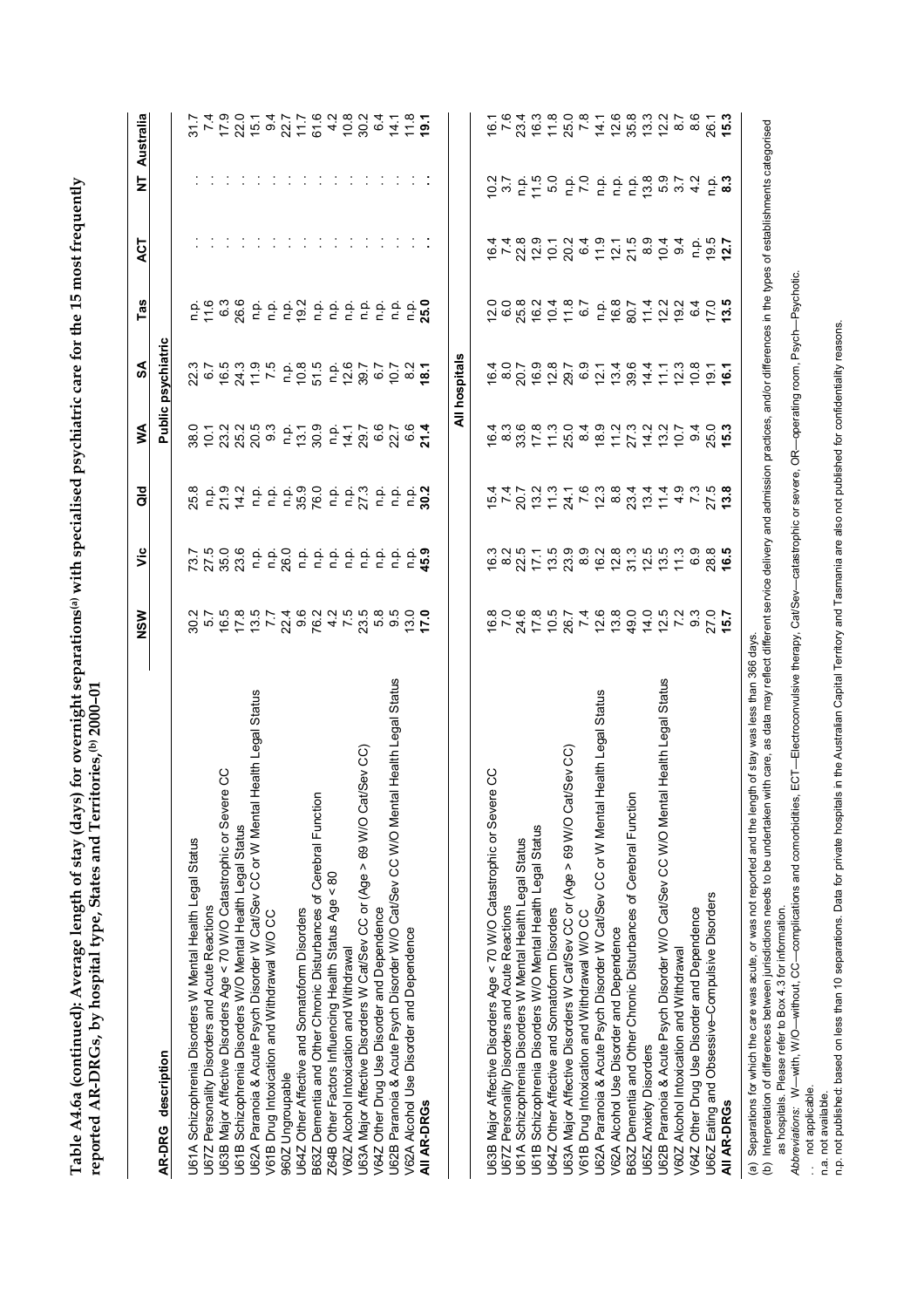Table A4.6b: Average length of stay (days) for overnight mental health-related separations@ without specialised psychiatric care for the 15 most<br>frequently reported AR-DRGs, by hospital type, States and Territories,® 2000-**Table A4.6b: Average length of stay (days) for overnight mental health-related separations(a) without specialised psychiatric care for the 15 most frequently reported AR-DRGs, by hospital type, States and Territories,(b) 2000–01**

|                                                                                    | NSW | $\ddot{\bar{z}}$                  | $\frac{6}{5}$ | ⋚      | ≲                                                                                          | Tas                                                                                                           | 13            | È                                        | Australia   |
|------------------------------------------------------------------------------------|-----|-----------------------------------|---------------|--------|--------------------------------------------------------------------------------------------|---------------------------------------------------------------------------------------------------------------|---------------|------------------------------------------|-------------|
| AR-DRG description                                                                 |     |                                   |               | Public | acute                                                                                      |                                                                                                               |               |                                          |             |
| U65Z Anxiety Disorders                                                             |     |                                   |               |        |                                                                                            |                                                                                                               |               |                                          |             |
| V60Z Alcohol Intoxication and Withdrawal                                           |     |                                   |               |        |                                                                                            |                                                                                                               |               |                                          |             |
| U64Z Other Affective and Somatoform Disorders                                      |     |                                   |               |        |                                                                                            |                                                                                                               |               |                                          |             |
| $\overline{5}$<br>B63Z Dementia and Other Chronic Disturbances of Cerebral Functi  |     |                                   |               |        |                                                                                            |                                                                                                               |               |                                          |             |
| V62A Alcohol Use Disorder and Dependence                                           |     |                                   |               |        |                                                                                            |                                                                                                               |               |                                          |             |
| U67Z Personality Disorders and Acute Reactions                                     |     |                                   |               |        |                                                                                            |                                                                                                               |               |                                          |             |
| U63B Major Affective Disorders Age < 70 W/O Catastrophic or Severe CC              |     |                                   |               |        |                                                                                            |                                                                                                               |               |                                          |             |
| V63Z Opioid Use Disorder and Dependence                                            |     |                                   |               |        |                                                                                            |                                                                                                               |               |                                          |             |
| U61B Schizophrenia Disorders W/O Mental Health Legal Status                        |     |                                   |               |        |                                                                                            |                                                                                                               |               |                                          |             |
| B64Z Delirium                                                                      |     | cordinada di tawa ta              |               |        | a a a a a a a 4 a a a a a a a <del>a</del><br>a 4 a 4 a 4 a 4 4 a 4 4 a 4 6 <del>6 7</del> |                                                                                                               |               |                                          |             |
| V64Z Other Drug Use Disorder and Dependence                                        |     |                                   |               |        |                                                                                            |                                                                                                               |               |                                          |             |
| U62B Paranoia & Acute Psych Disorder W/O Cat/Sev CC W/O Mental Health Legal Status |     |                                   |               |        |                                                                                            |                                                                                                               |               |                                          |             |
| V61B Drug Intoxication and Withdrawal W/O CC                                       |     |                                   |               |        |                                                                                            |                                                                                                               | $\frac{a}{c}$ |                                          |             |
| U66Z Eating and Obsessive-Compulsive Disorders                                     |     |                                   |               |        |                                                                                            |                                                                                                               |               |                                          |             |
| at/Sev CC)<br>U63A Major Affective Disorders W Cat/Sev CC or (Age > 69 W/O C       |     |                                   |               |        |                                                                                            |                                                                                                               | e e<br>c c    |                                          |             |
| All AR-DRGs                                                                        | ဖ   | ທ່                                | <u> ທ</u>     | ဖ      | $\overline{7.0}$                                                                           | œ<br>၈                                                                                                        | Ņ<br>ထ        | 4.6                                      | တ္<br>LO.   |
|                                                                                    |     |                                   |               |        | Private                                                                                    |                                                                                                               |               |                                          |             |
| U65Z Anxiety Disorders                                                             |     |                                   |               |        |                                                                                            |                                                                                                               |               | n.a                                      |             |
| δ<br>B63Z Dementia and Other Chronic Disturbances of Cerebral Functi               |     | $4 \n\overline{R}$ $\overline{L}$ |               |        | $\frac{1}{2}$                                                                              |                                                                                                               |               | $\frac{a}{c}$ $\frac{a}{c}$              | တ တ         |
| U64Z Other Affective and Somatoform Disorders                                      |     |                                   |               |        |                                                                                            |                                                                                                               | $\frac{a}{a}$ |                                          | 10.7        |
| U67Z Personality Disorders and Acute Reactions                                     |     |                                   |               |        |                                                                                            |                                                                                                               |               | n.a                                      |             |
| U63B Major Affective Disorders Age < 70 W/O Catastrophic or Severe CC              |     |                                   |               |        |                                                                                            | 4 2 4 4 5 6 5 6 6 5 8 7 8 7 8 7 8 7 8 7 8 9 7 8 9 7 8 9 7 8 9 7 8 9 7 8 9 7 8 9 7 8 9 7 8 9 7 8 9 7 8 9 7 8 9 |               | ה ה ה ה ה ה ה ה ה ה<br>ב ב ב ב ב ב ב ב ב |             |
| V62A Alcohol Use Disorder and Dependence                                           |     |                                   |               |        |                                                                                            |                                                                                                               |               |                                          |             |
| at/Sev CC)<br>U63A Major Affective Disorders W Cat/Sev CC or (Age > 69 W/O C       |     |                                   |               |        |                                                                                            |                                                                                                               |               |                                          |             |
| V63Z Opioid Use Disorder and Dependence                                            |     |                                   |               |        |                                                                                            |                                                                                                               |               |                                          |             |
| B64Z Delirium                                                                      |     |                                   |               |        |                                                                                            |                                                                                                               |               |                                          |             |
| V60Z Alcohol Intoxication and Withdrawal                                           |     |                                   |               |        |                                                                                            |                                                                                                               |               |                                          |             |
| V64Z Other Drug Use Disorder and Dependence                                        |     |                                   |               |        |                                                                                            |                                                                                                               |               |                                          |             |
| U61B Schizophrenia Disorders W/O Mental Health Legal Status                        |     |                                   |               |        |                                                                                            |                                                                                                               |               |                                          |             |
| O61Z Postpartum and Post Abortion W/O OR Procedure                                 |     |                                   |               |        |                                                                                            | $rac{a}{c}$ $rac{a}{c}$ $rac{a}{c}$                                                                           |               |                                          |             |
| U66Z Eating and Obsessive-Compulsive Disorders                                     |     |                                   | $16.7$<br>2.7 |        |                                                                                            |                                                                                                               |               |                                          |             |
| O65A Other Antenatal Admission W Severe Complicating Diagnosis                     |     |                                   |               |        | n pi                                                                                       |                                                                                                               | ف<br>P        | n.a                                      |             |
| AII AR-DRGS                                                                        | 3.9 | 4<br>တ                            | 12.4          | 7.7    | $\frac{4}{3}$                                                                              | ここ                                                                                                            | 6.7           | <u>ดี</u>                                | 111         |
|                                                                                    |     |                                   |               |        |                                                                                            |                                                                                                               |               |                                          | (continued) |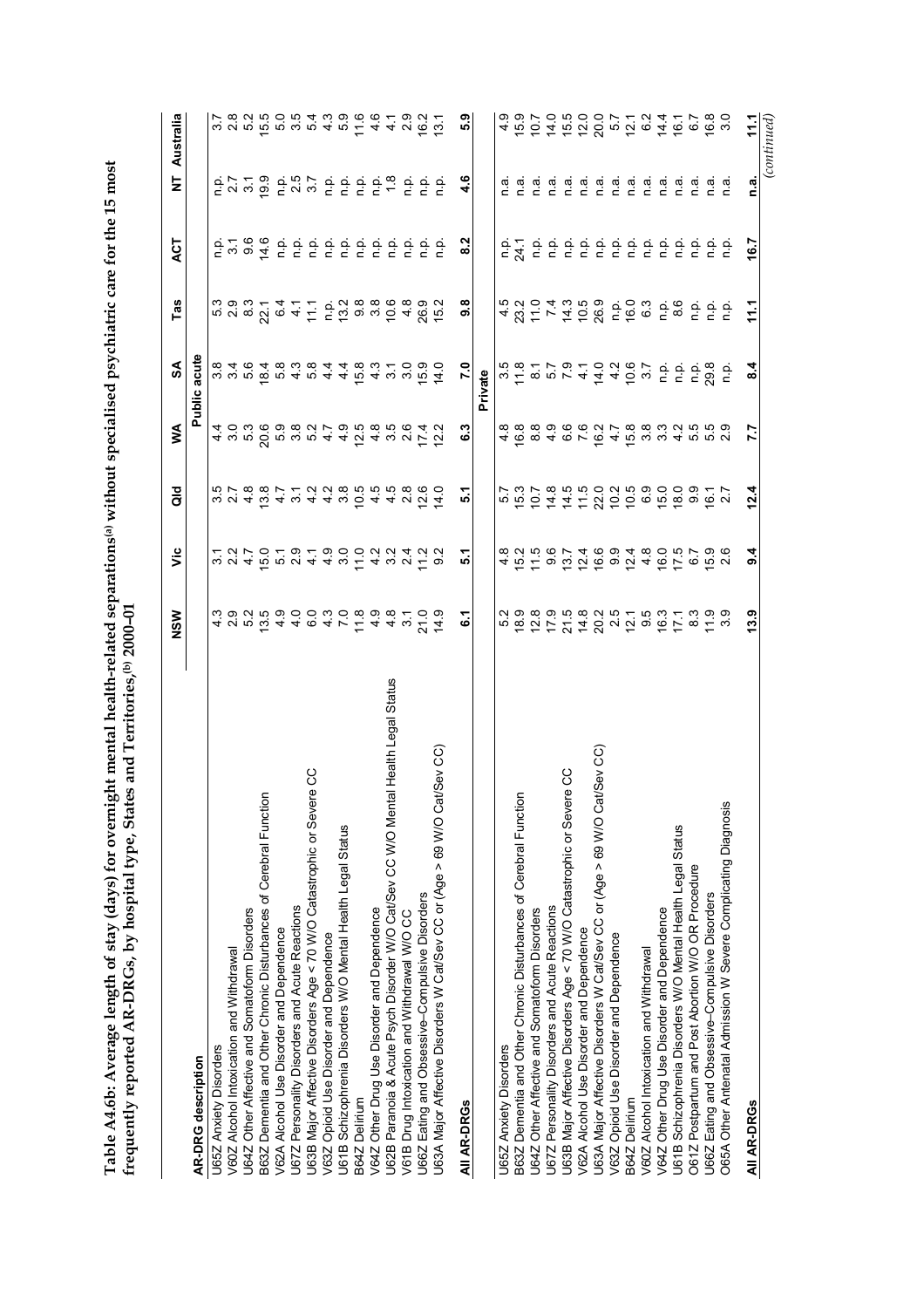|                                                                                                                                                                                                                                                                                                                                                                  | NSM                                                                         | ۶Ë                                                                                                                                                                                                                                                                                                                                                                                                                                                              | as<br>G                                                                        | ≸                                        | S                                    | Tas                                 | <b>ACT</b>                                                                                                                                                                                                                                                                                                          | Ż                                  | Australia                 |
|------------------------------------------------------------------------------------------------------------------------------------------------------------------------------------------------------------------------------------------------------------------------------------------------------------------------------------------------------------------|-----------------------------------------------------------------------------|-----------------------------------------------------------------------------------------------------------------------------------------------------------------------------------------------------------------------------------------------------------------------------------------------------------------------------------------------------------------------------------------------------------------------------------------------------------------|--------------------------------------------------------------------------------|------------------------------------------|--------------------------------------|-------------------------------------|---------------------------------------------------------------------------------------------------------------------------------------------------------------------------------------------------------------------------------------------------------------------------------------------------------------------|------------------------------------|---------------------------|
| AR-DRG description                                                                                                                                                                                                                                                                                                                                               |                                                                             |                                                                                                                                                                                                                                                                                                                                                                                                                                                                 |                                                                                |                                          | <b>All hospitals</b>                 |                                     |                                                                                                                                                                                                                                                                                                                     |                                    |                           |
| U65Z Anxiety Disorders                                                                                                                                                                                                                                                                                                                                           |                                                                             |                                                                                                                                                                                                                                                                                                                                                                                                                                                                 |                                                                                | ယ္                                       |                                      |                                     |                                                                                                                                                                                                                                                                                                                     |                                    |                           |
| U64Z Other Affective and Somatoform Disorders                                                                                                                                                                                                                                                                                                                    |                                                                             |                                                                                                                                                                                                                                                                                                                                                                                                                                                                 |                                                                                |                                          |                                      |                                     |                                                                                                                                                                                                                                                                                                                     |                                    |                           |
| B63Z Dementia and Other Chronic Disturbances of Cerebral Function                                                                                                                                                                                                                                                                                                | $\begin{array}{c} 4 \circ \overline{4} \\ 4 \circ \overline{4} \end{array}$ | $\begin{array}{l} \mathbf{\ddot{o}}\ \mathbf{\dot{c}}\ \mathbf{\dot{c}}\ \mathbf{\dot{c}}\ \mathbf{\dot{c}}\ \mathbf{\dot{c}}\ \mathbf{\dot{c}}\ \mathbf{\dot{c}}\ \mathbf{\dot{c}}\ \mathbf{\dot{c}}\ \mathbf{\dot{c}}\ \mathbf{\dot{c}}\ \mathbf{\dot{c}}\ \mathbf{\dot{c}}\ \mathbf{\dot{c}}\ \mathbf{\dot{c}}\ \mathbf{\dot{c}}\ \mathbf{\dot{c}}\ \mathbf{\dot{c}}\ \mathbf{\dot{c}}\ \mathbf{\dot{c}}\ \mathbf{\dot{c}}\ \mathbf{\dot{c}}\ \mathbf{\dot{$ | 4.4                                                                            |                                          | ထုတ္ထ<br>ထုတ္ထ                       | 4 9 21 9 1 9 21<br>4 9 21 9 1 9 0 9 |                                                                                                                                                                                                                                                                                                                     | 5.7 9.7 9.7 9.7<br>5.7 9.7 9.7 9.7 | 15.6                      |
| V60Z Alcohol Intoxication and Withdrawal                                                                                                                                                                                                                                                                                                                         |                                                                             |                                                                                                                                                                                                                                                                                                                                                                                                                                                                 |                                                                                |                                          |                                      |                                     |                                                                                                                                                                                                                                                                                                                     |                                    | 3.0                       |
| V62A Alcohol Use Disorder and Dependence                                                                                                                                                                                                                                                                                                                         | $\begin{array}{c} 0.00004 \\ 0.00004 \\ \end{array}$                        |                                                                                                                                                                                                                                                                                                                                                                                                                                                                 | $\begin{array}{c} 0 & 0 & 0 & 0 \\ 0 & 0 & 0 & 0 \\ 0 & 0 & 0 & 0 \end{array}$ | coonr<br>coonr                           | u n 4 0 4<br>4 1 4 0 4               |                                     |                                                                                                                                                                                                                                                                                                                     |                                    | 6<br>10 0 0 4<br>10 0 0 4 |
| U67Z Personality Disorders and Acute Reactions                                                                                                                                                                                                                                                                                                                   |                                                                             |                                                                                                                                                                                                                                                                                                                                                                                                                                                                 |                                                                                |                                          |                                      |                                     |                                                                                                                                                                                                                                                                                                                     |                                    |                           |
| U63B Major Affective Disorders Age < 70 W/O Catastrophic or Severe CC                                                                                                                                                                                                                                                                                            |                                                                             |                                                                                                                                                                                                                                                                                                                                                                                                                                                                 |                                                                                |                                          |                                      |                                     |                                                                                                                                                                                                                                                                                                                     |                                    |                           |
| V63Z Opioid Use Disorder and Dependence                                                                                                                                                                                                                                                                                                                          |                                                                             |                                                                                                                                                                                                                                                                                                                                                                                                                                                                 |                                                                                |                                          |                                      |                                     |                                                                                                                                                                                                                                                                                                                     |                                    |                           |
| B64Z Delirium                                                                                                                                                                                                                                                                                                                                                    |                                                                             |                                                                                                                                                                                                                                                                                                                                                                                                                                                                 | 10.5                                                                           |                                          |                                      |                                     |                                                                                                                                                                                                                                                                                                                     |                                    |                           |
| U61B Schizophrenia Disorders W/O Mental Health Legal Status                                                                                                                                                                                                                                                                                                      | 500000000                                                                   |                                                                                                                                                                                                                                                                                                                                                                                                                                                                 | 6.4<br>7.4                                                                     | $\overline{5}$ 4 4<br>$\overline{9}$ 9 7 | <b>A 4 4 4</b><br>T 4 4 4<br>T 6 7 0 |                                     |                                                                                                                                                                                                                                                                                                                     |                                    | $79.7$<br>$-9.07$         |
| V64Z Other Drug Use Disorder and Dependence                                                                                                                                                                                                                                                                                                                      |                                                                             |                                                                                                                                                                                                                                                                                                                                                                                                                                                                 |                                                                                |                                          |                                      |                                     |                                                                                                                                                                                                                                                                                                                     |                                    |                           |
| U63A Major Affective Disorders W Cat/Sev CC or (Age > 69 W/O Cat/Sev CC)                                                                                                                                                                                                                                                                                         |                                                                             |                                                                                                                                                                                                                                                                                                                                                                                                                                                                 | 19.3                                                                           |                                          |                                      |                                     |                                                                                                                                                                                                                                                                                                                     |                                    | 15.5                      |
| tal Health Legal Status<br>U62B Paranoia & Acute Psych Disorder W/O Cat/Sev CC W/O Men                                                                                                                                                                                                                                                                           |                                                                             |                                                                                                                                                                                                                                                                                                                                                                                                                                                                 | 5.9                                                                            |                                          |                                      |                                     |                                                                                                                                                                                                                                                                                                                     |                                    | 4.6                       |
| V61B Drug Intoxication and Withdrawal W/O CC                                                                                                                                                                                                                                                                                                                     |                                                                             |                                                                                                                                                                                                                                                                                                                                                                                                                                                                 |                                                                                | က ထ ထ<br>က က လ<br>က က                    | 3.0                                  |                                     |                                                                                                                                                                                                                                                                                                                     |                                    | $\overline{3}$ .          |
| U66Z Eating and Obsessive-Compulsive Disorders                                                                                                                                                                                                                                                                                                                   | 20.3                                                                        | 11.6                                                                                                                                                                                                                                                                                                                                                                                                                                                            | $\frac{3.9}{2}$                                                                | $\frac{1}{2}$                            | 9.3                                  |                                     | $\frac{1}{2}$ $\frac{1}{2}$ $\frac{1}{2}$ $\frac{1}{2}$ $\frac{1}{2}$ $\frac{1}{2}$ $\frac{1}{2}$ $\frac{1}{2}$ $\frac{1}{2}$ $\frac{1}{2}$ $\frac{1}{2}$ $\frac{1}{2}$ $\frac{1}{2}$ $\frac{1}{2}$ $\frac{1}{2}$ $\frac{1}{2}$ $\frac{1}{2}$ $\frac{1}{2}$ $\frac{1}{2}$ $\frac{1}{2}$ $\frac{1}{2}$ $\frac{1}{2}$ |                                    | <b>16.3</b>               |
| All AR-DRGs                                                                                                                                                                                                                                                                                                                                                      | $\overline{2}$ .0                                                           | <b>G.O</b>                                                                                                                                                                                                                                                                                                                                                                                                                                                      | 7.3                                                                            | ه.<br>ق                                  | 7.2                                  | 10.3                                | 5.7                                                                                                                                                                                                                                                                                                                 | 4.6                                | င္ပိ                      |
| with care, as data may reflect different service delivery and admission practices, and/or differences in the types of establishments categorised<br>e length of stay was less than 366 days.<br>(a) Separations for which the care type was acute, or was not reported and the<br>(b) Interpretation of differences between jurisdictions needs to be undertaker |                                                                             |                                                                                                                                                                                                                                                                                                                                                                                                                                                                 |                                                                                |                                          |                                      |                                     |                                                                                                                                                                                                                                                                                                                     |                                    |                           |

Table A4.6b (continued): Average length of stay (days) of overnight mental health-related separations<sup>(a)</sup> without specialised psychiatric care for the 15 **Table A4.6b (continued): Average length of stay (days) of overnight mental health-related separations(a) without specialised psychiatric care for the 15 most frequently reported AR-DRGs, by hospital type, States and Territories,(b) 2000–01** (b) Interpretation of differences between jurisdictions needs to be undertaken with care, as data may reflect different service delivery and admission practices, and/or differences in the types of establishments categorise န္ဘ as hospitals. Please refer to Box 4.3 for information.

(υ) interpretation of unterences between junsuictums needs to be undertaken win care; as data may rened unterit service denvery and admission practices, and/o untertices in the types<br>as hospitals. Please refer to Box 4.3 *Abbreviations:* W—with, W/O—without, CC—complications and comorbidities, ECT—Electroconvulsive therapy, Cat/Sev—catastrophic or severe, OR—operating room, Psych—Psychotic. n.a. not available. n.a. not available.

n.p. not published: based on less than 10 separations. Data for private hospitals in the Australian Capital Territory and Tasmania are also not published for confidentiality reasons. n.p. not published: based on less than 10 separations. Data for private hospitals in the Australian Capital Territory and Tasmania are also not published for confidentiality reasons.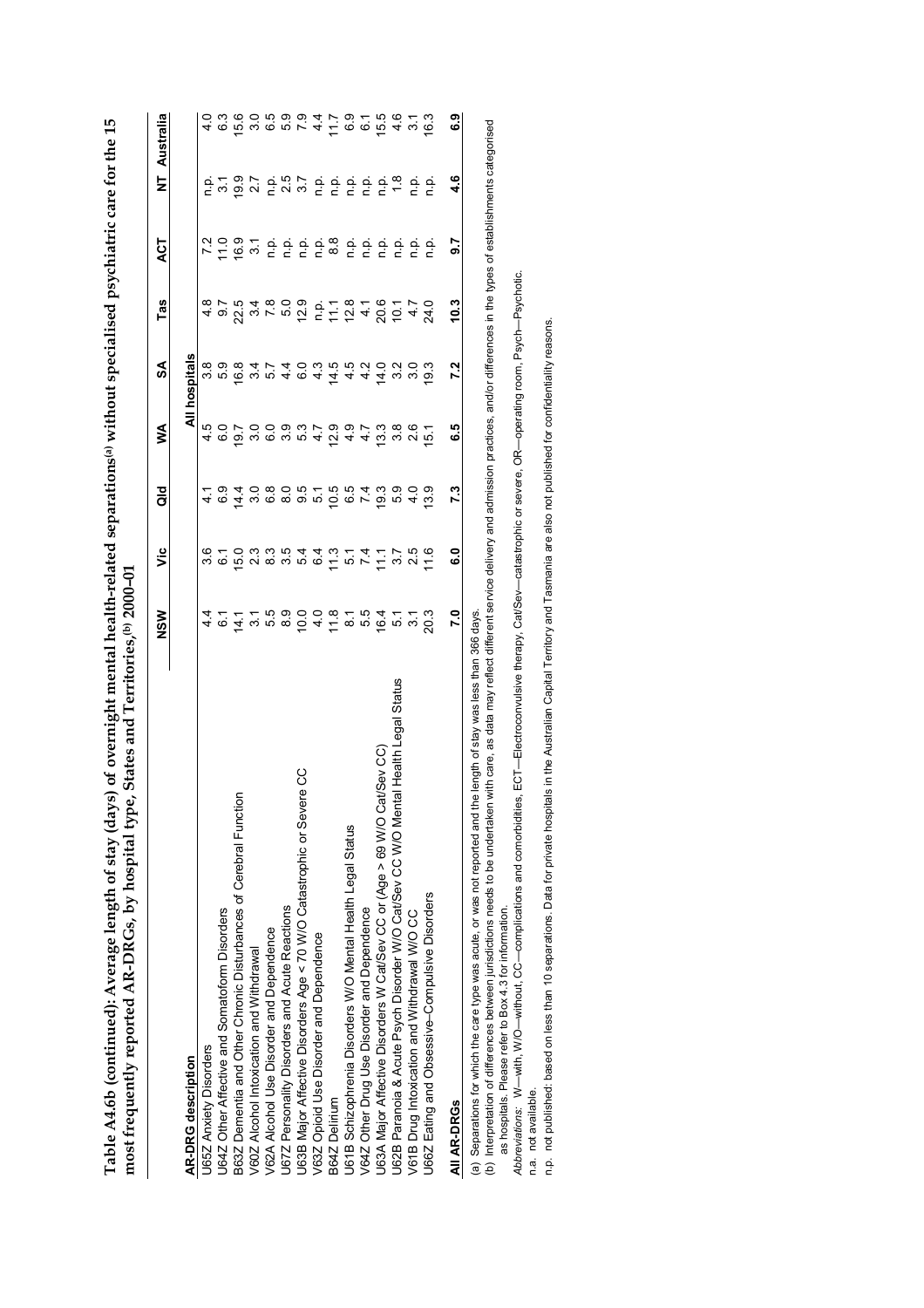| くりしょ                                                                                                                                                                                                                           |                  |
|--------------------------------------------------------------------------------------------------------------------------------------------------------------------------------------------------------------------------------|------------------|
|                                                                                                                                                                                                                                |                  |
|                                                                                                                                                                                                                                |                  |
|                                                                                                                                                                                                                                |                  |
|                                                                                                                                                                                                                                |                  |
|                                                                                                                                                                                                                                |                  |
| ֧֚֝֟֬<br>֧֪֚֝                                                                                                                                                                                                                  |                  |
|                                                                                                                                                                                                                                |                  |
|                                                                                                                                                                                                                                |                  |
|                                                                                                                                                                                                                                |                  |
| ֚֓                                                                                                                                                                                                                             |                  |
|                                                                                                                                                                                                                                |                  |
|                                                                                                                                                                                                                                |                  |
|                                                                                                                                                                                                                                |                  |
|                                                                                                                                                                                                                                |                  |
|                                                                                                                                                                                                                                |                  |
| i<br> <br> <br> <br>١                                                                                                                                                                                                          |                  |
|                                                                                                                                                                                                                                | בטשטב<br>ຸ<br>ເ  |
| $\frac{1}{2}$                                                                                                                                                                                                                  |                  |
| Alam langth of ctay (A<br>٦                                                                                                                                                                                                    | )<br> <br> <br>Ì |
|                                                                                                                                                                                                                                | į                |
| is the contract of the contract of the contract of the contract of the contract of the contract of the contract of the contract of the contract of the contract of the contract of the contract of the contract of the contrac | and and and area |
|                                                                                                                                                                                                                                |                  |
|                                                                                                                                                                                                                                | l                |
|                                                                                                                                                                                                                                | ;<br>)<br>)<br>ı |
| ------------                                                                                                                                                                                                                   |                  |

|                                                                                       | ۶Ë<br>NSW                        | as<br>G                       | ≸                                                                                                                            |                                   | Tas<br>న్    |                                                                                                                                                                                                                                                                                   | <b>ACT</b>                                                                                                         | ż                                                                  | Australia                                           |
|---------------------------------------------------------------------------------------|----------------------------------|-------------------------------|------------------------------------------------------------------------------------------------------------------------------|-----------------------------------|--------------|-----------------------------------------------------------------------------------------------------------------------------------------------------------------------------------------------------------------------------------------------------------------------------------|--------------------------------------------------------------------------------------------------------------------|--------------------------------------------------------------------|-----------------------------------------------------|
| <b>AR-DRG</b> description                                                             |                                  |                               |                                                                                                                              | Public                            | acute        |                                                                                                                                                                                                                                                                                   |                                                                                                                    |                                                                    |                                                     |
| S<br>U63B Major Affective Disorders Age < 70 W/O Catastrophic or Severe               |                                  |                               |                                                                                                                              |                                   |              |                                                                                                                                                                                                                                                                                   |                                                                                                                    |                                                                    |                                                     |
| U67Z Personality Disorders and Acute Reactions                                        |                                  |                               |                                                                                                                              |                                   |              | <b>887746</b>                                                                                                                                                                                                                                                                     |                                                                                                                    |                                                                    |                                                     |
| U61A Schizophrenia Disorders W Mental Health Legal Status                             |                                  |                               |                                                                                                                              |                                   |              |                                                                                                                                                                                                                                                                                   |                                                                                                                    |                                                                    |                                                     |
| U61B Schizophrenia Disorders W/O Mental Health Legal Status                           |                                  |                               |                                                                                                                              |                                   |              |                                                                                                                                                                                                                                                                                   |                                                                                                                    |                                                                    |                                                     |
| U64Z Other Affective and Somatoform Disorders                                         |                                  |                               |                                                                                                                              |                                   |              |                                                                                                                                                                                                                                                                                   |                                                                                                                    |                                                                    |                                                     |
| or Sev CC)<br>U63A Major Affective Disorders W Cat or Sev CC or (Age > 69 W/O Cat     |                                  |                               |                                                                                                                              |                                   |              |                                                                                                                                                                                                                                                                                   |                                                                                                                    |                                                                    |                                                     |
| V61B Drug Intoxication and Withdrawal W/O CC                                          |                                  |                               |                                                                                                                              |                                   |              | 4                                                                                                                                                                                                                                                                                 |                                                                                                                    |                                                                    |                                                     |
| U62A Paranoia & Acute Psych Disorder W Cat/Sev CC or W Mental Health Legal Status     |                                  |                               |                                                                                                                              |                                   |              |                                                                                                                                                                                                                                                                                   |                                                                                                                    |                                                                    |                                                     |
| Health Legal Status<br>U62B Paranoia & Acute Psych Disorder W/O Cat/Sev CC W/O Mental | r w fo b w g 4 ∞ w fo w 4 w w fo | c w to co g n o o g 4 c w n 4 | $\omega$ $\omega$ $\overline{\omega}$ $\omega$ $\overline{\omega}$ $\alpha$ $\omega$ $\overline{\omega}$ $\overline{\omega}$ | r 4 た c 6 8 m c 6 9 4 w 8 0 m c r |              | ៤ <sup>ល</sup> ឌ <sup>៷</sup> ព ៷<br>៤                                                                                                                                                                                                                                            | $5\omega$ $\tilde{a}$ $\omega$ $\omega$ $\tilde{b}$ $\omega$ $\tilde{c}$ $\omega$ $\tilde{c}$ $\omega$ $\tilde{c}$ | $L \times d$ $\sigma$ $\sigma$ $\sigma$ $\sigma$ $\sigma$ $\sigma$ | <u>င် ယ ໌ သာ က တ တ တ တ တ ဟ ဟ ဟ ဟ လ</u>              |
| B63Z Dmentia and Other Chronic Disturbances of Cerebral Function                      |                                  |                               |                                                                                                                              |                                   |              |                                                                                                                                                                                                                                                                                   |                                                                                                                    |                                                                    |                                                     |
| V60Z Alcohol Intoxication and Withdrawal                                              |                                  |                               |                                                                                                                              |                                   |              |                                                                                                                                                                                                                                                                                   |                                                                                                                    |                                                                    |                                                     |
| U65Z Anxiety Disorders                                                                |                                  |                               |                                                                                                                              |                                   |              |                                                                                                                                                                                                                                                                                   |                                                                                                                    |                                                                    |                                                     |
| ပ္ပ<br>X62B Poisoning/Toxic Effects of Drugs & Other Substances Age < 60 W/O          |                                  |                               | $4 w \ddot{w} \ddot{\Theta}$                                                                                                 |                                   |              |                                                                                                                                                                                                                                                                                   |                                                                                                                    |                                                                    |                                                     |
| CC<br>X62A Poisoning/Toxic Effects of Drugs & Other Substances Age > 59 or W          |                                  |                               |                                                                                                                              |                                   | Ξ            | $4~\infty$                                                                                                                                                                                                                                                                        |                                                                                                                    | $\frac{a}{c}$ $\infty$                                             |                                                     |
| U66Z Eating and Obsessive-Compulsive Disorders                                        |                                  |                               |                                                                                                                              |                                   |              |                                                                                                                                                                                                                                                                                   | 55                                                                                                                 | n.p.                                                               |                                                     |
| AII AR-DRGS                                                                           | ∞                                | თ                             | ဖ                                                                                                                            |                                   | თ            |                                                                                                                                                                                                                                                                                   | r,                                                                                                                 | ယ                                                                  | r                                                   |
|                                                                                       |                                  |                               |                                                                                                                              |                                   | Private      |                                                                                                                                                                                                                                                                                   |                                                                                                                    |                                                                    |                                                     |
| CO<br>U63B Major Affective Disorders Age < 70 W/O Catastrophic or Severe              |                                  |                               |                                                                                                                              |                                   |              |                                                                                                                                                                                                                                                                                   |                                                                                                                    | n a                                                                |                                                     |
| <b>J67Z Personality Disorders and Acute Reactions</b>                                 |                                  |                               |                                                                                                                              |                                   |              | င္ စ ဗ္                                                                                                                                                                                                                                                                           |                                                                                                                    | $\frac{a}{2}$                                                      |                                                     |
| U64Z Other Affective and Somatoform Disorders                                         |                                  |                               |                                                                                                                              |                                   |              |                                                                                                                                                                                                                                                                                   |                                                                                                                    | n.a                                                                |                                                     |
| U61B Schizophrenia Disorders W/O Mental Health Legal Status                           |                                  |                               |                                                                                                                              |                                   |              |                                                                                                                                                                                                                                                                                   |                                                                                                                    | $\overline{a}$                                                     |                                                     |
| or Sev CC)<br>U63A Major Affective Disorders W Cat or Sev CC or (Age > 69 W/O Cat     |                                  |                               |                                                                                                                              |                                   |              | $\frac{1}{2}$ $\frac{2}{3}$ $\frac{3}{9}$ $\frac{4}{7}$                                                                                                                                                                                                                           |                                                                                                                    | $\frac{a}{c}$                                                      |                                                     |
| V62A Alcohol Use Disorder and Dependence                                              |                                  |                               |                                                                                                                              |                                   |              |                                                                                                                                                                                                                                                                                   |                                                                                                                    | n.a                                                                |                                                     |
| U65Z Anxiety Disorders                                                                |                                  | 119121212232972328            |                                                                                                                              | 28 29 29 20 20 20 20 20 20 20     | 111229679886 |                                                                                                                                                                                                                                                                                   | <b><i>Atabaa</i></b> Gedee                                                                                         | n.a                                                                | 12 9 12 12 12 12 12 13 14 15 16 17 18 19 19 19 19 1 |
| U66Z Eating and Obsessive-Compulsive Disorders                                        |                                  |                               |                                                                                                                              |                                   |              |                                                                                                                                                                                                                                                                                   |                                                                                                                    | n a                                                                |                                                     |
| V63Z Opioid Use Disorder and Dependence                                               |                                  |                               |                                                                                                                              |                                   |              |                                                                                                                                                                                                                                                                                   |                                                                                                                    | n.a                                                                |                                                     |
| V64Z Other Drug Use Disorder and Dependence                                           |                                  |                               |                                                                                                                              |                                   |              |                                                                                                                                                                                                                                                                                   |                                                                                                                    | e.a                                                                |                                                     |
| V60Z Alcohol Intoxication and Withdrawal                                              |                                  |                               |                                                                                                                              |                                   |              | $\begin{array}{c} \mathbf{c} \\ \mathbf{c} \\ \mathbf{c} \end{array} \begin{array}{c} \mathbf{c} \\ \mathbf{c} \\ \mathbf{c} \end{array} \begin{array}{c} \mathbf{c} \\ \mathbf{c} \\ \mathbf{c} \end{array} \begin{array}{c} \mathbf{c} \\ \mathbf{c} \\ \mathbf{c} \end{array}$ |                                                                                                                    | n.a                                                                |                                                     |
| B63Z Dmentia and Other Chronic Disturbances of Cerebral Function                      |                                  |                               |                                                                                                                              |                                   |              |                                                                                                                                                                                                                                                                                   |                                                                                                                    | n a                                                                |                                                     |
| Health Legal Status<br>U62B Paranoia & Acute Psych Disorder W/O Cat/Sev CC W/O Mental |                                  |                               |                                                                                                                              |                                   |              | ن في<br>م                                                                                                                                                                                                                                                                         | $\frac{a}{c}$ $\frac{a}{c}$                                                                                        | n a                                                                |                                                     |
| O61Z Postpartum and Post Abortion W/O OR Procedure                                    |                                  |                               | $\div$                                                                                                                       |                                   | ن<br>ج       |                                                                                                                                                                                                                                                                                   |                                                                                                                    | n.a                                                                |                                                     |
| V61B Drug Intoxication and Withdrawal W/O CC                                          |                                  |                               |                                                                                                                              |                                   |              | ن في<br>ما                                                                                                                                                                                                                                                                        | e e<br>c c                                                                                                         | n a                                                                |                                                     |
| All AR-DRGs                                                                           | 4                                | $\frac{2}{3}$                 | $\frac{5}{1}$                                                                                                                | F                                 |              | ဒု                                                                                                                                                                                                                                                                                | مبر<br>ج                                                                                                           | <u>ក្នុ</u>                                                        | 13                                                  |
|                                                                                       |                                  |                               |                                                                                                                              |                                   |              |                                                                                                                                                                                                                                                                                   |                                                                                                                    |                                                                    | (continued)                                         |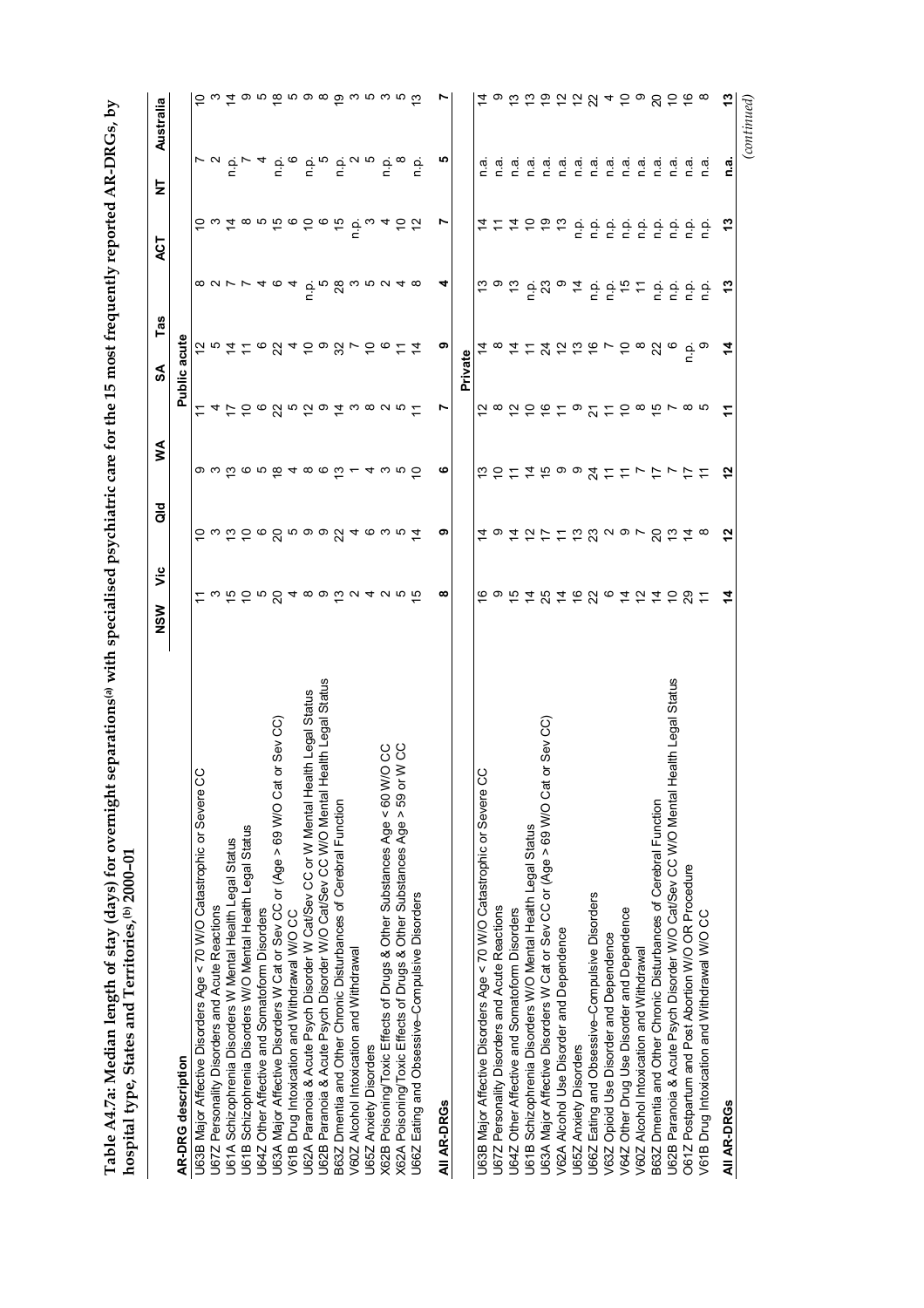| ı                                                               |                                     |
|-----------------------------------------------------------------|-------------------------------------|
| ĺ                                                               |                                     |
|                                                                 |                                     |
|                                                                 |                                     |
|                                                                 |                                     |
|                                                                 |                                     |
|                                                                 |                                     |
| בית היה הפרים לחבר בת היה המתחרר<br>court care and the article  |                                     |
|                                                                 |                                     |
|                                                                 |                                     |
|                                                                 |                                     |
|                                                                 |                                     |
|                                                                 |                                     |
|                                                                 |                                     |
|                                                                 |                                     |
|                                                                 |                                     |
| $\frac{1}{2}$                                                   |                                     |
| Froncial writh emporalised new                                  |                                     |
|                                                                 |                                     |
|                                                                 |                                     |
| $C - 1$                                                         |                                     |
|                                                                 |                                     |
|                                                                 |                                     |
| vsı to<br>$\frac{1}{2}$                                         |                                     |
|                                                                 |                                     |
|                                                                 |                                     |
|                                                                 | $\sim$ $\sim$ $\sim$ $\sim$         |
| $A$ and $A$ and $A$ and $A$ and $A$ and $A$<br>.<br>.<br>.<br>. | <br> <br> <br>                      |
|                                                                 |                                     |
|                                                                 |                                     |
| ;<br>;<br>;                                                     |                                     |
|                                                                 |                                     |
|                                                                 | AD DDCs hy hosnital type States are |
|                                                                 |                                     |
| $\frac{1}{2}$                                                   |                                     |
| こうせいし                                                           | יי ביטייבי בי                       |
| די<br>ד                                                         |                                     |
|                                                                 |                                     |

|                                                                                         | $\frac{8}{2}$                                            | ۶Ë                                                 | <b>Japa</b>                                                  | ≸                               | SA                                                                                                                                                                                     | Tas                                                                                                                                                                                                                                                                                                                                                                              | ACT                         | Ż                                                                                                                          | Australia |
|-----------------------------------------------------------------------------------------|----------------------------------------------------------|----------------------------------------------------|--------------------------------------------------------------|---------------------------------|----------------------------------------------------------------------------------------------------------------------------------------------------------------------------------------|----------------------------------------------------------------------------------------------------------------------------------------------------------------------------------------------------------------------------------------------------------------------------------------------------------------------------------------------------------------------------------|-----------------------------|----------------------------------------------------------------------------------------------------------------------------|-----------|
| AR-DRG description                                                                      |                                                          |                                                    |                                                              | Public                          | psychiatric                                                                                                                                                                            |                                                                                                                                                                                                                                                                                                                                                                                  |                             |                                                                                                                            |           |
| U61A Schizophrenia Disorders W Mental Health Legal Status                               |                                                          |                                                    |                                                              |                                 |                                                                                                                                                                                        |                                                                                                                                                                                                                                                                                                                                                                                  |                             |                                                                                                                            |           |
| U67Z Personality Disorders and Acute Reactions                                          |                                                          |                                                    |                                                              |                                 |                                                                                                                                                                                        |                                                                                                                                                                                                                                                                                                                                                                                  |                             |                                                                                                                            |           |
| U63B Major Affective Disorders Age < 70 W/O Catastrophic or Severe CC                   |                                                          |                                                    |                                                              |                                 |                                                                                                                                                                                        |                                                                                                                                                                                                                                                                                                                                                                                  |                             |                                                                                                                            |           |
| U61B Schizophrenia Disorders W/O Mental Health Legal Status                             |                                                          |                                                    |                                                              |                                 |                                                                                                                                                                                        |                                                                                                                                                                                                                                                                                                                                                                                  |                             |                                                                                                                            |           |
| U62A Paranoia & Acute Psych Disorder W Cat/Sev CC or W Mental Health Legal Status       | <b>@ ω 는 ∞ ∞ 4 レ r º <i>t</i> 4 u <sup>L</sup> w @ 4</b> |                                                    |                                                              | A @ b b b e d b d b g b b w b o | $\tilde{\mathtt{a}}$ $\omega$ $\tilde{\mathtt{a}}$ $\tilde{\mathtt{a}}$ $\alpha$ $\tilde{\mathtt{a}}$ $\tilde{\mathtt{b}}$ $\tilde{\mathtt{c}}$ $\omega$ $\tilde{\mathtt{b}}$ $\alpha$ | $\frac{1}{2}$ $\frac{1}{2}$ $\frac{1}{2}$ $\frac{1}{2}$ $\frac{1}{2}$ $\frac{1}{2}$ $\frac{1}{2}$ $\frac{1}{2}$ $\frac{1}{2}$ $\frac{1}{2}$ $\frac{1}{2}$ $\frac{1}{2}$ $\frac{1}{2}$ $\frac{1}{2}$ $\frac{1}{2}$ $\frac{1}{2}$ $\frac{1}{2}$ $\frac{1}{2}$ $\frac{1}{2}$ $\frac{1}{2}$ $\frac{1}{2}$ $\frac{1}{2}$                                                              |                             |                                                                                                                            |           |
| V61B Drug Intoxication and Withdrawal W/O CC                                            |                                                          |                                                    |                                                              |                                 |                                                                                                                                                                                        |                                                                                                                                                                                                                                                                                                                                                                                  |                             |                                                                                                                            |           |
| 960Z Ungroupable                                                                        |                                                          |                                                    |                                                              |                                 |                                                                                                                                                                                        |                                                                                                                                                                                                                                                                                                                                                                                  |                             |                                                                                                                            |           |
| U64Z Other Affective and Somatoform Disorders                                           |                                                          |                                                    |                                                              |                                 |                                                                                                                                                                                        |                                                                                                                                                                                                                                                                                                                                                                                  |                             |                                                                                                                            |           |
| B63Z Dementia and Other Chronic Disturbances of Cerebral Function                       |                                                          |                                                    |                                                              |                                 |                                                                                                                                                                                        |                                                                                                                                                                                                                                                                                                                                                                                  |                             |                                                                                                                            |           |
| Z64B Other Factors Influencing Health Status Age < 80                                   |                                                          |                                                    | 다 다 있<br>다 다 인                                               |                                 |                                                                                                                                                                                        |                                                                                                                                                                                                                                                                                                                                                                                  |                             |                                                                                                                            |           |
| V60Z Alcohol Intoxication and Withdrawal                                                |                                                          |                                                    |                                                              |                                 |                                                                                                                                                                                        |                                                                                                                                                                                                                                                                                                                                                                                  |                             |                                                                                                                            |           |
| or Sev CC<br>U63A Major Affective Disorders W Cat or Sev CC or (Age > 69 W/O Cat        |                                                          |                                                    |                                                              |                                 |                                                                                                                                                                                        |                                                                                                                                                                                                                                                                                                                                                                                  |                             |                                                                                                                            |           |
| V64Z Other Drug Use Disorder and Dependence                                             |                                                          |                                                    |                                                              |                                 |                                                                                                                                                                                        |                                                                                                                                                                                                                                                                                                                                                                                  |                             |                                                                                                                            |           |
| U62B Paranoia & Acute Psych Disorder W/O Cat/Sev CC W/O Mental Health Legal Status      |                                                          | ف<br>E                                             |                                                              |                                 | 4 © က                                                                                                                                                                                  |                                                                                                                                                                                                                                                                                                                                                                                  |                             |                                                                                                                            |           |
| V62A Alcohol Use Disorder and Dependence                                                |                                                          | ن<br>ء                                             | $\begin{array}{ccc}\n 2 & 2 & 2 \\  3 & 2 & 2\n \end{array}$ |                                 |                                                                                                                                                                                        |                                                                                                                                                                                                                                                                                                                                                                                  |                             |                                                                                                                            |           |
| All AR-DRGs                                                                             | ဖ                                                        | 26                                                 | ۽                                                            | ÷                               | $\infty$                                                                                                                                                                               |                                                                                                                                                                                                                                                                                                                                                                                  |                             |                                                                                                                            | $\infty$  |
|                                                                                         |                                                          |                                                    |                                                              |                                 | All hospitals                                                                                                                                                                          |                                                                                                                                                                                                                                                                                                                                                                                  |                             |                                                                                                                            |           |
| U63B Major Affective Disorders Age < 70 W/O Catastrophic or Severe CC                   |                                                          |                                                    |                                                              |                                 |                                                                                                                                                                                        |                                                                                                                                                                                                                                                                                                                                                                                  |                             |                                                                                                                            |           |
| U67Z Personality Disorders and Acute Reactions                                          |                                                          |                                                    |                                                              |                                 |                                                                                                                                                                                        |                                                                                                                                                                                                                                                                                                                                                                                  |                             |                                                                                                                            |           |
| U61A Schizophrenia Disorders W Mental Health Legal Status                               |                                                          |                                                    |                                                              |                                 |                                                                                                                                                                                        |                                                                                                                                                                                                                                                                                                                                                                                  |                             |                                                                                                                            |           |
| U61B Schizophrenia Disorders W/O Mental Health Legal Status                             | <u> G d G G C 4 ∞ ∞ G o o w 4 w</u>                      | <u> G 4 G 5 L 6 6 G 0 <sup>2</sup> 8 0 9 4 4 6</u> | <u> 5 4 5 L @ 6 4 ∞ n 5 L @ 0 w w 5</u>                      | <u>ひょどの8000000000</u>           | 12441282767                                                                                                                                                                            | のの87784                                                                                                                                                                                                                                                                                                                                                                          | 2 m 2 m L 6 m 5 t 5 2       | $L$ $\alpha$ $\vec{v}$ $L$ $\alpha$ $\vec{v}$ $\vec{v}$ $\vec{v}$ $\vec{v}$ $\vec{v}$ $\vec{v}$ $\alpha$ $\alpha$ $\alpha$ |           |
| U64Z Other Affective and Somatoform Disorders                                           |                                                          |                                                    |                                                              |                                 |                                                                                                                                                                                        |                                                                                                                                                                                                                                                                                                                                                                                  |                             |                                                                                                                            |           |
| U63A Major Affective Disorders W Cat/Sev CC or (Age > 69 W/O Cat/Sev CC)                |                                                          |                                                    |                                                              |                                 |                                                                                                                                                                                        |                                                                                                                                                                                                                                                                                                                                                                                  |                             |                                                                                                                            |           |
| V61B Drug Intoxication and Withdrawal W/O CC                                            |                                                          |                                                    |                                                              |                                 |                                                                                                                                                                                        |                                                                                                                                                                                                                                                                                                                                                                                  |                             |                                                                                                                            |           |
| U62A Paranoia & Acute Psych Disorder W Cat/Sev CC or W Mental Health Legal Status       |                                                          |                                                    |                                                              |                                 |                                                                                                                                                                                        |                                                                                                                                                                                                                                                                                                                                                                                  |                             |                                                                                                                            |           |
| V62A Alcohol Use Disorder and Dependence                                                |                                                          |                                                    |                                                              |                                 |                                                                                                                                                                                        |                                                                                                                                                                                                                                                                                                                                                                                  |                             |                                                                                                                            |           |
| B63Z Dementia and Other Chronic Disturbances of Cerebral Function                       |                                                          |                                                    |                                                              |                                 |                                                                                                                                                                                        |                                                                                                                                                                                                                                                                                                                                                                                  |                             |                                                                                                                            |           |
| U65Z Anxiety Disorders                                                                  |                                                          |                                                    |                                                              |                                 |                                                                                                                                                                                        |                                                                                                                                                                                                                                                                                                                                                                                  |                             |                                                                                                                            |           |
| lealth Legal Status<br>U62B Paranoia & Acute Psych Disorder W/O Cat/Sev CC W/O Mental H |                                                          |                                                    |                                                              |                                 |                                                                                                                                                                                        |                                                                                                                                                                                                                                                                                                                                                                                  | $4 \triangleright 4$        |                                                                                                                            |           |
| V60Z Alcohol Intoxication and Withdrawal                                                |                                                          |                                                    |                                                              |                                 |                                                                                                                                                                                        | $\vec{a}$ $\overline{c}$ $\overline{a}$ $\overline{c}$ $\overline{c}$ $\overline{c}$ $\overline{c}$ $\overline{c}$ $\overline{c}$ $\overline{c}$ $\overline{c}$ $\overline{c}$ $\overline{c}$ $\overline{c}$ $\overline{c}$ $\overline{c}$ $\overline{c}$ $\overline{c}$ $\overline{c}$ $\overline{c}$ $\overline{c}$ $\overline{c}$ $\overline{c}$ $\overline{c}$ $\overline{c$ |                             |                                                                                                                            |           |
| V64Z Other Drug Use Disorder and Dependence                                             |                                                          |                                                    |                                                              |                                 |                                                                                                                                                                                        |                                                                                                                                                                                                                                                                                                                                                                                  | $\frac{1}{2}$ $\frac{1}{2}$ |                                                                                                                            |           |
| U66Z Eating and Obsessive-Compulsive Disorders                                          |                                                          |                                                    |                                                              |                                 |                                                                                                                                                                                        |                                                                                                                                                                                                                                                                                                                                                                                  |                             | ېخ                                                                                                                         |           |
| All AR-DRGs                                                                             | ထ                                                        |                                                    |                                                              | თ                               | 9                                                                                                                                                                                      | ဖ                                                                                                                                                                                                                                                                                                                                                                                | ထ                           | ιņ                                                                                                                         | ∞         |
| (a) Separations for which the care type was acute, or was not reported.                 |                                                          |                                                    |                                                              |                                 |                                                                                                                                                                                        |                                                                                                                                                                                                                                                                                                                                                                                  |                             |                                                                                                                            |           |

(b) Interpretation of differences between jurisdictions needs to be undertaken with care, as data may reflect different service delivery and admission practices, and/or differences in the types of establishments categorise (b) Interpretation of differences between jurisdictions needs to be undertaken with care, as data may reflect different service delivery and admission practices, and/or differences in the types of establishments categorise as hospitals.

Abbreviations: W-with, WIO-without, CC-complications and comorbidities, ECT-Electrocomulsive therapy, Cat/Sev-catastrophic or severe, OR-operating room, Psych-Psychotic. *Abbreviations:* W—with, W/O—without, CC—complications and comorbidities, ECT—Electroconvulsive therapy, Cat/Sev—catastrophic or severe, OR—operating room, Psych—Psychotic.

. . not applicable. n.a. not available.

. . not applicable.<br>n.a. not available.<br>n.p. not published: based on less than 10 separations. Data for private hospitals in the Australian Capital Territory and Tasmania are also not published for confidentiality reasons. n.p. not published: based on less than 10 separations. Data for private hospitals in the Australian Capital Territory and Tasmania are also not published for confidentiality reasons.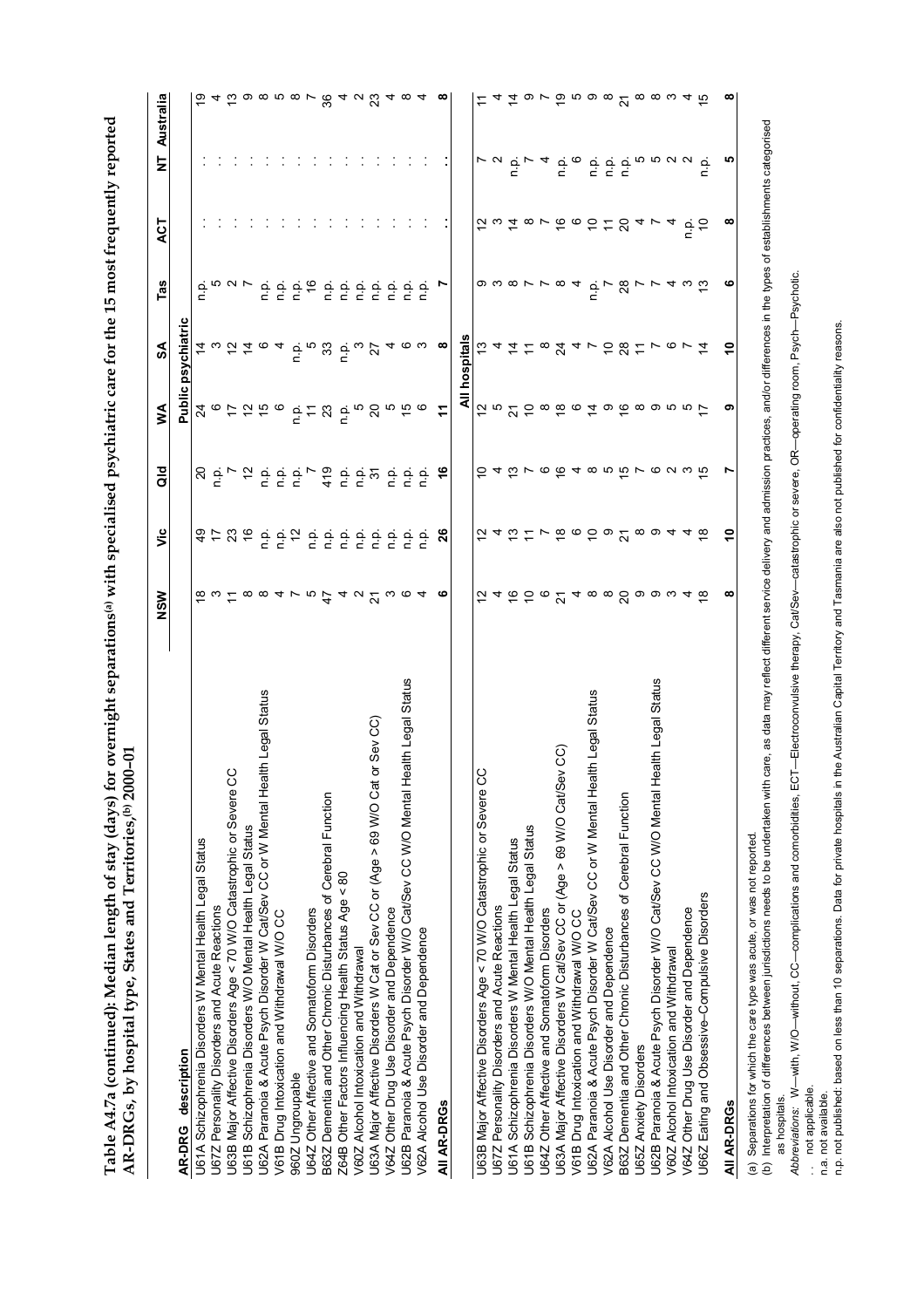| of overnight mental health-related separations <sup>(a)</sup> without specialised psychiatric care for the 15 most |                              |
|--------------------------------------------------------------------------------------------------------------------|------------------------------|
|                                                                                                                    | $70-002$<br>ry<br>COO        |
|                                                                                                                    | type, States and Territories |
| į                                                                                                                  | くりし                          |
| ؚ<br>پ                                                                                                             |                              |

|                                                                                    | NSW                                                                                                                        | ۊ                                 | ᅙ                 | ≸                                             | SA                                                        | Tas                                                     | ACT         | Ż                                                         | Australia      |
|------------------------------------------------------------------------------------|----------------------------------------------------------------------------------------------------------------------------|-----------------------------------|-------------------|-----------------------------------------------|-----------------------------------------------------------|---------------------------------------------------------|-------------|-----------------------------------------------------------|----------------|
| AR-DRG description                                                                 |                                                                                                                            |                                   |                   |                                               | Public acute                                              |                                                         |             |                                                           |                |
| U65Z Anxiety Disorders                                                             |                                                                                                                            |                                   |                   |                                               |                                                           |                                                         |             |                                                           |                |
| V60Z Alcohol Intoxication and Withdrawal                                           |                                                                                                                            |                                   |                   |                                               | ო ←                                                       |                                                         |             |                                                           |                |
| U64Z Other Affective and Somatoform Disorders                                      | 4 ← ∞ ○ 4 ∨ ∞ ∞ ∞ ∞ 4 ∨ ← ∞ ∞                                                                                              | <b>w ← w o 4 <i>w w 4 ← レ</i></b> |                   | 0 - 0 <u>0</u> 0 0 <del>4</del> 4 0 0 0 0 0 - | <i>A</i> G A G A G G G G G G G G G                        |                                                         | ة ـ ة<br>ق  | a <sup>NN</sup> <sup>o</sup> a <sup>NN</sup> angel        |                |
| B63Z Dementia and Other Chronic Disturbances of Cerebral Function                  |                                                                                                                            |                                   |                   |                                               |                                                           |                                                         | $\tilde{t}$ |                                                           |                |
| V62A Alcohol Use Disorder and Dependence                                           |                                                                                                                            |                                   |                   |                                               |                                                           |                                                         |             |                                                           |                |
| U67Z Personality Disorders and Acute Reactions                                     |                                                                                                                            |                                   |                   |                                               |                                                           |                                                         |             |                                                           |                |
| ပ္ပ<br>U63B Major Affective Disorders Age < 70 W/O Catastrophic or Severe          |                                                                                                                            |                                   |                   |                                               |                                                           |                                                         |             |                                                           |                |
| V63Z Opioid Use Disorder and Dependence                                            |                                                                                                                            |                                   |                   |                                               |                                                           |                                                         |             |                                                           |                |
| B64Z Delirium                                                                      |                                                                                                                            |                                   |                   |                                               |                                                           |                                                         |             |                                                           |                |
| U61B Schizophrenia Disorders W/O Mental Health Legal Status                        |                                                                                                                            |                                   |                   |                                               |                                                           |                                                         |             |                                                           |                |
| Z61Z Signs and Symptoms                                                            |                                                                                                                            | $4 -$                             |                   |                                               |                                                           |                                                         |             |                                                           |                |
| V64Z Other Drug Use Disorder and Dependence                                        |                                                                                                                            |                                   |                   |                                               |                                                           |                                                         |             |                                                           |                |
| U62B Paranoia & Acute Psych Disorder W/O Cat/Sev CC W/O Mental Health Legal Status |                                                                                                                            |                                   | $\sim$            |                                               |                                                           |                                                         |             | ن<br>ء                                                    |                |
| V61B Drug Intoxication and Withdrawal W/O CC                                       |                                                                                                                            | 10 IO                             |                   |                                               |                                                           | $\frac{8}{2}$                                           |             |                                                           |                |
| U66Z Eating and Obsessive-Compulsive Disorders                                     |                                                                                                                            |                                   | တ                 |                                               |                                                           |                                                         |             | $\begin{array}{ccc}\n0 & 0 \\ \hline\n0 & 0\n\end{array}$ |                |
| AII AR-DRGS                                                                        | ↴                                                                                                                          | ო                                 | ∾                 | ო                                             | ო                                                         | ιņ                                                      | ᡪ           | N                                                         | ო              |
|                                                                                    |                                                                                                                            |                                   |                   |                                               | Private                                                   |                                                         |             |                                                           |                |
| U65Z Anxiety Disorders                                                             |                                                                                                                            |                                   |                   |                                               |                                                           |                                                         | غ           | n a                                                       |                |
| B63Z Dementia and Other Chronic Disturbances of Cerebral Function                  |                                                                                                                            |                                   | $\omega \simeq 1$ |                                               |                                                           |                                                         |             | n a                                                       |                |
| U64Z Other Affective and Somatoform Disorders                                      |                                                                                                                            |                                   |                   |                                               |                                                           |                                                         | o.<br>D     | n a                                                       |                |
| U67Z Personality Disorders and Acute Reactions                                     |                                                                                                                            |                                   |                   |                                               |                                                           |                                                         |             | n.a.                                                      |                |
| U63B Major Affective Disorders Age < 70 W/O Catastrophic or Severe CC              |                                                                                                                            |                                   |                   |                                               |                                                           |                                                         |             | n.a.                                                      |                |
| V62A Alcohol Use Disorder and Dependence                                           |                                                                                                                            |                                   |                   |                                               |                                                           |                                                         |             | n.a                                                       |                |
| U63A Major Affective Disorders W Cat or Sev CC or (Age > 69 W/O Cat or Sev CC)     | $\tilde{\texttt{a}}$ $\in$ $\tilde{\texttt{b}}$ $\in$ $\tilde{\texttt{c}}$ $\in$ $\sim$ $\sim$ $\sim$ $\sim$ $\sim$ $\sim$ | 50879906930072                    | 5506              |                                               | ㅜ ㄹ ㅇ 爫 ㅅ 爫 ㅜ ㅜ ㄹ ㅇ                                       | $a \approx r \approx 5$ $\approx 8 \approx 5 \approx 0$ |             | n a                                                       | 10109100000000 |
| V63Z Opioid Use Disorder and Dependence                                            |                                                                                                                            |                                   |                   |                                               |                                                           |                                                         |             | n.a                                                       |                |
| B64Z Delirium                                                                      |                                                                                                                            |                                   | $\infty$ 4        |                                               |                                                           |                                                         |             | n.a                                                       |                |
| Z61Z Signs and Symptoms                                                            |                                                                                                                            |                                   |                   |                                               |                                                           |                                                         |             | n.a                                                       |                |
| V60Z Alcohol Intoxication and Withdrawal                                           |                                                                                                                            |                                   | $rac{4}{5}$       |                                               |                                                           |                                                         |             | n.a.                                                      |                |
| V64Z Other Drug Use Disorder and Dependence                                        |                                                                                                                            |                                   |                   |                                               | $\begin{array}{ccc}\n0 & 0 & 0 \\ 0 & 0 & 0\n\end{array}$ | $rac{1}{2}$                                             |             | m<br>O                                                    |                |
| U61B Schizophrenia Disorders W/O Mental Health Legal Status                        |                                                                                                                            |                                   | 4                 |                                               |                                                           | $\frac{a}{c}$                                           |             | n a                                                       |                |
| O61Z Postpartum and Post Abortion W/O OR Procedure                                 |                                                                                                                            |                                   | ဖလ                | 0 4 10 U                                      | $\tilde{\bm{c}}$                                          |                                                         |             | n a                                                       |                |
| U66Z Eating and Obsessive-Compulsive Disorders                                     |                                                                                                                            |                                   |                   |                                               | ن<br>م                                                    | ن في<br>حا                                              |             | n a                                                       |                |
| All AR-DRGs                                                                        | ၜ                                                                                                                          | ю,                                | $\infty$          | ◥                                             | ဖ                                                         |                                                         | S           | ة<br>C                                                    | r,             |
|                                                                                    |                                                                                                                            |                                   |                   |                                               |                                                           |                                                         |             |                                                           | (continued)    |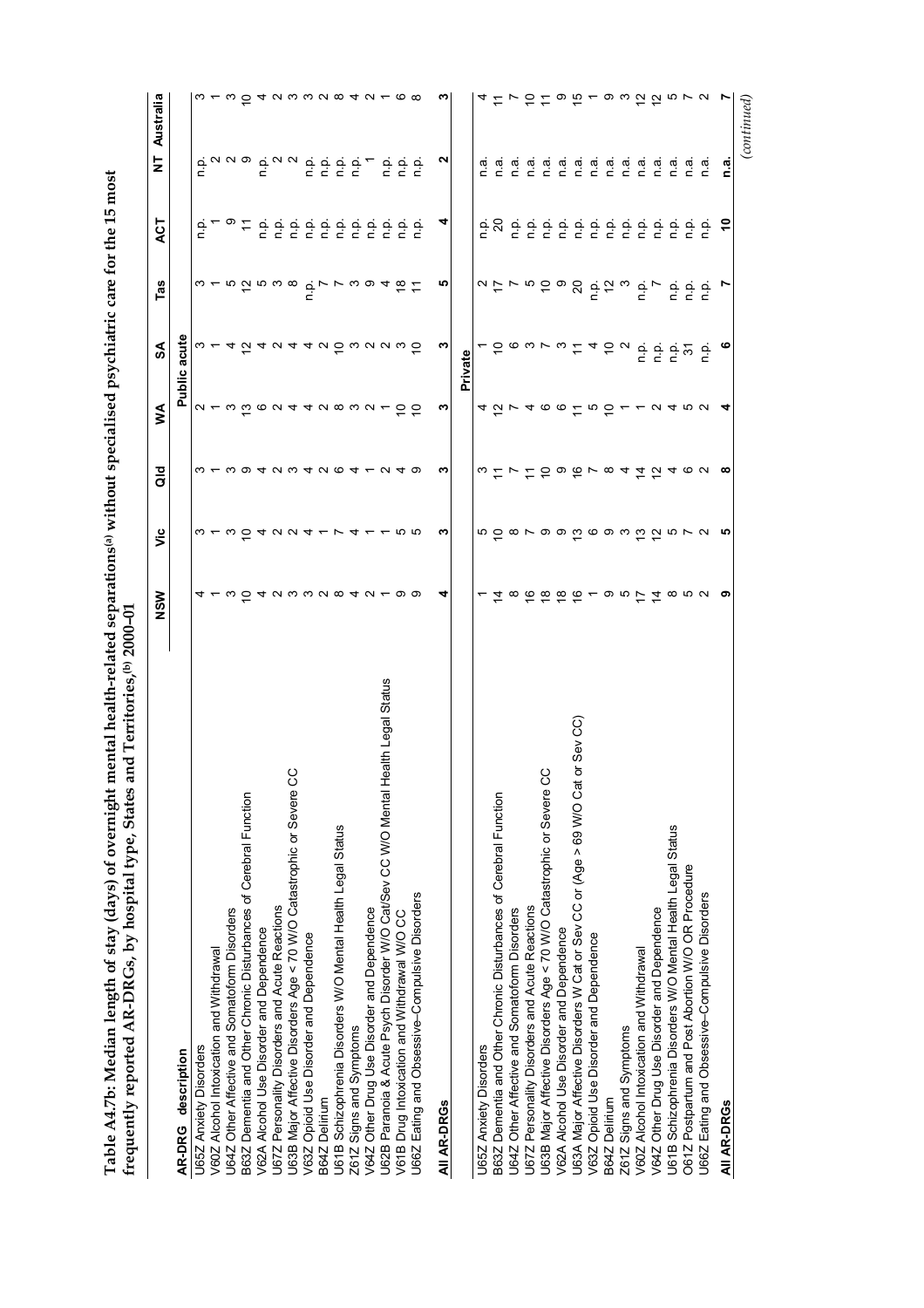|                                                                                            | NSW | ۊ | ă              | ≸           | న్                             | Tas                    | হ                              | Ż                           | Australia |
|--------------------------------------------------------------------------------------------|-----|---|----------------|-------------|--------------------------------|------------------------|--------------------------------|-----------------------------|-----------|
| <b>AR-DRG</b> Description                                                                  |     |   |                |             | All hospitals                  |                        |                                |                             |           |
| J65Z Anxiety Disorders                                                                     |     |   |                | ო           | ო                              |                        |                                |                             |           |
| J64Z Other Affective and Somatoform Disorders                                              |     | 4 |                |             |                                | N 0                    |                                |                             |           |
| B63Z Dementia and Other Chronic Disturbances of Cerebral Function                          |     | ₽ |                | ≌           |                                | $\overline{4}$         | $\tilde{5}$ $\tilde{6}$ $\sim$ | ن<br>د ۱۵ ه م               |           |
| V60Z Alcohol Intoxication and Withdrawal                                                   |     |   |                |             |                                |                        |                                |                             |           |
| /62A Alcohol Use Disorder and Dependence                                                   |     |   |                |             |                                | လ ဟ က တ                |                                |                             |           |
| J67Z Personality Disorders and Acute Reactions                                             |     | c |                |             | $\sim$                         |                        |                                |                             |           |
| ပ္ပ<br>J63B Major Affective Disorders Age < 70 W/O Catastrophic or Severe                  |     |   | ю              |             |                                |                        |                                | $\frac{a}{c}$ $\sim$ $\sim$ | 4         |
| V63Z Opioid Use Disorder and Dependence                                                    |     |   | $\overline{4}$ |             | 4                              |                        |                                |                             |           |
| B64Z Delirium                                                                              | ∞   |   | Ņ              | ∞           | ₽                              | $\frac{a}{c}$ $\infty$ |                                |                             | ო თო      |
| J61B Schizophrenia Disorders W/O Mental Health Legal Status                                | ო   |   | $\sim$         | $Q \circ Q$ |                                | J,                     |                                |                             |           |
| V64Z Other Drug Use Disorder and Dependence                                                |     |   |                |             | ດ ພ                            | က                      |                                |                             | 4         |
| J63A Major Affective Disorders W Cat/Sev CC or (Age > 69 W/O Cat/Sev CC)                   |     | ဖ | 호              |             |                                | Ξ                      |                                |                             |           |
| Legal Status<br>lealth I<br>J62B Paranoia & Acute Psych Disorder W/O Cat/Sev CC W/O Mental |     |   | ∾              |             |                                | ∞                      |                                |                             |           |
| V61B Drug Intoxication and Withdrawal W/O CC                                               |     |   | ີ ພ            |             | $2$ $\alpha$ $\alpha$ $\infty$ | 4                      |                                |                             | NN Q      |
| U66Z Eating and Obsessive-Compulsive Disorders                                             |     | ဖ |                |             |                                | Ξ                      |                                |                             |           |
| All AR-DRGs                                                                                |     | 4 | 4              |             | 4                              | မာ                     | ഥ                              | N                           |           |

Table A4.7b (continued): Median length of stay (days) of overnight mental health-related separations® without specialised psychiatric care for the 15<br>most frequently reported AR-DRGs, by hospital type, States and Territori **Table A4.7b (continued): Median length of stay (days) of overnight mental health-related separations(a) without specialised psychiatric care for the 15 most frequently reported AR-DRGs, by hospital type, States and Territories,(b) 2000–01**

(a) Separations for which the care type was acute, or was not reported.

(a) Separations for which the care type was sacute, or was not reported.<br>(b) Interpretation of differences between jurisdictions needs to be undertator with care, as data may reflect different service delivery and admissio (b) Interpretation of differences between jurisdictions needs to be undertaken with care, as data may reflect different service delivery and admission practices, and/or differences in the types of establishments categorise as hospitals. as hospitals.

Abbreviations: W-with, W/O-without, CC-complications and comorbidities, ECT-Electroconvulsive therapy, Cat/Sev-catastrophic or severe, OR-operating room, Psych-Psychotic. *Abbreviations:* W—with, W/O—without, CC—complications and comorbidities, ECT—Electroconvulsive therapy, Cat/Sev—catastrophic or severe, OR—operating room, Psych—Psychotic.

.. not applicable. . . not applicable.

n.a. not available.<br>n.p. not published: based on less than 10 separations. Data for private hospitals in the Australian Capital Territory and Tasmania are also not published for confidentiality reasons. n.p. not published: based on less than 10 separations. Data for private hospitals in the Australian Capital Territory and Tasmania are also not published for confidentiality reasons.n.a. not available.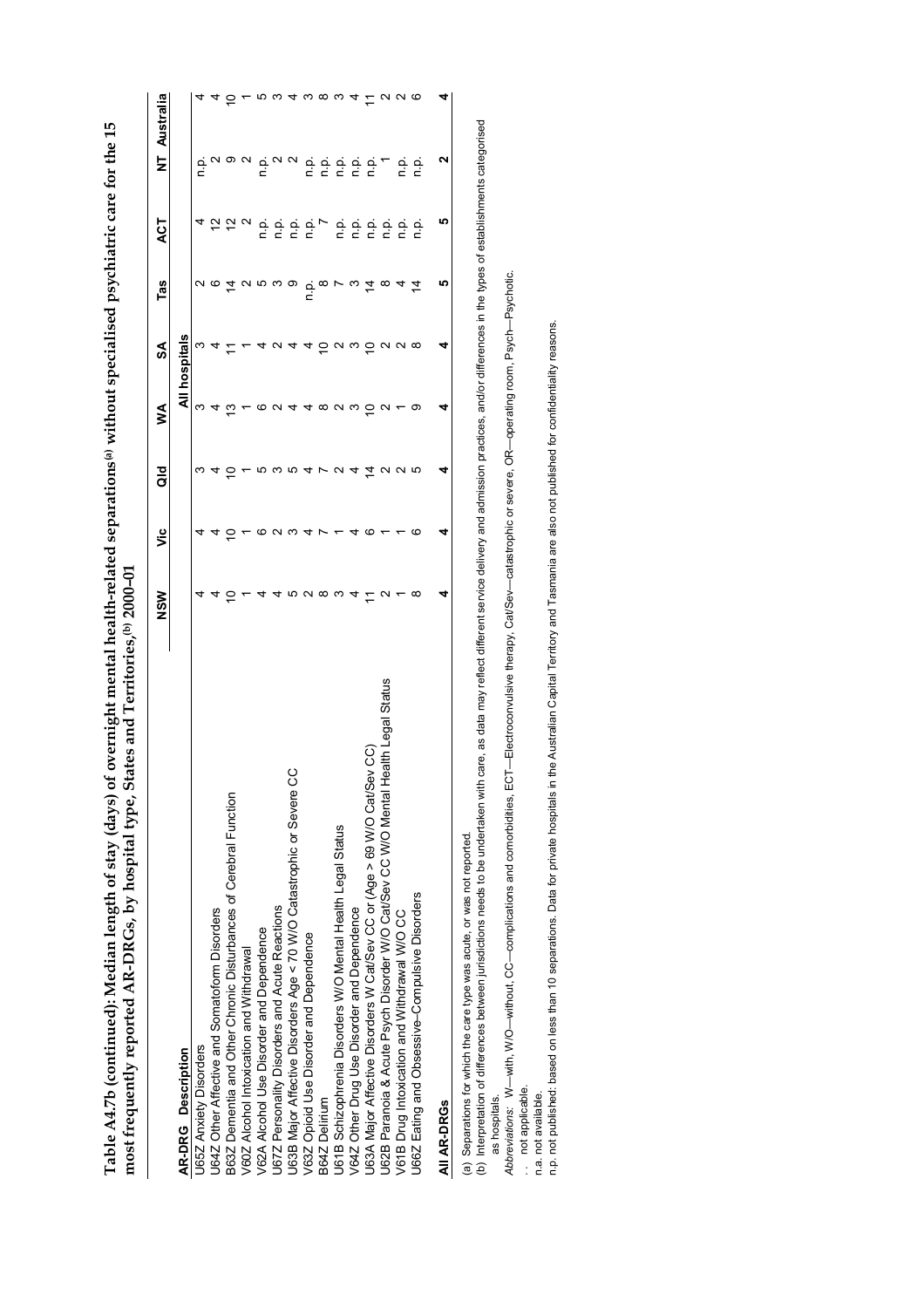|              | for same day separations with specialised psychiatric care, States and Territories, (a) 2000-01<br>$\Omega$<br>Table A4.8a: The 15 most frequently reported procedure               |                 |                 |                 |                 |                 |         |                     |                   |                |
|--------------|-------------------------------------------------------------------------------------------------------------------------------------------------------------------------------------|-----------------|-----------------|-----------------|-----------------|-----------------|---------|---------------------|-------------------|----------------|
| Procedure    |                                                                                                                                                                                     | NSW             | ۶Ë              | <b>aio</b>      | ⋚               | న               | Tas     | ACT                 | Ż                 | Australia      |
| 93340-00     | Electroconvulsive therapy [ECT] < 8 treatments                                                                                                                                      | 1,260           | 915             | 2,537           | 206             | 331             | 253     | 38                  | 0                 | 5,540          |
| 96099-00     | Psychotherapy                                                                                                                                                                       | 1,528           | $\circ$ $\circ$ | $\mathbf{z}^3$  | 3,375           | 77              | 0       | $\circ$             |                   | 5,003          |
| 96001-00     | Psychological skills training                                                                                                                                                       | 2,839           |                 |                 | 2               | $\circ$         | $\circ$ | $\circ$             | $\circ$           | 2,860          |
| 92502-00     | Intravenous general anaesthesia                                                                                                                                                     | 649             | 388             | 1,430           | 120             | $\mathfrak{A}$  | 152     |                     | $\circ$           | 2,823          |
| 96090-00     | Other counselling or education                                                                                                                                                      | 2,302           | $\circ$         |                 | O               | $\circ$         | $\circ$ | $\circ \circ \circ$ | $\circ$           | 2,302          |
| 96174-00     | Other psychological therapies                                                                                                                                                       | 2,073           | $\circ$         |                 | $\circ$         | $\circ$         | $\circ$ |                     | $\circ$           | 2,078          |
| 92502-02     | Intravenous and inhalational general anaesthesia                                                                                                                                    | 400             | 409             | 721             | 100             | 235             | 53      | 38                  | $\circ$           | 1,956          |
| 96101-00     | Cognitive behaviour therapy                                                                                                                                                         | $\circ$         | $\circ$         | 1,315           | $\circ$         | $\circ$         | $\circ$ | $\circ$             | ⊝                 | 1,315          |
| 96073-00     | Substance addiction counselling or education                                                                                                                                        | 460             | $\circ$         | $\circ$         |                 | $\circ$         | $\circ$ | $\circ$             | $\circ$           | 461            |
| 92002-00     | Alcohol rehabilitation                                                                                                                                                              | 205             | $\circ$         | 155             | $\circ$         | $\circ$         | $\circ$ |                     | $\circ$           | 360            |
| 95550-10     | Allied health intervention, psychology                                                                                                                                              | 224             | 36              | $\mathfrak{F}$  |                 | $\circ$         | $\circ$ | $\circ \circ \circ$ | $\circ$           | 294            |
| 93300-00     | Psychiatric assessment                                                                                                                                                              | တ               | $\circ$         |                 | $\circ$ $\circ$ | 224             | $\circ$ |                     | $\circ$           | 237            |
| 92004-00     | Alcohol rehabilitation and detoxification                                                                                                                                           | 53              | က               | 173             |                 | o               | $\circ$ | $\circ$             | $\circ$           | 229            |
| 95550-09     | Allied health intervention, pharmacy                                                                                                                                                | 169             | $\circ$         |                 | $\circ$ $\circ$ | $\circ$ 4       | $\circ$ | $\circ$ $\circ$     | $\circ$           | $\frac{69}{2}$ |
| 95550-02     | Allied health intervention, occupational therapy                                                                                                                                    | $\dot{4}$       |                 | $\frac{131}{2}$ |                 |                 |         |                     | $\circ$           | 167            |
| as hospitals | Table A4.8b: The 15 most frequently reported procedures for same day mental health-related separations without specialised psychiatric care, States and<br>Territories, (a) 2000-01 |                 |                 |                 |                 |                 |         |                     |                   |                |
| Procedure    |                                                                                                                                                                                     | NSW             | yic             | <b>aio</b>      | ⋚               | న్              | Tas     | <b>ACT</b>          | 눋                 | Australia      |
| 93340-00     | Electroconvulsive therapy [ECT] < 8 treatments                                                                                                                                      | 369             | 2,909           | ଅ               | 40              | 128             | 278     | 0                   |                   | 3,721          |
| 92502-02     | Intravenous and inhalational general anaesthesia                                                                                                                                    | 281             | 1,459           | S <sub>2</sub>  | ∞               | 86              | 117     |                     |                   | 2,006          |
| 96174-00     | Other psychological therapies                                                                                                                                                       | 1,905           | $\circ$         |                 | $\circ$         | $\circ$         | $\circ$ | 0                   |                   | 1,905          |
| 92502-00     | Intravenous general anaesthesia                                                                                                                                                     | 180             | 983             |                 | $\frac{6}{1}$   | 32              | 139     | $\circ$             | $\circ$           | 1,359          |
| 96001-00     | Psychological skills training                                                                                                                                                       | 0               | $\circ$         | 1,333           | $\overline{24}$ | $\circ$         | 0       | $\circ$             | $\circ$           | 1,357          |
| 92002-00     | Alcohol rehabilitation                                                                                                                                                              | $\sim$          | 321             | 967             | $\circ$         | $\circ$         | $\circ$ | $\circ$             | $\circ$           | 1,290          |
| 96101-00     | Cognitive behaviour therapy                                                                                                                                                         | $\circ$ $\circ$ | $\circ$ $\circ$ | 1,129           | $\circ$         | $\circ$ $\circ$ | $\circ$ | $\circ$ $\circ$     | $\circ$           | 1,129          |
| 96075-00     | Self-care/self-maintenance counselling or education                                                                                                                                 |                 |                 |                 | 958             |                 | 0       |                     | $\circ$           | 958            |
| 96099-00     | Psychotherapy                                                                                                                                                                       | $\circ$ $\circ$ | 917             | 34              | $\circ$         |                 | $\circ$ | $\circ$             |                   | 952            |
| 96067-00     | Nutritional/dietary counselling or education                                                                                                                                        |                 | $\circ$         | $\infty$        | 855             | $\circ$         | $\circ$ | $\circ$             | $\circ\circ\circ$ | 863            |
| 92006-00     | Drug detoxification                                                                                                                                                                 | 412             | 67              | 28              | $\tilde{c}$     | $\sim$          | $\circ$ | $\circ$             |                   | 521            |
| 95550-01     | Allied health intervention, social work                                                                                                                                             | 227             | $\overline{r}$  | 89              | 107             | $\frac{1}{2}$   |         | $\overline{ }$      | $\circ$           | 477            |
| 56001-00     | Computerised tomography of brain                                                                                                                                                    | 154             | $\frac{5}{2}$   | 5               | 26              | 29              | 0       | $\circ$             | $\sim$            | 399            |
| 93300-00     | Psychiatric assessment                                                                                                                                                              |                 |                 | 143             | 56              | 132             |         | 0                   | $\circ$           | 344            |
| 92503-00     | Intravenous sedation, anaesthetist controlled                                                                                                                                       | $\mathfrak{g}$  | <u>123</u>      | 36              |                 |                 |         |                     |                   | 274            |

(a) Interpretation of differences between jurisdictions needs to be undertaken with care, as data may reflect different service delivery and admission practices, and/or differences in the types of establishments categorise (a) Interpretation of differences between jurisdictions needs to be undertaken with care, as data may reflect different service delivery and admission practices, and/or differences in the types of establishments categorise as hospitals.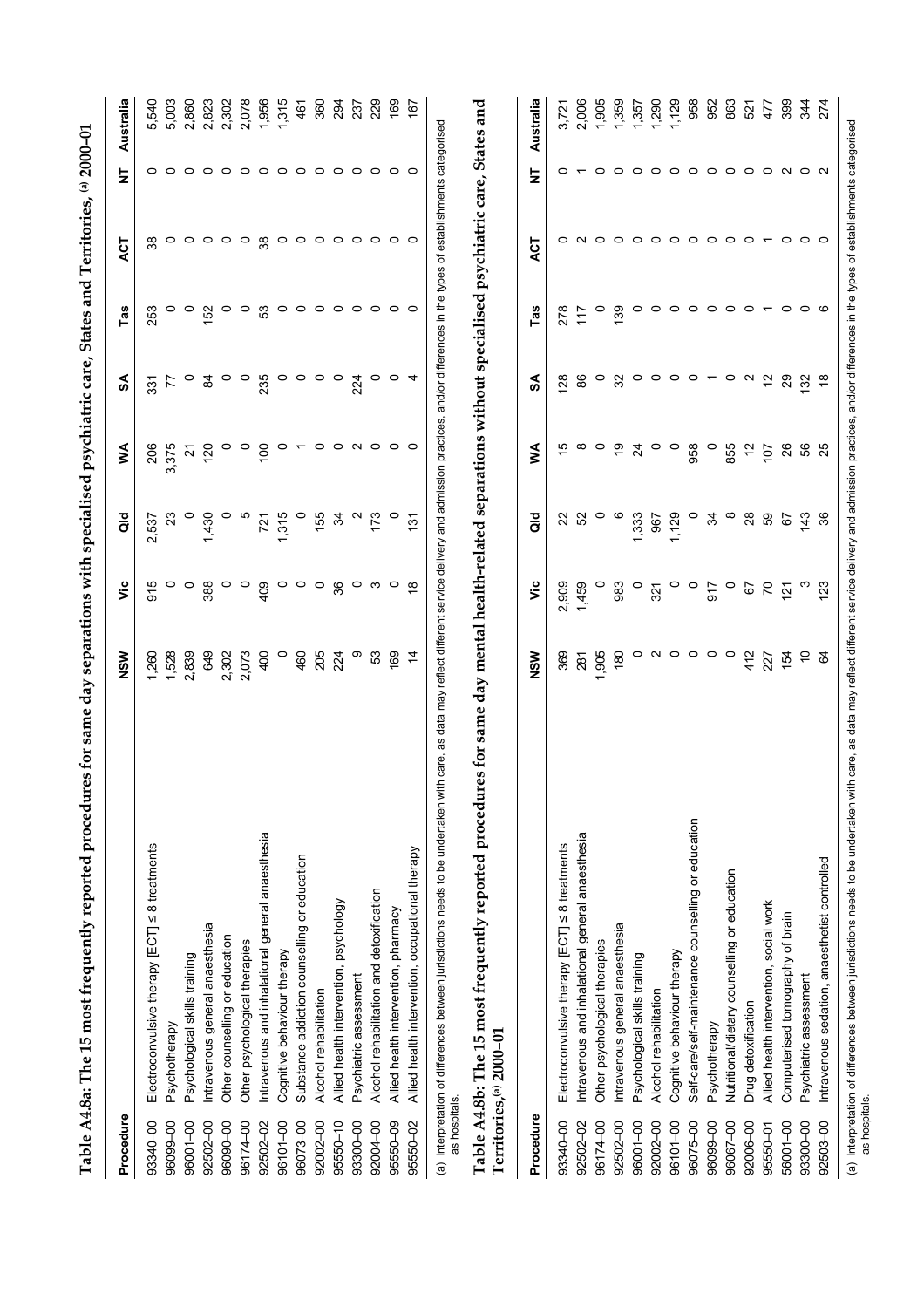| Procedure    |                                                  | NSW | УË                                                      | aid                              | ≸     | ઙే | Tas | ACT                                | Ż  | Australia |
|--------------|--------------------------------------------------|-----|---------------------------------------------------------|----------------------------------|-------|----|-----|------------------------------------|----|-----------|
| 95550-01     | Allied health intervention, social work          |     |                                                         |                                  | 2,831 |    |     |                                    |    | 16,117    |
| 92502-02     | Intravenous and inhalational general anaesthesia |     |                                                         |                                  |       |    |     |                                    |    | 11,336    |
| 95550-02     | Allied health intervention, occupational therapy |     | e de grand<br>Grand de grand<br>Te de grand de grand de | 88618868888818668686586688888668 |       |    |     | 8285 - 886 - 887<br>887 - 887 - 88 |    | 10,254    |
|              | 92502-00 Intravenous general anaesthesia         |     |                                                         |                                  |       |    |     |                                    |    | 10,221    |
| 93340-00     | Electroconvulsive therapy [ECT] ≤ 8 treatments   |     |                                                         |                                  |       |    |     |                                    |    |           |
| 56001-00     | Computerised tomography of brain                 |     |                                                         |                                  |       |    |     |                                    | 10 |           |
| $95550 - 10$ | Allied health intervention, psychology           |     |                                                         |                                  |       |    |     |                                    |    |           |
| 93300-00     | Psychiatric assessment                           |     |                                                         |                                  |       |    |     |                                    | 0  |           |
| 95550-00     | Allied health intervention, dietetics            |     |                                                         |                                  |       |    |     |                                    | Ю  |           |
| 95550-03     | Allied health intervention, physiotherapy        |     |                                                         |                                  |       |    |     |                                    | ယ  |           |
| 93340-01     | Electroconvulsive therapy [ECT] > 8 treatments   |     |                                                         |                                  |       |    |     |                                    |    |           |
| 92003-00     | Alcohol detoxification                           |     |                                                         |                                  |       |    |     | တ                                  |    |           |
| 96090-00     | Other counselling or education                   |     |                                                         |                                  |       |    |     |                                    |    |           |
| 96001-00     | Psychological skills training                    |     |                                                         |                                  |       |    |     | $\circ$ $\circ$                    |    |           |
| 96174-00     | Other psychological therapies                    |     | $\circ$                                                 |                                  |       |    |     |                                    |    | 868       |
|              |                                                  |     |                                                         |                                  |       |    |     |                                    |    |           |

**Table A4.9a: The 15 most frequently reported procedures for overnight separations with specialised psychiatric care, States and Territories,(a) 2000–01**

Table A4.9a: The 15 most frequently reported procedures for overnight separations with specialised psychiatric care, States and Territories,<sup>(a)</sup> 2000-01

(a) Interpretation of differences between jurisdictions needs to be undertaken with care, as data may reflect different service delivery and admission practices, and/or differences in the types of establishments categorise (a) Interpretation of differences between jurisdictions needs to be undertaken with care, as data may reflect different service delivery and admission practices, and/or differences in the types of establishments categorise as hospitals. as hospitals.

Table A4.9b: The 15 most frequently reported procedures for overnight mental health-related separations without specialised psychiatric care, States **Table A4.9b: The 15 most frequently reported procedures for overnight mental health-related separations without specialised psychiatric care, States** and Territories,<sup>(a)</sup> 2000-01 **and Territories,(a) 2000–01**

| Procedure    |                                                                                                                                                                                                                                                                                                                                                   | NSW            | ۶Ë             | <b>aio</b>            | ≸                 | SA               | Tas           | ACT            | ż | Australia |
|--------------|---------------------------------------------------------------------------------------------------------------------------------------------------------------------------------------------------------------------------------------------------------------------------------------------------------------------------------------------------|----------------|----------------|-----------------------|-------------------|------------------|---------------|----------------|---|-----------|
| 95550-01     | Allied health intervention, social work                                                                                                                                                                                                                                                                                                           | 2,981          |                | 312                   | 965               | 016              | $\frac{5}{2}$ | යි             | ≌ | 8,763     |
| 95550-03     | Allied health intervention, physiotherapy                                                                                                                                                                                                                                                                                                         |                | 2,277<br>2,146 |                       |                   | 652              | 143           | 47             | ≌ | 6,660     |
| 95550-02     | Allied health intervention, occupational therapy                                                                                                                                                                                                                                                                                                  | 2,132<br>1,430 |                | 856<br>4 1 5<br>8 4 7 | 571<br>416<br>387 | 309              | 73            | $\approx$      | ო | 4,061     |
| 56001-00     | Computerised tomography of brain                                                                                                                                                                                                                                                                                                                  | 1,243          | 1,386<br>1,117 |                       |                   | 510              | 95            | $\overline{4}$ | σ | 3,894     |
| 92006-00     | Drug detoxification                                                                                                                                                                                                                                                                                                                               | 2,363          | 375            |                       |                   | $\overline{78}$  |               | $\circ$        |   | 3,852     |
| 92003-00     | Alcohol detoxification                                                                                                                                                                                                                                                                                                                            | 1,419          | 496            |                       | 370               | $\frac{60}{2}$   | 28            |                |   | 3,401     |
| 95550-00     | Allied health intervention, dietetics                                                                                                                                                                                                                                                                                                             | 998            | 1,192          | <b>6677374554569</b>  | 186               | 200              | 8             | 30             |   | 3,058     |
| 95550-05     | Allied health intervention, speech pathology                                                                                                                                                                                                                                                                                                      | 483            |                |                       | <b>75</b> 85      | 8                | $\frac{6}{5}$ | $\tilde{a}$    |   | 1,465     |
| $95550 - 10$ | Allied health intervention, psychology                                                                                                                                                                                                                                                                                                            | 580            | 536<br>277     |                       |                   | $\overline{100}$ | 30            | 23             |   | 1,381     |
| 95550-09     | Allied health intervention, pharmacy                                                                                                                                                                                                                                                                                                              | 649            | 235            |                       |                   | 180              | 89            | ဖ              |   | 1,239     |
| 93300-00     | Psychiatric assessment                                                                                                                                                                                                                                                                                                                            | 65             | $\frac{8}{3}$  |                       | $\frac{5}{12}$    | 235              |               | 0              |   | 1,024     |
| 92502-02     | Intravenous and inhalational general anaesthesia                                                                                                                                                                                                                                                                                                  | 299            | 372            |                       | 84                | 43               | 129           | Ν              |   | 1,013     |
| $95550 - 11$ | Allied health intervention, other                                                                                                                                                                                                                                                                                                                 | 621            | 80             | 105                   |                   | 75               |               |                |   | 926       |
|              | 92502-00 Intravenous general anaesthesia                                                                                                                                                                                                                                                                                                          | 463            | 74             | 8                     | $\circ$           | 3                | 185           |                |   | 940       |
|              | 96099-00 Psychotherapy                                                                                                                                                                                                                                                                                                                            | $\frac{4}{4}$  | 2              | 338                   |                   |                  | Ν             | 0              |   | 813       |
|              | reserved that the computation is continued in the section of the section of the contract of the contract of the contract of the contract of the contract of the contract of the contract of the contract of the contract of th<br>in a letter of the of the concerned hair is contained as a concerned of the formation of the letter of the form |                |                |                       |                   |                  |               |                |   |           |

(a) Interpretation of differences between jurisdictions needs to be undertaken with care, as data may reflect different service delivery and admission practices, and/or differences in the types of establishments categorise (a) Interpretation of differences between jurisdictions needs to be undertaken with care, as data may reflect different service delivery and admission practices, and/or differences in the types of establishments categorise

as hospitals.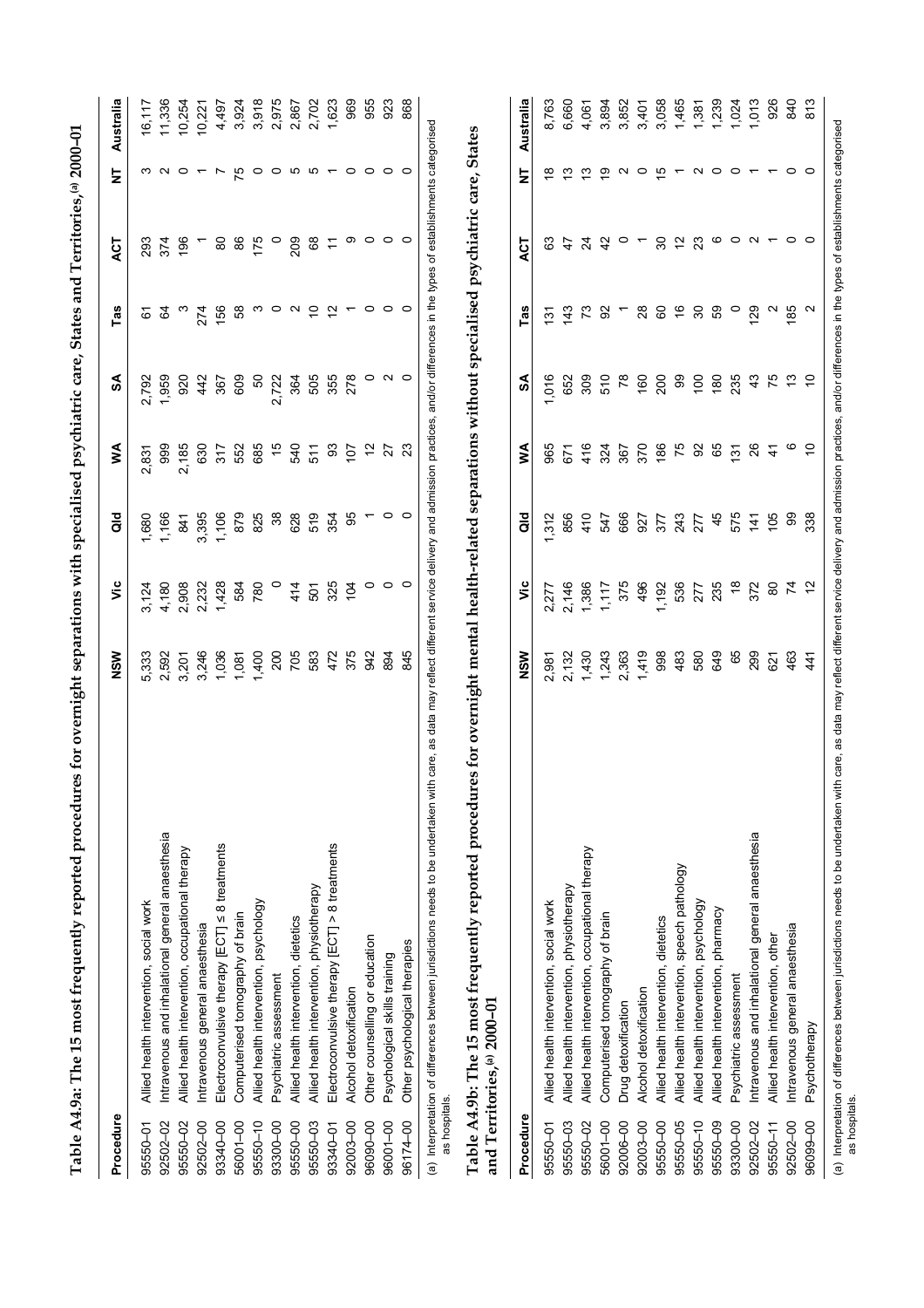# **Appendix 5: Population estimates**

| Table A5.1: Estimated resident population by age group and metropolitan, rural and remote region, |  |
|---------------------------------------------------------------------------------------------------|--|
| States and Territories, 30 June 2000                                                              |  |

|           | <b>NSW</b> | Vic       | Qld       | WA        | SΑ           | Tas     | <b>ACT</b> | NΤ     | Australia  |
|-----------|------------|-----------|-----------|-----------|--------------|---------|------------|--------|------------|
| Age group |            |           |           |           | Metropolitan |         |            |        |            |
|           |            |           |           |           |              |         |            |        |            |
| $0 - 4$   | 327,536    | 227,069   | 138,624   | 87,602    | 65,400       | 11,914  | 20,768     | 7,503  | 886,416    |
| $5 - 9$   | 325,456    | 236,283   | 144,888   | 91,523    | 68,188       | 13,199  | 21,498     | 6,999  | 908,034    |
| $10 - 14$ | 317,796    | 231,331   | 142,458   | 96,970    | 69,650       | 14,198  | 21,731     | 6,526  | 900,660    |
| $15 - 19$ | 333,276    | 243,925   | 157,926   | 104,759   | 75,489       | 14,971  | 24,250     | 6,723  | 961,319    |
| $20 - 24$ | 365,044    | 283,445   | 168,283   | 109,339   | 78,346       | 13,423  | 27,399     | 7,482  | 1,052,761  |
| $25 - 29$ | 410,694    | 307,115   | 174,498   | 109,044   | 80,881       | 12,968  | 26,111     | 9,410  | 1,130,721  |
| $30 - 34$ | 383,002    | 292,205   | 158,222   | 101,388   | 78,512       | 12,765  | 23,998     | 8,636  | 1,058,728  |
| $35 - 39$ | 392,208    | 287,621   | 162,843   | 107,534   | 83,220       | 14,553  | 24,426     | 8,146  | 1,080,551  |
| $40 - 44$ | 368,722    | 270,816   | 156,876   | 106,944   | 82,223       | 15,081  | 24,036     | 6,967  | 1,031,665  |
| 45-49     | 338,753    | 248,314   | 149,277   | 102,359   | 78,273       | 14,261  | 23,435     | 6,522  | 961,194    |
| $50 - 54$ | 315,966    | 232,115   | 140,507   | 92,583    | 74,219       | 12,853  | 21,916     | 5,559  | 895,718    |
| $55 - 59$ | 240,866    | 176,739   | 104,138   | 67,589    | 56,045       | 9,855   | 14,685     | 3,751  | 673,668    |
| 60-64     | 192,464    | 144,835   | 79,156    | 52,971    | 46,259       | 7,901   | 10,429     | 2,195  | 536,210    |
| 65-69     | 166,483    | 126,017   | 66,049    | 44,298    | 41,862       | 7,243   | 8,115      | 1,447  | 461,514    |
| $70 - 74$ | 156,429    | 116,308   | 62,316    | 39,623    | 41,982       | 6,802   | 6,797      | 1,020  | 431,277    |
| 75-79     | 130,438    | 94,899    | 52,264    | 31,510    | 36,025       | 5,757   | 5,584      | 593    | 357,070    |
| $80 - 84$ | 78,834     | 56,325    | 32,409    | 18,594    | 21,509       | 3,615   | 3,089      | 271    | 214,646    |
| $85+$     | 63,863     | 48,593    | 26,093    | 16,497    | 18,019       | 2,869   | 2,254      | 261    | 178,449    |
| Total     | 4,907,830  | 3,623,955 | 2,116,827 | 1,381,127 | 1,096,102    | 194,228 | 310,521    | 90,011 | 13,720,601 |
|           |            |           |           | Rural     |              |         |            |        |            |
|           |            |           |           |           |              |         |            |        |            |
| $0 - 4$   | 99,280     | 74,918    | 85,389    | 22,873    | 24,805       | 18,523  | 17         | 1,383  | 327,188    |
| $5 - 9$   | 114,900    | 86,808    | 95,313    | 25,366    | 27,960       | 20,316  | 34         | 1,436  | 372,133    |
| $10 - 14$ | 118,385    | 88,202    | 97,190    | 27,038    | 28,478       | 20,004  | 19         | 1,245  | 380,561    |
| $15 - 19$ | 108,337    | 82,006    | 92,487    | 22,745    | 25,002       | 19,615  | 12         | 1,173  | 351,377    |
| $20 - 24$ | 79,261     | 61,971    | 74,222    | 17,482    | 18,499       | 15,968  | 21         | 1,269  | 268,693    |
| $25 - 29$ | 84,178     | 65,865    | 84,039    | 19,934    | 21,715       | 17,409  | 35         | 1,406  | 294,581    |
| $30 - 34$ | 89,597     | 71,817    | 86,480    | 22,271    | 25,005       | 18,217  | 22         | 1,560  | 314,969    |
| $35 - 39$ | 109,610    | 83,210    | 97,769    | 25,354    | 28,889       | 20,675  | 31         | 1,759  | 367,297    |
| 40-44     | 112,793    | 85,281    | 95,775    | 25,360    | 28,866       | 20,526  | 18         | 1,671  | 370,290    |
| 45-49     | 105,450    | 80,958    | 88,079    | 22,747    | 26,480       | 19,134  | 28         | 1,375  | 344,251    |
| $50 - 54$ | 96,995     | 73,440    | 81,900    | 20,001    | 24,895       | 18,285  | 22         | 1,196  | 316,734    |
| $55 - 59$ | 81,806     | 58,809    | 67,213    | 16,522    | 20,523       | 14,712  | 14         | 731    | 260,330    |
| 60-64     | 73,539     | 51,298    | 55,762    | 14,784    | 17,730       | 12,745  | 8          | 286    | 226,152    |
| 65-69     | 66,536     | 46,787    | 47,107    | 12,848    | 15,683       | 11,051  | 22         | 177    | 200,211    |
| $70 - 74$ | 61,409     | 44,300    | 41,261    | 10,981    | 14,664       | 9,798   | 9          | 132    | 182,554    |
| 75-79     | 47,394     | 35,020    | 31,286    | 7,992     | 11,432       | 7,733   | 1          | 63     | 140,921    |
| $80 - 84$ | 28,399     | 20,762    | 18,453    | 4,660     | 7,119        | 4,806   | 4          | 32     | 84,235     |
| $85+$     | 22,606     | 17,741    | 15,145    | 3,851     | 6,106        | 3,912   | 1          | 31     | 69,393     |
| Total     | 1,500,475  | 1,129,193 | 1,254,870 | 322,809   | 373,851      | 273,429 | 318        | 16,925 | 4,871,870  |

*(continued)*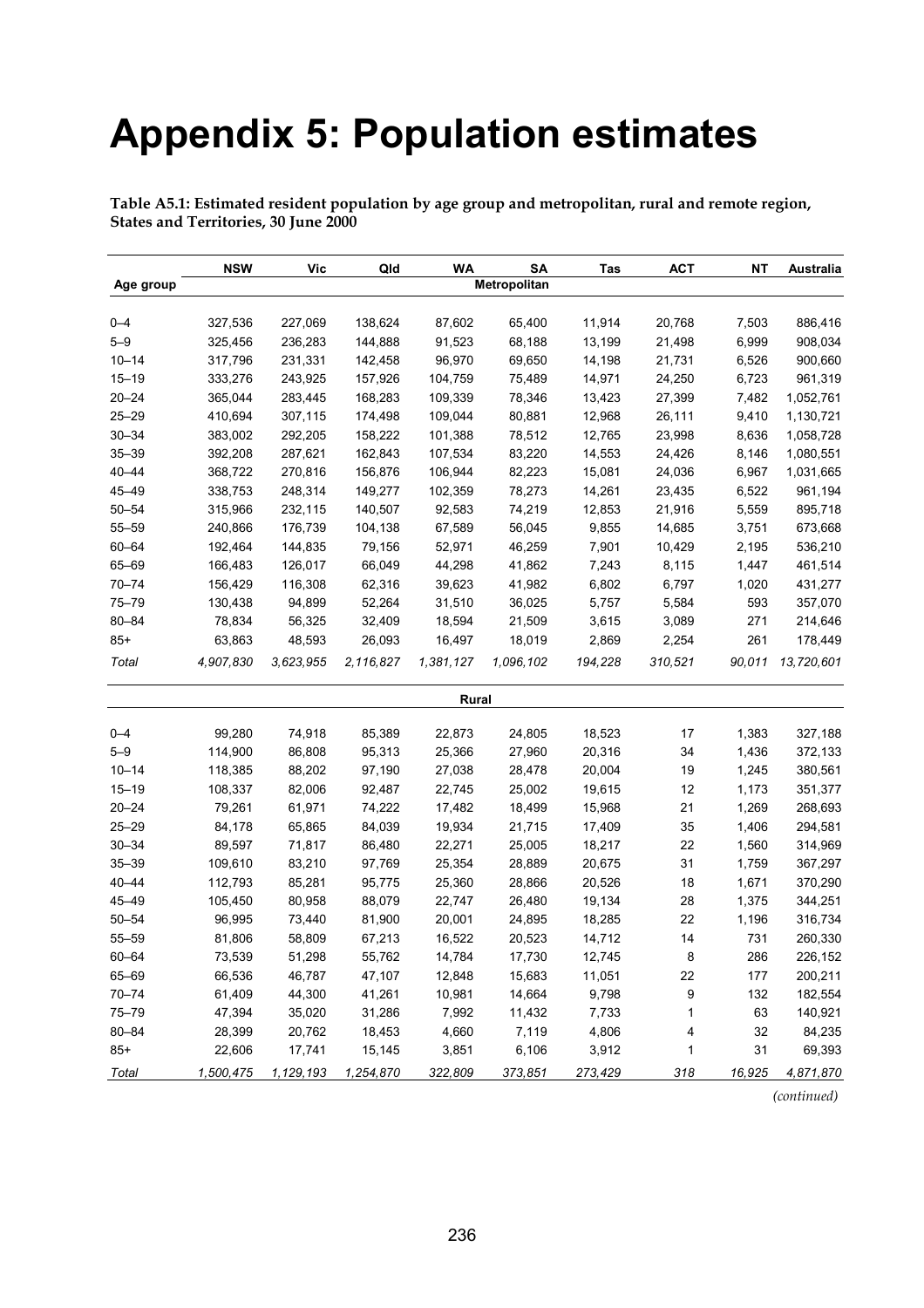|                         | <b>NSW</b> | Vic       | Qld       | WA           | SA        | <b>Tas</b> | <b>ACT</b>    | NΤ      | <b>Australia</b> |
|-------------------------|------------|-----------|-----------|--------------|-----------|------------|---------------|---------|------------------|
| Age group               |            |           |           |              | Remote    |            |               |         |                  |
| $0 - 4$                 | 4,376      | 744       | 16,892    | 16,114       | 2,297     | 207        | $\sim$ $\sim$ | 8,688   | 49,318           |
| $5 - 9$                 | 4,742      | 856       | 17,455    | 16,092       | 2,515     | 221        | $\sim$ $\sim$ | 9,019   | 50,900           |
| $10 - 14$               | 4,240      | 1,013     | 15,225    | 14,253       | 2,171     | 198        | $\sim$ $\sim$ | 8,058   | 45,158           |
| $15 - 19$               | 3,306      | 869       | 12,165    | 10,920       | 1,604     | 104        | $\sim$ $\sim$ | 6,805   | 35,773           |
| $20 - 24$               | 3,060      | 458       | 12,266    | 13,816       | 1,771     | 146        | $\sim$ $\sim$ | 8,006   | 39,523           |
| $25 - 29$               | 3,798      | 602       | 15,949    | 17,831       | 2,271     | 133        | $\sim$ $\sim$ | 8,949   | 49,533           |
| $30 - 34$               | 3,962      | 688       | 15,629    | 17,301       | 2,474     | 211        | $\sim$ $\sim$ | 8,211   | 48,476           |
| $35 - 39$               | 4,413      | 921       | 16,347    | 16,693       | 2,323     | 206        | $\sim$ $\sim$ | 7,217   | 48,120           |
| $40 - 44$               | 4,113      | 1,080     | 14,818    | 14,209       | 2,197     | 208        | $\sim$        | 6,400   | 43,025           |
| 45-49                   | 3,643      | 989       | 13,304    | 11,621       | 1,855     | 209        | $\sim$ $\sim$ | 5,304   | 36,925           |
| $50 - 54$               | 3,480      | 913       | 12,172    | 9,715        | 1,574     | 192        | $\sim$ $\sim$ | 4,366   | 32,412           |
| $55 - 59$               | 3,010      | 797       | 9,457     | 6,713        | 1,350     | 165        | $\sim$ $\sim$ | 2,866   | 24,358           |
| 60-64                   | 2,591      | 725       | 6,965     | 4,669        | 968       | 157        | $\sim$ $\sim$ | 1,890   | 17,965           |
| 65-69                   | 2,147      | 658       | 5,304     | 3,206        | 711       | 83         | $\sim$        | 1,092   | 13,201           |
| $70 - 74$               | 1,768      | 572       | 4,221     | 2,492        | 594       | 85         | $\sim$ $\sim$ | 761     | 10,493           |
| $75 - 79$               | 1,118      | 399       | 2,890     | 1,692        | 447       | 94         | $\sim$ $\sim$ | 403     | 7,043            |
| $80 - 84$               | 762        | 232       | 1,970     | 1,227        | 241       | 56         | $\sim$ $\sim$ | 282     | 4,770            |
| $85+$                   | 621        | 192       | 1,631     | 1,360        | 318       | 44         | $\sim$        | 210     | 4,376            |
| Total                   | 55,150     | 12,708    | 194,660   | 179,924      | 27,681    | 2,719      | . .           | 88,527  | 561,369          |
|                         |            |           |           | <b>Total</b> |           |            |               |         |                  |
| $0 - 4$                 | 431,192    | 302,731   | 240,905   | 126,589      | 92,502    | 30,644     | 20,785        | 17,574  | 1,262,922        |
| $5 - 9$                 | 445,098    | 323,947   | 257,656   | 132,981      | 98,663    | 33,736     | 21,532        | 17,454  | 1,331,067        |
| $10 - 14$               | 440,421    | 320,546   | 254,873   | 138,261      | 100,299   | 34,400     | 21,750        | 15,829  | 1,326,379        |
| $15 - 19$               | 444,919    | 326,800   | 262,578   | 138,424      | 102,095   | 34,690     | 24,262        | 14,701  | 1,348,469        |
| $20 - 24$               | 447,365    | 345,874   | 254,771   | 140,637      | 98,616    | 29,537     | 27,420        | 16,757  | 1,360,977        |
| $25 - 29$               | 498,670    | 373,582   | 274,486   | 146,809      | 104,867   | 30,510     | 26,146        | 19,765  | 1,474,835        |
| $30 - 34$               | 476,561    | 364,710   | 260,331   | 140,960      | 105,991   | 31,193     | 24,020        | 18,407  | 1,422,173        |
| $35 - 39$               | 506,231    | 371,752   | 276,959   | 149,581      | 114,432   | 35,434     | 24,457        | 17,122  | 1,495,968        |
| $40 - 44$               | 485,628    | 357,177   | 267,469   | 146,513      | 113,286   | 35,815     | 24,054        | 15,038  | 1,444,980        |
| 45-49                   | 447,846    | 330,261   | 250,660   | 136,727      | 106,608   | 33,604     | 23,463        | 13,201  | 1,342,370        |
| $50 - 54$               | 416,441    | 306,468   | 234,579   | 122,299      | 100,688   | 31,330     | 21,938        | 11,121  | 1,244,864        |
| $55 - 59$               | 325,682    | 236,345   | 180,808   | 90,824       | 77,918    | 24,732     | 14,699        | 7,348   | 958,356          |
| 60-64                   | 268,594    | 196,858   | 141,883   | 72,424       | 64,957    | 20,803     | 10,437        | 4,371   | 780,327          |
| 65-69                   | 235,166    | 173,462   | 118,460   | 60,352       | 58,256    | 18,377     | 8,137         | 2,716   | 674,926          |
| $70 - 74$               | 219,606    | 161,180   | 107,798   | 53,096       | 57,240    | 16,685     | 6,806         | 1,913   | 624,324          |
| 75-79                   | 178,950    | 130,318   | 86,440    | 41,194       | 47,904    | 13,584     | 5,585         | 1,059   | 505,034          |
| $80 - 84$               | 107,995    | 77,319    | 52,832    | 24,481       | 28,869    | 8,477      | 3,093         | 585     | 303,651          |
| $85+$                   | 87,090     | 66,526    | 42,869    | 21,708       | 24,443    | 6,825      | 2,255         | 502     | 252,218          |
| Total<br>not applicable | 6,463,455  | 4,765,856 | 3,566,357 | 1,883,860    | 1,497,634 | 470,376    | 310,839       | 195,463 | 19,153,840       |

**Table A5.1 (continued): Estimated resident population by age group and metropolitan, rural and remote area, States and Territories, 30 June 2000**

app

*Source:* ABS 2000.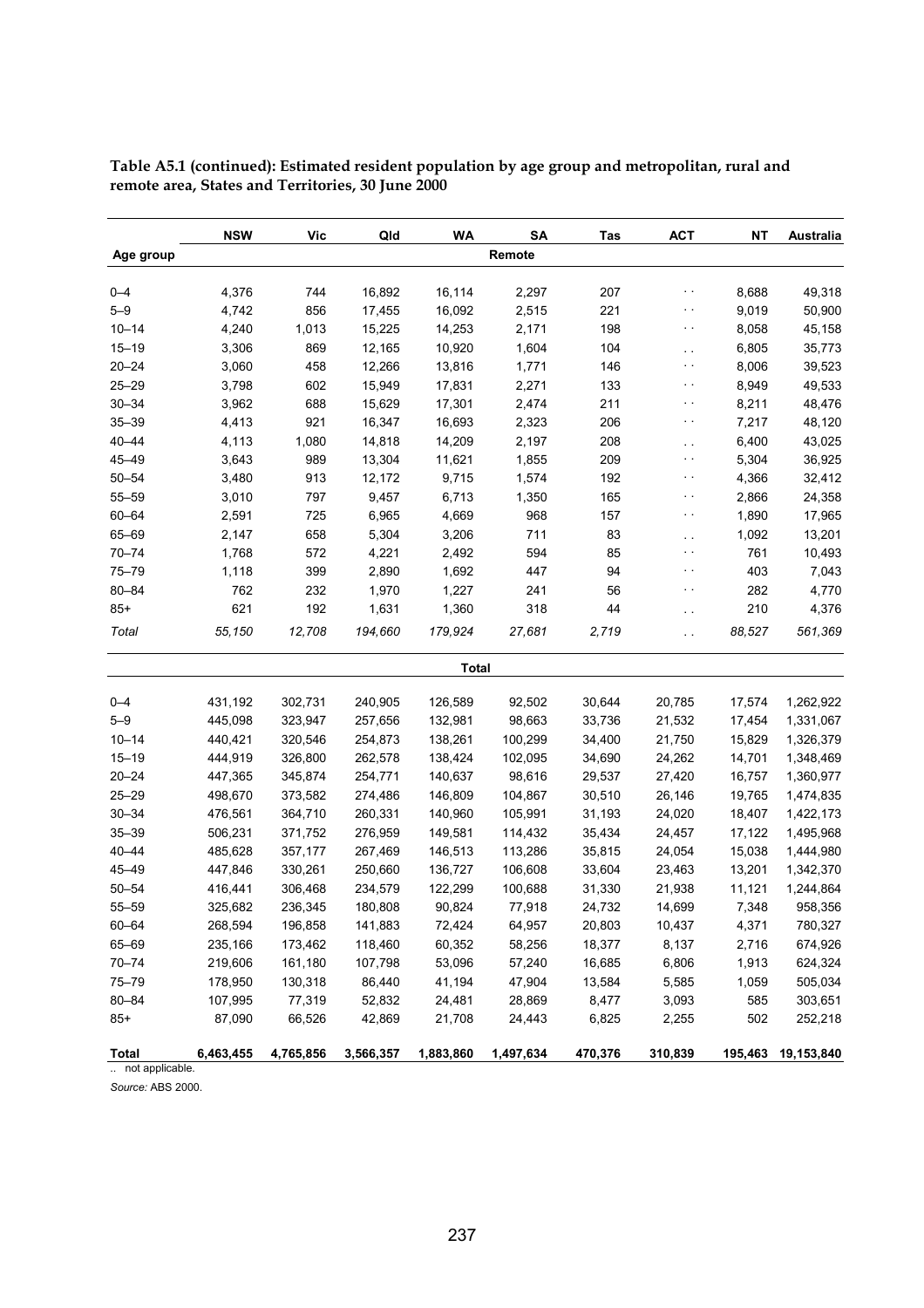| Age group    | <b>NSW</b> | Vic    | Qld     | WA     | SA     | <b>Tas</b> | <b>ACT</b> | NT     | Australia |
|--------------|------------|--------|---------|--------|--------|------------|------------|--------|-----------|
| $0 - 4$      | 16,705     | 3,370  | 16,386  | 7,780  | 3,093  | 2,211      | 487        | 7,034  | 57,074    |
| $5 - 9$      | 16,046     | 3,164  | 15,785  | 7,687  | 3,153  | 2,023      | 404        | 6,959  | 55,245    |
| $10 - 14$    | 14,528     | 2,767  | 14,061  | 7,821  | 2,931  | 2,009      | 391        | 6,332  | 50,852    |
| $15 - 19$    | 12,748     | 2,402  | 12,254  | 6,374  | 2,603  | 1,937      | 403        | 5,815  | 44,561    |
| $20 - 24$    | 9,859      | 1,986  | 10,187  | 5,321  | 2,004  | 1,513      | 339        | 5,411  | 36,640    |
| $25 - 29$    | 9,773      | 2,041  | 9,920   | 5,206  | 2,094  | 1,226      | 372        | 5,310  | 35,962    |
| $30 - 34$    | 8,433      | 1,929  | 8,736   | 4,756  | 1,875  | 1,084      | 279        | 4,619  | 31,728    |
| $35 - 39$    | 7,689      | 1,719  | 7,394   | 4,128  | 1,624  | 1,093      | 271        | 3,515  | 27,442    |
| $40 - 44$    | 6,356      | 1,400  | 6,044   | 3,397  | 1,272  | 984        | 240        | 2,975  | 22,686    |
| 45-49        | 5,170      | 1,017  | 4,807   | 2,452  | 982    | 775        | 126        | 2,221  | 17,560    |
| $50 - 54$    | 3,933      | 779    | 3,494   | 1,829  | 728    | 586        | 84         | 1,742  | 13,192    |
| $55 - 59$    | 2,762      | 531    | 2,301   | 1,207  | 533    | 326        | 37         | 1,169  | 8,874     |
| $60 - 64$    | 1,911      | 370    | 1,648   | 862    | 373    | 243        | 13         | 972    | 6,396     |
| 65-69        | 1,342      | 277    | 1,257   | 670    | 235    | 161        | 14         | 580    | 4,540     |
| $70 - 74$    | 810        | 211    | 746     | 449    | 173    | 90         | 12         | 404    | 2,897     |
| $75+$        | 830        | 232    | 899     | 502    | 184    | 112        | 8          | 422    | 3,192     |
| <b>Total</b> | 118,895    | 24,195 | 115,919 | 60,441 | 23,857 | 16,373     | 3,480      | 55,480 | 418,841   |

**Table A5.2: Projected Aboriginal and Torres Strait Islander population by age group, States and Territories, 30 June 2000**

*Source:* ABS 1998b.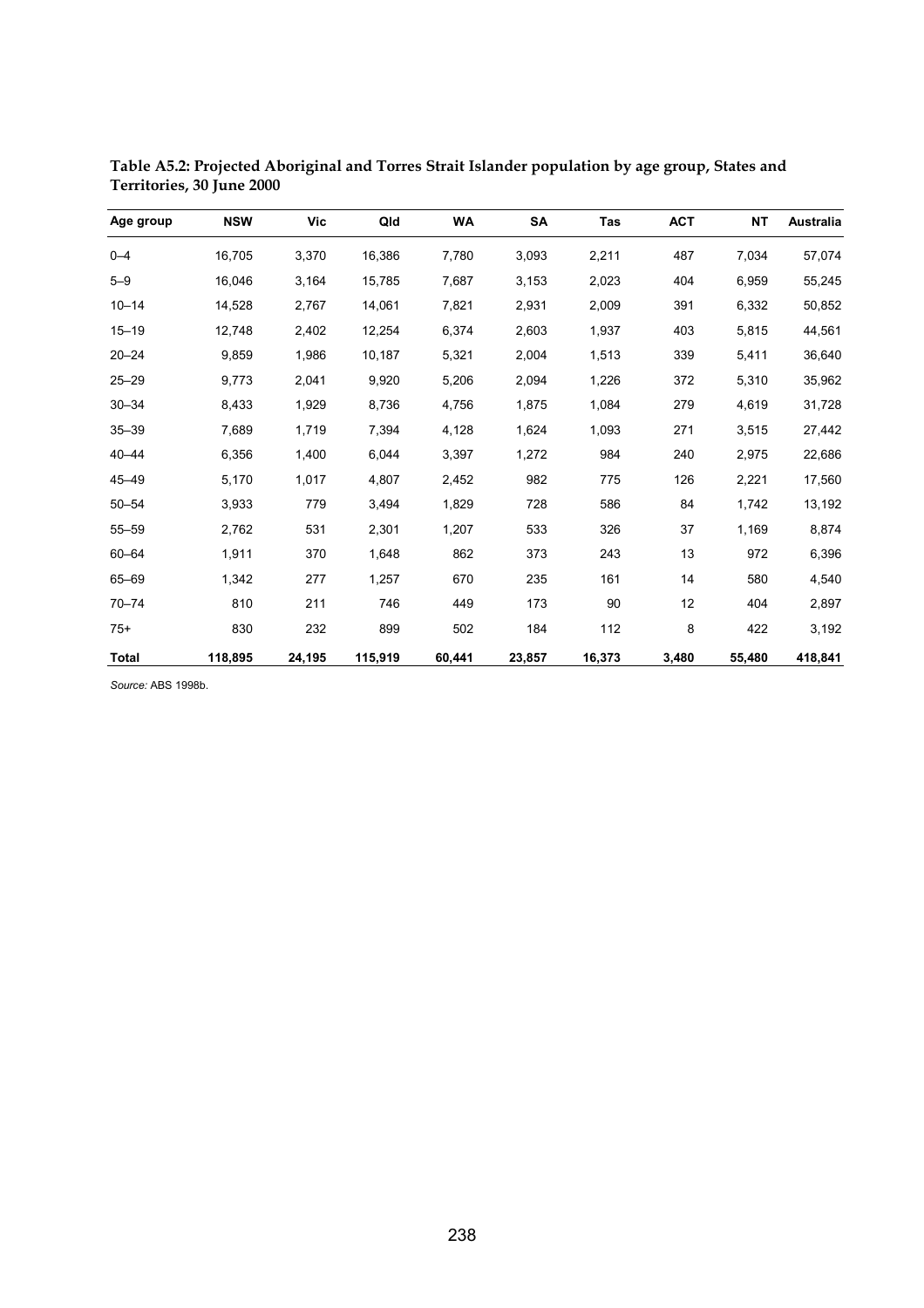# **Appendix 6: Establishments contributing to this report**

Tables accompanying this report on the Internet at www.aihw.gov.au list the establishments that contributed data to this report.

Table A6.1 lists the public psychiatric hospitals that contributed establishment-level data to NPHED, reported in Chapter 5. Table A6.2 lists the public community mental health establishments that contributed establishment-level data to NCMHED, also reported in Chapter 5.

Table A6.3 lists the public psychiatric and acute care hospitals that contributed hospital morbidity data for one or more psychiatric units or wards to the NHMD, reported in Chapter 4. Private hospitals also contributed this form of data to the NHMD and Chapter 4, but cannot be identified in the data supplied to the AIHW. For this reason, private hospitals were not included in Table A6.3. A full list of the public and private hospitals contributing to the NHMD for 2000–01 is available at www.aihw.gov.au. Table A6.4 lists the public community mental health establishments that contributed patient-level data to NCMHCD, also reported in Appendix 2.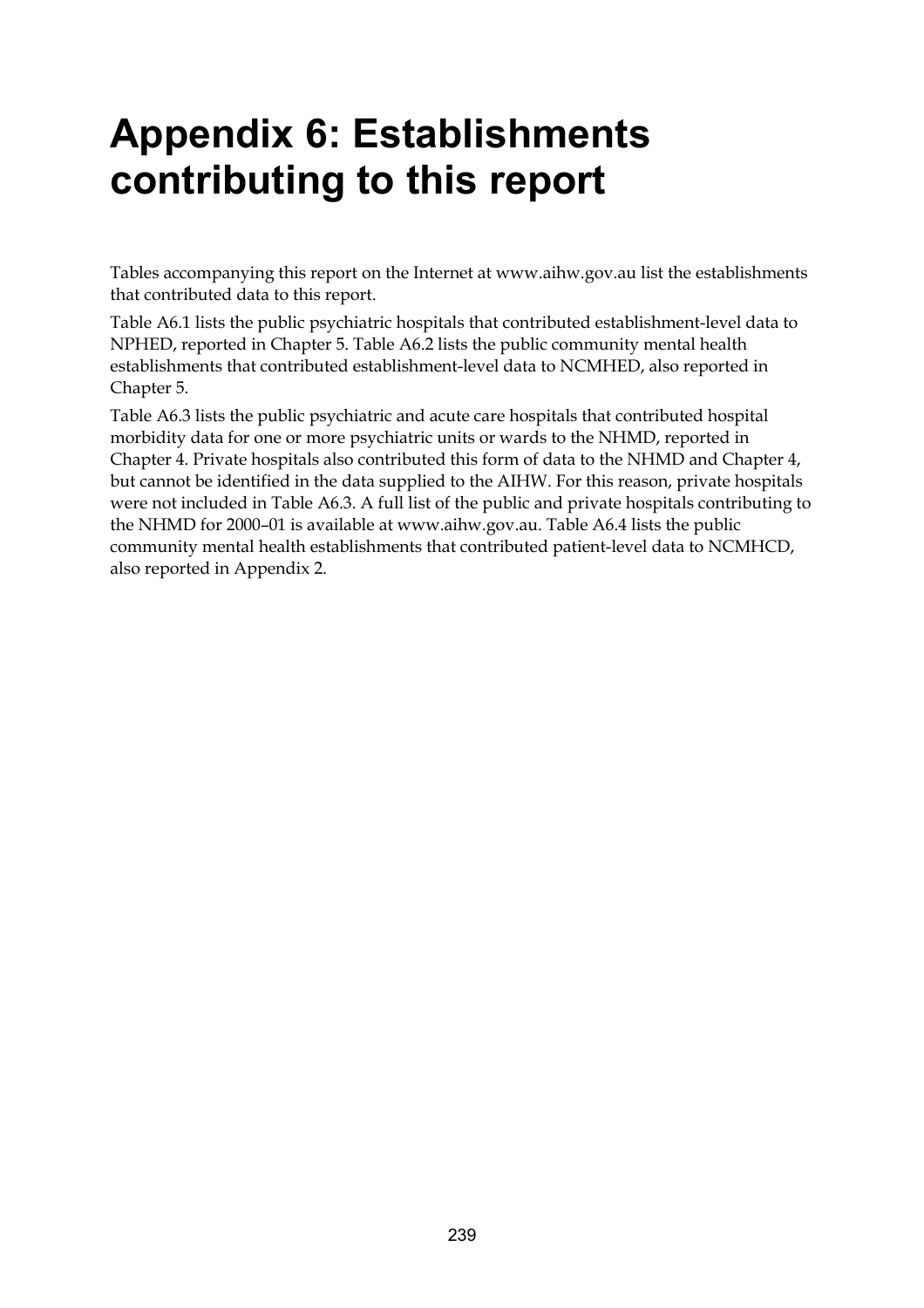# **Appendix 7: National Survey of Mental Health Services (NSMHS)**

The NSMHS is an annual collection of establishment-level data from publicly funded hospital and community mental health care services in all States and Territories.

The Survey, first collected in 1993, was designed to fulfil reporting requirements under the previous Medicare Agreements and to enable progress to be monitored against the 38 policy objectives of the National Mental Health Policy. It has been extended into the current Australian Health Care Agreements and requires the States and Territories to coordinate the collection of information including expenditure, staffing, service types and activity levels relating to public mental health services within their jurisdiction. The future of the NSMHS following the end of the Second Mental Health Plan in June 2003 is currently being reviewed.

Summary data from the NSMHS are reported in the National Mental Health Report series (DHA 2002). Data from the NSMHS for 2000–01 have yet to be published.

A number of basic differences exist between data from NSMHS and data from NPHED, NMHD and NCMHED. An overview of the reasons for these differences is presented below.

#### **Comparison with NCMHED data**

There is alignment in the scope of the NCMHED and the NSMHS data collection, with the exception of New South Wales. In New South Wales, the NSMHS data collection includes all services described by Area Health Services as providing specialist mental health services. For NCMHED only those specialist mental health services, which are part of the Mental Health financial program are included. For one Area this has had the effect of excluding most nonadmitted child and adolescent services. NCMHED data provided by New South Wales also exclude all Confused and Disturbed Elderly (CADE) services, with the exception of the New England CADE (New South Wales' only mental health program-financed CADE). For the NSMHS, however, New South Wales reports data for all CADEs. This difference in scope affects the comparability of New South Wales FTE staffing and recurrent expenditure data between the NCMHED and the NSMHS. A list of public community mental health establishments that report to NCMHED is available on the AIHW's web site (see page 239).

#### **Comparison with NPHED data**

The fundamental difference between the hospital data reported to the NSMHS and that reported to NPHED is the different manner in which hospital establishments are classified to the different data definitions used in the two collections. This makes comparison problematic.

In previous years, the difference in the number of hospitals reported as public psychiatric hospitals to the NPHED and NSMHS (DHA 2002) was greatest for Victoria. For the NSMHS collection, six Victorian hospital establishments were classified as public psychiatric hospitals (reflecting actual locations). For NPHED, one of these establishments was classified as a public psychiatric hospital and the rest were classified as campuses of acute care hospitals (reflecting hospital management arrangements). A list of public community mental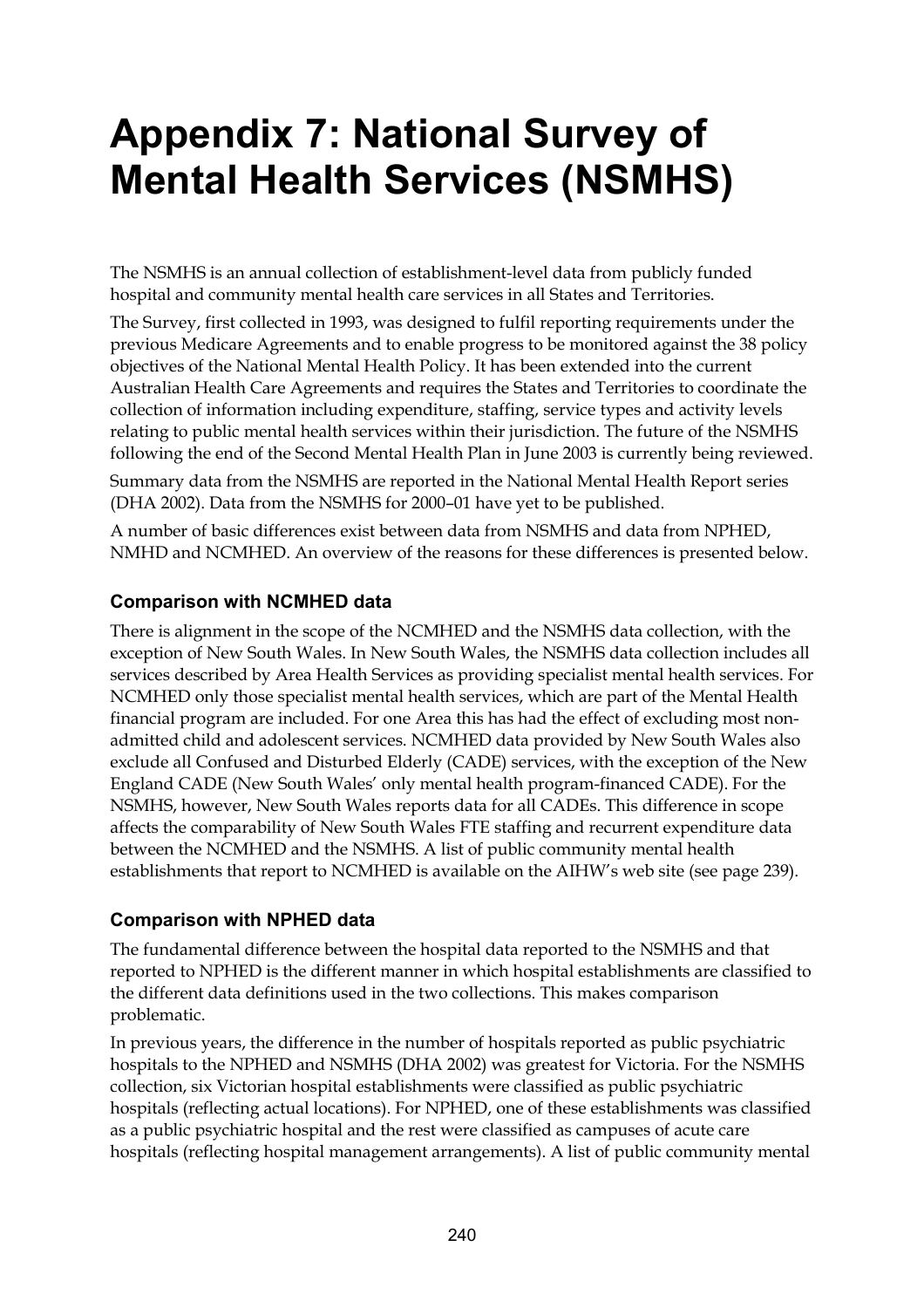health establishments that report to NCMHED is available on the AIHW's web site (see page 239).

Hospitals reported to NPHED can also include community-based, non-admitted patient services that are managed by the hospital, but are located elsewhere. Within the NSMHS these services are classified as distinct service units and data on them are reported as for community-based services only.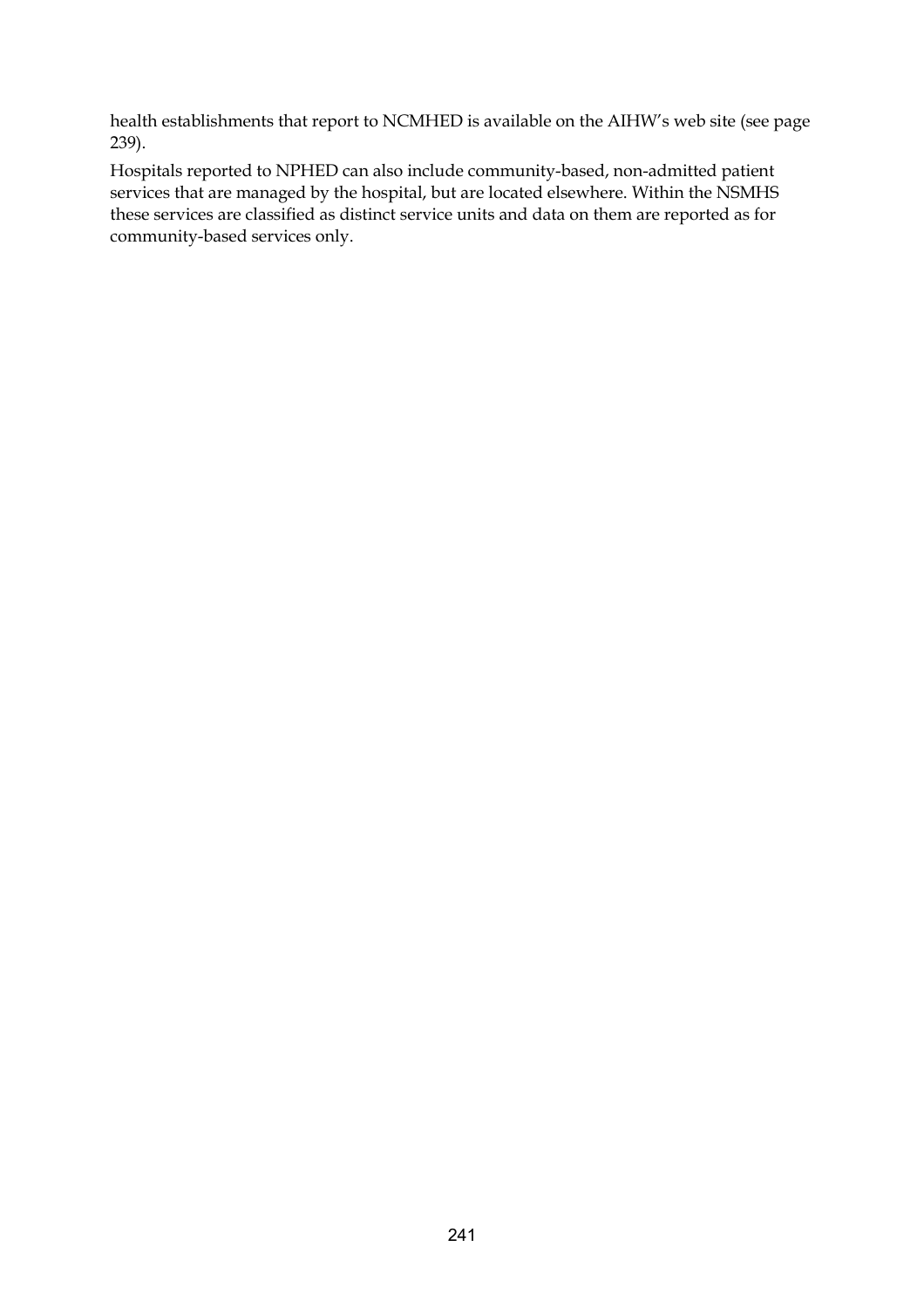# **Glossary**

For further information on the terms used in this report, refer to the definitions in use in 2000–01 in the *National Health Data Dictionary,* Version 9.0.

| Aboriginal and Torres<br>Strait Islander status | Aboriginal or Torres Strait Islander status of the person according to<br>the following definition:                                                                                                                                                                                                                                                                                                                                                                                                                     |
|-------------------------------------------------|-------------------------------------------------------------------------------------------------------------------------------------------------------------------------------------------------------------------------------------------------------------------------------------------------------------------------------------------------------------------------------------------------------------------------------------------------------------------------------------------------------------------------|
|                                                 | An Aboriginal or Torres Strait Islander person is a person of Aboriginal<br>or Torres Strait Islander descent who identifies as an Aboriginal or Torres<br>Strait Islander and is accepted as such by the community in which he or<br>she lives.                                                                                                                                                                                                                                                                        |
| Acute                                           | Having a short and relatively severe course.                                                                                                                                                                                                                                                                                                                                                                                                                                                                            |
| Acute care hospitals                            | Establishments which provide at least minimal medical, surgical or<br>obstetric services for admitted patient treatment and/or care, and<br>which provide round-the-clock comprehensive qualified nursing<br>service as well as other necessary professional services. They must<br>be licensed by the State or Territory health department, or controlled<br>by government departments. Most of the patients have acute<br>conditions or temporary ailments and the average stay per<br>admission is relatively short. |
|                                                 | Public acute hospitals are funded by the State or Territory health<br>authority. Private acute care hospitals are not controlled by the State<br>or Territory health authority.                                                                                                                                                                                                                                                                                                                                         |
| Additional diagnoses                            | Conditions or complaints either coexisting with the principal<br>diagnosis or arising during the episode of care or attendance at a<br>health care facility. Additional diagnoses give information on factors<br>that result in increased length of stay, more intensive treatment or<br>the use of greater resources.                                                                                                                                                                                                  |
| Administrative and<br>clerical staff            | Staff engaged in administrative and clerical duties. Civil engineers<br>and computing staff are included in this category. Medical staff and<br>nursing staff, diagnostic and health professionals, and any domestic<br>staff primarily or partly engaged in administrative and clerical<br>duties are excluded.                                                                                                                                                                                                        |
| Administrative<br>expenditure                   | All expenditure incurred by establishments (but not central<br>administrations) of a management expenses/administrative support<br>nature such as any rates and taxes, printing, telephone, stationery<br>and insurance (including workers compensation).                                                                                                                                                                                                                                                               |
| Admitted patient                                | A patient who undergoes a hospital's formal admission to receive<br>treatment and/or care.                                                                                                                                                                                                                                                                                                                                                                                                                              |
| Area of usual residence                         | The geographic location of the patient's usual residence. The<br>location is included in the National Hospital Morbidity Database in<br>Statistical Local Area format but aggregated to Rural, Remote and<br>Metropolitan Areas and Statistical Divisions for this report.                                                                                                                                                                                                                                              |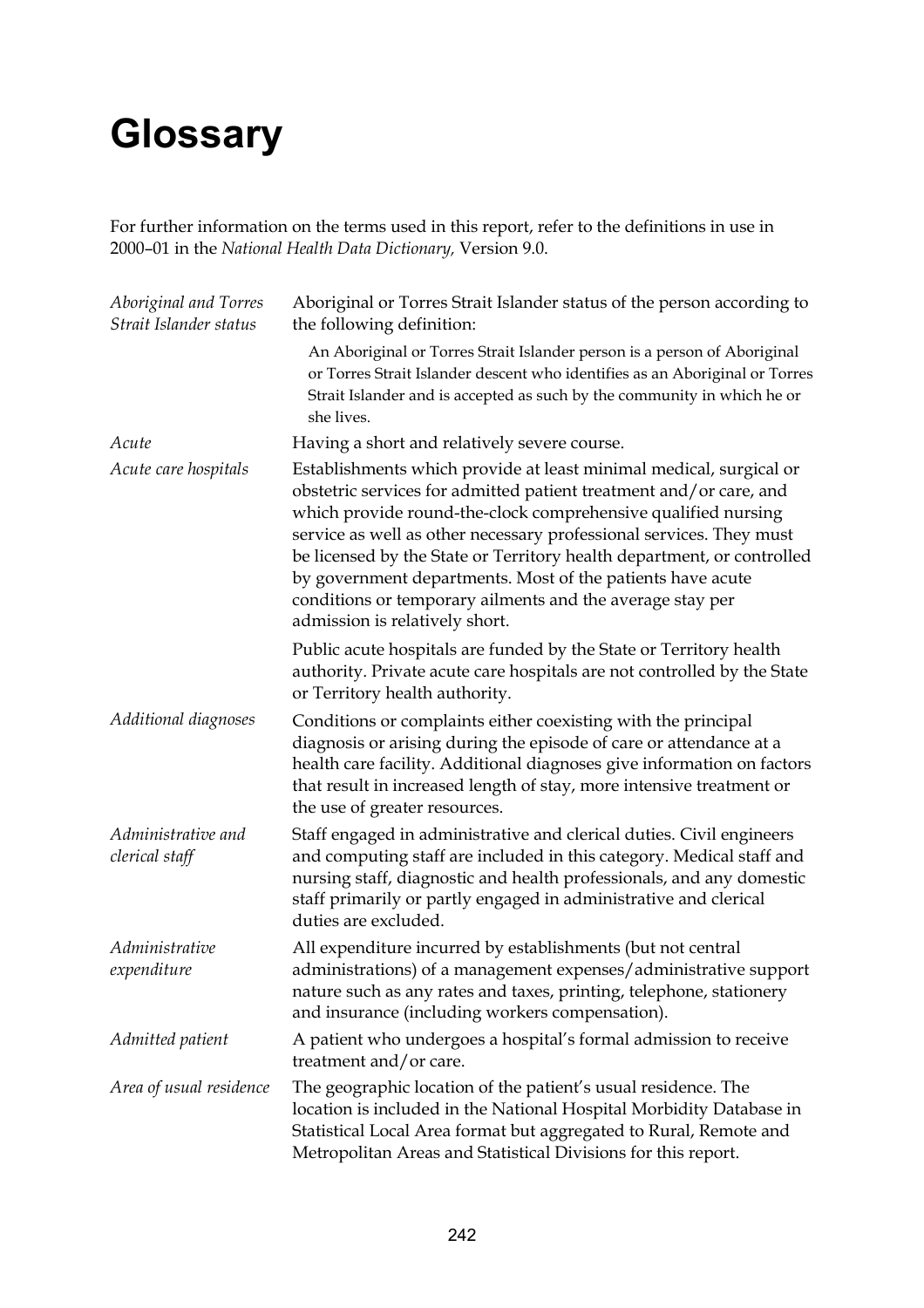| Australian Bureau of<br><b>Statistics Private Health</b><br>Establishments<br>Collection (ABS PHEC) | This collection includes data from all private acute and psychiatric<br>hospitals licensed by State and Territory health authorities and all<br>free-standing day hospital facilities approved by the Commonwealth<br>Department of Health and Ageing. The data items and definitions<br>are based on the National Health Data Dictionary. Information is<br>collected for items such as bed supply, usage, length of stay, type of<br>patients, staff and expenditure.                                                                                                                                                               |
|-----------------------------------------------------------------------------------------------------|---------------------------------------------------------------------------------------------------------------------------------------------------------------------------------------------------------------------------------------------------------------------------------------------------------------------------------------------------------------------------------------------------------------------------------------------------------------------------------------------------------------------------------------------------------------------------------------------------------------------------------------|
| Australian Refined<br>Diagnosis Related<br>Groups (AR-DRGs)                                         | A patient classification scheme which provides a means of relating<br>the number and types of patients treated in a hospital to the<br>resources required by the hospital. Diagnosis Related Groups<br>provide a summary of the varied reasons for hospitalisation and the<br>complexity of cases a hospital treats. Moreover, as a framework for<br>describing the products of a hospital (that is, patients receiving<br>services), they allow meaningful comparisons of hospitals' efficiency<br>and effectiveness under alternative systems of health care provision.                                                             |
| Available beds                                                                                      | Beds immediately available for use by admitted patients or residents<br>as required. This term includes occupied and unoccupied beds.                                                                                                                                                                                                                                                                                                                                                                                                                                                                                                 |
| Average length of stay                                                                              | The average number of patient days for admitted patient overnight<br>separations.                                                                                                                                                                                                                                                                                                                                                                                                                                                                                                                                                     |
| Care type                                                                                           | The care type defines the overall nature of the clinical service<br>provided to an admitted patient during an episode of care (admitted<br>care), or the type of service provided by the hospital for boarders or<br>posthumous (other care).                                                                                                                                                                                                                                                                                                                                                                                         |
|                                                                                                     | Acute care is care in which the clinical intent or treatment goal is to<br>manage labour (obstetric); cure illness or provide definitive<br>treatment of injury; perform surgery; relieve symptoms of illness or<br>injury (excluding palliative care); reduce severity of an illness or<br>injury; protect against exacerbation and/or complication of an<br>illness and/or injury which could threaten life or normal function;<br>and/or perform diagnostic or therapeutic procedures.                                                                                                                                             |
|                                                                                                     | Rehabilitation care is care in which the clinical intent or treatment goal<br>is to improve the functional status of a patient with an impairment,<br>disability or handicap. It is usually evidenced by a multidisciplinary<br>rehabilitation plan comprising negotiated goals and indicative time<br>frames which are evaluated by a periodic assessment using a<br>recognised functional assessment measure.                                                                                                                                                                                                                       |
|                                                                                                     | Psychogeriatric care is care in which the clinical intent or treatment<br>goal is improvement in health, modification of symptoms and<br>enhancement in function, behaviour and/or quality of life for a<br>patient with an age-related organic brain impairment with<br>significant behavioural or late onset psychiatric disturbance or a<br>physical condition accompanied by severe psychiatric or<br>behavioural disturbance. The care is usually evidenced by multi-<br>disciplinary management and regular assessments against a<br>management plan that is working towards negotiated goals within<br>indicative time frames. |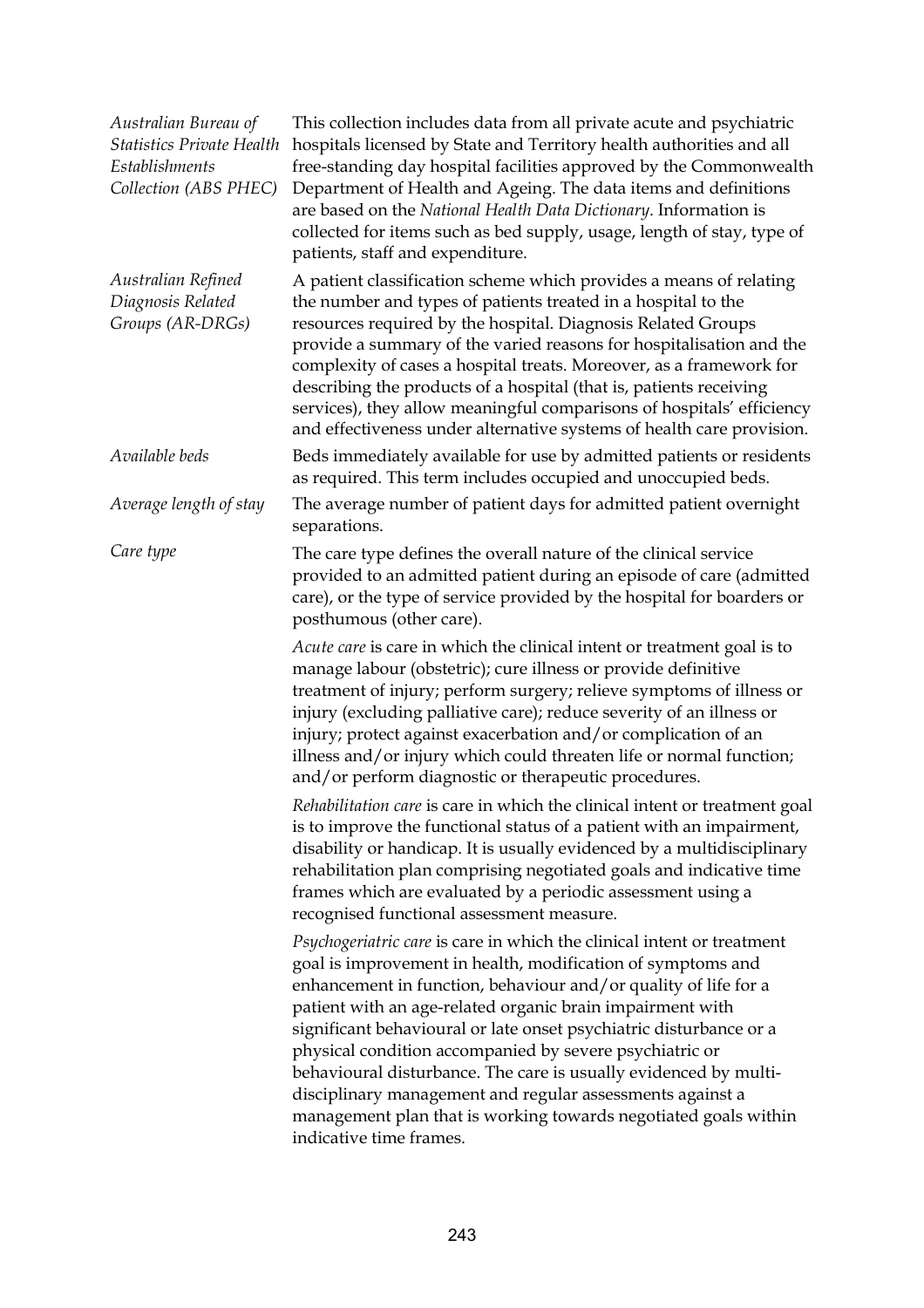|                                               | Maintenance care is care in which the clinical intent or treatment goal<br>is prevention of deterioration in the functional and current health<br>status of a patient with a disability or severe level of functional<br>impairment. Following assessment or treatment the patient does not<br>require further complex assessment or stabilisation, and requires<br>care over an indefinite period. This care includes that provided to a<br>patient who would normally receive care in another setting, e.g. at<br>home or in a nursing home by a relative or carer, that is unavailable<br>in the short term. |
|-----------------------------------------------|-----------------------------------------------------------------------------------------------------------------------------------------------------------------------------------------------------------------------------------------------------------------------------------------------------------------------------------------------------------------------------------------------------------------------------------------------------------------------------------------------------------------------------------------------------------------------------------------------------------------|
|                                               | Other care types include Palliative care, Geriatric evaluation and<br>management, Newborn care, Organ procurement posthumous and<br>Hospital boarders. Further detail on these care types is presented in<br>the National Health Data Dictionary.                                                                                                                                                                                                                                                                                                                                                               |
| Country of birth                              | The country in which the patient was born. The category 'Other<br>English-speaking country' includes United Kingdom, Ireland, New<br>Zealand, United States of America and Canada. All other countries,<br>apart from Australia, were included in the 'Non-English-speaking'<br>category.                                                                                                                                                                                                                                                                                                                       |
| Diagnostic and allied<br>health professionals | Qualified staff (other than qualified medical and nursing staff)<br>engaged in duties of a diagnostic, professional or technical nature<br>(but also including diagnostic and health professionals whose duties<br>are primarily or partly of an administrative nature). This category<br>includes all allied health professionals and laboratory technicians<br>but excludes civil engineers and computing staff.                                                                                                                                                                                              |
| Domestic and other staff                      | Staff engaged in the provision of food and cleaning services. They<br>include domestic staff, such as food services managers, engaged<br>mainly in administrative duties. This category also includes all staff<br>not elsewhere included (mainly maintenance staff, tradespersons<br>and gardening staff).                                                                                                                                                                                                                                                                                                     |
| Domestic services<br>expenditure              | The costs of all domestic services including electricity, other fuel and<br>power, domestic services for staff, accommodation and kitchen<br>expenses but not including salaries and wages, food costs or<br>equipment replacement and repair costs.                                                                                                                                                                                                                                                                                                                                                            |
| Drug supplies<br>expenditure                  | The cost of all drugs including the cost of containers.                                                                                                                                                                                                                                                                                                                                                                                                                                                                                                                                                         |
| Encounter                                     | Any professional interchange between a patient and a general<br>practitioner.                                                                                                                                                                                                                                                                                                                                                                                                                                                                                                                                   |
| Enrolled nurses                               | Second-level nurses who are enrolled in all States and Territories<br>except Victoria where they are registered by the State registration<br>board to practise in this capacity. The category includes general<br>enrolled nurses and specialist enrolled nurses (e.g. mothercraft<br>nurses in some States and Territories).                                                                                                                                                                                                                                                                                   |
| Episode of care                               | An episode of care is a phase of treatment for an admitted patient. It<br>may correspond to a patient's entire hospital stay, or the hospital<br>stay may be divided into separate episodes of care of different types.<br>See Separation.                                                                                                                                                                                                                                                                                                                                                                      |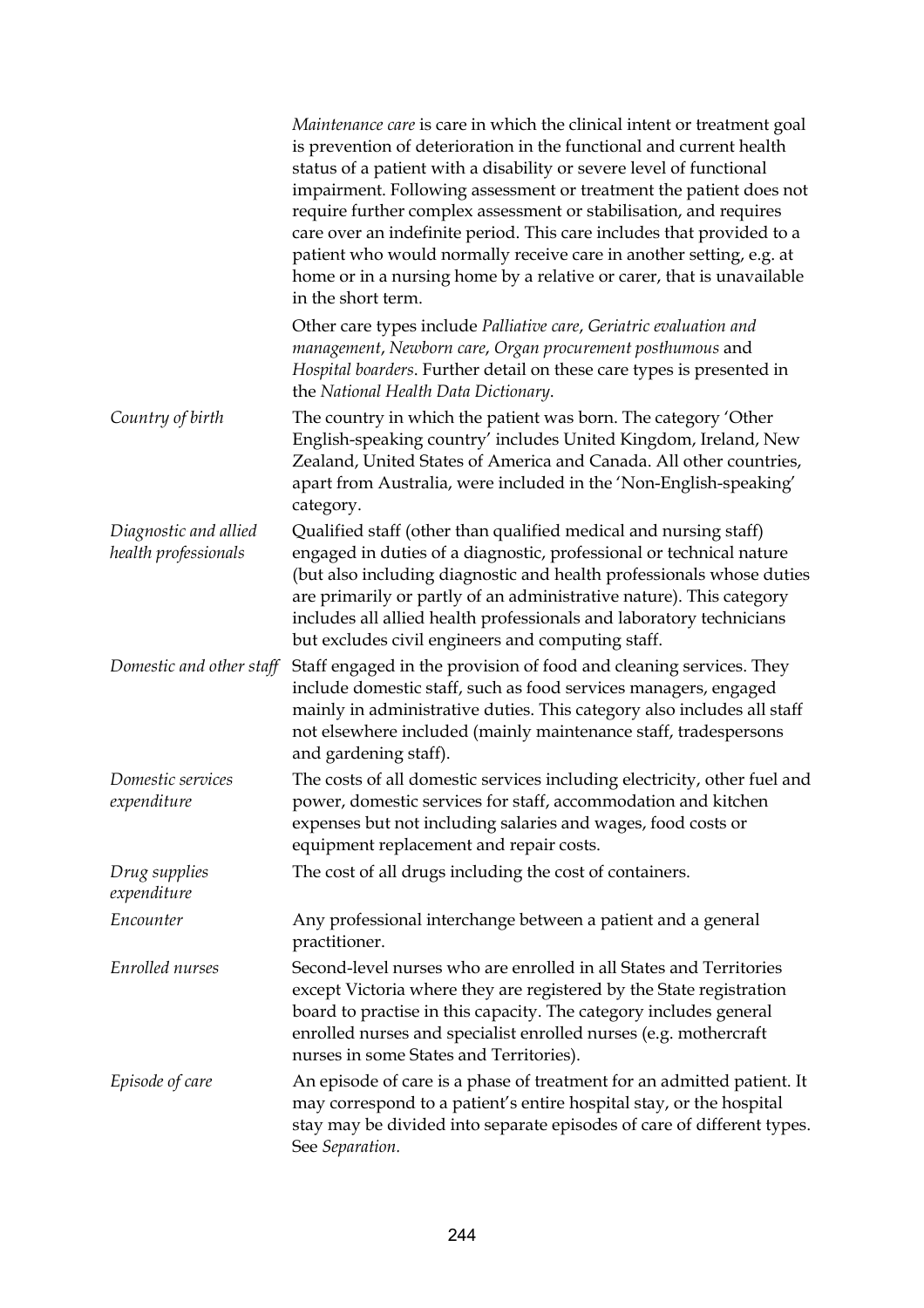| External cause                                    | Environmental event, circumstance and/or condition as the cause of<br>injury, poisoning and/or other adverse effect.                                                                                                                                                                                                                                                                                                                                                                                                                                                                                                                                                                                                                                                                                                                                  |
|---------------------------------------------------|-------------------------------------------------------------------------------------------------------------------------------------------------------------------------------------------------------------------------------------------------------------------------------------------------------------------------------------------------------------------------------------------------------------------------------------------------------------------------------------------------------------------------------------------------------------------------------------------------------------------------------------------------------------------------------------------------------------------------------------------------------------------------------------------------------------------------------------------------------|
| Food supplies<br>expenditure                      | The cost of all food and beverages but not including kitchen<br>expenses such as utensils, cleaning materials, cutlery and crockery.                                                                                                                                                                                                                                                                                                                                                                                                                                                                                                                                                                                                                                                                                                                  |
| Full-time-equivalent<br>staff                     | Full-time-equivalent units are on-job hours worked and hours of<br>paid leave (sick, recreation, long-service, workers compensation)<br>by/for a staff member (or contract employee where applicable)<br>divided by the number of hours normally worked by a full-time staff<br>member when on the job (or contract employee where applicable)<br>under the relevant award or agreement.                                                                                                                                                                                                                                                                                                                                                                                                                                                              |
| Involuntary mental<br>health legal status         | Involuntary patients are detained in hospital or compulsorily treated<br>in the community under mental health legislation for the purpose of<br>assessment or provision of appropriate treatment or care.                                                                                                                                                                                                                                                                                                                                                                                                                                                                                                                                                                                                                                             |
| Medical and surgical<br>supplies expenditure      | The cost of all consumables of a medical or surgical nature<br>(excluding drug supplies) but not including expenditure on<br>equipment repairs.                                                                                                                                                                                                                                                                                                                                                                                                                                                                                                                                                                                                                                                                                                       |
| Mental health legal<br>status                     | Whether a person is treated on an involuntary basis under the<br>relevant State or Territory mental health legislation, at any time<br>during an episode of care for an admitted patient or treatment of a<br>patient/client by a community-based service during a reporting<br>period.                                                                                                                                                                                                                                                                                                                                                                                                                                                                                                                                                               |
| Mental health-related<br>principal diagnosis      | A separation is defined as having a mental health-related principal<br>diagnosis if the principal diagnosis falls within the range of<br>ICD-10-AM diagnosis codes listed in Appendix 3.                                                                                                                                                                                                                                                                                                                                                                                                                                                                                                                                                                                                                                                              |
| Mode of separation                                | The status of the person at separation (discharge, transfer or death)<br>and, where applicable, the place to which the person is released.                                                                                                                                                                                                                                                                                                                                                                                                                                                                                                                                                                                                                                                                                                            |
| National Hospital<br>Morbidity Database<br>(NHMD) | The National Hospital Morbidity Database is a compilation of<br>electronic summary records collected in admitted patient morbidity<br>data collection systems in Australian hospitals. Data relating to<br>admitted patients in almost all hospitals are included: public acute<br>hospitals, public psychiatric hospitals, private acute hospitals,<br>private psychiatric hospitals and private free-standing day hospital<br>facilities. The data supplied for the database are based on the<br>patient-level data items of the NMDS for Admitted Patient Health<br>Care and the NMDS for Admitted Patient Mental Health Care. They<br>include demographic, administrative and length-of-stay data, and<br>data on the diagnoses of the patient, the procedures the patient<br>underwent in hospital, and external causes of injury and poisoning. |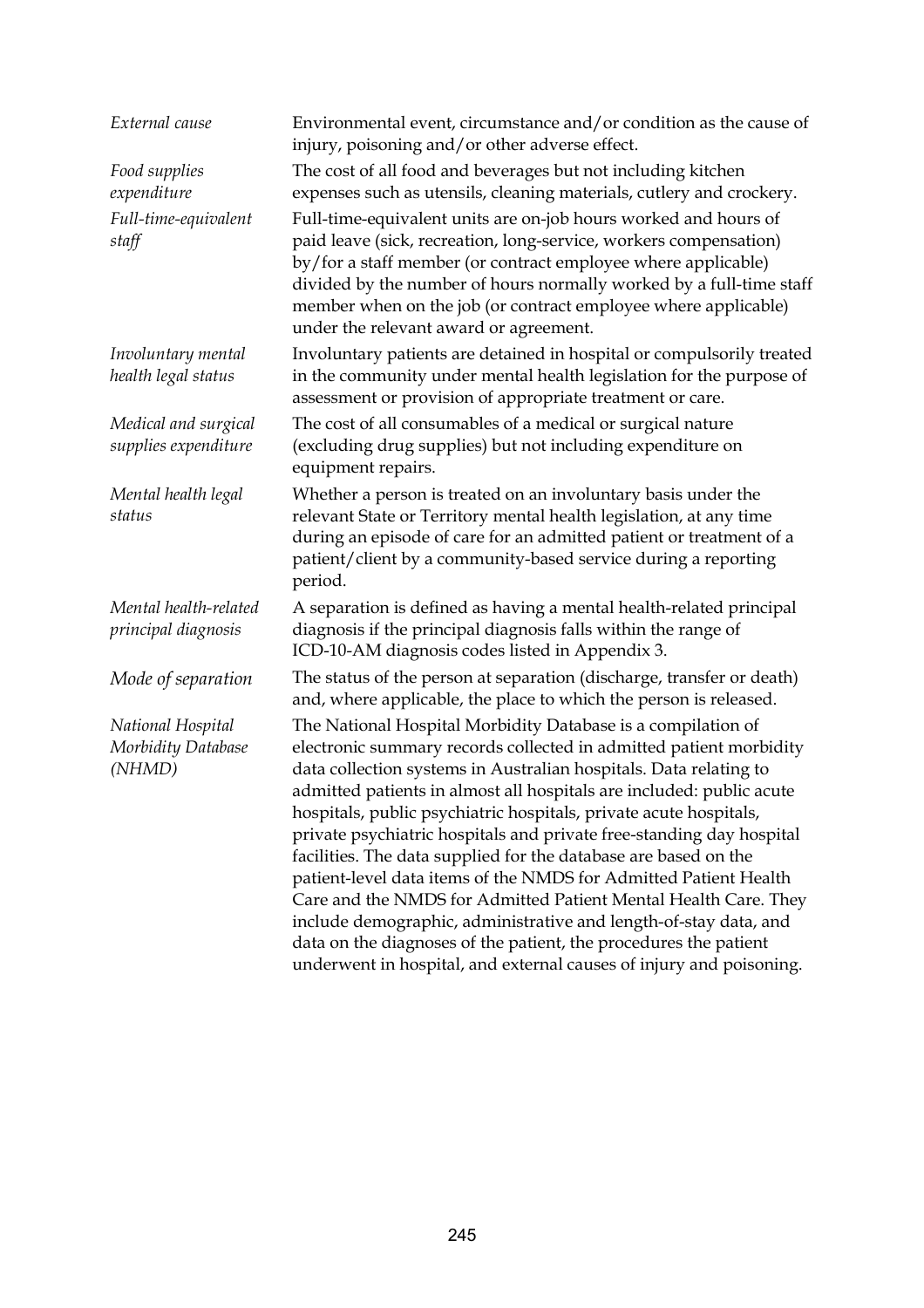| National Public<br>Hospital Establishments<br>Database (NPHED)                    | The National Public Hospital Establishments Database holds a<br>record for each public hospital in Australia. It is collated from the<br>routine administrative collections of public acute hospitals,<br>psychiatric hospitals, drug and alcohol hospitals and dental<br>hospitals in all States and Territories. Information is included on<br>hospital resources, recurrent expenditure, non-appropriation<br>revenue and services to admitted and non-admitted patients. Data<br>on capital expenditure and depreciation are also collected for each<br>jurisdiction. The collection is based on the establishment-level<br>activity and resource data elements, and the system-level data<br>elements of the National Minimum Data Set for Public Hospital<br>Establishments. |
|-----------------------------------------------------------------------------------|------------------------------------------------------------------------------------------------------------------------------------------------------------------------------------------------------------------------------------------------------------------------------------------------------------------------------------------------------------------------------------------------------------------------------------------------------------------------------------------------------------------------------------------------------------------------------------------------------------------------------------------------------------------------------------------------------------------------------------------------------------------------------------|
| National Community<br>Mental Health<br><b>Establishments</b><br>Database (NCMHED) | The National Community Mental Health Establishments Database<br>holds a record for each public community mental health<br>establishment in Australia. It is collated from the routine<br>administrative collections of public community mental health<br>establishments in all States and Territories. Information is included<br>on beds, staffing, recurrent expenditure, and services for residential<br>care clients. The collection is based on the establishment-level<br>activity and resource data elements of the National Minimum Data<br>Set for Community Mental Health Establishments.                                                                                                                                                                                |
| Non-admitted patients                                                             | Patients who do not undergo a hospital's formal admission process<br>and who receive care from a recognised non-admitted patient<br>service/clinic of a hospital.                                                                                                                                                                                                                                                                                                                                                                                                                                                                                                                                                                                                                  |
| Non-admitted patient<br>occasion of service                                       | Occurs when a patient attends a functional unit of the health service<br>establishment for the purpose of receiving services such as<br>examination, consultation and treatment, but is not admitted.<br>A visit for administrative purposes is not an occasion of service.                                                                                                                                                                                                                                                                                                                                                                                                                                                                                                        |
| Not published (n.p.)                                                              | Not available for separate publication but included in the totals<br>where applicable.                                                                                                                                                                                                                                                                                                                                                                                                                                                                                                                                                                                                                                                                                             |
| Other personal care staff                                                         | This category includes attendants, assistants or home assistants,<br>home companions, family aides, ward helpers, wardspersons,<br>orderlies, ward assistants and nursing assistants engaged primarily<br>in the provision of personal care to patients or residents, who are not<br>formally qualified or undergoing training in nursing or allied health<br>professions.                                                                                                                                                                                                                                                                                                                                                                                                         |
| Other recurrent<br>expenditure                                                    | Recurrent expenditure not included elsewhere in any of the<br>recurrent expenditure categories.                                                                                                                                                                                                                                                                                                                                                                                                                                                                                                                                                                                                                                                                                    |
| Other revenue                                                                     | All other revenue received by the establishment that is not included<br>under patient revenue or recoveries (but not including revenue<br>payments received from State or Territory governments). This<br>includes revenue such as investment income from temporarily<br>surplus funds and income from charities, bequests and<br>accommodation provided to visitors.                                                                                                                                                                                                                                                                                                                                                                                                              |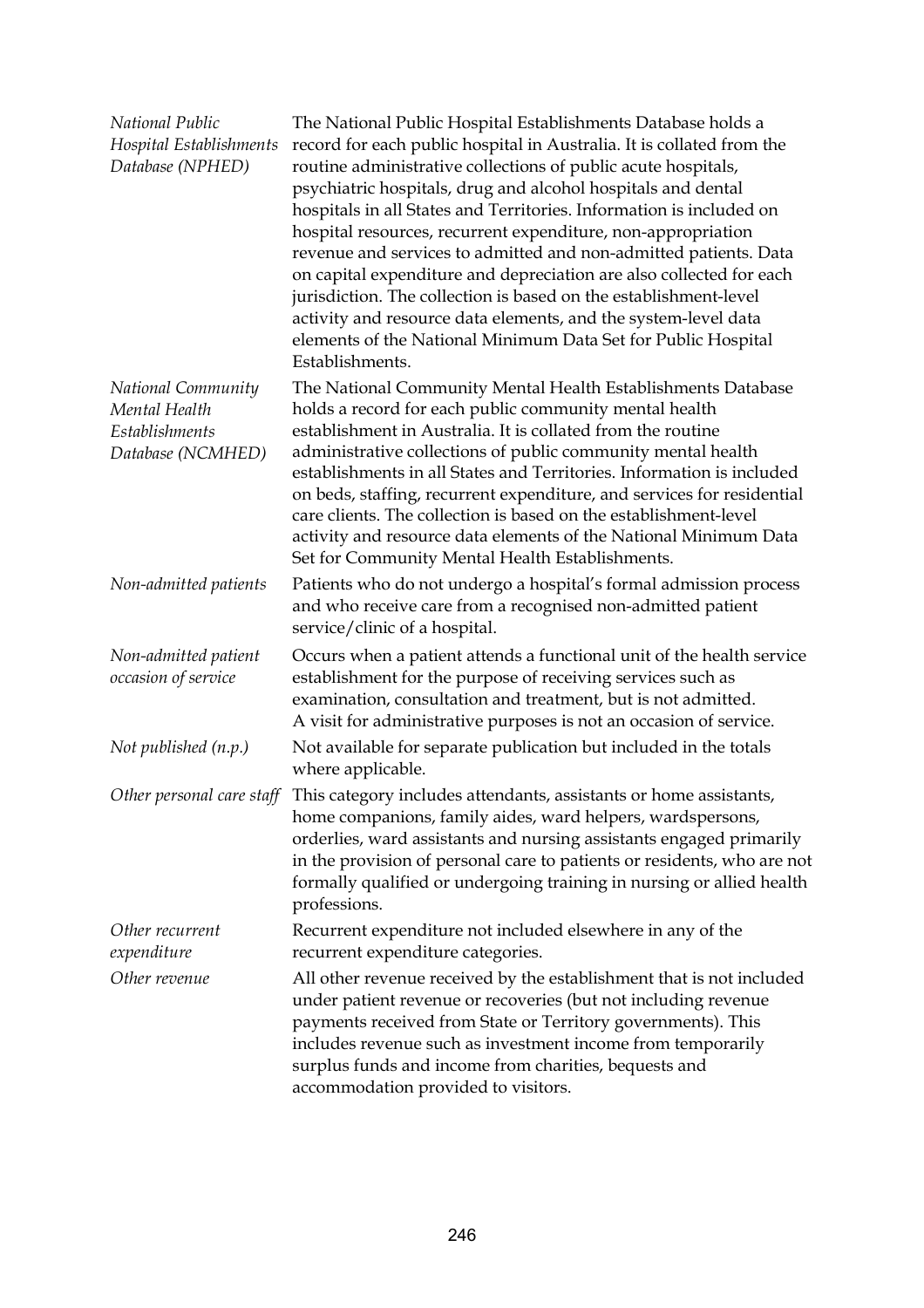| Overnight separation                     | The term used to refer to separations where the patient separates<br>from hospital one or more nights after admission (i.e. who is<br>admitted to and separated from the hospital on different dates). The<br>length of an overnight separation is calculated by subtracting the<br>date the patient is admitted from the date of the separation and<br>deducting total leave days. |
|------------------------------------------|-------------------------------------------------------------------------------------------------------------------------------------------------------------------------------------------------------------------------------------------------------------------------------------------------------------------------------------------------------------------------------------|
| Patient days                             | The number of full or partial days stay for patients who were<br>admitted for an episode of care and who underwent separation. A<br>patient who is admitted and separated on the same day is allocated<br>one patient day.                                                                                                                                                          |
| Patient transport<br>expenditure         | The direct cost of transporting patients, excluding salaries and<br>wages of transport staff.                                                                                                                                                                                                                                                                                       |
| Payments to visiting<br>medical officers | All payments made to visiting medical officers for medical services<br>provided to hospital (public) patients on an honorary, sessionally<br>paid or fee-for-service basis.                                                                                                                                                                                                         |
| Previous specialised<br>treatment        | Whether the patient has had a previous admission or service contact<br>for treatment in the specialty area within which treatment is now<br>being provided. For this report, the specialty area referred to in the<br>definition is specialised psychiatric care.                                                                                                                   |
| Primary disability                       | The disability category identified by the consumer or carer in the<br>CSDA MDS as the disability most affecting their everyday life.                                                                                                                                                                                                                                                |
| Principal diagnosis                      | The diagnosis established after study to be chiefly responsible for<br>occasioning the patient's episode of care in hospital (or attendance at<br>ambulatory care service).                                                                                                                                                                                                         |
| Private hospital                         | Privately owned and operated hospital, catering for patients who are<br>treated by a doctor of their own choice. Patients are charged fees for<br>accommodation and other services provided by the hospital and<br>relevant medical and paramedical practitioners. Acute and<br>psychiatric hospitals are included.                                                                 |
| Private psychiatric<br>hospital          | These are devoted primarily to the treatment and care of admitted<br>patients with psychiatric, mental or behavioural disorders. These<br>hospitals are licensed/approved by each State or Territory health<br>authority and cater primarily for patients with psychiatric or<br>behavioural disorders.                                                                             |
| Procedure                                | A clinical intervention that is surgical in nature, carries a procedural<br>risk, carries an anaesthetic risk, requires specialised training and/or<br>requires special facilities or equipment only available in the acute<br>care setting.                                                                                                                                        |
| Psychiatric care days                    | Psychiatric care days are the number of days or part-days a patient<br>spent in a specialised psychiatric unit or ward. All leave days,<br>including the day the patient went on leave, are excluded.                                                                                                                                                                               |
| Psychiatric hospitals                    | Establishments devoted primarily to the treatment and care of in-<br>patients with psychiatric, mental or behavioural disorders.                                                                                                                                                                                                                                                    |
| Reason for encounter                     | The subjective reasons given by the patient for seeing or contacting<br>the general practitioner. These can be expressed in terms of<br>symptoms, diagnoses or the need for a service.                                                                                                                                                                                              |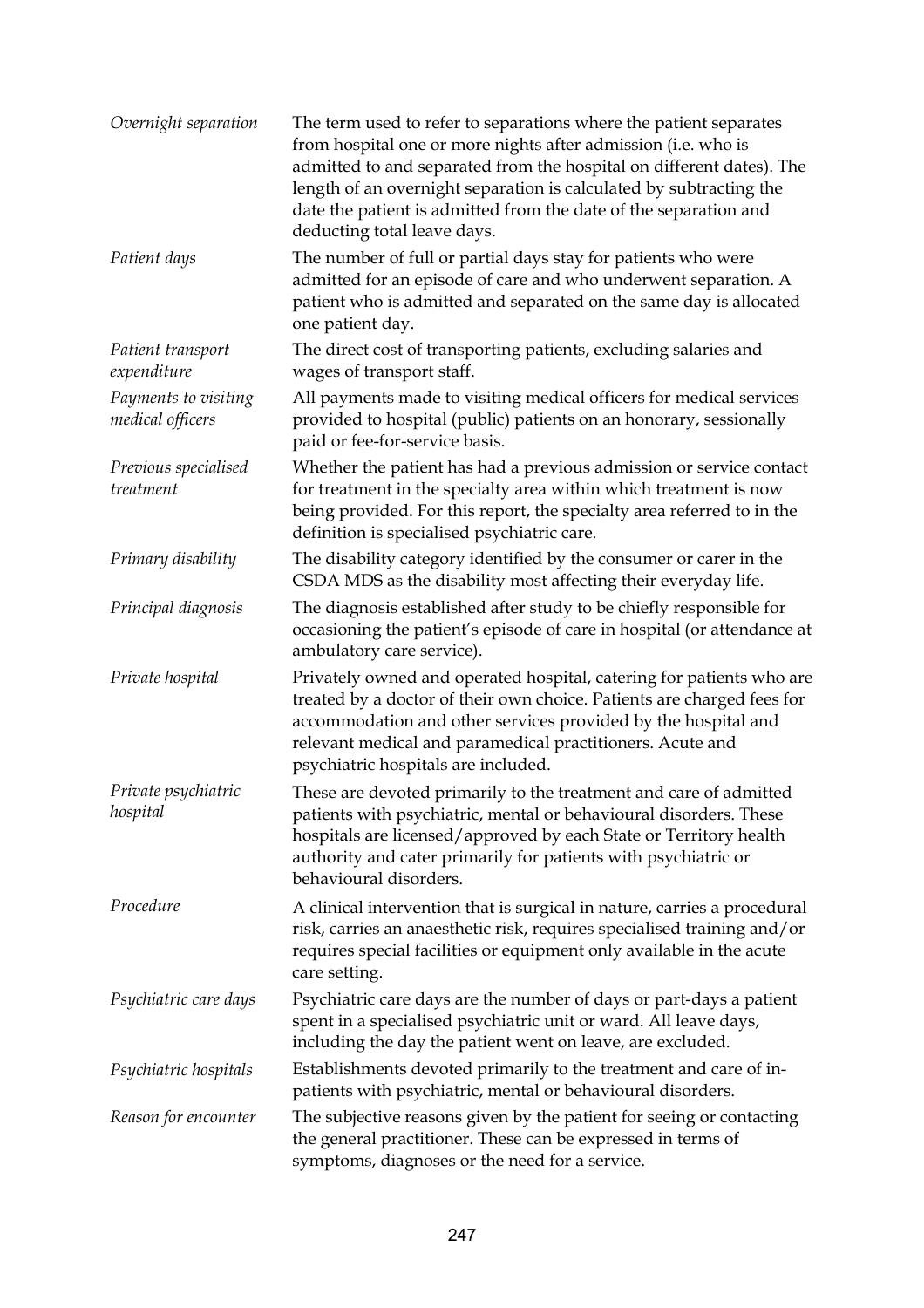| Recoveries                                | All revenue received that is in the nature of a recovery of<br>expenditure incurred. This includes:                                                                                                                                  |
|-------------------------------------------|--------------------------------------------------------------------------------------------------------------------------------------------------------------------------------------------------------------------------------------|
|                                           | income received from the provision of meals and<br>٠<br>accommodation to members of staff of the hospital (assuming it<br>is possible to separate this from income from the provision of<br>meals and accommodation to visitors      |
|                                           | income received from the use of hospital facilities by salaried<br>٠<br>medical officers exercising their rights of private practice and by<br>private practitioners treating private patients in hospital                           |
|                                           | other recoveries such as those relating to inter-hospital service<br>٠<br>where the revenue relates to a range of different costs and<br>cannot be clearly offset against any particular cost.                                       |
| Recurrent expenditure                     | Expenditure which recurs continually or frequently (e.g. salaries). It<br>is contrasted with capital expenditure, such as the cost of hospital<br>buildings and diagnostic equipment, for which expenditure is made<br>infrequently. |
| Registered nurses                         | Nurses with at least a 3-year training certificate and nurses holding<br>postgraduate qualifications. Registered nurses must be registered<br>with a State or Territory registration board.                                          |
| Repairs and<br>maintenance<br>expenditure | The costs incurred in maintaining, repairing, replacing and<br>providing additional equipment, maintaining and renovating<br>buildings and minor additional works.                                                                   |
| Rural, remote and                         | Capital cities statistical division                                                                                                                                                                                                  |
| metropolitan region                       | <b>Other metropolitan centres:</b> urban centres with a population of<br>$\bullet$<br>100,000 or more                                                                                                                                |
|                                           | Large rural centres (index of remoteness $\leq 10.5$ ): urban centres<br>٠<br>with a population between 25,000 and 99,999                                                                                                            |
|                                           | <b>Small rural centres</b> (index of remoteness $\leq$ 10.5): urban centres<br>٠<br>with a population between 10,000 and 24,999                                                                                                      |
|                                           | Other rural areas (index of remoteness < 10.5): urban centres<br>with a population less than 10,000                                                                                                                                  |
|                                           | <b>Remote centres</b> (index of remoteness > 10.5): urban centres with<br>$\bullet$<br>a population greater than 4,999                                                                                                               |
|                                           | Other remote areas (index of remoteness > 10.5): urban centres<br>$\bullet$<br>with a population less than 5,000.                                                                                                                    |
|                                           | For more information see Rural, Remote and Metropolitan Areas<br>Classification, 1991 Census Edition (DPIE & DHSH 1994).                                                                                                             |
| Salaried medical officers                 | Medical officers engaged by the hospital on a full-time or part-time<br>salaried basis.                                                                                                                                              |
| Same day patients                         | Admitted patients who are admitted and separate on the same date.                                                                                                                                                                    |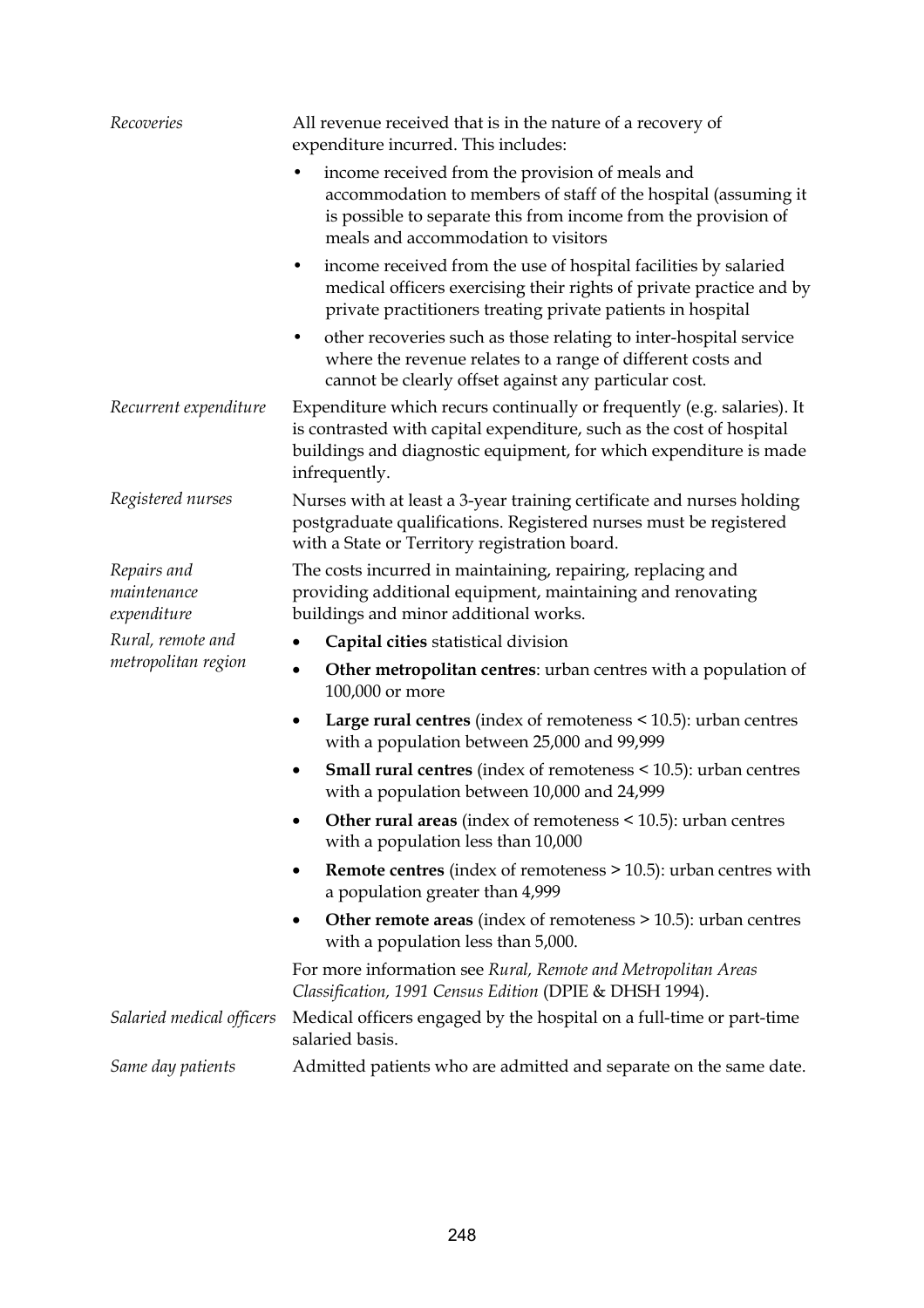| Separation                                              | The term represents the completed episode of care, which can be a<br>total hospital stay (from admission to discharge, transfer or death),<br>or a portion of a hospital stay beginning or ending in a change of<br>type of care (for example, from acute to rehabilitation). 'Separation'<br>also means the process by which an admitted patient completes an<br>episode of care by being discharged, dying, transferring to another<br>hospital or changing the type of care (statistical separation). When<br>the term is used in the context of the community residential mental<br>health care, the term refers to periods of non-admitted patient<br>mental health care. |
|---------------------------------------------------------|--------------------------------------------------------------------------------------------------------------------------------------------------------------------------------------------------------------------------------------------------------------------------------------------------------------------------------------------------------------------------------------------------------------------------------------------------------------------------------------------------------------------------------------------------------------------------------------------------------------------------------------------------------------------------------|
| Source of referral to<br>public psychiatric<br>hospital | Source from which the person was transferred/referred to the public<br>psychiatric hospital.                                                                                                                                                                                                                                                                                                                                                                                                                                                                                                                                                                                   |
| Specialised psychiatric<br>service                      | A facility or unit dedicated to the treatment or care of patients with<br>psychiatric conditions.                                                                                                                                                                                                                                                                                                                                                                                                                                                                                                                                                                              |
| Statistical separation                                  | The administrative process by which a hospital records the cessation<br>of an episode of care for a patient within one hospital stay.                                                                                                                                                                                                                                                                                                                                                                                                                                                                                                                                          |
| Superannuation<br>payments                              | Contributions paid or (for an emerging cost scheme) that should be<br>paid (as determined by an actuary) on behalf of establishment<br>employees either by the establishment or a central administration<br>such as a State or Territory health authority, to a superannuation<br>fund providing retirement and related benefits to establishment<br>employees.                                                                                                                                                                                                                                                                                                                |
| Visiting medical officer                                | A medical practitioner appointed by the hospital board to provide<br>medical services for hospital (public) patients on an honorary,<br>sessionally paid, or fee-for-service basis.                                                                                                                                                                                                                                                                                                                                                                                                                                                                                            |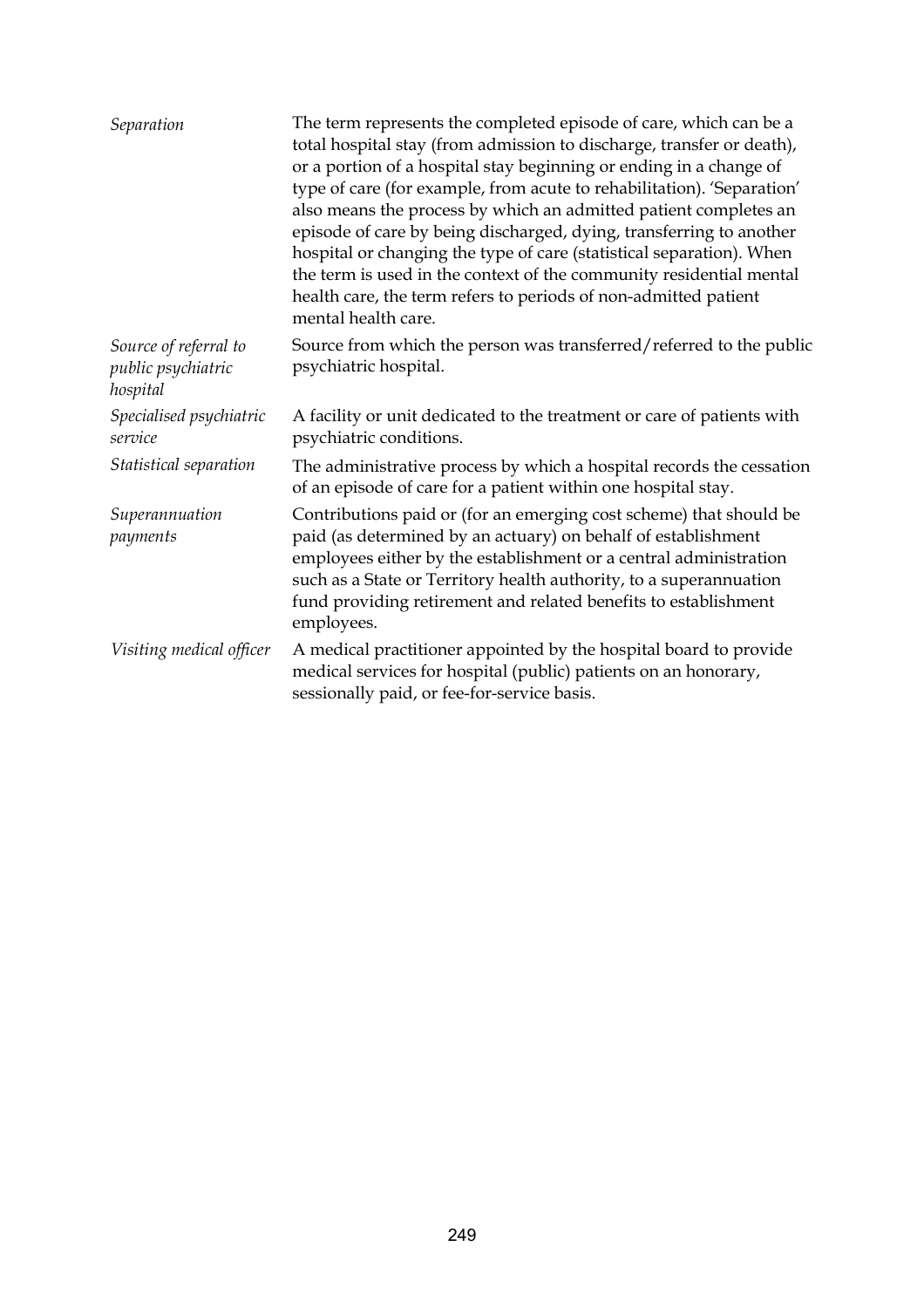# **References**

ABS (Australian Bureau of Statistics) 1998a. Mental health and wellbeing, profile of adults, Australia, 1997. ABS Cat. No. 4326.0. Canberra: ABS.

ABS 1998b. Experimental projections of Aboriginal and Torres Strait Islander population, 30 June 1996 to 30 June 2006. ABS Cat. No. 3231.0. Canberra: ABS.

ABS 2000. Australian demographic statistics. ABS Cat. No. 3101.0. Canberra: ABS.

ABS 2002a. National health survey: summary of results. ABS Cat. No. 4364.0. Canberra: ABS.

ABS 2002b. Private hospitals, Australia, 2000–01. ABS Cat. No. 4390.0. Canberra: ABS.

ABS & AIHW (Australian Institute of Health and Welfare) 2002. Hospital statistics: Aboriginal and Torres Strait Islander Australians 1999–2000. ABS Cat. No. 4711.0. Canberra: ABS.

AHMAC (Australian Health Ministers' Advisory Council), National Mental Health Evaluation Steering Committee 1997. Evaluation of the national mental health strategy: final report. Canberra: DHFS.

AIHW 1998. Health in rural and remote Australia. Canberra: AIHW.

AIHW 2000a. National community services data dictionary, version 2.0. Canberra: AIHW.

AIHW 2000b. Australian hospital statistics 1998–99. Health Services Series No. 15. Canberra: AIHW.

AIHW 2001a. Nursing labour force 1999. Canberra: AIHW.

AIHW 2001b. Mental health services in Australia 1998–99. Health Services Series No. 2. Canberra: AIHW.

AIHW 2002a. Disability support services 2001: national data on services provided under the Commonwealth/State Disability Agreement. Disability Services Series No. 27. Canberra: AIHW.

AIHW 2002b. Mental health services in Australia 1999–00. Health Services Series No. 3. Canberra: AIHW.

AIHW 2002c. Australian hospital statistics 2000–01. Health Services Series No. 16. Canberra: AIHW.

AIHW 2003. Medical labour force 1999. National Health Labour Force Series No. 17. Canberra: AIHW.

Britt H, Sayer GP, Miller GC, Charles J, Scahill S, Horn F, Bhasale A & McGeechan K 1999. General practice activity in Australia 1998–99. General Practice Series No. 2. Canberra: AIHW.

Britt H, Miller GC, Charles J, Knox S, Sayer GP, Valenti L, Henderson J & Kelly Z 2000. General practice activity in Australia 1999–00. General Practice Series No. 3. Canberra: AIHW.

Britt H, Miller GC, Charles J, Knox S, Sayer GP, Valenti L, Henderson J, Kelly Z & Pan Y 2001. General practice activity in Australia 2000–01. General Practice Series No. 8. Canberra: AIHW.